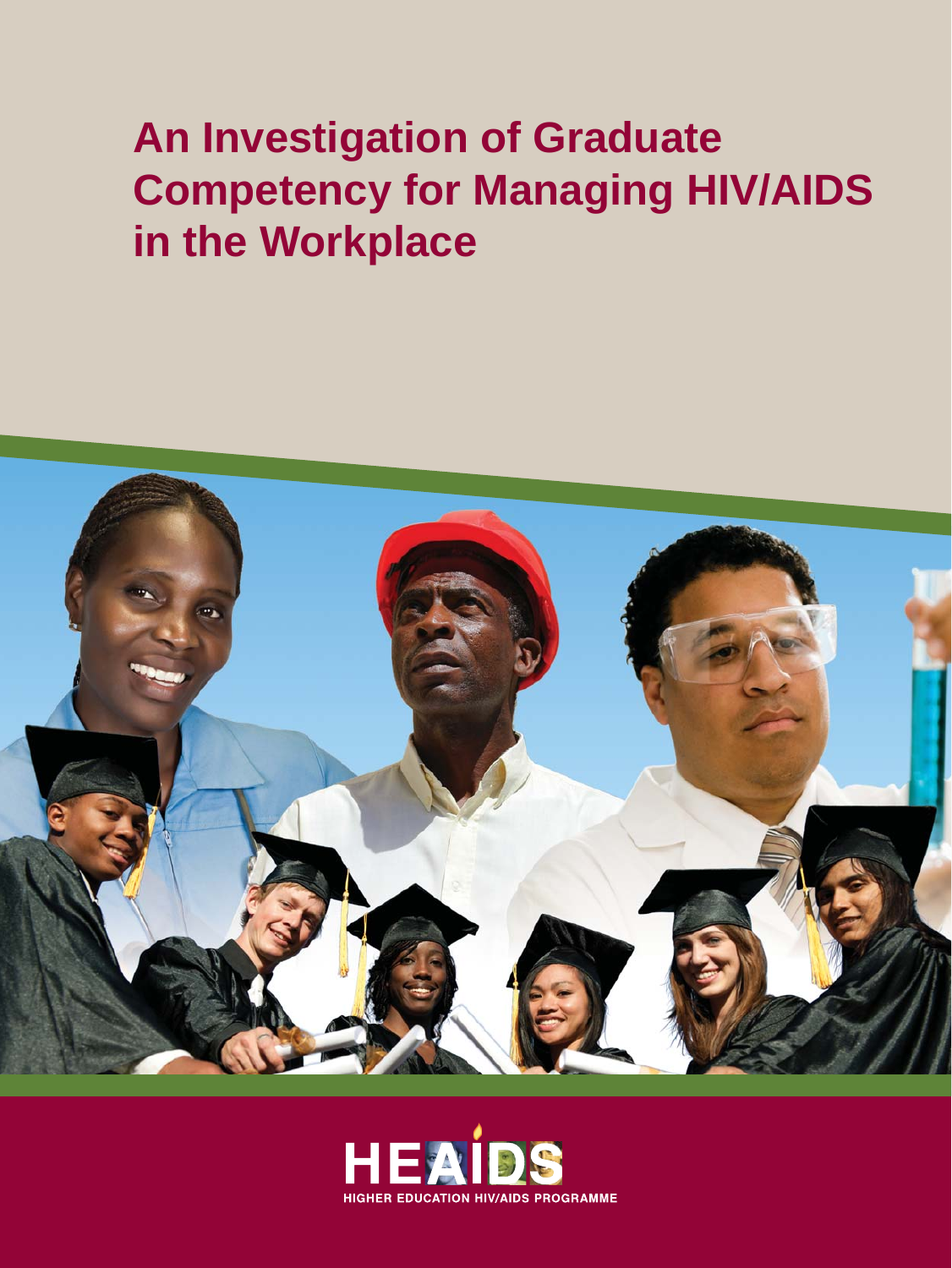**Published by** Higher Education HIV and AIDS Programme (HEAIDS) **Postal address** Higher Education South Africa, PO Box 27392, Sunnyside 0132 **Telephone** 012 484 1134 **Website** www.heaids.org.za

**ISBN** 978-x-xxx-xxxxx-x *© 2010, HEAIDS*

*Citation HEAIDS, 2010. An Investigation of Graduate Competency for Managing HIV/AIDS in the Workplace. Pretoria: Higher Education South Africa*

**Cover image** Marketing Support Services, stock photos from www.istockphoto.com **Design, layout and printing** Marketing Support Services 012 346 2168



higher education<br>& training Department: Department:<br>Higher Education and Training<br>REPUBLIC OF SOUTH AFRICA



Funded under the European Programme for Reconstruction and Development

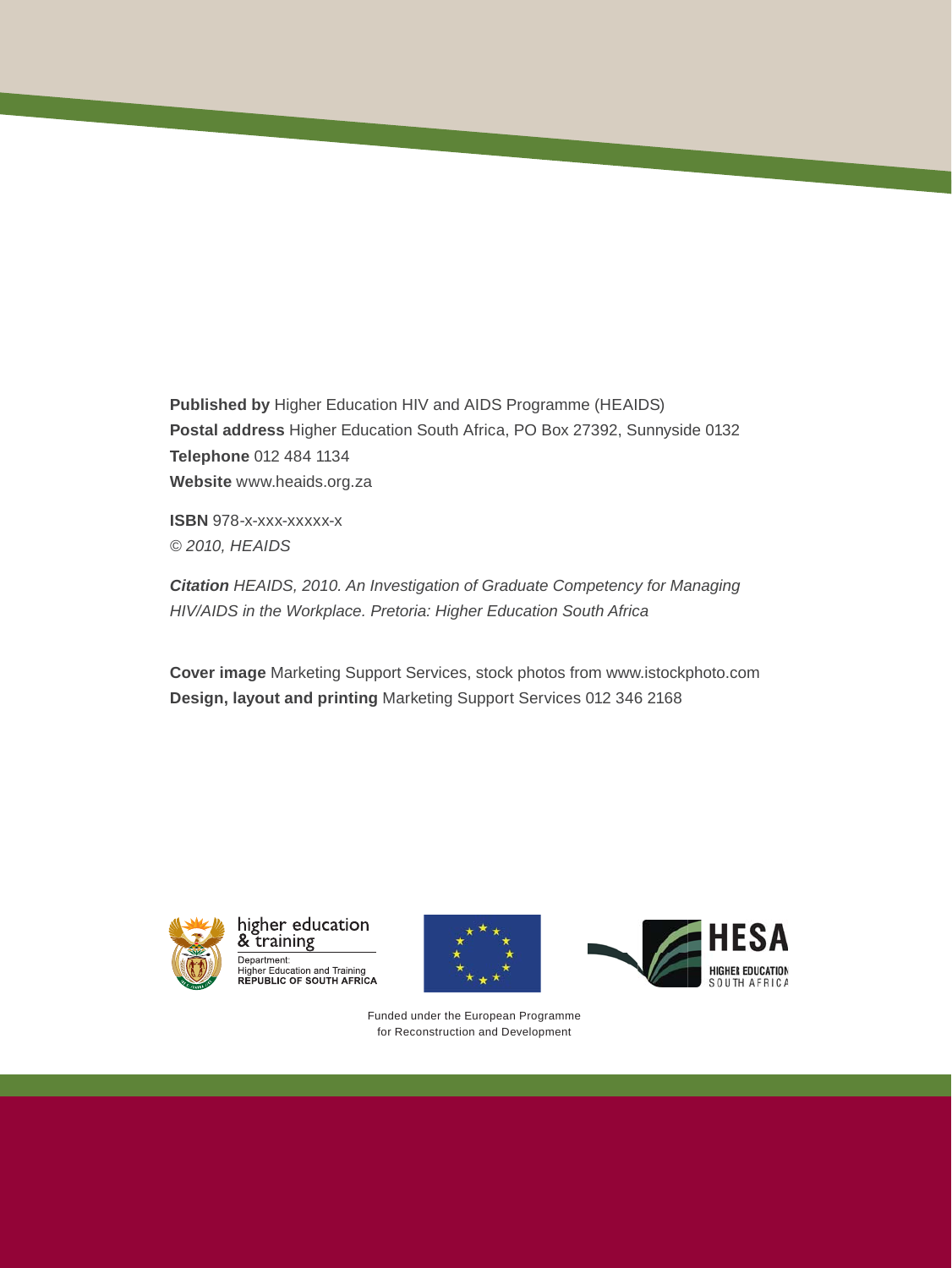# **Contents**

| <b>CHAPTER 1</b> |
|------------------|
|                  |
|                  |
|                  |
| <b>CHAPTER 2</b> |
|                  |
|                  |
|                  |
|                  |
|                  |
|                  |
|                  |
|                  |
| <b>CHAPTER 3</b> |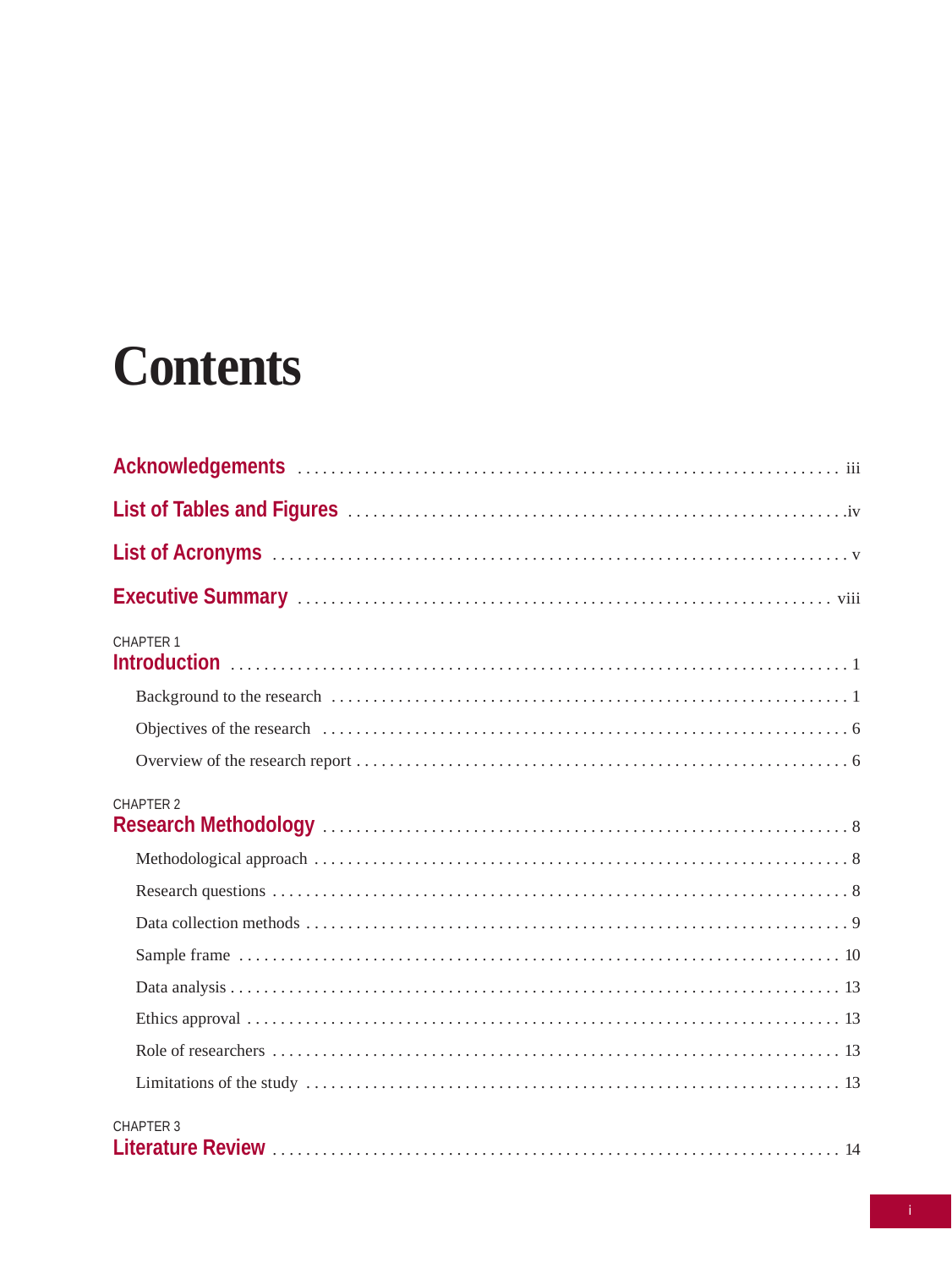| <b>CHAPTER 4</b>                                                       |  |
|------------------------------------------------------------------------|--|
|                                                                        |  |
|                                                                        |  |
|                                                                        |  |
|                                                                        |  |
|                                                                        |  |
|                                                                        |  |
|                                                                        |  |
| Undertaking HIV/AIDS education and training: Whose responsibility?  56 |  |
|                                                                        |  |
|                                                                        |  |
| <b>CHAPTER 5</b>                                                       |  |
|                                                                        |  |
|                                                                        |  |
|                                                                        |  |
|                                                                        |  |
|                                                                        |  |
| <b>APPENDIX1</b>                                                       |  |
|                                                                        |  |
| <b>APPENDIX 2</b>                                                      |  |
|                                                                        |  |
| <b>APPENDIX 3</b>                                                      |  |
| University courses/disciplinary areas incorporating HIV/AIDS -         |  |
|                                                                        |  |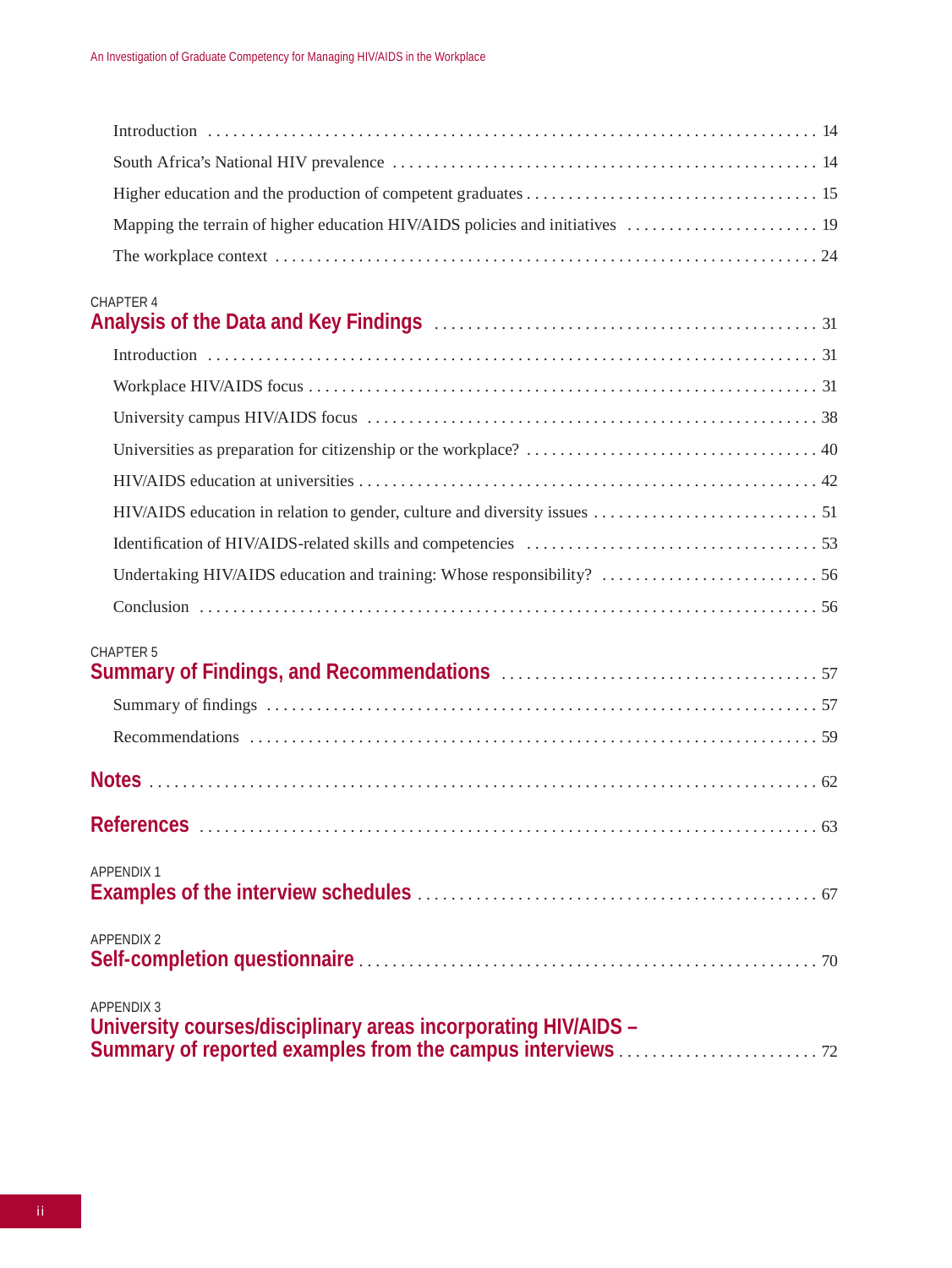# **Acknowledgments**

We would like to thank the following colleagues for making this research possible:

- The HEAIDS Programme Coordinating Unit: Dr Gail Andrews, Ms Managa Pillay, Ms Helen Williams and Dr Shaidah Asmall (former HEAIDS Programme Director).
- The Project Team: Ms Michelle Buchler, Ms Erika Jooste-van Vollenhoven and Ms Susan Hyde.
- The framework contractor, Cambridge Education Ltd (Pty).
- All respondents in the workplaces and higher educations institutions who participated in the research.
- The Human Sciences Research Council, which granted ethical approval for the study.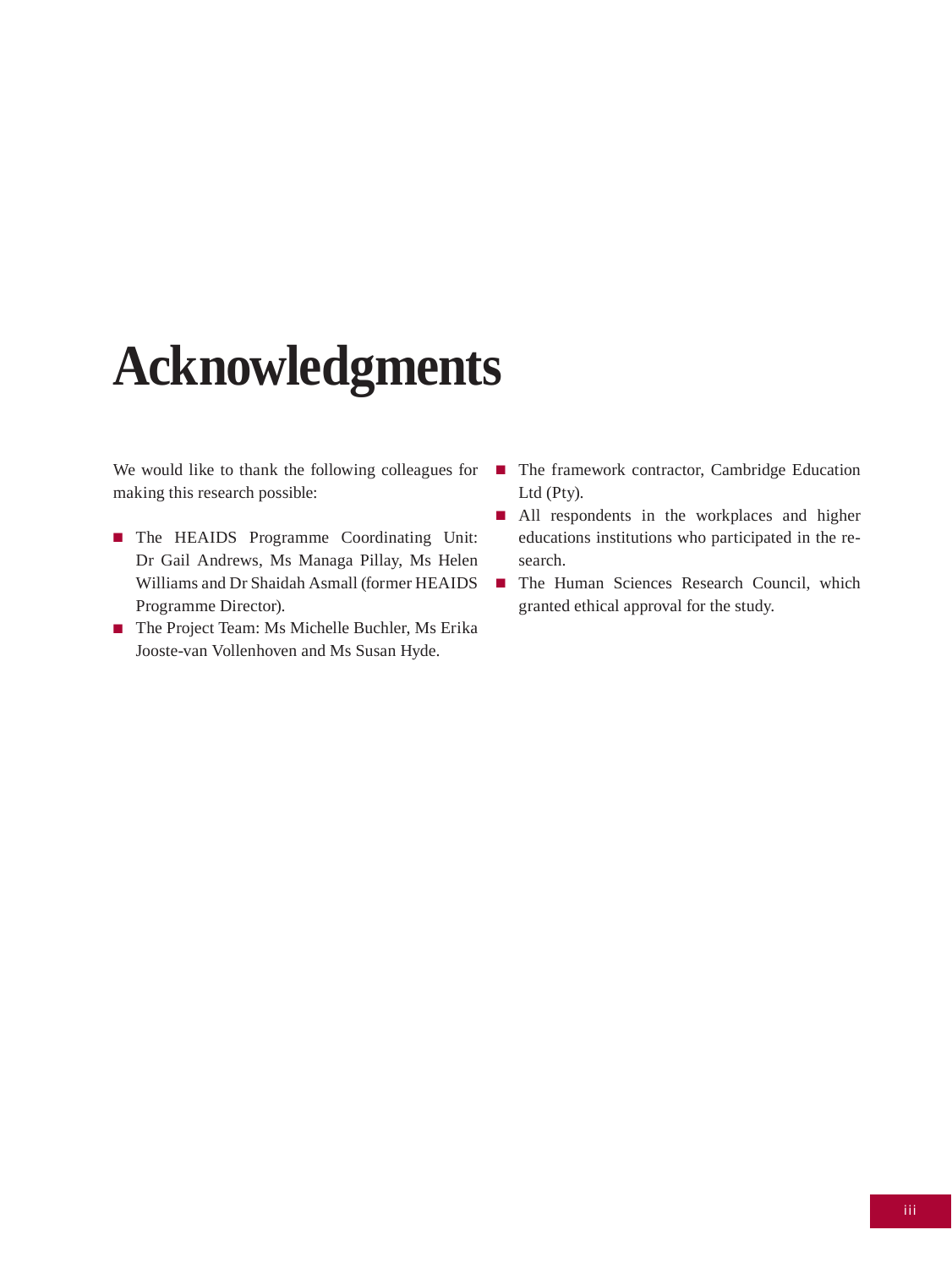# **List of Tables and Figures**

# **TABLES**

## **FIGURES**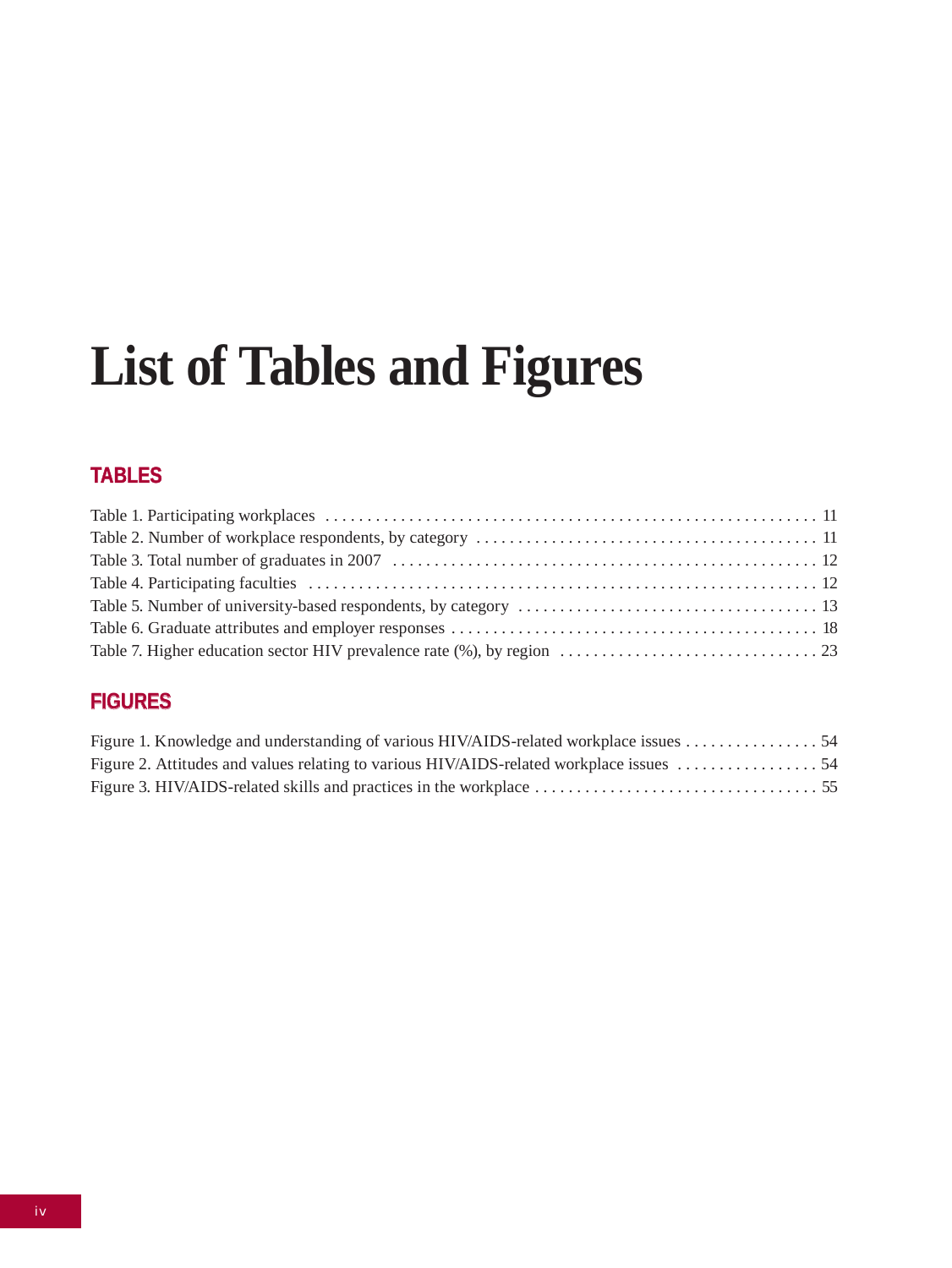# **List of Acronyms**

| AAU           | <b>Association of African Universities</b>             |  |  |
|---------------|--------------------------------------------------------|--|--|
| <b>ACU</b>    | <b>Association of Commonwealth Universities</b>        |  |  |
| <b>ADEA</b>   | Association for the Development of Education in Africa |  |  |
| <b>AIDS</b>   | Acquired immune deficiency syndrome                    |  |  |
| <b>ART</b>    | Antiretroviral treatment                               |  |  |
| <b>ARV</b>    | Antiretroviral                                         |  |  |
| <b>BA</b>     | <b>Bachelor of Arts</b>                                |  |  |
| <b>BEd</b>    | <b>Bachelor of Education</b>                           |  |  |
| <b>BER</b>    | Bureau for Economic Research                           |  |  |
| <b>BUSA</b>   | <b>Business Unity South Africa</b>                     |  |  |
| <b>CCA</b>    | Corporate Council on Africa                            |  |  |
| <b>CCO</b>    | Committee of Co-sponsoring Organizations               |  |  |
| <b>CDC</b>    | Centers for Disease Control                            |  |  |
| <b>CESM</b>   | <b>Classification of Educational Subject Matter</b>    |  |  |
| <b>CHE</b>    | Council on Higher Education                            |  |  |
| <b>COSATU</b> | Congress of South African Trade Unions                 |  |  |
| <b>CTP</b>    | Committee of Technikon Principals                      |  |  |
| <b>DHET</b>   | Department of Higher Education and Training            |  |  |
| DoE           | Department of Education                                |  |  |
| <b>DPSA</b>   | Department of Public Service and Administration        |  |  |
| <b>DST</b>    | Department of Science and Technology                   |  |  |
| EAP           | Employee assistance programme                          |  |  |
| <b>ELRC</b>   | <b>Education Labour Relations Council</b>              |  |  |
| <b>ETQA</b>   | <b>Education and Training Quality Assurer</b>          |  |  |
| <b>FET</b>    | Further education and training                         |  |  |
| <b>FHI</b>    | Family Health International                            |  |  |
| <b>GBC</b>    | Global Business Coalition to Fight HIV/AIDS            |  |  |
| <b>HBI</b>    | Historically black institution                         |  |  |
| <b>HE</b>     | Higher education                                       |  |  |
| <b>HEAIDS</b> | Higher Education HIV/AIDS Programme                    |  |  |
| <b>HEI</b>    | Higher education institution                           |  |  |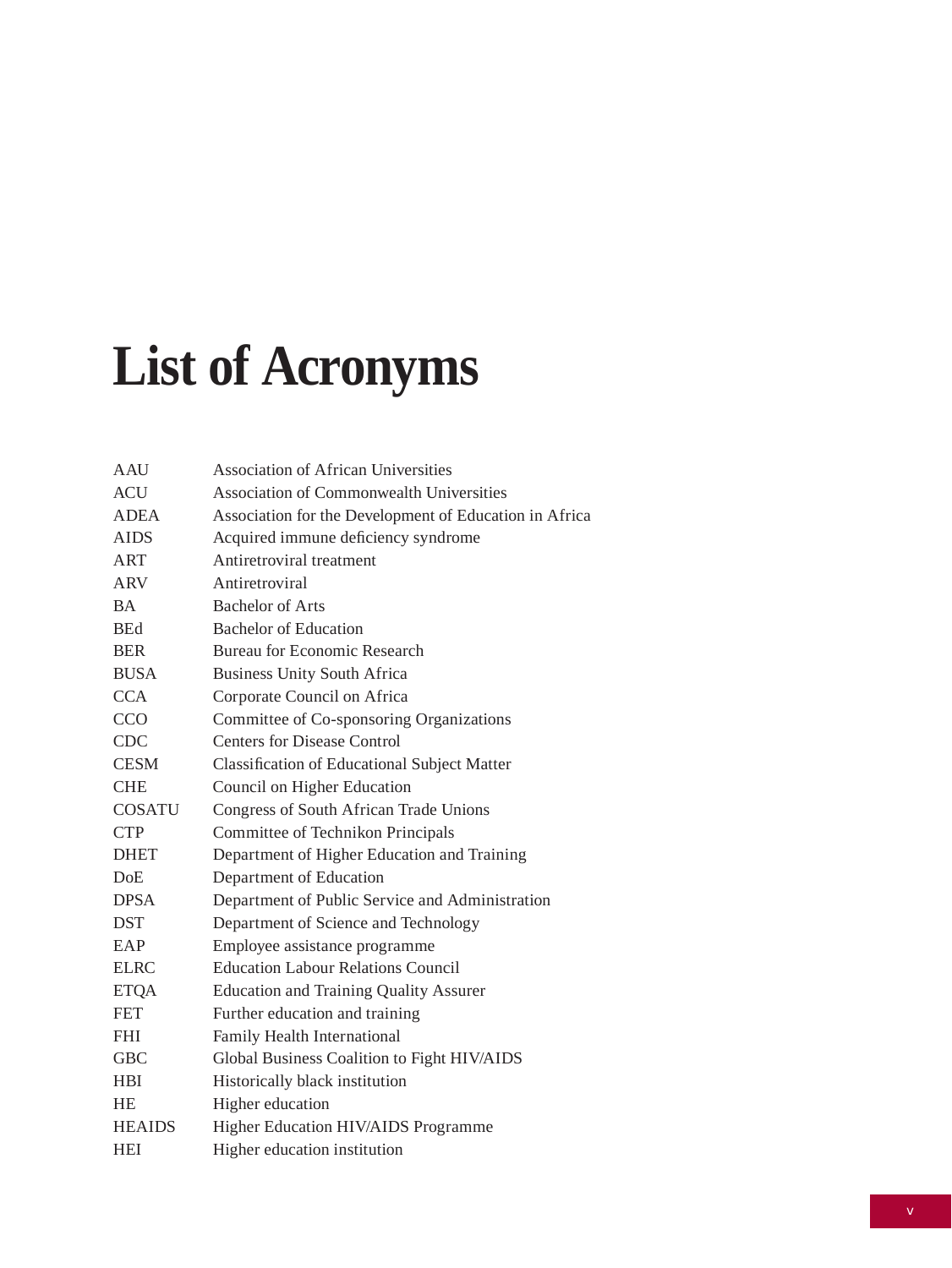| <b>HEMIS</b>   | <b>Higher Education Management Information System</b>       |  |  |  |
|----------------|-------------------------------------------------------------|--|--|--|
| <b>HEQC</b>    | <b>Higher Education Quality Committee</b>                   |  |  |  |
| <b>HESA</b>    | <b>Higher Education South Africa</b>                        |  |  |  |
| <b>HIV</b>     | Human immunodeficiency virus                                |  |  |  |
| <b>HR</b>      | Human resources                                             |  |  |  |
| <b>HWI</b>     | Historically white institution                              |  |  |  |
| <b>IAPAC</b>   | International Association of Physicians in AIDS Care        |  |  |  |
| <b>IATT</b>    | Inter Agency Task Team on HIV/AIDS and Education            |  |  |  |
| <b>ICFTU</b>   | <b>International Confederation of Free Trade Unions</b>     |  |  |  |
| <b>IIEP</b>    | <b>International Institute for Educational Planning</b>     |  |  |  |
| <b>ILO</b>     | <b>International Labour Organization</b>                    |  |  |  |
| IOE            | <b>International Organisation of Employers</b>              |  |  |  |
| IT             | Information technology                                      |  |  |  |
| <b>KAP</b>     | Knowledge, attitudes and practices                          |  |  |  |
| <b>LLB</b>     | <b>Bachelor</b> of Laws                                     |  |  |  |
| <b>LLM</b>     | Master of Laws                                              |  |  |  |
| <b>MARP</b>    | Most-at-risk population                                     |  |  |  |
| <b>MSF</b>     | Médicins Sans Frontières                                    |  |  |  |
| <b>MTech</b>   | Master of Technology                                        |  |  |  |
| Nedlac         | National Economic Development and Labour Council            |  |  |  |
| <b>NGO</b>     | Non-governmental organisation                               |  |  |  |
| <b>NQF</b>     | National Qualifications Framework                           |  |  |  |
| <b>NSDS</b>    | <b>National Skills Development Strategy</b>                 |  |  |  |
| ODI            | Overseas Development Institute                              |  |  |  |
| <b>PABC</b>    | Pan African Business Coalition on HIV/AIDS                  |  |  |  |
| <b>PEP</b>     | Post-exposure prophylaxis                                   |  |  |  |
| <b>PLWHA</b>   | Person living with HIV/AIDS                                 |  |  |  |
| <b>QCTO</b>    | Quality Council on Trades and Occupations                   |  |  |  |
| <b>SABCOHA</b> | South African Business Coalition on HIV/AIDS                |  |  |  |
| <b>SADC</b>    | Southern African Development Community                      |  |  |  |
| <b>SAHIMS</b>  | Southern Africa Humanitarian Information Management Network |  |  |  |
| <b>SANAC</b>   | South African National AIDS Council                         |  |  |  |
| <b>SAPIA</b>   | South African Petroleum Industry Association                |  |  |  |
| <b>SAQA</b>    | South African Qualifications Authority                      |  |  |  |
| <b>SAUVCA</b>  | South African Universities Vice-Chancellors Association     |  |  |  |
| <b>SET</b>     | Science, engineering and technology                         |  |  |  |
| <b>SETA</b>    | Sector Education and Training Authority                     |  |  |  |
| <b>SHRM</b>    | Society for Human Resource Management                       |  |  |  |
| <b>SME</b>     | Small and medium enterprise                                 |  |  |  |
| <b>STD</b>     | Sexually transmitted disease                                |  |  |  |
| STI            | Sexually transmitted infection                              |  |  |  |
| <b>TAC</b>     | <b>Treatment Action Campaign</b>                            |  |  |  |
| TB             | Tuberculosis                                                |  |  |  |
| UK             | <b>United Kingdom</b>                                       |  |  |  |
| <b>UN</b>      | <b>United Nations</b>                                       |  |  |  |
| <b>UNAIDS</b>  | Joint United Nations Programme on HIV/AIDS                  |  |  |  |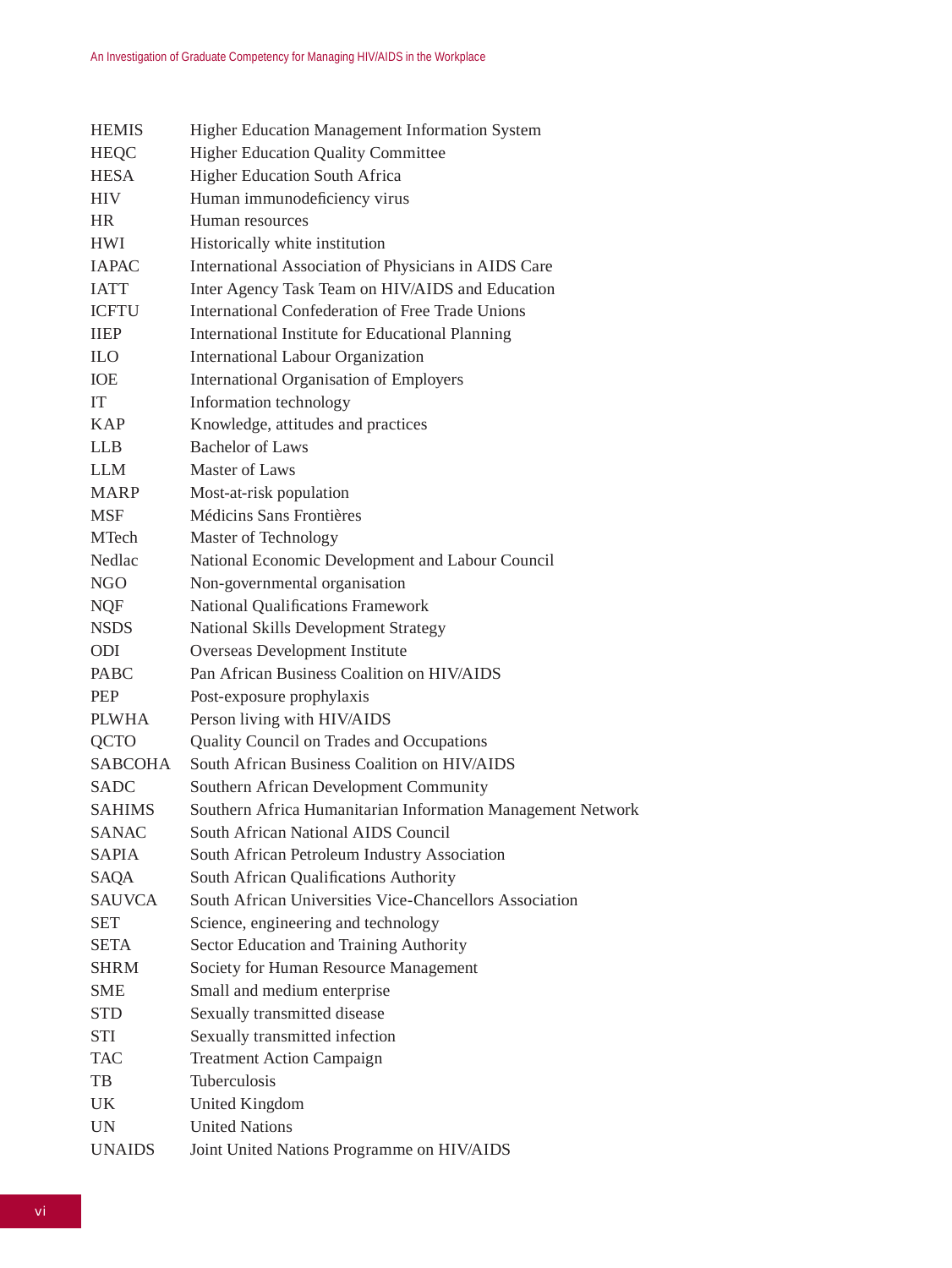| United Nations Educational, Scientific and Cultural Organization |  |  |
|------------------------------------------------------------------|--|--|
| United Nations Children's Fund                                   |  |  |
| United Nations System Staff College                              |  |  |
| <b>United States</b>                                             |  |  |
| Voluntary counselling and testing                                |  |  |
| World AIDS Campaign                                              |  |  |
| World AIDS Day                                                   |  |  |
| World Economic Forum                                             |  |  |
| Working Group on Higher Education                                |  |  |
| South African Rand                                               |  |  |
|                                                                  |  |  |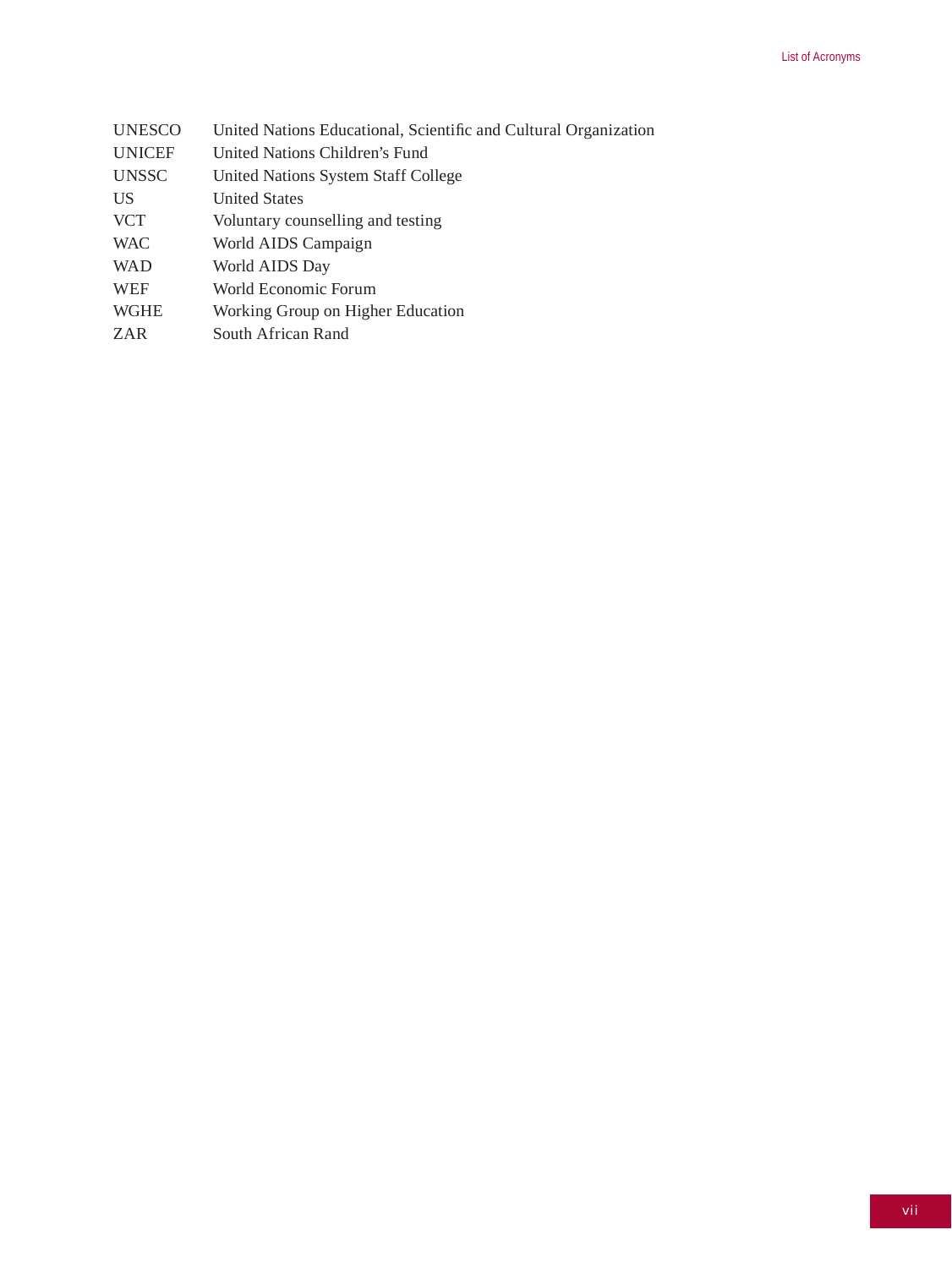# **Executive Summary**

### **INTRODUCTION**

In February 2010 an exploratory study investigating the graduate competencies for managing HIV/AIDS in the workplace was completed. The study was a component of Phase 2 of the Higher Education HIV/ AIDS (HEAIDS) Programme, a joint initiative of the Department of Higher Education and Training (DHET) and Higher Education South Africa (HESA) and funded by the European Union. It was one of a range of related projects, information on which can be found on the HEAIDS website (www.heaids.org.za). The overall purpose of the HEAIDS Programme is to reduce the threat of the spread of HIV/AIDS in the higher education subsector; to mitigate its impact through planning and capacity development; and to manage the impact of the pandemic in a way that reflects the ethical, social, knowledge transmission and production responsibilities that are the mission of higher education institutions in society and South Africa.

The purpose of the study summarised in this document was to understand the needs and expectations of employers with respect to graduate competencies, particularly in relation to addressing the demands of HIV/AIDS within the workplace, and the responsiveness of the higher education subsector with regard to meeting these needs and expectations.

The study was primarily qualitative, and semi-structured interviews and focus group discussions were employed to cover a range of themes and issues that the research team identified as relevant and important. In total, 158 people participated in the interviews and focus group discussions, with 72 one-on-one interviews and 21 focus group discussions being conducted. In terms of broad disciplinary areas, 11 areas (including health sciences; social sciences and humanities; engineering; agriculture; physical sciences; business, management and commerce; and law) at both undergraduate and postgraduate levels were investigated in 5 higher education institutions. The study included 9 private and public workplaces, in the mining, health, education, transport, chemical manufacturing, and financial services sectors.

The key findings of the research are summarised below:

1. The most significant finding of the research is that nearly all workplace respondents across all respondent categories indicated that new graduates are generally not well equipped to manage, or deal with, HIV/AIDS in their workplaces. The views of both students and new graduates are important to consider in this regard, as they consistently indicated throughout the interviews and focus group discussions that there are dimensions to the pandemic, as well as the interface between the pandemic and the world of work, that they do not feel competent to address. However, also important to note is that a number of longstanding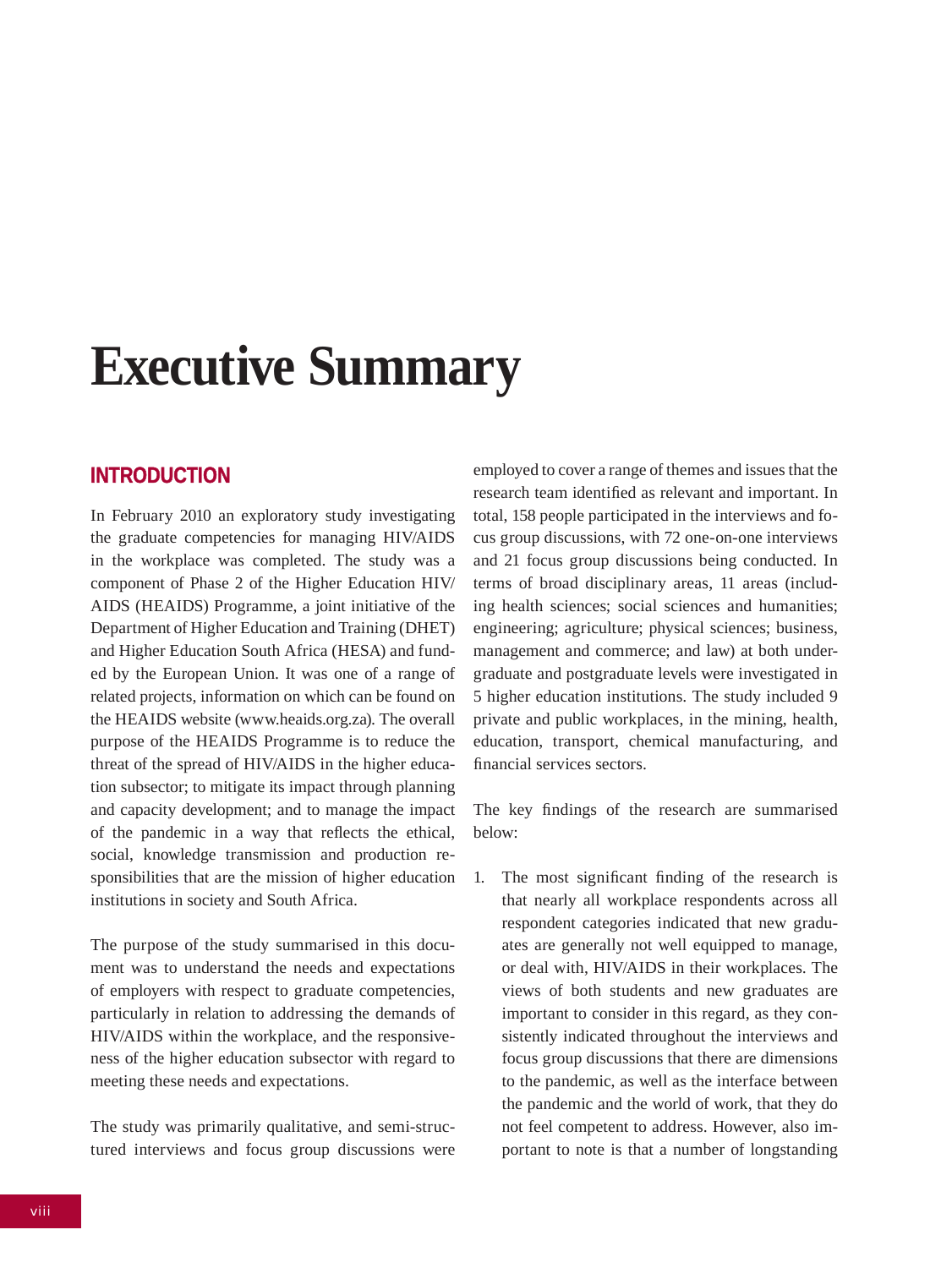managers at the participating workplaces indicated the difficulties they personally experience in managing HIV/AIDS-related issues in the workplace. This points to gaps in both workplace training and support, and university-based HIV/ AIDS education.

- 2. The research indicated that when it came to workplaces, the participating public sector workplaces were the most resource constrained. A number of public sector respondents therefore expressed the view that higher education institutions should do as much as possible to prepare graduates for managing HIV/AIDS in workplaces, as there are no guarantees of workplace training. However, in terms of the views expressed by all categories of respondents in both public and private sector workplaces, the majority indicated that there should be joint responsibility for HIV/AIDS education and training. The view was generally expressed that higher education institutions should provide general foundational knowledge, skills and competencies, while workplaces need to provide ongoing education and training that is context specific.
- 3. New graduates spoke to the emotional impact of dealing with HIV/AIDS in the workplace, and indicated that their university courses did not prepare them adequately, if at all. In this research, the new graduates who seemed most affected by HIV/AIDS in their workplaces were those working in the public hospital (not only nurses, but also physiotherapists and social workers) and those working in the mining sector. In addition, many students, new graduates and workplace respondents referred specifically to the issue of mitigating or eradicating stigma as an issue that education and training in HIV/AIDS needs to address.
- 4. The research found that although all higher education institutions do offer some HIV/AIDS-related services, in some institutions there are gaps in provision because of limited resources or because of the particular model/implementation strategy

being used to deliver HIV/AIDS services. Most of the higher education institutions that participated in the study are undertaking extra-curricular HIV/AIDS education and awareness programmes, usually as part of an orientation programme at the start of each academic year. Where institutions have not yet done so, all are planning to include such an initiative in the near future.

- 5. The research indicated that many faculties, schools and departments are incorporating aspects of HIV/AIDS in their courses and programmes, but that this is fragmented and uncoordinated. A number of university-based academic respondents indicated that there is insufficient support and training for curriculum infusion of HIV/AIDS in and across courses and programmes. In addition, some academic respondents mentioned the time-consuming nature of keeping up to date with developments in HIV/AIDS knowledge and research, and of incorporating this appropriately into their academic courses and programmes.
- 6. Academic staff also indicated that increasingly students are approaching them with HIV/AIDSrelated personal problems. It was thus indicated that there is a range of training needs for academic staff (including postgraduate tutors), including basic counselling and referral.
- 7. Some line managers at universities, such as deans, heads of school and heads of department, indicated a number of gaps at their instititutions, which impact negatively on their line management functions in relation to managing HIV/ AIDS issues. For example, no training is provided to these line managers on managing HIV/AIDS workplace issues, and policies and guidelines are inadequately communicated to this level of management.
- 8. Almost all students and new graduates who participated in the research argued that higher education institutions should provide compulsory HIV/AIDS courses, both within and outside of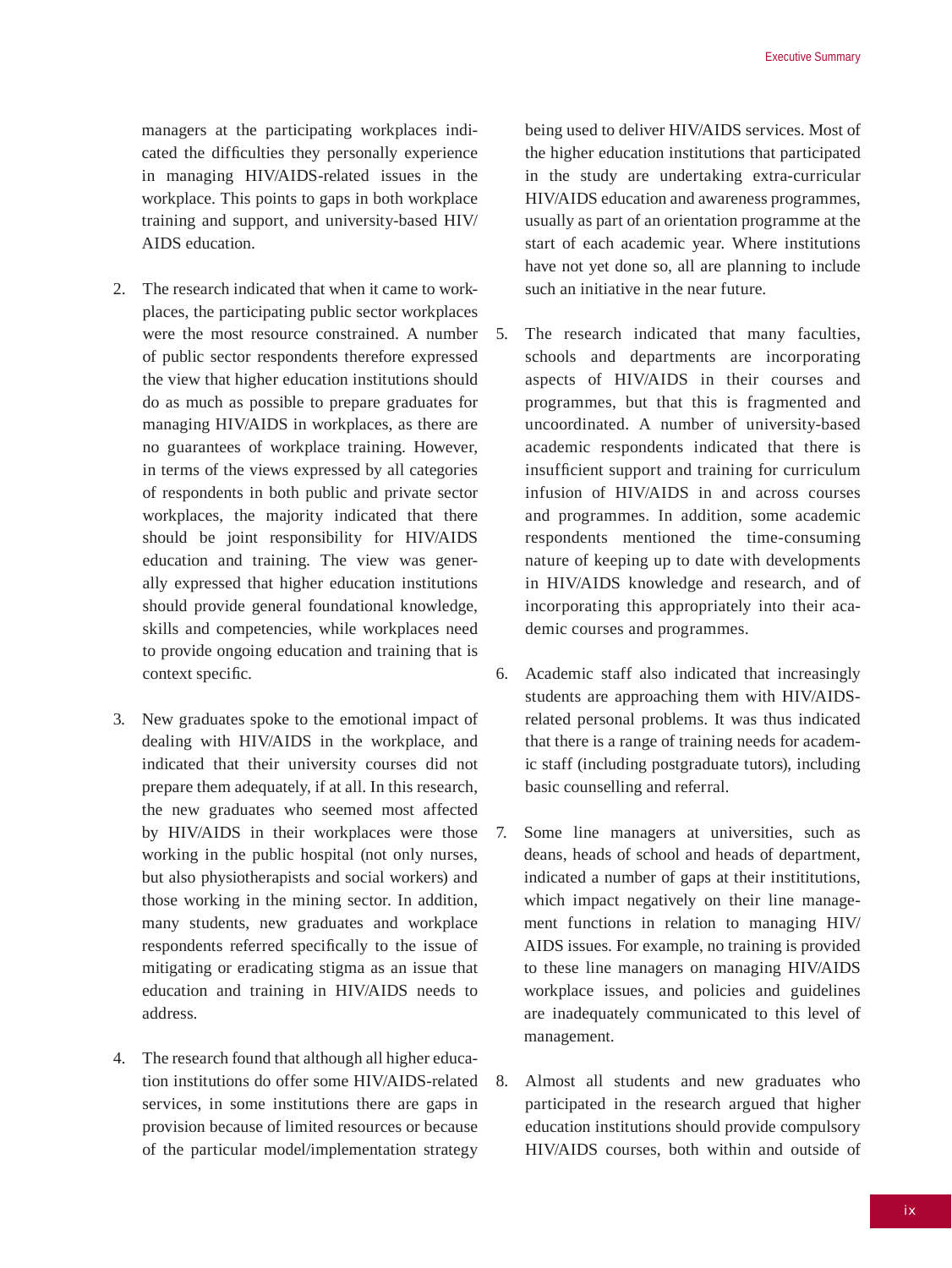the formal curriculum in structured, systematic and innovative ways. These students and new graduates strongly urged that the approach to HIV/AIDS education include non-traditional approaches and activities – such as discussion forums where they would have the opportunity to discuss inter alia issues related to sexuality and relationships. These respondents also suggested that courses include dealing with disclosure and how to respond appropriately to people who disclose their HIV-positive status. In addition, while acknowledging the importance of knowing and understanding the 'facts' of HIV/AIDS (particularly the biomedical aspects, including prevention and transmission), many students and new graduates felt that medicalising the issue or focusing only on 'facts and figures' removes the personal and human dimensions from understanding and dealing with the pandemic; and that it is in precisely the area of the personal and the human that there is the strongest need for education, training and consciousness-raising.

- 9. While findings  $1-8$  (above) emerged from the interview and focus group discussion data, the current finding summarises the key graduate competencies for managing HIV/AIDS in the workplace. The competencies emerged from the self-completion list of competencies administered to all respondents during the interviews and focus group discussions. This list of competencies is derived from the aggregated responses of all respondents who completed the self-completion activity. According to respondents, the following are the most important generic competencies for managing HIV/AIDS in the workplace:
	- General knowledge and understanding of HIV/ AIDS, including being able to respond to questions about HIV/AIDS.
	- Knowledge and understanding about the impacts of HIV/AIDS on individuals and families.
	- Knowledge and understanding regarding condom use and prevention.
	- Knowledge and understanding of ethical and legal issues, and values relating to ethical conduct.
- Knowledge and understanding regarding social context and gender issues.
- $\blacksquare$  Respect for confidentiality.
- Empathy towards persons living with HIV/ AIDS (PLWHAs).
- Interpersonal skills.
- Ability to manage performance issues, negative co-worker reactions and absenteeism.

However, of the above, respondents felt most competent with regard to the following: general knowledge (54%), impacts on individuals and families (46% and 41% respectively), condom use and prevention (60%), respect and confidentiality  $(50\%)$  and empathy towards PLWHAs (44%). Of the other competencies on the list, the level at which respondents felt equipped to deal with those issues ranged between 21% and 37%, suggesting that both higher education institutions and workplaces need to re-evaluate the content of and approach to HIV/AIDS education and training.

Recommendations have been made in three broad areas:

- At the systems level:
	- Ensure broad-based, dedicated and integrated funding, including from the business sector.
	- Establish a higher education HIV/AIDS repository to assist with reducing fragmentation, increasing coordination and improving the higher education sector's access to current knowledge and best practice.
	- Promote a systematic, integrated approach to HIV/AIDS education at all higher education institutions, which embeds innovative HIV/ AIDS education initiatives within the formal curriculum as well as within extra-curricular activities.
- At the institutional level:
	- Integrate institution-specific findings of the HEAIDS sero-prevalence and KAP surveys into internal strategic and operational planning processes at each institution, to craft appropriate HIV/AIDS education responses.
	- Strengthen health services at all higher education institutions.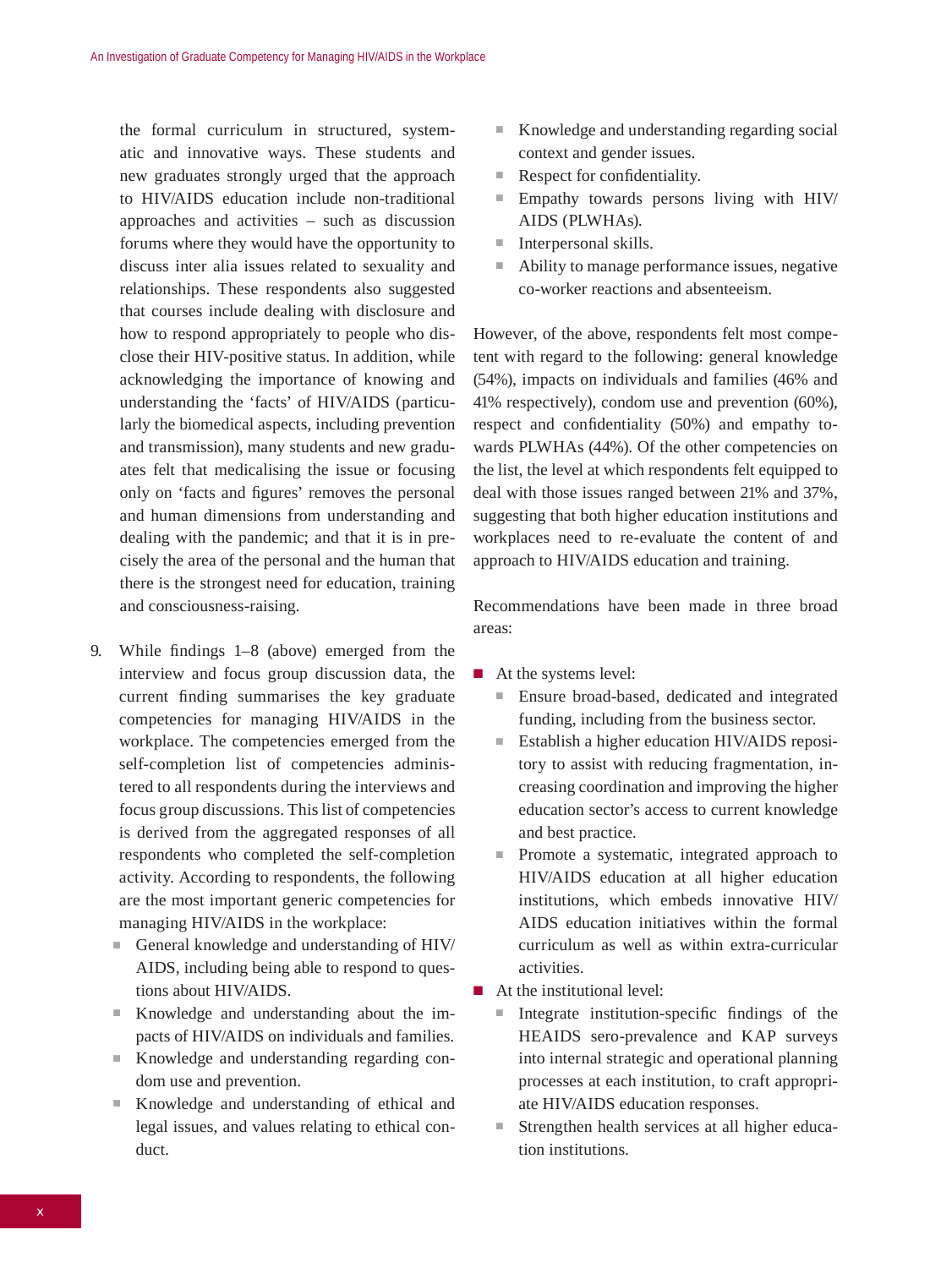- Ensure that higher education institutions, as employers, are HIV/AIDS competent.
- At the higher education academic and administrative staff level:
	- Consider providing staff development, training and support for academic and administrative staff alike, especially those at the forefront of dealing with students.

These recommendations are based on the principles of greater coordination and cooperation within and between institutions, and between higher education and the public and private sectors; and call for an approach to HIV/AIDS education that is much more systematic, coordinated and integrated.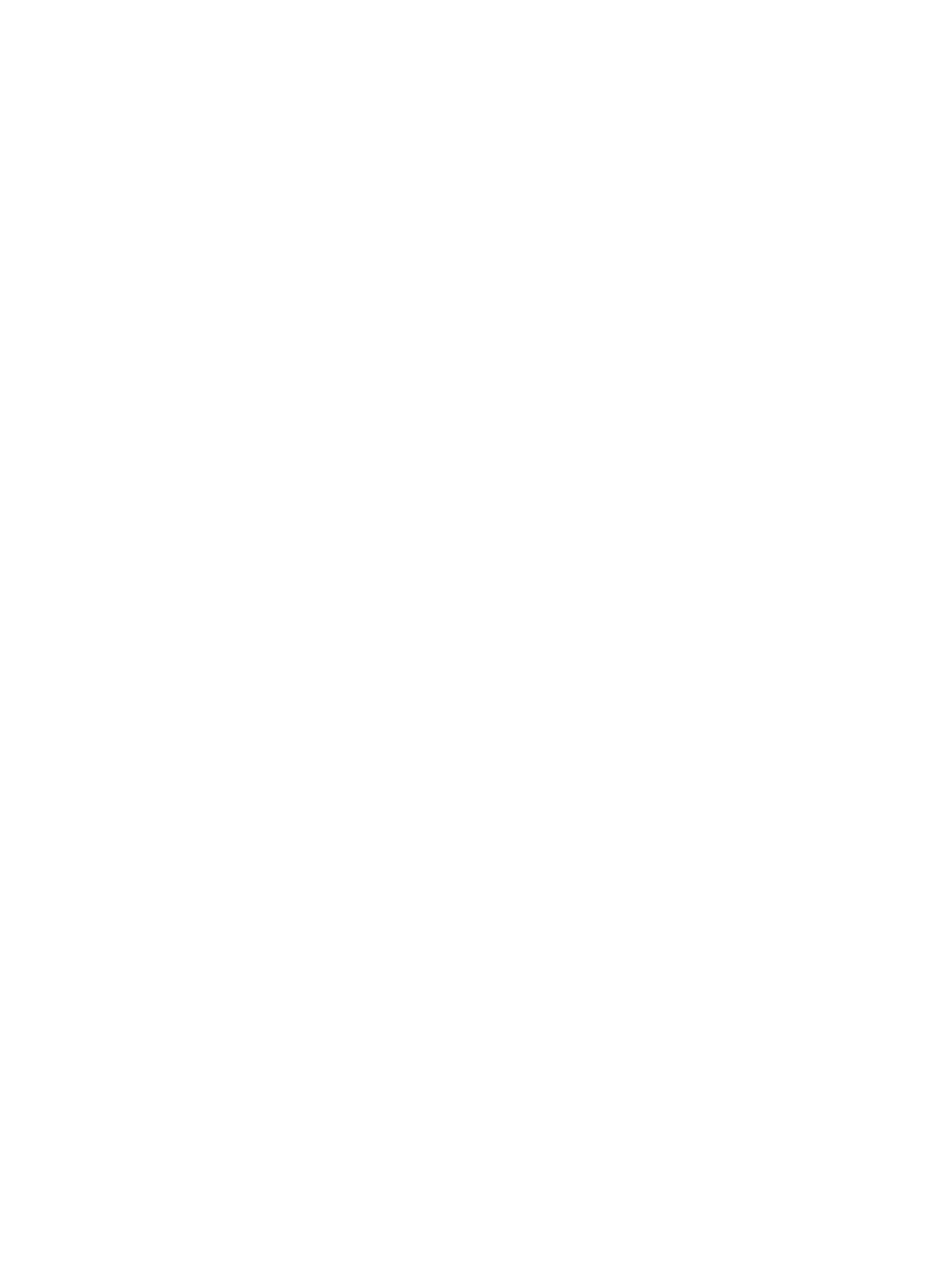# **CHAPTER 1 Introduction**

This report presents a detailed picture of an investigation into the graduate competencies required for managing HIV/AIDS in the workplace. The study was a component of Phase 2 of the Higher Education HIV/AIDS (HEAIDS) Programme, a joint initiative of the Department of Higher Education and Training (DHET) and Higher Education South Africa (HESA) and funded by the European Union. It was one of a range of related projects, information on which can be found on the HEAIDS website (www.heaids.org. za). The overall purpose of the HEAIDS Programme is to reduce the threat of the spread of HIV/AIDS in the higher education subsector; to mitigate its impact through planning and capacity development; and to manage the impact of the pandemic in a way that reflects the ethical, social, knowledge transmission and production responsibilities that are the mission of higher education institutions in society and South Africa.

The purpose of this study was to understand the needs and expectations of employers with respect to graduate competencies, particularly in relation to addressing the demands of HIV/AIDS within the workplace, and the responsiveness of the higher education subsector with regard to meeting these needs and expectations. The results of the study are intended to inform and guide the HEAIDS Programme, as well as universities and workplaces, in developing and implementing appropriate responses for developing graduate competencies for managing HIV/AIDS in the workplace.

### **BACKGROUND TO THE RESEARCH**

#### **Mapping the scale of the pandemic internationally, regionally and locally**

Given the high prevalence globally of people with HIV-positive status, the HIV/AIDS pandemic is often described as one of the greatest humanitarian crises in our history and one that has begun to unravel nations in terms of their development and stability. Research has revealed the peculiar vulnerability of the developing world, particularly sub-Saharan Africa (and especially the southern African sub-region), with its high levels of poverty, illiteracy and socio-economic marginalisation fuelling the pandemic. According to the 2009 UNAIDS *AIDS Epidemic Update*:

The number of people living with HIV worldwide continued to grow in 2008, reaching an estimated 33.4 million. The total number of people living with the virus in 2008 was more than 20% higher than the number in 2000, and the prevalence was roughly threefold higher than in 1990. (UNAIDS 2009, p. 7)

 In 2008, an estimated 2.7 million new HIV infections occurred [globally]. It is estimated that 2 million deaths due to AIDS-related illnesses occurred worldwide in 2008. (UNAIDS 2009, p. 7)

 Sub-Saharan Africa remains the region most heavily affected by HIV. (UNAIDS 2009, p. 21)

 Southern Africa remains the area most heavily affected by the epidemic. The nine countries with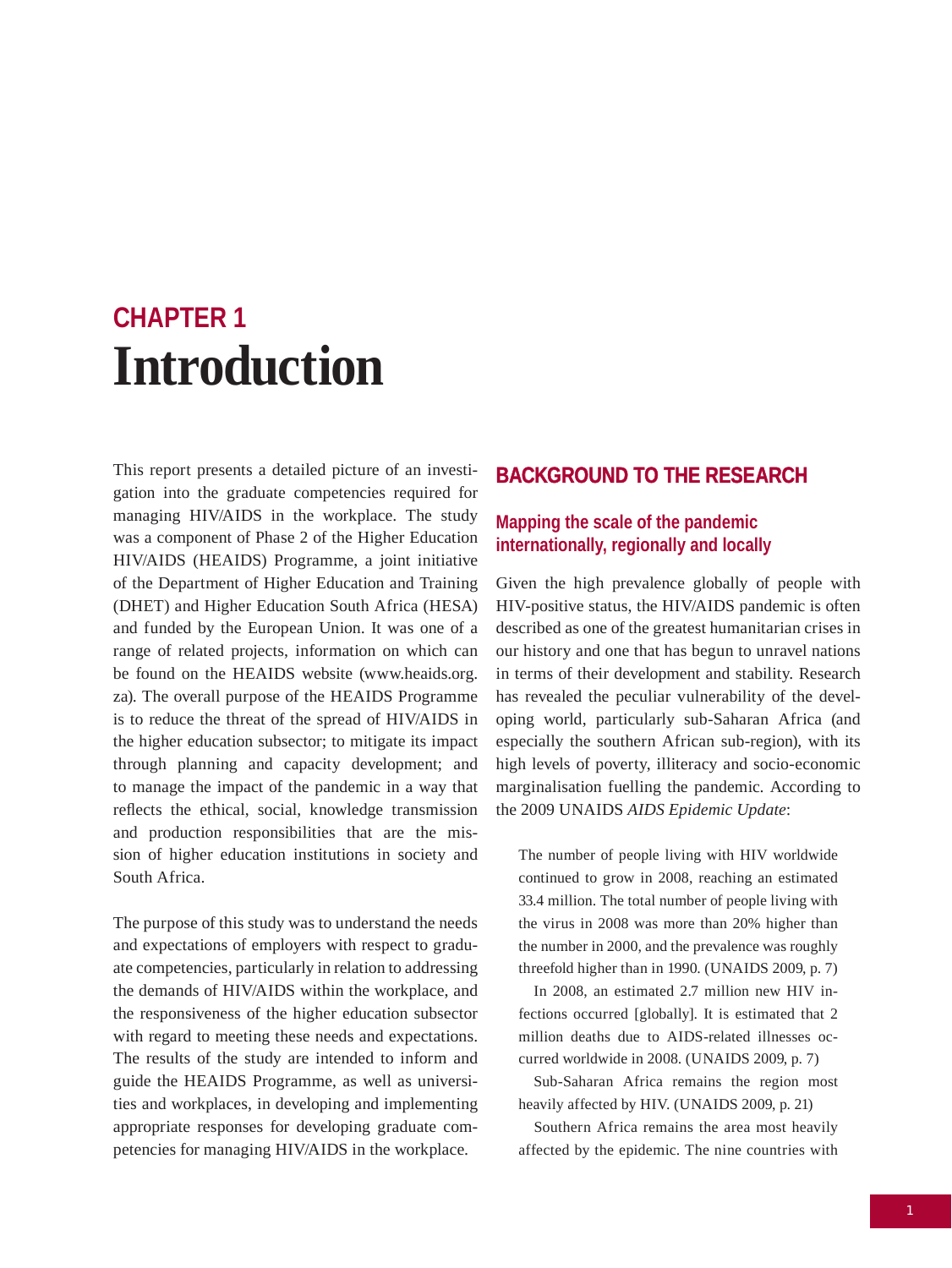the highest HIV prevalence worldwide are all located in the sub-region, with each of these countries experiencing adult HIV prevalence greater than 10%. South Africa is home to the world's largest population of people living with HIV (5.7 million). (UNAIDS 2009, p. 27)

The disease clearly has left no sector untouched – its impact is extensive and has been shown to have farreaching consequences for development. The HIV/ AIDS pandemic has in a relatively short space of time become one of the most critical workplace issues, and as this begins to impact on economic development, places of work are under increasing pressure to respond to the impact of HIV/AIDS on their workforce and business outputs. As Sprague and Dickinson (2008) point out, '[u]nlike other diseases, HIV/AIDS affects the most productive in the population, namely the labour force' (2008, p. iii). As documented both locally and internationally, HIV/AIDS has begun to impact on the workplace in significant and varying ways. In addition to the bottom-line issues aligned to profit margins and productivity, the 'softer issues' of care and support, stigma and discrimination, among others, are beginning to suggest that workplaces are in need not only of well thought-out programmatic responses but also knowledgeable, skilled and competent staff.

This suggests that the knowledge, skills and competencies of emerging graduates may need to be addressed by the higher education subsector in order to equip graduates both personally and professionally to participate effectively in a work environment that is increasingly under pressure from the pandemic. A special focus on graduates is important given the fact that some enter into management positions in their first jobs, while many go on to management positions later in their careers.

#### **The international economic context**

South Africa has not escaped the international economic recession. It is estimated that in 2009 almost one million South Africans lost their jobs. This has placed an additional burden on South Africa's social grants system, and has raised fears that this will impact on the government's service delivery targets in key areas such as health and housing. Furthermore, the recession has meant that the private sector is likely to cut back on non-core spending, which may impact on areas such as employee wellness programmes.

In terms of international funding initiatives, the impact of the recession has already been seen since 2008 in the developing world. For example, independent humanitarian aid agency, Médicins Sans Frontières (MSF), in a 2009 report, singled out the US President's Emergency Plan for AIDS Relief (PEPFAR) and the Global Fund to fight AIDS, Tuberculosis and Malaria as having reduced their funding commitments to the response to HIV/AIDS (the latter organisation by US\$1.5 billion in 2008 alone). These are two major organisations supporting crucial HIV/AIDS treatment programmes in the developing world, South Africa included (MSF 2009).

The implications of international funding cutbacks are far-reaching in the short to medium term, as many working in the area of HIV/AIDS are concerned that the gains made so far will be reversed. Furthermore, in a context of competing developmental goals in South Africa, the combined global recession and local impact will further strain overall funding to HIV/ AIDS initiatives.

#### **The current climate of social and political change in South Africa**

In political terms, 2009 was a significant year for South Africa. The change in presidency following the April general election saw notable shifts in government structure and some policy redirection. The two shifts most relevant as part of the backdrop to this research relate to a renewed commitment to HIV/AIDS initiatives and to a restructuring of the education and training landscape.

Firstly, the government has made a significant shift from the previous 'denialist' stance to HIV/AIDS,<sup>1</sup> and developments since 2009 include the updating of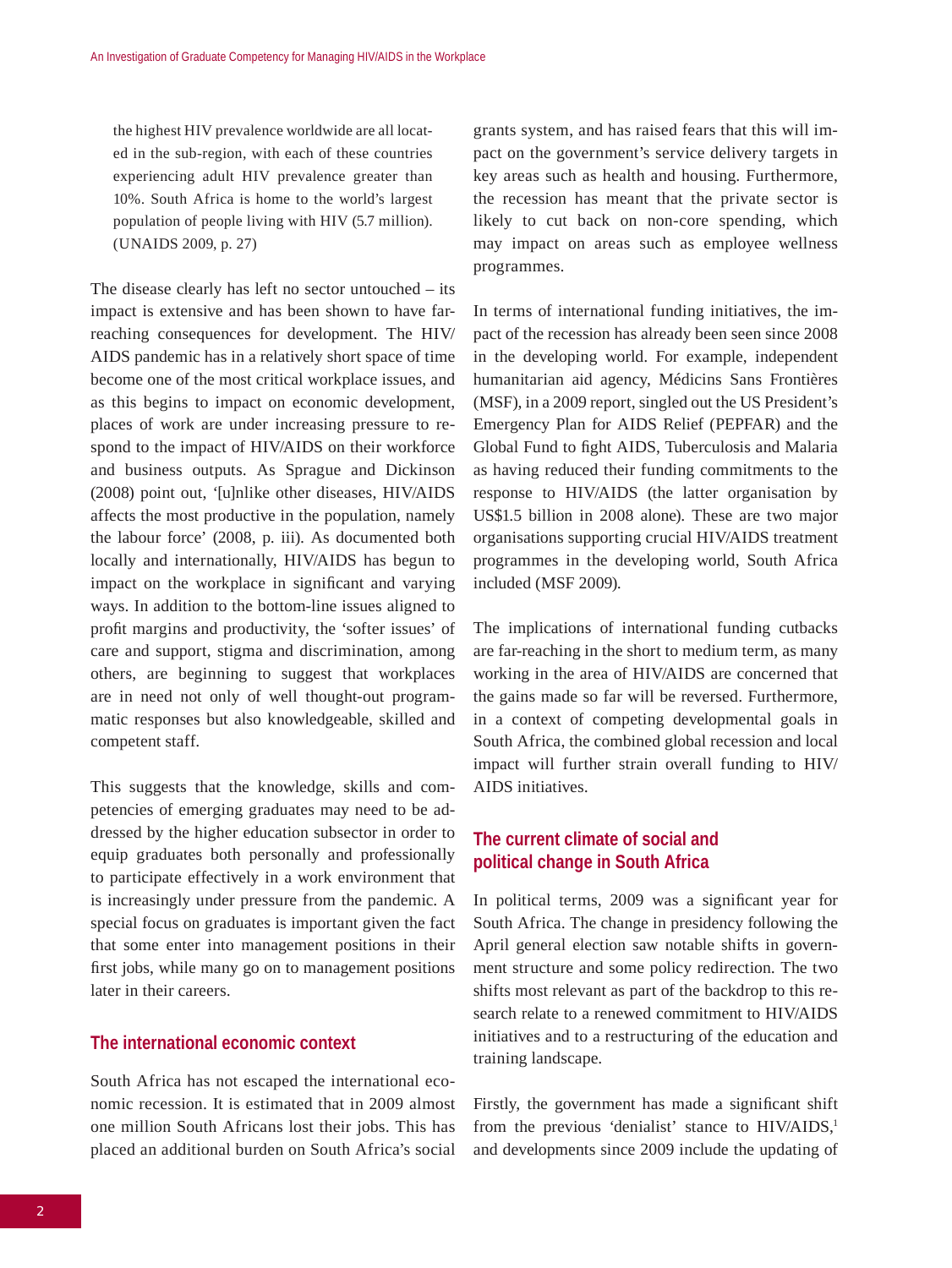South Africa's HIV/AIDS treatment guidelines in line with international practice (something that had not been done since 2004), and the February 2010 national budget allocation increase of 25% to health.

Secondly, the Department of Education (DoE) has been restructured into two departments: a Department of Basic Education (which will broadly focus on the schooling subsector) and a Department of Higher Education and Training (DHET). The DHET will be responsible for the 23 Sector Education and Training Authorities (SETAs), as well as the National Skills Fund and the Further Education and Training (FET) colleges, in addition to the 23 higher education institutions. The integration of education and training within one government department implies an increased commitment to aligning education and training to South Africa's economic and development challenges. For example, one priority area that has been identified is the expansion of artisan training and production, with increased levels of coordination between FET colleges, universities of technology, relevant SETAs and workplaces. In addition, a Quality Council on Trades and Occupations (QCTO) has recently been set up to oversee occupational qualifications on the revised National Qualifications Framework (NQF). These recent structural changes are based on the experiences of the past 10 or more years, and represent refinements in thinking and strategy based on those experiences. In March 2010 the DHET released its *Strategic Plan 2010/11 to 2014/15, and Operational Plans for the 2010/11 Financial Year*, which sets out the key challenges it faces in the next five years:

The growing complexity of the workplace, accelerated by the dynamic impact of globalisation on national economies, production and trade, requires greater flexibility and capacity in the workforce, in order to adjust speedily to the rapid changes in technology, production, trade and work organisation. South Africa needs to develop as a 21<sup>st</sup> century economy, but we have gaps in critical skills required for a range of social and economic development strategies currently being implemented by all spheres of government. These include the National Industrial

Policy Framework (NIPF); the Industrial Policy Action Plan (IPAP); the Anti-Poverty Strategy; the Rural Development Strategy; and the Technology and Innovation Plan. Skills shortages in a number of occupations and economic sectors inhibit growth and investment. These include skills shortages in SET [science, engineering and technology] fields with regard to sectors such as energy, medium and high-technology manufactured goods, and agricultural biotechnology. (DHET 2010, p. 17)

Also importantly, the DHET's strategic plan acknowledges that there are some gaps in the education of people for the workplace, as experienced by employers:

These skills shortages coexist with a relatively high level of unemployment and [this] is indicative of a mismatch between the supply of, and demand for, skills. *Employers report difficulties*, in that the *knowledge, skills and capacities that people bring from their educational experience are insufficient to the needs of the workplace*. (DHET 2010, p. 17; our emphasis)

On the role of higher education, and of importance for this study, the DHET's strategic plan indicates that

All higher education and training institutions will have inclusive institutional cultures, respectful of difference, and supporting learning and development. Institutions will prepare students for a democratic, diverse society – students who are socially conscious, who have a sense of citizenship and respect for human rights and democratic values. (DHET 2010, p. 18)

The abovementioned focus on inclusion and equity is planned to form part of one of the core programme areas/functions of the DHET, namely that of social inclusion (equity) in higher education and training, with three objectives:

1. To establish a well-functioning social inclusion, equity and transformation unit within the DHET that will: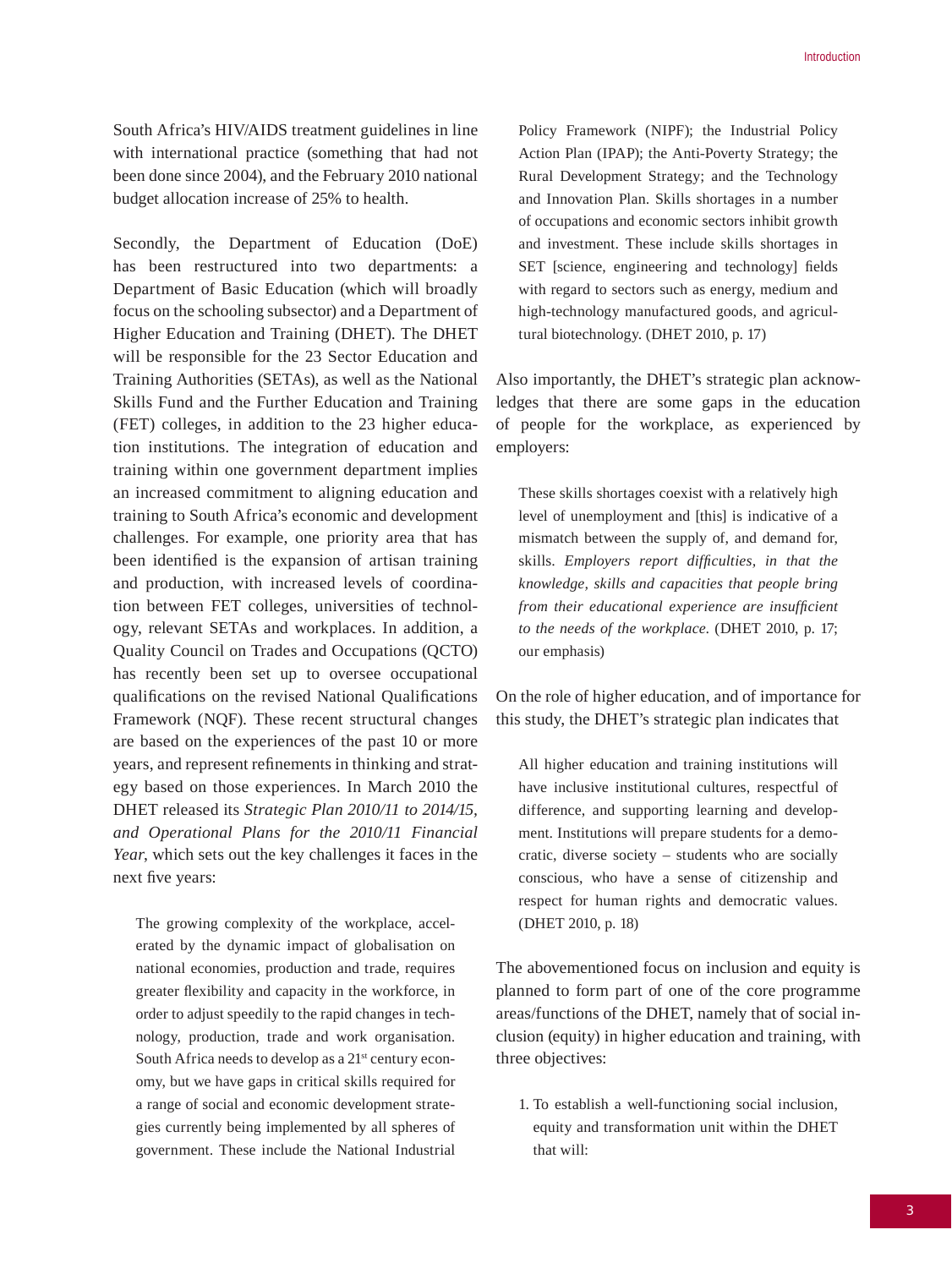- a. over time, focus on issues such as institutional culture, staffing, student development and support, gender equity, inclusion, citizenship and social cohesion, rural development, HIV and AIDS, disability, language, curriculum (including grounding programmes), career information and guidance;
- b. ensure that all higher education and training institutions promote human rights and citizenship in their ethos, policies and practices, via monitoring, research, partnerships and policy development; and
- c. recommend support and incentives for innovation and excellence to improve social inclusion, equity and transformation in higher education and training.
- 2. To monitor and research transformation processes in the higher education and training system, including focusing on:
	- a. the recommendations of the Ministerial Committee Report on Transformation and Social Cohesion and the Elimination of Discrimination in Public Higher Education Institutions;
	- b. the development of transformation indicators and a monitoring framework for the system; and
	- c. building partnerships with relevant bodies and institutions to support transformation of the system.
- 3. To identify and monitor curriculum innovations in citizenship and values education in the higher education and training system. (DHET 2010, p. 50)

#### **The South African higher education and training system in context**

Discussing the transformation of South African society since democracy, the CHE (2004) highlights the following:

Since 1994, the democratically-elected South African government has set out to achieve 'a better life for all' by focusing on economic development, by seeking to reconstruct the entire social system, and by aiming to reintegrate successfully into the international community while taking a lead role on the African continent. In this context of comprehensive transformation, the demands on higher education have been extensive. (CHE 2004, p. 14)

The post-1994 South African government inherited a higher education system that was segregated according to race, ethnicity, class and geography; inequitable in terms of gender and language; divided by the disparate functions performed between universities and technikons; administratively fragmented; largely intellectually isolated from the state, from society (and the economic, developmental and cultural needs of the country), and from the international intellectual community; and characterised by highly uneven quality between and within historically different institutional types.

In terms of developing a coherent policy framework for the higher education subsector in South Africa after 1994, *Education White Paper 3: A Programme for the Transformation of Higher Education* (DoE 1997) and the *National Plan for Higher Education*  (DoE 2001) speak to human resource development and the mobilisation of human talent and potential through lifelong learning. Furthermore, these documents suggest the need for high level skills training that provides for the development of professional and knowledge workers with globally equivalent skills. In line with this thinking, the White Paper makes specific reference to the development of professionals who are socially responsible and conscious of their role in contributing to the national development needs of the country and its subsequent social transformation. Finally, the *National Plan for Higher Education* sets targets for increasing access to higher education for the formerly excluded, as well as setting targets for the demographic diversification of the student and staff profiles of the subsector.

At a systemic level, a number of legislative and structural enactments were undertaken that have significantly changed the higher education and training landscape post-1994. A few of the most relevant are highlighted in this section. One important addition to the higher education landscape was the establishment of the Council on Higher Education (CHE) as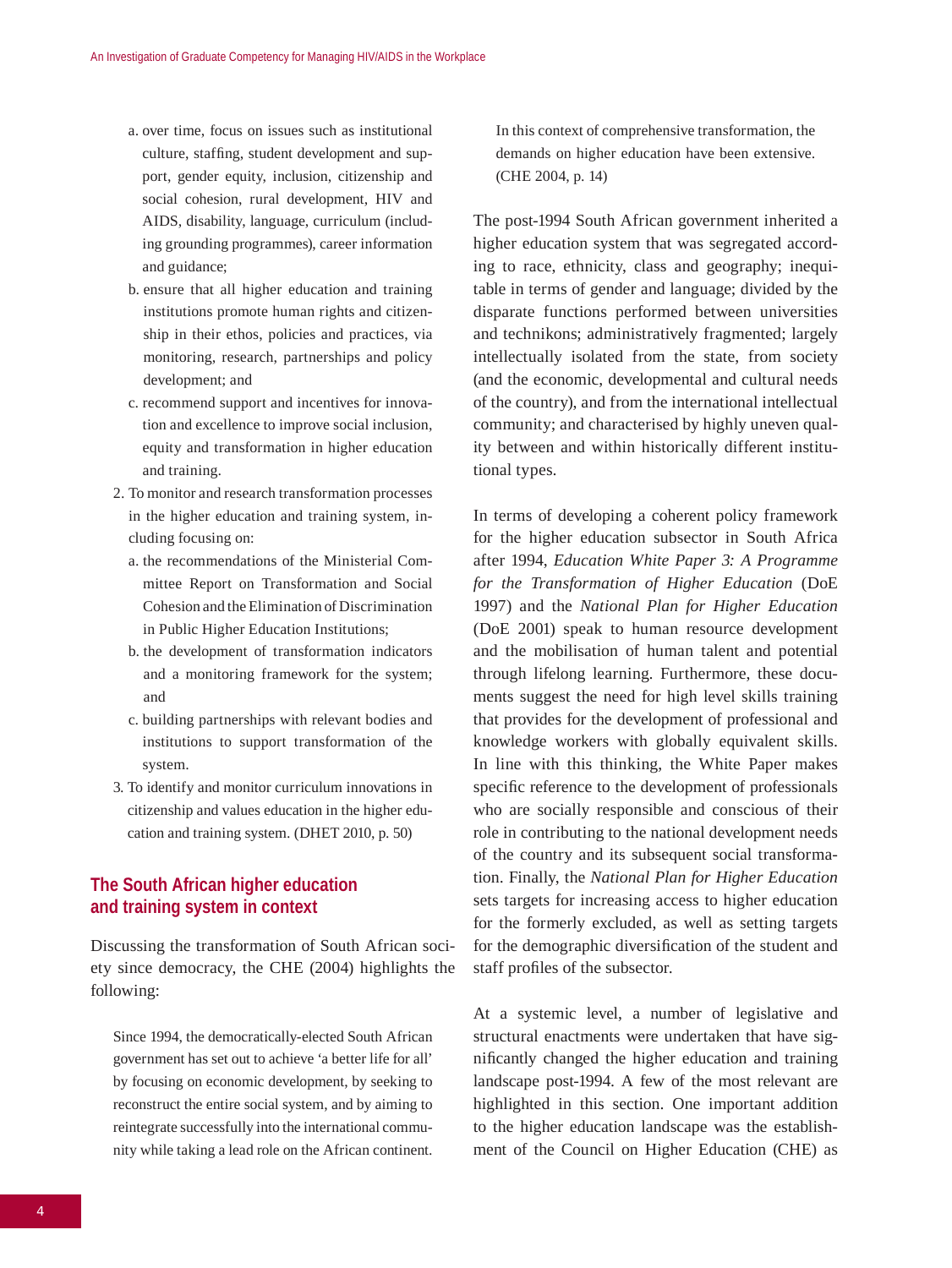an independent statutory body in 1998 in terms of the Higher Education Act (No. 101 of 1997). The CHE serves as an advisory body to the Minister of Education on all matters related to higher education policy issues. It also assumes executive responsibility for quality assurance within higher education through its Higher Education Quality Committee (HEQC). One specific responsibility allocated to the CHE by the Higher Education Act is to advise the Minister of Education on stimulating greater responsiveness on the part of higher education to societal needs, especially those linked to developing South Africa's economy through enhanced higher education–industry partnerships.

Over the period 2000–05 the subsector also underwent a process of mergers. The first wave of restructuring saw the number of teacher training colleges reduced, and then the remaining teacher training colleges being incorporated into higher education institutions (CHE 2004). The second wave of restructuring was a process of mergers between some higher education institutions, with the number of institutions being reduced from 36 to 23. At the same time, a process of institutional differentiation was undertaken, with institutions being designated universities, universities of technology or comprehensive universities (the latter offering a programme mix of qualifications across the spectrum) (CHE 2009, p. 8).

Partly as a result of the changing higher education landscape, and partly as a result of the need to have a unified body of leadership, Higher Education South Africa (HESA), the association of vice-chancellors, was established in 2005. HESA is the successor to the South African Universities Vice-Chancellors Association (SAUVCA) and the Committee of Technikon Principals (CTP).

On the training and skills development side, the Minister of Labour launched the National Skills Development Strategy (NSDS) in February 2001 (Department of Labour n.d. a). The mission of the NSDS is to equip South Africa with the skills to succeed in the global market and to offer opportunities to individuals and communities to enable them to play a productive role in society. The 23 SETAs (originally

25) were established to implement the NSDS and to increase the skills of the people in their economic sectors (Department of Labour n.d. b).

In 2001/02 the framework for a national quality assurance system was established with the accreditation of 31 Education and Training Quality Assurance bodies (ETQAs). This accreditation process included the HEQC of the CHE as well as the ETQAs of all the SETAs, and the ETQAs of designated professional bodies (such as the South African Nursing Council or SANC). As mentioned in the preceding sub-section, the skills development component of the Department of Labour was moved to the new DHET in 2009.

Finally, in terms of the restructured education and training landscape, it is important to note that the South African Qualifications Authority (SAQA) was established in 1996 to oversee the establishment and implementation of an NQF. The ETQAs are accredited by SAQA to undertake their quality assurance functions. This meant that, prior to 2009, SAQA reported jointly to the Departments of Education and Labour, a setup that was fraught with tension and contradictions; in fact, it impacted quite negatively on the review of the NQF, which started in 2001 but was only finalised in late 2007, inter alia due to differences of opinion between the two government departments. With the establishment of the DHET, and the moving of the SETAs to the DHET's jurisdiction, SAQA will now be reporting to a single department, further consolidating the move to an integrated education and training system.

What the very brief contextual overview presented above demonstrates is that, firstly, the post-1994 democratic government inherited a highly unequal and fragmented education and training system; and secondly, as Kraak (2004) highlights, various factors have shaped and constrained the nature and form of systems change in South Africa. These include the struggle to focus the system simultaneously on equity and development strategies, to construct an integrated NQF, and to agree on the principles and plans for differentiation and restructuring. Additional factors such as the imposition of fiscal constraints, high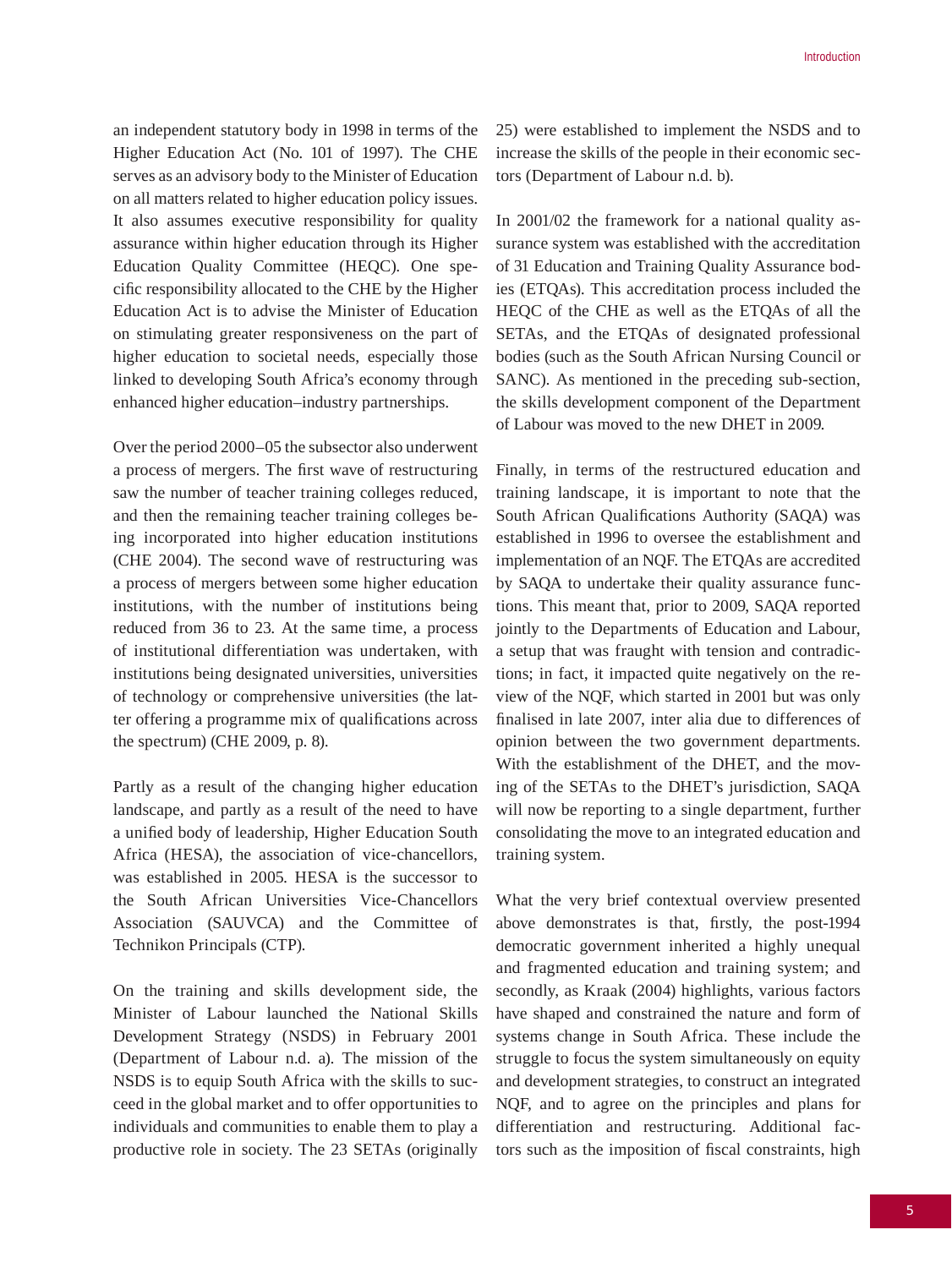levels of enrolment flux from the school system, and a general lack of capacity to support change processes, have created tensions as a result of which the current system has been relatively unstable and struggling to realise the operational benefits of a single coordinated system. Finally, there have been very recent changes to the education and training landscape – for example, the very establishment of the DHET itself, and the challenges it faces in getting going while continuing a programme of work and integration; and the even more recent establishment of the QCTO. This means that the interface between higher education and the world of work (and the transition from the one to the other for graduates) will no doubt continue to be a challenging and somewhat contested space, at least for the short term, especially in the context of the additional challenges of HIV/AIDS.

#### **OBJECTIVES OF THE RESEARCH BJECTIVES**

The overall objective of this study was to understand the needs and expectations of employers with respect to graduate competencies. This was particularly in relation to addressing the demands of HIV/AIDS within the workplace, and the responsiveness of the higher education subsector with regard to meeting employer needs and expectations.

Within the above objective, the following specific goals directed the research:

- To ascertain the competencies required to effectively and supportively manage HIV/AIDS in the workplace.
- To investigate employer needs, expectations, opinions and experiences with regard to the graduate competencies required for managing HIV/AIDS in the workplace.
- To investigate the responsiveness of the higher education subsector in addressing the development of competencies with regard to HIV/AIDS in the place of work through undergraduate and postgraduate programmes.
- To highlight critical gaps and make recommendations for addressing these.

### **OVERVIEW OF THE RESEARCH REPORT VERVIEW**

Following on from the contextual overview of the study as presented above, the remaining chapters of this report are set as out as follows:

**Chapter 2** outlines the qualitative research approach, methods and sample selection, and the logic that underpins them. Ethical approval for the research was granted by the Human Sciences Research Council.

**Chapter 3** offers a review of international and South African literature that is relevant to the study, but which is also useful in its own right for readers involved in work related to mitigating the impact of the HIV/AIDS pandemic with focus on workplace and higher education contexts. The literature review includes higher education and the development of competency, with a specific focus on a recent South African study; graduate supply and demand; and higher education responses to HIV/AIDS internationally, regionally and locally. The gaze then turns to issues of HIV/AIDS in the workplace.

**Chapter 4** analyses, in thematic clusters, the data emerging from the interviews and focus group discussions. The thematic clusters are broadly aligned to the three main research questions. Key competencies are identified, as well as what respondents felt was the level of preparedness with regard to these competencies.

**Chapter 5** summarises the research findings and sets out the recommendations, which are premised on the assumption that greater cooperation will need to be fostered:

- Within and between higher education institutions in order to achieve the goal of an enhanced systemic, coordinated and integrated response to HIV/AIDS education in the higher education sector; and
- Between higher education and the public and private sectors.

The recommendations are clustered in three broad areas: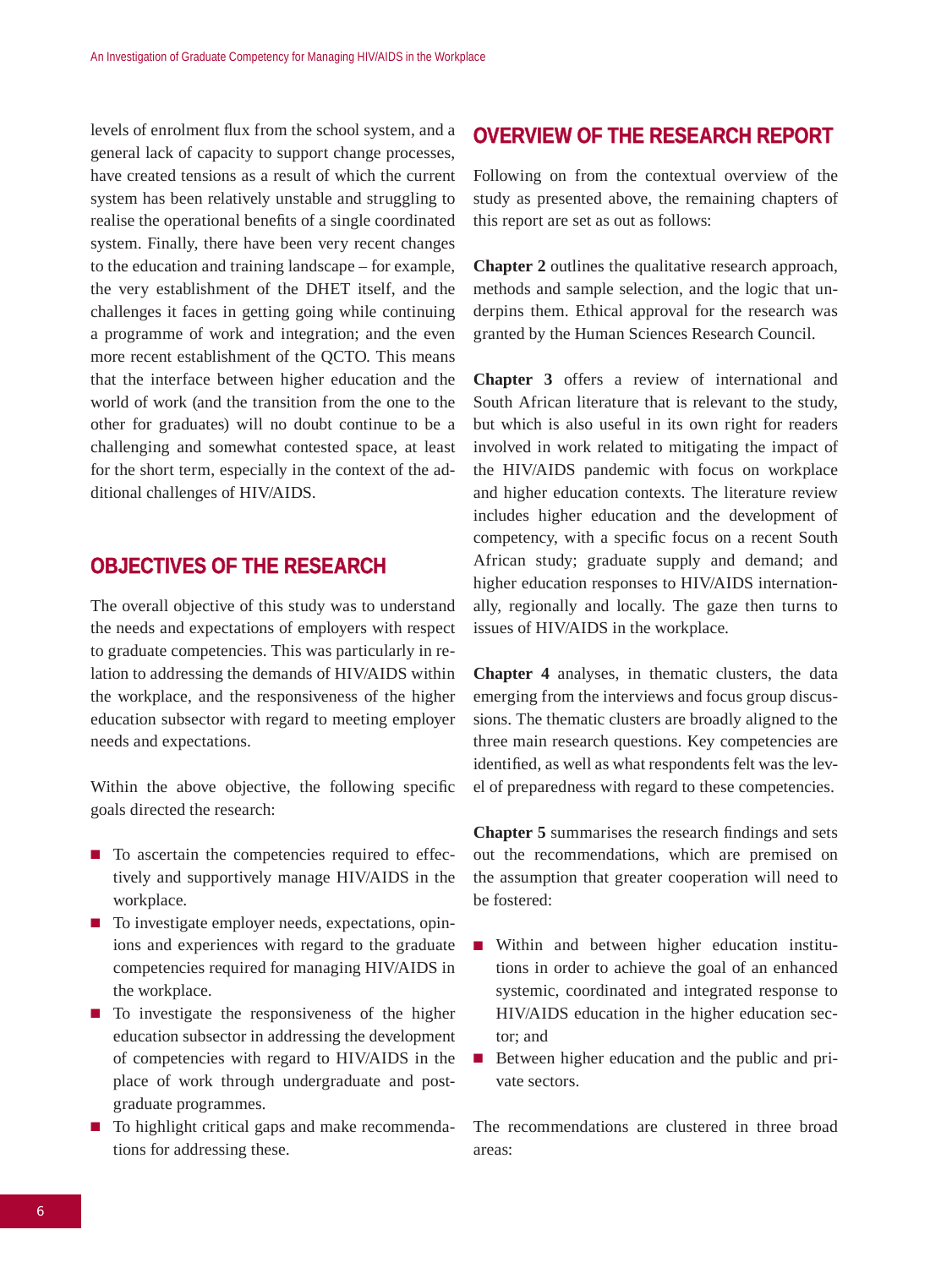- Systems level (including funding, a higher education HIV/AIDS repository, and the promotion of a systemic, integrated approach to HIV/AIDS education).
- Institutional level (focusing on curriculum issues, the provision of health services, and employer in-

terventions for being HIV/AIDS-competent higher education institutions).

■ Higher education academic and administrative staff level (focusing on development, training and support).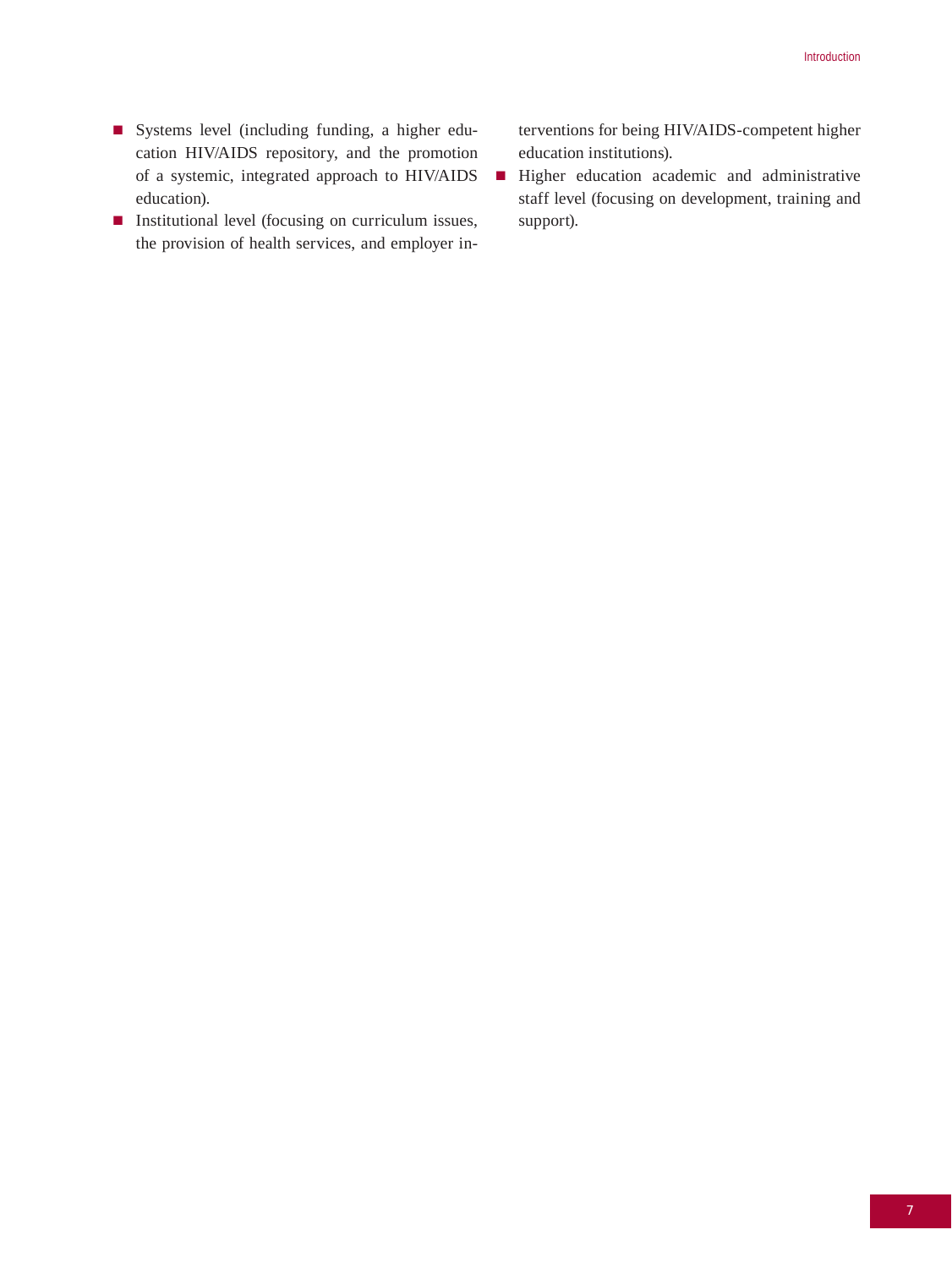# **CHAPTER 2 Research Methodology**

## **METHODOLOGICAL APPROACH ETHODOLOGICAL**

The purpose and nature of this research suggested that a mainly qualitative approach to the investigation should be taken. This was because the project aimed to elicit and explore the understandings, opinions and experiences of various categories of respondents in workplaces and higher education institutions, about issues relating to graduate competencies in managing HIV/AIDS in the workplace; qualitative approaches are the most appropriate to use when investigating meanings, understandings and experiences. This is especially the case, as in this project, because the area of graduate competencies in managing HIV/AIDS and higher education responsiveness is one in which little, if any, previous research exists (certainly, the literature search yielded little in this area, although there are studies that are tangentially related).

The research was considered practice based and oriented towards policy and making recommendations to improve practice – in other words, it is not theory based. For this reason, the researchers did not attempt to locate the research in a theoretical framework. In this regard, Michael Quinn Patton (1990) uses the term 'pragmatism' in the sense of 'being practical/in practice' and makes the point that

While students writing dissertations and academic scholars will necessarily be concerned with theoretical frameworks and theory generation, there is a very practical side to qualitative methods that simply involves asking open-ended questions of people and observing matters of interest in real-world settings in order to solve problems, improve programs, or develop policies. In short, *in real world practice, methods can be separated from the epistemology out of which they have emerged.* (Quinn Patton 1990, pp. 89–90; author's emphasis)

### **RESEARCH QUESTIONS**

The broad research questions derived from the research objectives outlined in Chapter 1 are:

- What are the competencies required to effectively and supportively manage HIV/AIDS in the workplace?
- What are employer needs, expectations, opinions and experiences with regard to the graduate competencies required for managing HIV/AIDS in the workplace?
- How is higher education addressing the development of competencies with regard to HIV/AIDS in the place of work through undergraduate and postgraduate programmes?

Specific questions were framed around the above research questions, and were customised to workplace or university contexts. For example, employers were asked the following: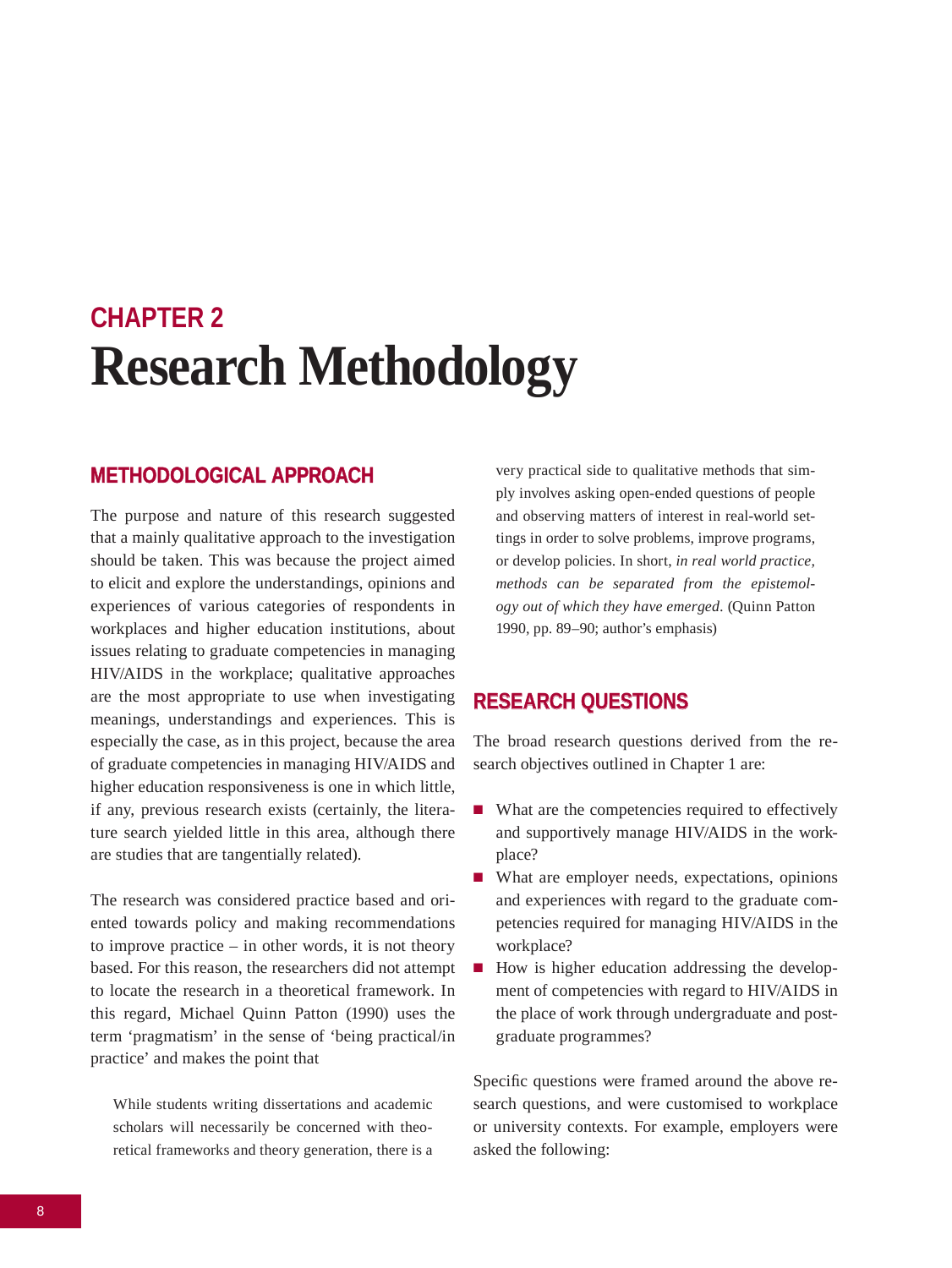- To describe their approaches to HIV/AIDS in their workplaces.
- Which graduate competencies are vital in the management of HIV/AIDS in the place of work.
- $\blacksquare$  To reflect on how these graduate competencies manifest/are required in the jobs that different graduates do (by broad disciplinary or occupational area).
- Whether it would be advantageous to the workplace for graduates to have HIV/AIDS-related competencies *before* they enter the workplace (especially in jobs where the management of any aspect of HIV/AIDS is not central to the job), or whether it is not necessary because the organisation will provide such training anyway.

Staff at higher education institutions were asked questions such as the following:

- Whether they are aware of the HIV/AIDS graduate competency needs in workplaces.
- Whether they consider the needs of employers with regard to management of HIV/AIDS in the workplace.
- In what ways (for example, in terms of the curriculum, or structuring of service learning programmes and so on) workplace needs are integrated into undergraduate and postgraduate programmes in different disciplinary areas.
- If a curriculum response is undertaken, how programmes are developed, structured, refined and reviewed in relation to HIV/AIDS in the workplace.

Some similar questions were asked of all respondent categories. These related primarily to issues of the actual or perceived impact of HIV/AIDS on workplaces, as well as the graduate competencies considered important in managing HIV/AIDS in the workplace. New graduates and current students were also asked questions about the HIV/AIDS-related curriculum inputs they were experiencing/had experienced during their studies, and were asked to reflect on whether they had been prepared for the world of work.

Examples of one workplace and one university interview schedule are attached as Appendix 1.

## **DATA COLLECTION METHODS**

#### **Semi-structured interviews and focus group discussions**

Semi-structured interviews and focus group discussions were employed to cover a range of themes and issues that the research team identified as relevant and important. In total, 158 people participated in the interviews and focus group discussions, with 72 oneon-one interviews and 21 focus group discussions being conducted (see below for a breakdown of respondent categories according to workplaces and universities).

The questions in interviews were deliberately openended, allowing respondents to raise views and issues (within the parameters of the research objectives) they found pertinent, which were explored further through supplementary questions.

The interview/focus group schedules for each category of respondent within a particular organisational context contained the same opening and probe questions, derived from the research aims and presented in the same order. For example, the workplace interview schedules for human resources (HR) managers, wellness managers and line managers followed this approach. This maximises reliability and trustworthiness of the data and makes it possible to draw relevant comparisons between the responses of respondents in similar categories but in different groups with different facilitators or with different interviewers. At the same time, as already mentioned, respondents were provided with opportunities to introduce and elaborate on issues they regard as significant and to influence, to a limited extent, the direction of the interviews/focus group discussions. By introducing this level of flexibility, issues of context and changing conditions could be captured across different employers, sectors and higher education institutions.

A range of personnel in both workplaces and higher education institutions (as well as recent graduates, and undergraduate and postgraduate students in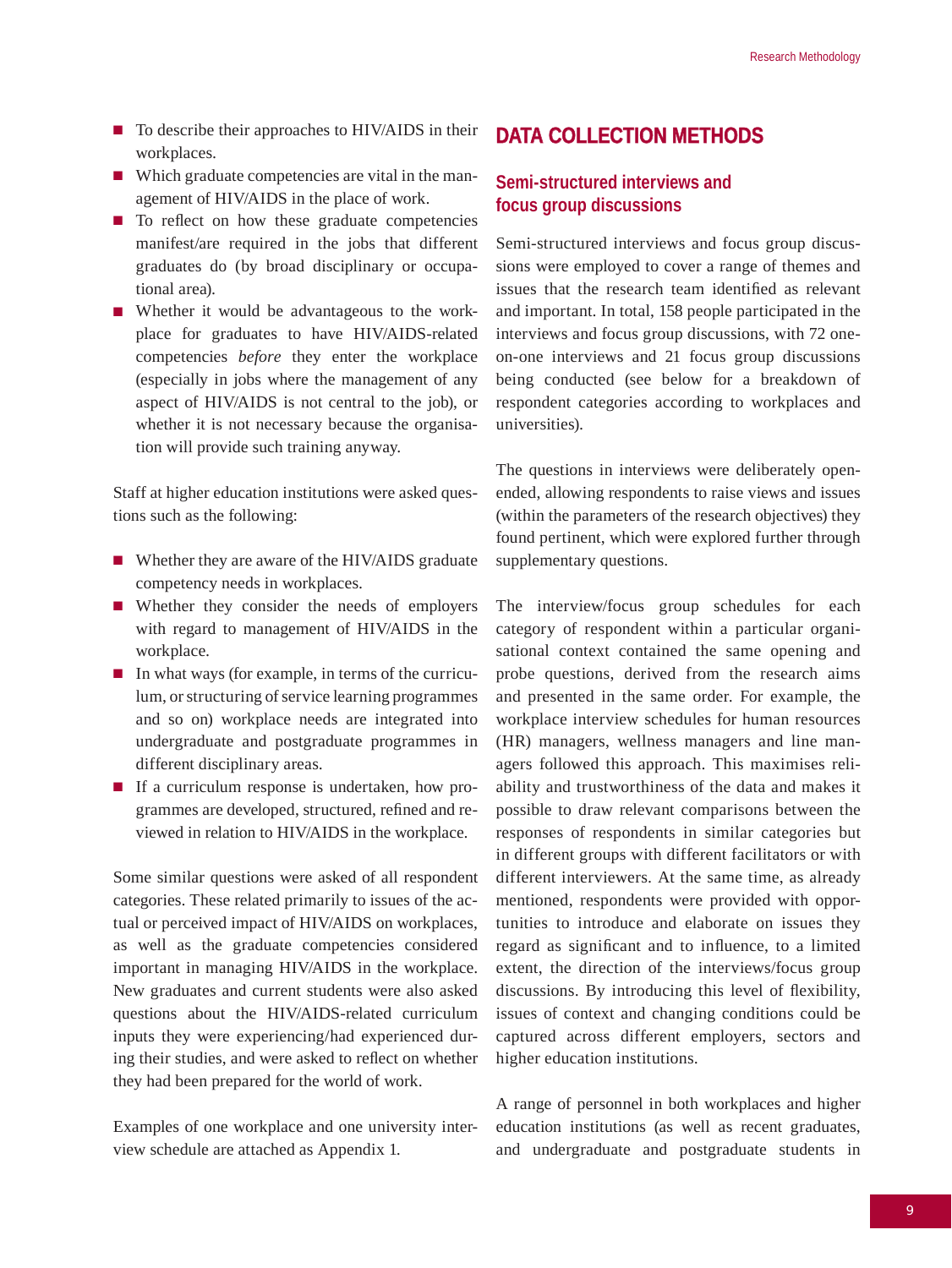these organisations and institutions) were identified to participate in the in-depth interviews and focus group discussions; they generally provided detailed accounts and understandings from different positions and at different levels of the knowledge, skills and competencies required of graduates.

#### **Self-completion list of competencies**

In addition to the interviews and focus group discussions, the research team was concerned to quantify, in some way, respondents' suggestions for specific competencies that they thought graduates would need in order to effectively manage HIV/AIDS in the workplace. In this regard, a small amount of quantitative data were obtained using a self-completion questionnaire, hereafter referred to as the list of competencies (see Appendix 2 for the self-completion questionnaire), which was administered to all respondents – those interviewed individually and in focus groups alike. The self-completion questionnaire was of great value in obtaining some quantitative data in a largely qualitative study.

The list of competencies administered to respondents was generated by the researchers and is based on an integration of 'best practice' in HIV/AIDS workplace programmes in South Africa and internationally. These best practices are formalised in various documents, including the following, among others:

- The *ILO Code of Practice on HIV/AIDS and the World of Work* (ILO 2001).
- SANS (South African National Standard) 16001, an international management standard for workplace HIV/AIDS programmes.
- *Nedlac Code of Good Practice on Key Aspects of HIV/AIDS and Employment* (Nedlac 2007).

The list of competencies was presented for completion by all respondents in the middle of each interview or focus group discussion; the aim in this regard was to give respondents an opportunity to first discuss their thinking on HIV/AIDS-specific competencies spontaneously and uninfluenced by any preconceptions that such a list may have imposed. When the list of competencies was presented for completion, the researchers then explained the purpose of the self-completion component and clarified any content or process issues. Once respondents had completed their responses on the list of competencies, the researchers asked questions probing respondents' responses to the list and its individual items. In presenting a list of competencies the aim was not to be prescriptive but rather to facilitate deeper thinking around these issues. The two tasks that respondents needed to complete on the list of competencies was to indicate whether each competency was relevant to them in their current job, and then to indicate (on a scale of 1–5) the level of preparedness with regard to each competency.

The list of competencies served to elicit data and facilitate discussion around those competencies among all respondents. This was particularly so for respondents who were not well informed about HIV/AIDS programming, to engage them in considering and weighing up these competencies.

#### **SAMPLE FRAME AMPLE**

The scoping of the sample frame was multi-dimensional, in terms of the following:

- Economic sector (which sectors have, through research, been identified as having HIV/AIDS initiatives).
- Public–private sector split.
- Actual workplaces, either private or public, within the identified economic sectors.
- Higher education institution programmes across a range of broad disciplinary areas (related to the Higher Education Management Information System, or HEMIS, CESM<sup>2</sup> categories).

In addition to relevant information contained in the draft literature review, information was scoped in order to develop criteria that justify the sample frame and selections relating to respondent categories, CESM categories and higher education programmes. Some of this literature is referred to in Chapter 3.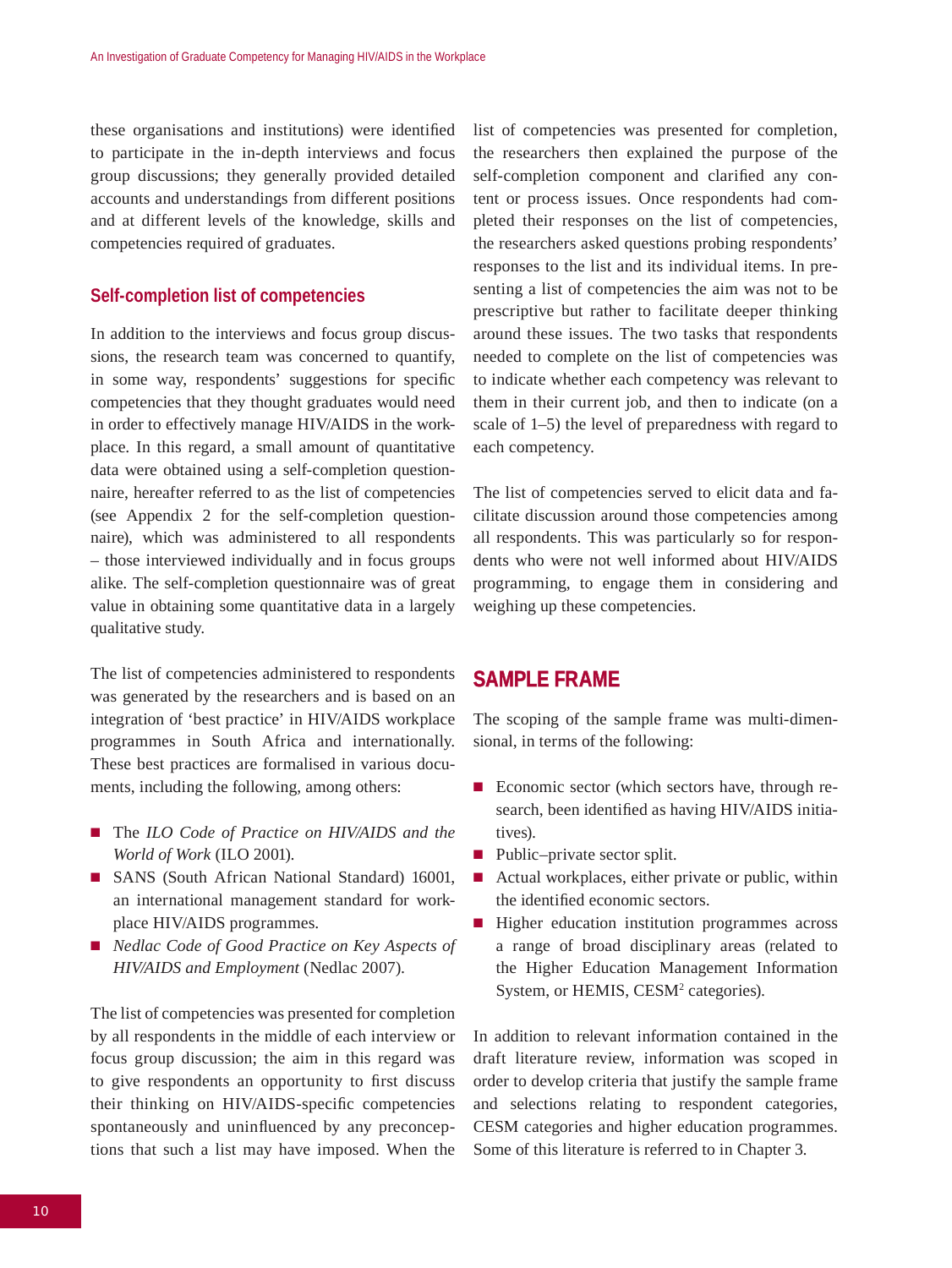#### **Selection of sectors and workplaces**

The following issues were taken into account in determining the selection of workplaces for the sample frame:

- According to Sprague & Dickinson (2008), most of the research to date on HIV/AIDS in the workplace has been focused on the formal, private sector, and there is a need for more research on the public sector. Thus, an attempt was made to ensure that both public and private sector workplaces were included in the research.
- The workplace sample frame includes sectors where engineering and economic and management sciences graduates are likely to be found, although the agricultural sector has not been included, as the national output of graduates in this area is relatively small compared to the other areas. However, agriculture as a disciplinary area has been included in the higher education institution sample.
- The Bureau for Economic Research (BER 2005), funded by the South African Business Coalition on HIV/AIDS (SABCOHA), undertook research into the impact of HIV/AIDS on selected economic sectors. It identified the sectors that are doing the most in terms of workplace HIV/AIDS policies and programmes as being the mining, manufacturing, financial and transport sectors. It was

|  | Table 1 Participating workplaces |  |  |
|--|----------------------------------|--|--|
|  |                                  |  |  |

| <b>Rapid 1</b> 1 anticipating noniplaces       |                                                                  |  |
|------------------------------------------------|------------------------------------------------------------------|--|
| <b>Sector</b>                                  | Company/workplace                                                |  |
| <b>Financial services</b>                      | One of the four largest banking groups                           |  |
| Mining                                         | A division of one of the large mining groups                     |  |
| Health care                                    | A private health care group                                      |  |
|                                                | A public academic hospital                                       |  |
|                                                | A provincial department of education                             |  |
| Education                                      | A private education provider                                     |  |
|                                                | A higher education institution in its capacity as an<br>employer |  |
| A provincial transport department<br>Transport |                                                                  |  |
| Manufacturing                                  | A chemical manufacturing company                                 |  |

therefore decided to focus on sectors where there is widespread evidence of HIV/AIDS workplace policies and programmes, as employers and employees alike would be in the best position to discuss issues, based on their experiences. It was also decided to focus on sectors that have an important role to play in the mitigation of the impact of the pandemic (such as health and education).

■ Sectoral diversity and large workplaces were additional criteria applied in the selection of the workplaces.

The participating workplaces are described in Table 1.

In terms of the intake of new graduates into both the public and private workplaces, this ranged from 22 in one manufacturing workplace, approximately 50 in a private health care company, and 55 in a mining company, to 200 nursing and 90 other new graduates in the public hospital at the beginning of 2010. Unfortunately, many of the workplaces could not or did not want to share much information on their graduate intakes.

#### **Workplace respondents**

As can be seen from Table 2, a total of 69 people, representing a range of occupational categories and disciplinary areas, from the participating workplaces took part in the interviews and focus group discussions.

| Table 2 Number of workplace respondents, by category |  |  |  |
|------------------------------------------------------|--|--|--|
|------------------------------------------------------|--|--|--|

| <b>Respondent categories</b>                                   | Number of<br>respondents |
|----------------------------------------------------------------|--------------------------|
| New graduates                                                  | 30                       |
| Line managers of new graduates                                 | 21                       |
| HR managers/practitioners                                      | 6                        |
| HIV/AIDS or wellness managers                                  | 5                        |
| Talent managers/managers of graduate<br>development programmes | 3                        |
| <b>HIV/AIDS champions</b>                                      | $\mathfrak{D}$           |
| Chief executive officer                                        | 1                        |
| Training manager                                               |                          |
| Total                                                          | 69                       |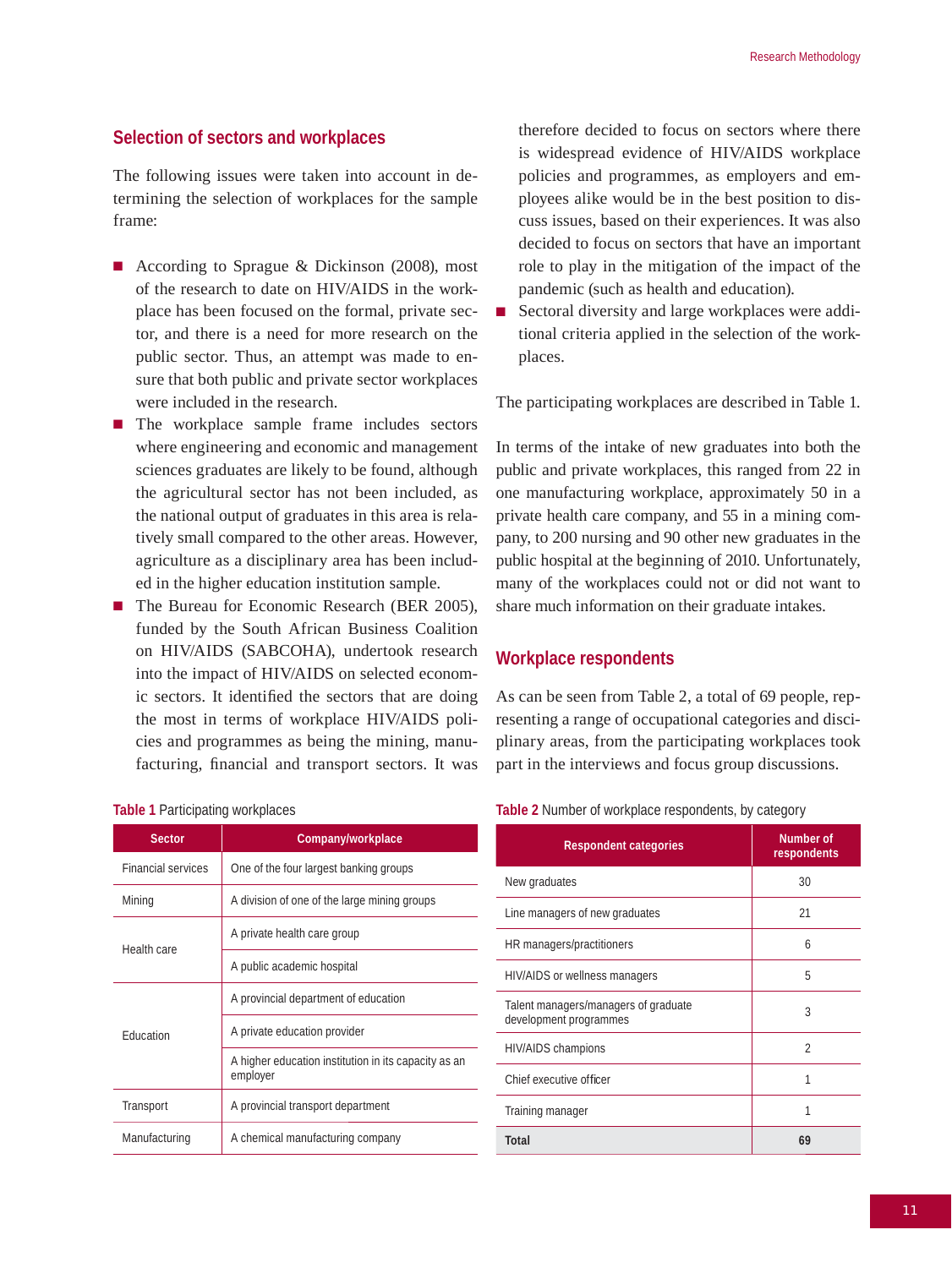New graduates and their line managers had a variety of disciplinary backgrounds, including the following:

- Engineering (mining and chemical).
- Applied mathematics and physics.
- Business administration.
- Social work
- Nursing.
- Physiotherapy.
- Psychology.

#### **Selection of higher education institutions and programmes**

At the time that the sample was refined, the most recent available HEMIS data (for 2007) were accessed, in order to provide a rationale for the sample frame, which was primarily concerned with output by CESM category.

According to the 2007 HEMIS data, in total there were 109,608 graduates in that year, in programmes ranging from third-year National Diplomas provided by the universities of technology to doctoral programmes, across all CESM categories. Table 3 presents the figures in terms of the main disciplinary clusters, according to HEMIS (2007).

The selection of higher education institution programmes was not directly linked to the sectors or workplaces selected, as graduates from a range of programmes move into the public and private sectors.

#### **Table 3** Total number of graduates in 2007

| Area                                                                                         | Number of graduates <sup>a</sup> |  |
|----------------------------------------------------------------------------------------------|----------------------------------|--|
| Science, engineering and technology                                                          | 35.273                           |  |
| Business and commerce                                                                        | 29,492                           |  |
| Education                                                                                    | 14,592                           |  |
| Other humanities                                                                             | 30.251                           |  |
| <b>Total</b>                                                                                 | 109,608                          |  |
| 4 Octobril et al. en angeles i en en la filma estas en Maltana el Dintensa estilado de la fe |                                  |  |

a Calculated on graduates of three-year National Diplomas through to doctoral level.

**Source** HEMIS (2007)

#### **Table 4** Participating faculties

|  | <b>Institution</b>                                                                                         | Faculties <sup>a</sup> /CESM                                                                                                           |  |
|--|------------------------------------------------------------------------------------------------------------|----------------------------------------------------------------------------------------------------------------------------------------|--|
|  | Institution 1                                                                                              | Health sciences (including medical school)<br>Agriculture                                                                              |  |
|  | Institution 2                                                                                              | Social sciences<br><b>Education</b><br>Life and physical sciences/mathematical sciences                                                |  |
|  | Institution 3                                                                                              | ■ Economics, management and commerce<br>Public administration and social services                                                      |  |
|  | Institution 4                                                                                              | ■ Engineering<br>Communication and journalism                                                                                          |  |
|  | Institution 5                                                                                              | ∎ Law<br>■ Business School (Graduate School of Business<br>Administration) and Graduate School of Public and<br>Development Management |  |
|  | a Both undergraduate and postgraduate programmes were included in<br>each institution's faculty selection. |                                                                                                                                        |  |

Five higher education institutions participated in the research.3 The selection of higher education institutions (and particular programmes at those institutions) was based on graduation rates in the CESM areas that have larger numbers of graduates. The selected institutions are all within the top five producers of graduates in the areas for which they were selected. Table 4 provides a breakdown of the participating faculties, and thus disciplinary areas, covered by the research.

Although the aim was not to stratify the sample any further, it should be noted that the sample represents a diversity of institutions in terms of the following:

- Location (urban and rural).
- Institutional type (university, comprehensive university and university of technology).
- Merged/unmerged.
- Historically advantaged/disadvantaged.

#### **University respondents**

As Table 5 indicates, a total of 85 university-based respondents took part in the study.

Furthermore, respondents were drawn from all the targeted CESM categories, as set out in Table 4.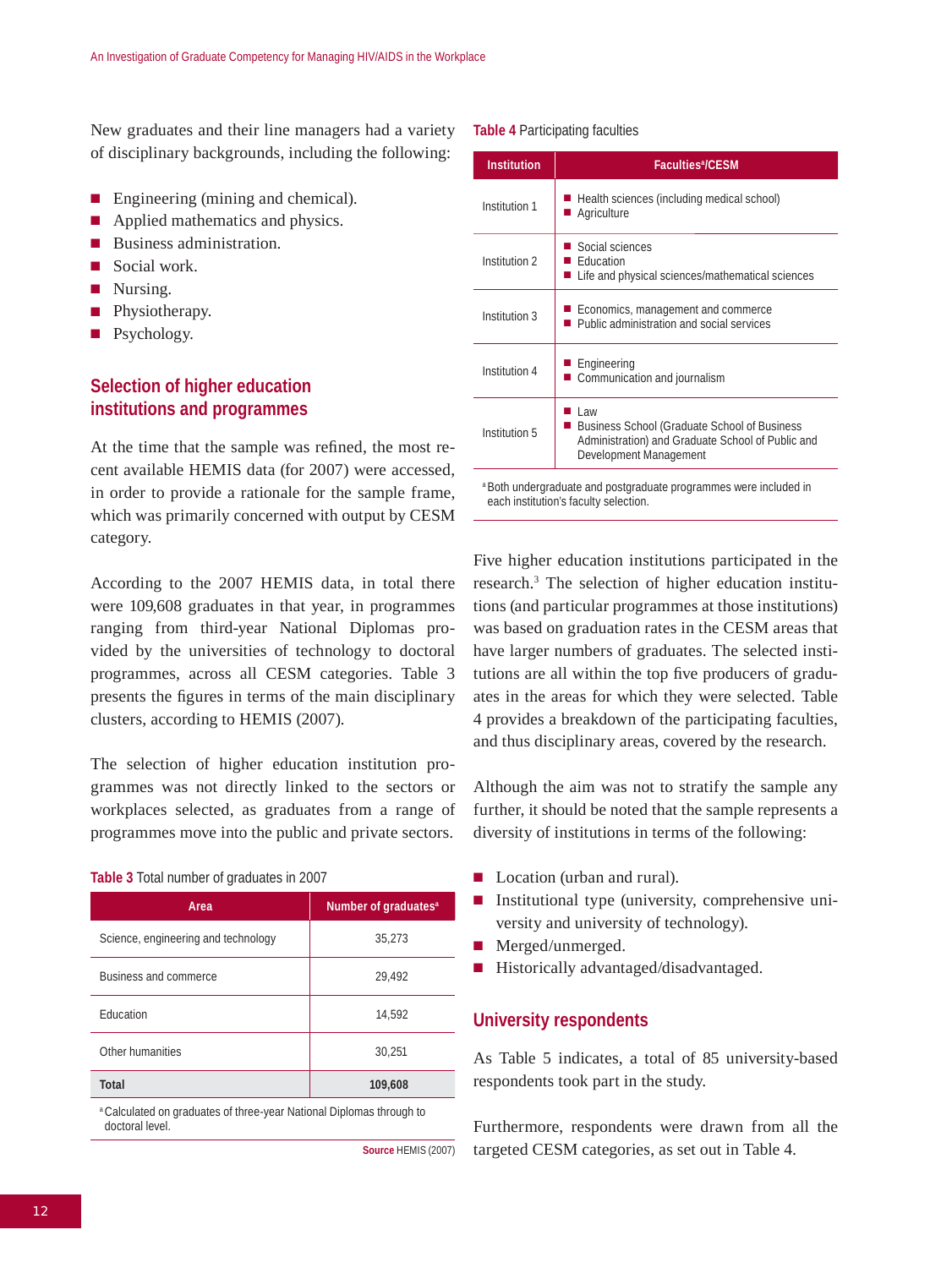| <b>Respondent categories</b>                                   | Number of<br>respondents |
|----------------------------------------------------------------|--------------------------|
| Undergraduate students                                         | 25                       |
| Lecturers                                                      | 21                       |
| Postgraduate students (master's and doctoral<br>level)         | 18                       |
| Deans of faculties, heads of school and heads of<br>department | 16                       |
| Deputy vice-chancellors: Academic                              | 5                        |
| Total                                                          | 85                       |

**Table 5** Number of university-based respondents, by category

#### **Other stakeholders and role-players**

Representatives from one HIV/AIDS-focused business grouping, three educator unions, one health union, and one trade union federation were also interviewed.

### **DATA ANALYSIS**

The interviews were transcribed into a format whereby each idea/chunk of meaning was coded. Initial codes were developed from the interview schedule questions, but codes were added and used as new themes emerged during data analysis. The approach used allowed analysis of the data at a number of different levels: across institutions and workplaces, across respondent categories within each participating workplace and university, and within respondent categories across workplaces and universities.

## **ETHICS APPROVAL**

Ethics approval was sought and obtained from the Human Sciences Research Council. In the case of the five higher education institutions that participated in the study, the research team also approached each

institution's internal research ethics committee for permission to conduct the research.

#### **ROLE OF RESEARCHERS**

Because the study was commissioned by the HEAIDS Programme, the profiles (expertise and experience) of the three researchers were predetermined, and reflected a mix of workplace and general HIV/AIDS experience, as well as a deep understanding of higher education.

## **LIMITATIONS OF THE STUDY IMITATIONS THE STUDY**

The study has a number of limitations:

- Because this was commissioned research, the research objectives, broad research questions and maximum budget were predetermined. This limited the choice of design and scope of the study, and has implications for the generalisability of the findings.
- $\blacksquare$  The generalisability of the findings are further limited by the fact that the design was purposive and that all respondents volunteered themselves for participation.
- For a range of reasons, including a time limit on the funding for the project, fieldwork commenced in October 2009. Because the universities had already started year-end examinations, the research team experienced some challenges in finding university campus respondents. Similar difficulties were experienced in workplaces because of the proximity to year end and the summer holiday season. Although the total number of respondents is high for a study of this nature, the timing of the fieldwork meant that fewer focus group discussions, and many more one-on-one interviews, were conducted. The timing issue also impacted negatively on the availability of university-based respondents in some CESM categories, such as economic and management sciences.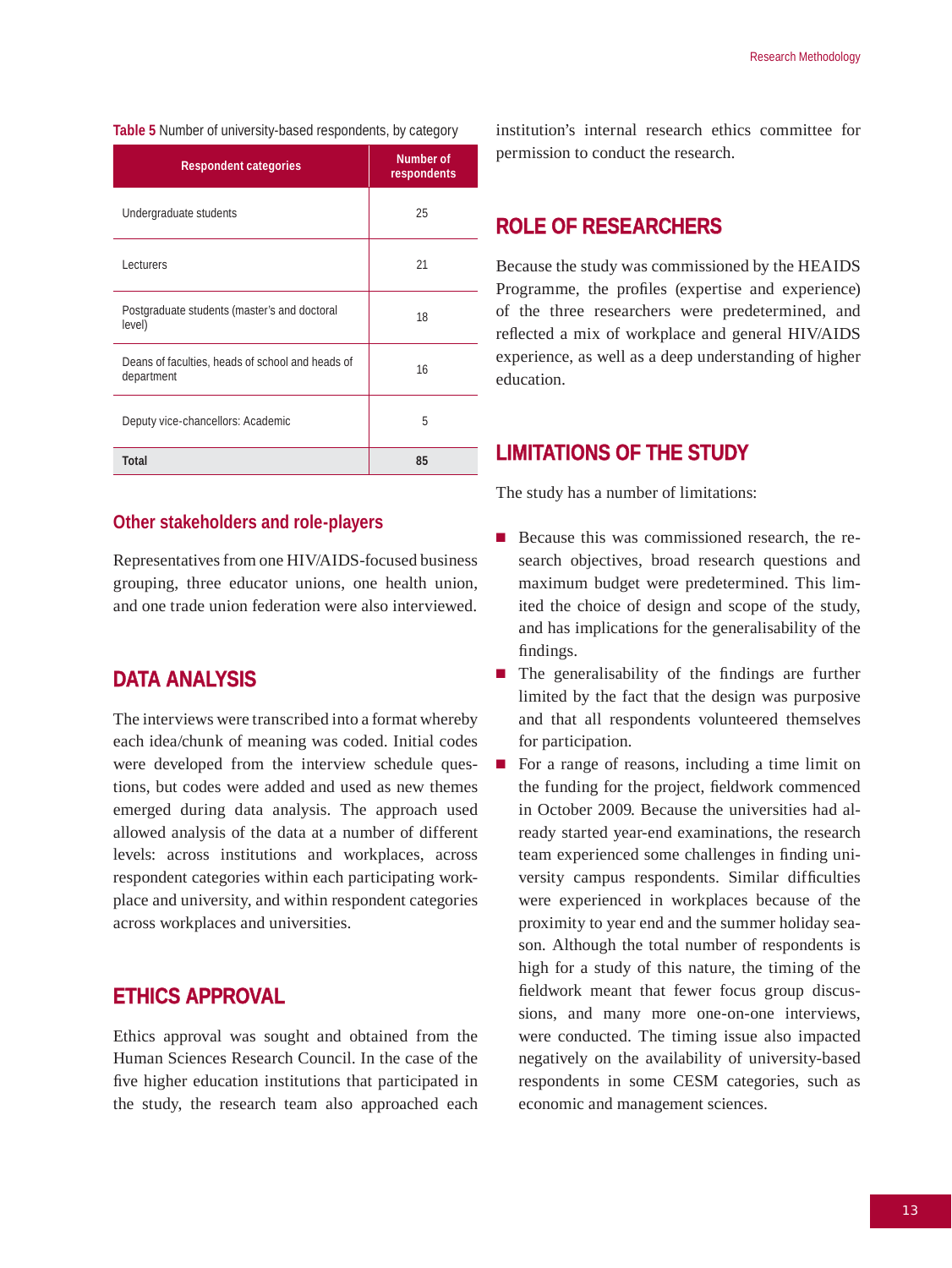# **CHAPTER 3 HAPTER Literature Review**

## **INTRODUCTION NTRODUCTION**

Chapter 1 sketched the broad policy, transformation and development context in South Africa, in which a further exploration of the intersection of issues relating to HIV/AIDS, higher education responses and workplace requirements is pursued in this review of the literature.

#### **SOUTH AFRICA'S NATIONAL HIV PREVALENCE**

Shisana et al. (2010) indicate that HIV prevalence in South Africa has stabilised at just under 11%, based on comparative data in 2002 and 2005. However, prevalence rates vary significantly by province: KwaZulu-Natal (15.8%), Mpumalanga (15.4%), Free State (12.6%), North West (11.3%), Gauteng (10.3%), Eastern Cape (9.0%), Limpopo (8.8%), Northern Cape (5.9%) and Western Cape (3.8%) (2010, pp. xvi–xviii).

The following findings by age group are relevant to this project, and indicate that South Africa is making some progress against indicators that are used to measure effective response to the pandemic (Shisana et al. 2010):

■ HIV prevalence has decreased among youth aged 15–24 from 10.3% in 2005 to 8.6% in 2008.

- There was a substantial decrease in incidence in 2008 compared to 2002 and 2005, especially for the single age groups 15, 16, 17, 18 and 19.
- Among individuals 15+ years, awareness of HIV status doubled from 2005 to 2008. This occurred among both females and males as well as in most-at-risk populations (MARPs).
- There has been an increase in exposure to one or more HIV/AIDS communication programmes from 2005 to 2008, with 90.2% of youth aged 15–24 being reached, followed by 83.6% of adults aged 25–49 and 62.2% of adults aged 50+ years.

However, there are a number of areas for ongoing concern:

- HIV prevalence remains disproportionately high for females overall in comparison to males, and it peaks in the 25–29 age group, where one in three (32.7%) was found to be HIV-positive in 2008. This proportion has remained unchanged, and was at the same level in all three surveys.
- HIV prevalence among females is more than twice as high as among males in the age groups 20–24 and 25–29. HIV prevalence among males peaks in the 30–34 age group, where a quarter of males (25.8%) were found to be HIV-positive in 2008.
- Among young people who reported having partners who were five or more years older than themselves, there was a substantive increase, from 9.6% in 2005 to 14.5% in 2008. The same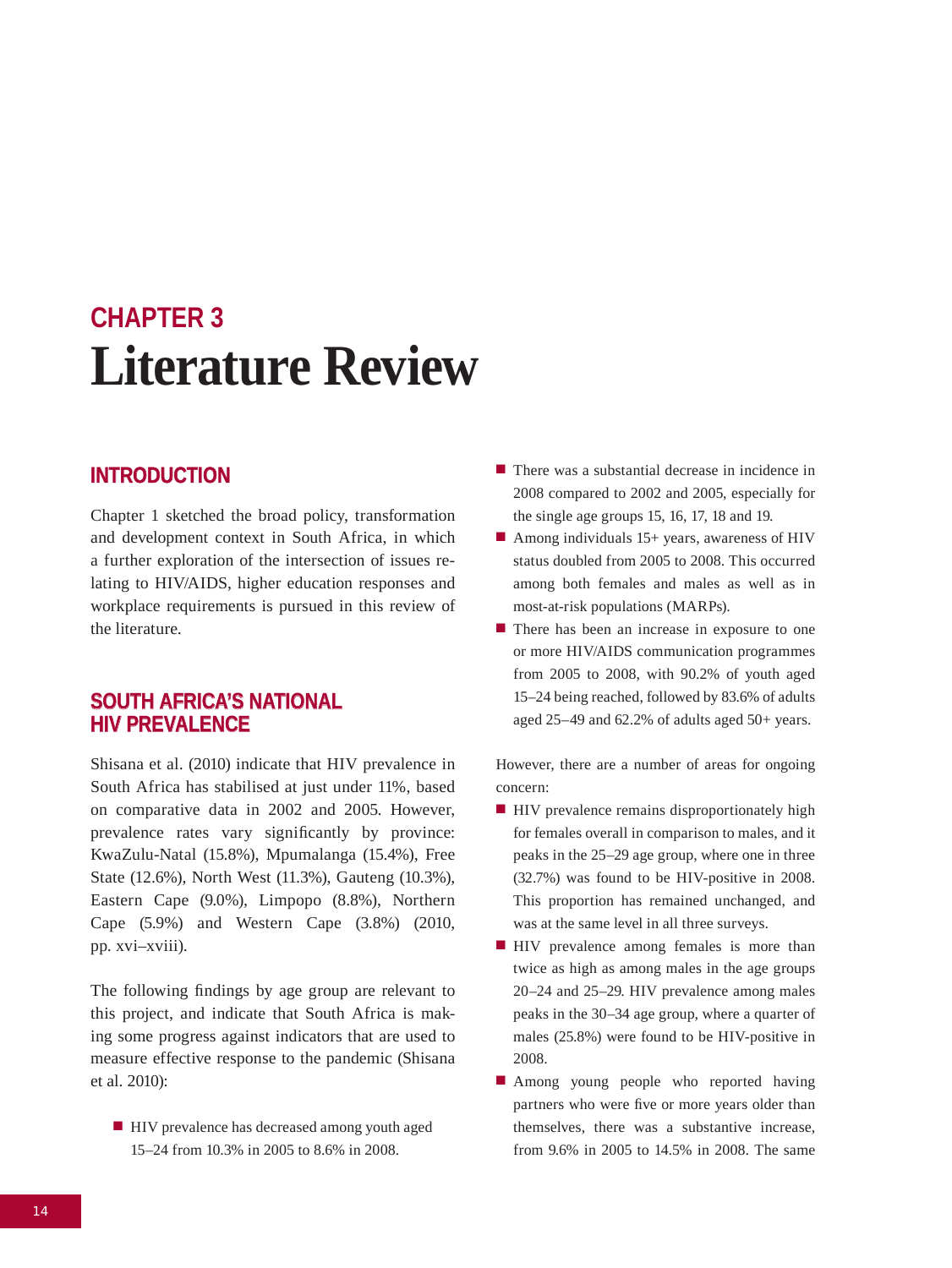pattern was found among females, where the percentage increased substantively from 18.5% in 2005 to 27.6% in 2008.

- Having a high turnover of sexual partners influences the likelihood of exposure to HIV. Among people aged 15–49, the number of sexual partners reported in the past year has increased slightly since 2002, where 9.4% reported two or more partners in comparison to 10.6% in 2008. In the Free State, the number of people having two or more partners in the past year has risen significantly, from 5.7% in 2002 to 14.6% in 2008.
- HIV/AIDS knowledge has declined among MARPs between 2005 and 2008. For example, among African females aged 20–34 combined knowledge declined from 43.8% to 26.1%, and among African males aged 25–49 it declined from 40.6% to 28.0%.
- HIV/AIDS programmes do not have comprehensive reach into older segments of the population. More than a third of adults aged 50+ years are not reached by any national programme, and even for adults aged 25–49 more than one in nine (16.4%) have no exposure to HIV/AIDS communication programmes. (Shisana et al. 2010, pp. xvi–xviii)

The above issues have some resonance with this research in that two of the key participating respondent groups are university students and new graduates. A later subsection of this literature review – *South African higher education HIV/AIDS policies and initiatives* – discusses data relating to trends and prevalence rates of university students arising out of the HEAIDS Programme's sero-prevalence study in the higher education sector (HEAIDS 2010).

#### **HIGHER EDUCATION AND THE PRODUCTION OF COMPETENT GRADUATES OMPETENT**

This section of the literature review considers issues of higher education and the production of graduates. Of particular importance is a recent South African study (Griesel and Parker 2009), which is examined in some depth.

#### **International thinking on the development of graduate competency**

#### The CHE (2003) argues that

A high quality and responsive higher education is crucial for social equity, economic and social development and the existence of a vibrant democracy and civil society. Without higher education producing knowledgeable, competent and skilled graduates, research and knowledge and being responsive to economic and social needs, equity, democracy and development will all be constrained. (CHE 2003, p. i)

Higher education institutions have a special responsibility for the development of human resources, as they are responsible for the preparation of a large segment of the professional and skilled personnel that society needs. Future teachers, doctors, nurses, civil servants, engineers, entrepreneurs and scientists graduate from higher education institutions to undertake a range of activities, which over their careers will impact from the micro level (such as teaching children) to the macro level (such as leading governments and making decisions that will affect entire societies) (World Bank 2002).

Furthermore, in linking HIV/AIDS issues to higher education, UNESCO (2006b) states that

HIV and AIDS are placing enormous challenges on the higher education sector by weakening demand for and access to education, depleting institutional and human capacity, reducing availability of financial resources for the sector, and impeding the delivery of quality education. At the same time, evidence is increasingly showing that education can be one of the best defences against HIV as it equips young people with invaluable tools to increase self-confidence, social and negotiation skills, to improve earning capacity and family well-being, to fight poverty and to promote social progress. (UNESCO 2006b: ii)

This means that higher education institutions will have to challenge existing assumptions about young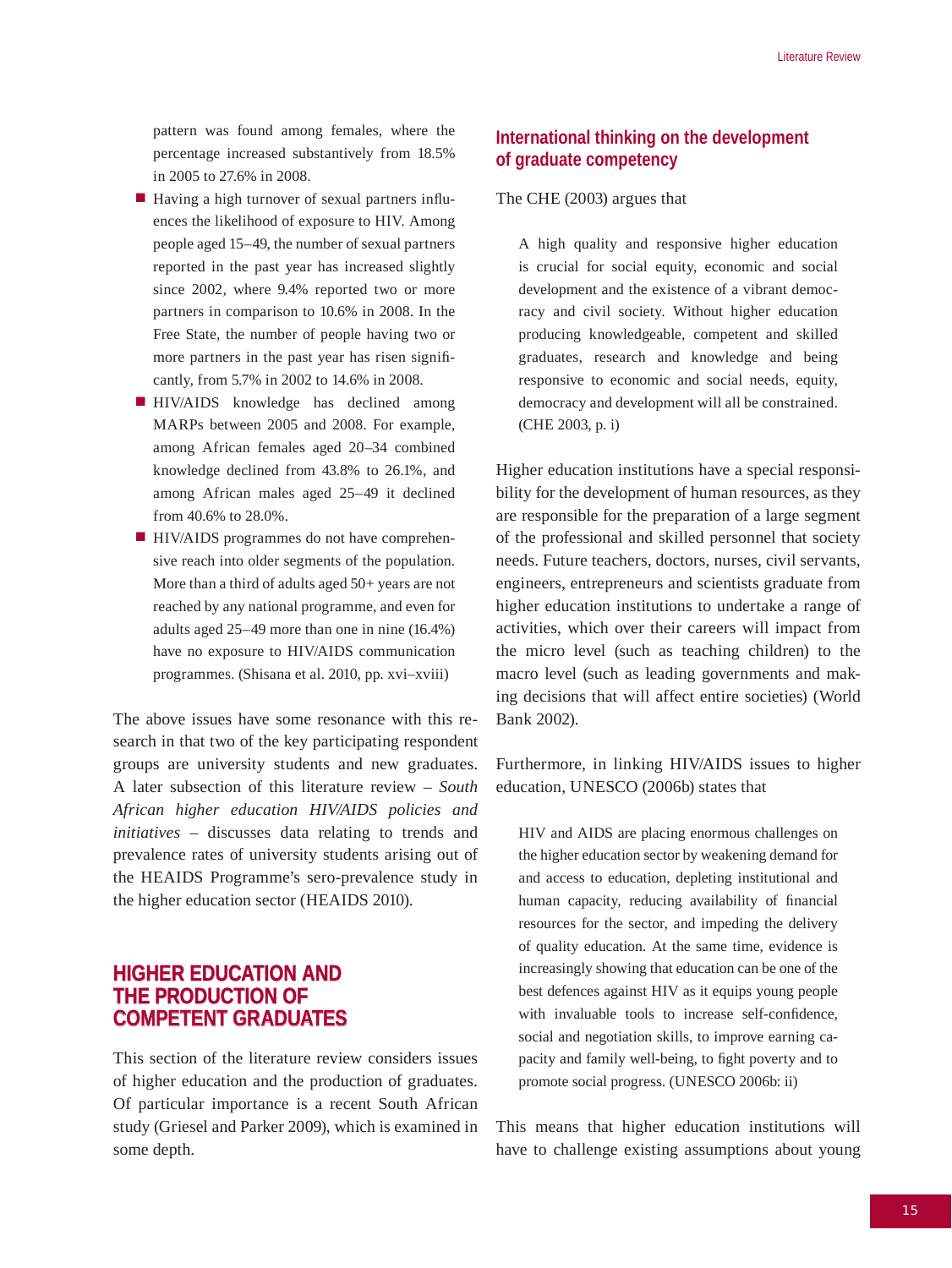people, social and sexual behaviours, gender and power imbalances, and social change. Higher education institutions will also need to propose a range of interventions that are both internal to the institution and external, in the communities from which the staff and graduates are drawn and which are served by the institution and the wider society. It means preparing students for their future roles as professionals, and family and community members living and working in a world with HIV/AIDS (UNESCO 2006b).

Irigoin and Whitacre (2002) postulate that competency is about converting knowledge into action. Former United Nations (UN) Secretary-General Kofi Annan defined competency as a 'combination of skills, attributes, and behaviours that are directly related to successful performance on the job' (Irigoin and Whitacre 2002, p. 5). The United Kingdom's (UK) Institute of Health Care Development defines competency as 'the ability to perform according to job standards, through a wide range of circumstances and to respond to changing demands' (Irigoin and Whitacre 2002, p. 7). Implicit in both definitions is that superior performance in a job is based on applying knowledge, skills and attitudes in an ever-changing environment.

In the 1990s, as the UN looked at how it should be organised in the 21<sup>st</sup> century, competencies played an important role in the area of human resource development. The UN classifies three categories of competencies for its employees:

- Core or generic competencies for all staff (e.g. communication, teamwork).
- Managerial competencies (e.g. empowering others, decision-making).
- Technical or specific competencies related to specific jobs (e.g. one job entails the competency to receive, identify, register and distribute letters, documents and/or other objects) (Irigoin and Whitacre 2002).

A UK government report on skills development in higher education (DfEE and HEQE 1999, cited in CHE 2003) recognised that the skills required for employability should include the following:

- Traditional intellectual skills (critical evaluation of evidence, application of theory, logical argument to challenge given assumptions).
- The new core or key skills (communication, information and communication technology, application of numbers, teamwork and improving performance).
- Personal attributes (self-reliance, adaptability, flexibility and creativity).
- Knowledge about how organisations work. (CHE 2003, p. 3)

#### **Developing higher education–labour market linkages in South Africa**

In the broad policy context of higher education transformation in South Africa, as outlined in Chapter 1, especially given the mandate of the CHE, there has been ongoing dialogue on the responsiveness of higher education to the needs of society and, more specifically, the labour market. In a research investigation undertaken between 2000 and 2002, and the subsequent colloquium hosted by the CHE in June 2002 on the theme of building relationships between higher education and the private and public sectors, significant issues were raised regarding the responsiveness of higher education:

- A high quality and socially responsive higher education sector is crucial for social equity, and economic and social development.
- Enhanced higher education–industry partnerships will stimulate the responsiveness of higher education.
- It is necessary to develop an understanding of the changing requirements of knowledge, skills and competencies in the world of work and the implications of these for higher education institutions.

However, and very importantly, the CHE also points to the fact that, juxtaposed with the above approaches to employability, competencies and higher education,

There is another discourse…that suggests that the role of higher education is and must be much greater than responsiveness to the labour market…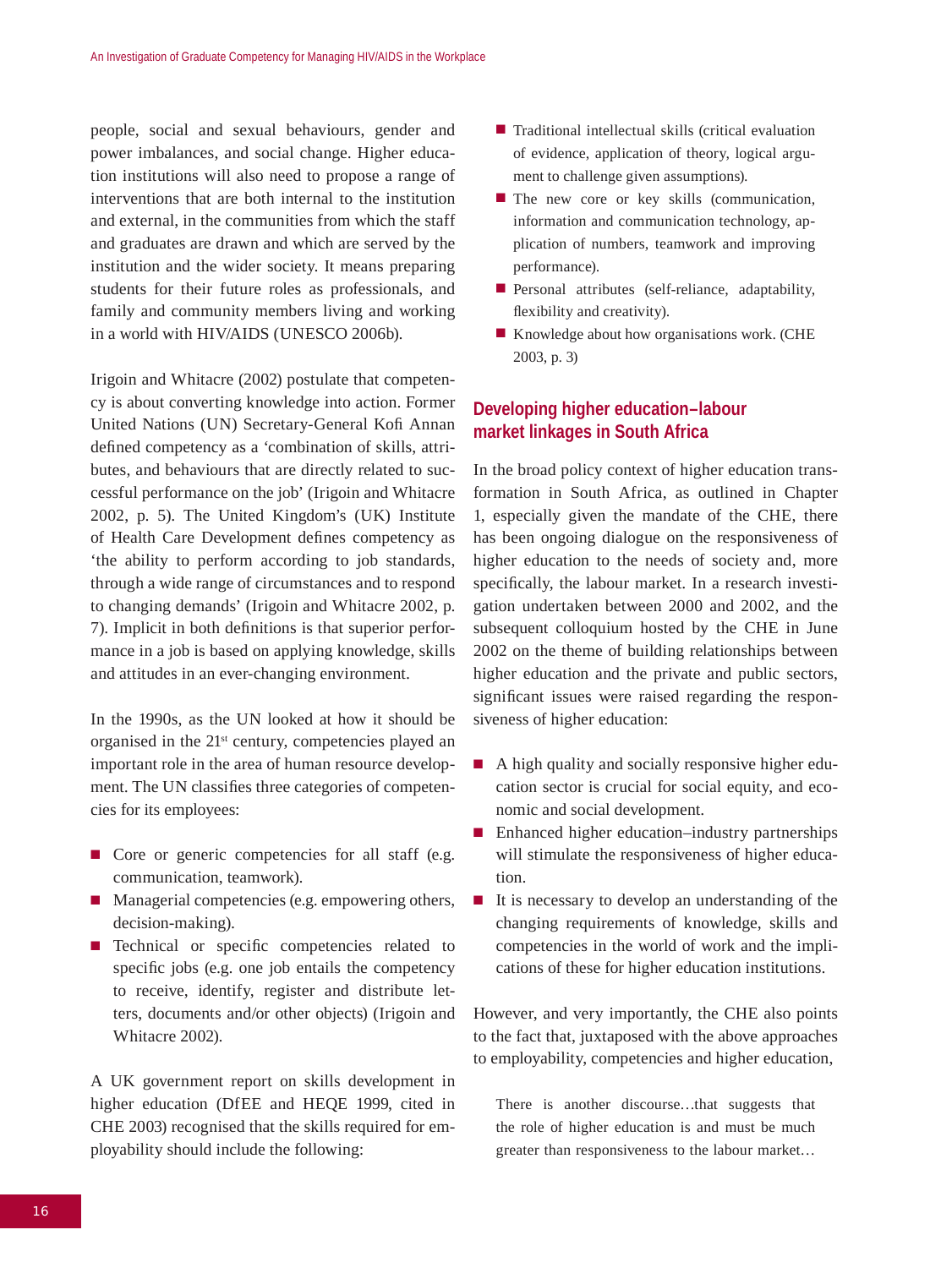This discourse argues that higher education must also respond to wider societal goals of a socially committed and critical citizenry that embraces new values of non-discrimination, tolerance, service to community…This discourse is particularly critical of what it interprets to be the narrowing of higher education's remit to responsiveness, to the demands of specific and identifiable high-level professions, vocations and careers, at the expense of the intellectual and critical functions associated with general education. (CHE 2003, p. 4)

In a research project commissioned by the CHE as part of the abovementioned process of initiating dialogue between higher education and the public and private sectors, Griesel (2003) undertook a survey at the then University of Natal 'that canvassed the views of employers on the kinds of knowledge, skills and attributes valued in the workplace' (2003, p. 38). Griesel argues that while it is important for higher education institutions to take heed of the employers' view and 'the demands the future places on the development of university curricula in the present' (2003, p. 40), the causal link between higher education and the 'package of attributes that meshes with what the employer is looking for' is not easy to make, for reasons such as that socio-cultural circumstances might well be more important than the outcomes of higher education learning, and that the ostensibly 'ideal qualities of graduateness might be different from the reality of employment practices' (2003, p. 40). The concept of attributes or qualities, 'which entail a range of competencies and abilities – knowledge, skills, approach, intellect and attitude', is not easy to understand; for example, 'communication skills' is often interpreted differently from one organisation to another and indeed from its connotation in higher education. Abilities and attributes are therefore context bound. The question is whether universities 'do develop attributes that fit the demands of the workplace' (Griesel 2003, p. 40). The study shows that higher education equips graduates only moderately well for the workplace.

A more recent study on graduate attributes was undertaken jointly by HESA and SAQA (Griesel and Parker 2009). It is summarised here in some detail as it is the most recent study (in fact, the only study, apart from Griesel's earlier work) located in the South African context. The study 'focused only on the *quality* of the graduates produced by the public higher education institutions in South Africa as perceived by employers'; in this regard, only 'one aspect of quality – employers' perceptions of the *relevance* of the skills graduates bring to the workplace' was investigated (Griesel and Parker 2009, p. 3; authors' emphasis). Griesel and Parker note an important trend away from the earlier notions of competencies and core generic skills as encapsulated in some of the literature referred to in the sub-section *International thinking on the development of graduate competency* (above), to the notion of 'employability' which,

goes well beyond the simplistic notion of key skills, and is evidenced in the application of a mix of personal qualities and beliefs, understandings, skilful practices and the ability to reflect productively on experience…in situations of complexity and ambiguity. (Yorke 2006, p. 13, quoted in Griesel and Parker 2009, p. 5)

Griesel and Parker (2009) mapped graduate competencies and employer responses according to four 'framing categories'. Table 6 presents the main findings of that research.

Although Griesel and Parker (2009) did not specifically consider issues of graduate competency for managing HIV/AIDS in the workplace, the overlaps and synergies between their findings and the findings of this study are considered in Chapter 4.

#### **Understanding graduate supply and demand in South Africa**

The issue of graduate supply and demand (or graduate destination, which is particularly relevant) is included in this literature review because the research team wanted to use available information on graduate uptake to inform the selection of the public and private sector employers to participate in the research. However, it quickly became apparent that there is very little up-to-date, systemic research in the area of graduate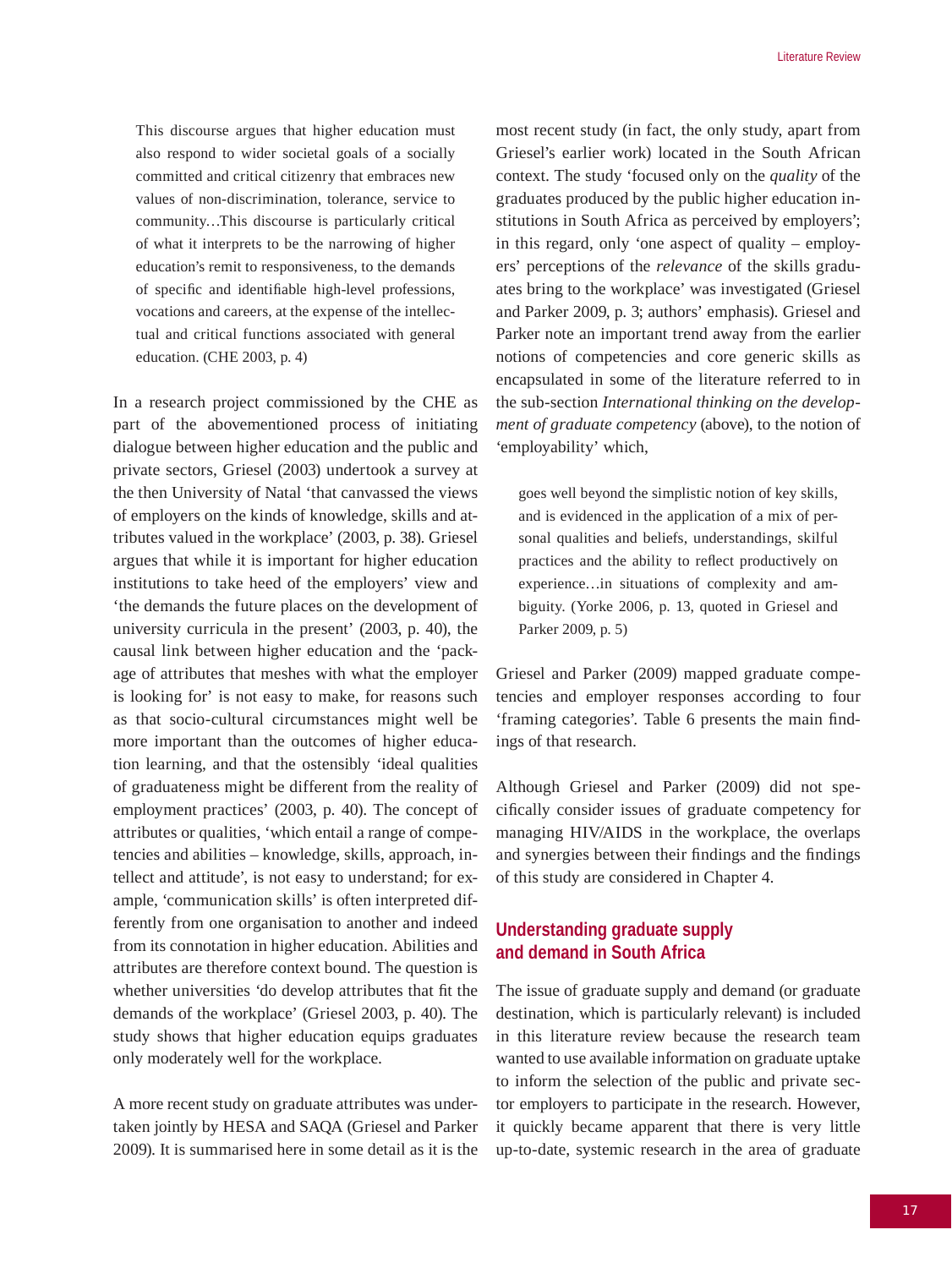#### **Table 6** Graduate attributes and employer responses

| Graduate attributes/competency areas                                                                                                                                                                                                                                                                                                                                                                                                                                                                                                                                                                                                                                         | <b>Key findings</b>                                                                                                                                                                                                                                                                                                                                                                                                                                                                                                                                                                                                                                                                                                                                                                                                                                                                                                                                                                                                                                                                                                                                           |
|------------------------------------------------------------------------------------------------------------------------------------------------------------------------------------------------------------------------------------------------------------------------------------------------------------------------------------------------------------------------------------------------------------------------------------------------------------------------------------------------------------------------------------------------------------------------------------------------------------------------------------------------------------------------------|---------------------------------------------------------------------------------------------------------------------------------------------------------------------------------------------------------------------------------------------------------------------------------------------------------------------------------------------------------------------------------------------------------------------------------------------------------------------------------------------------------------------------------------------------------------------------------------------------------------------------------------------------------------------------------------------------------------------------------------------------------------------------------------------------------------------------------------------------------------------------------------------------------------------------------------------------------------------------------------------------------------------------------------------------------------------------------------------------------------------------------------------------------------|
| Basic skills and understanding<br>■ Find and access information<br>■ Written communication skills<br>Ability to use information<br>■ Oral presentation skills<br>Ability to handle large amounts of information<br>Technical ability<br>■ Numeracy or quantitative literacy<br>Ability to use new information<br>Computer literacy<br>Proficiency in English<br>■ Prior exposure to the work<br>■ Knowing the organisation                                                                                                                                                                                                                                                   | Employers regarded communicative competency in English, information<br>and communication technology skills, and an understanding of the world of<br>work as the most important aspects of the basic skills and understanding<br>dimension of graduate attributes, and higher education institutions are not<br>aligned with employers' expectations.                                                                                                                                                                                                                                                                                                                                                                                                                                                                                                                                                                                                                                                                                                                                                                                                          |
| Knowledge and intellectual ability<br>■ Understanding of economic and business realities<br>Ability to relate a specific issue to the broader whole<br>Ability to formulate and check hypotheses and assumptions<br>$\blacksquare$ Understanding of core principles<br>Rapid conceptualisation of issues<br>Critical and analytical ability<br>Ability to follow and construct logical arguments<br>Ability to summarise key issues<br>$\blacksquare$ Intellectual flexibility and adaptability<br>Inquiry and research skills<br>■ Subject or discipline knowledge<br>General knowledge about local and global affairs<br>Interest in ideas and desire to continue learning | The only significant gap between the expectations of employers and<br>their evaluation of recent graduates relates to graduates' 'understanding<br>of economic and business realities'. This suggests that in what many<br>would regard as higher education's core business - knowledge and<br>intellectual ability – the sector is fairly adept at meeting the expectations of<br>employers. One area of deficit points again to the value of understanding<br>the workplace and being able to learn quickly from workplace experience<br>as key attributes required for employability. It is also interesting to note that<br>the most important attribute for employers is 'interest in ideas and desire<br>to continue learning', and that this shows the smallest gap between what<br>higher education delivers and what is expected (and valued) by employers.<br>This suggests that employability is a moving target, which requires a desire<br>to be a lifelong learner and that, in the main, higher education graduates<br>do display this disposition; higher education and employers are fairly well<br>aligned in this aspect of employability. |
| Workplace skills and applied knowledge<br>Ability to choose appropriate information to address problems<br>Ability to plan and execute tasks independently<br>■ An appropriate approach to problem solving<br>Ability to monitor and evaluate own work-related actions<br>Ability to relate specific issues to wider organisational context<br>Ability to apply knowledge to new situations<br>Ability to devise ways to improve on own actions<br>■ Understanding of changing workplace practices<br>Ability to recognise a problem situation<br>Ability to deal with different cultural practices                                                                          | It is with the relatively 'hard' cognitive skills and proactive engagement<br>where there is the biggest gap between expectations and the attributes<br>displayed by recent graduates; i.e. 'ability to choose appropriate<br>information to address problems' and 'ability to plan and execute tasks<br>independently'. On the other hand, the smallest gap relates to graduates'<br>'ability to deal with different cultural practices', suggesting that higher<br>education does expose students to different cultures in positive ways. In<br>the multi-cultural context of South Africa this is an important outcome of<br>higher education. It also suggests that South African graduates are able<br>to traverse different cultural settings and in so doing higher education<br>prepares them well not only for South African working conditions but also<br>for global mobility.                                                                                                                                                                                                                                                                     |
| Personal and interactive skills<br>■ Openness and flexibility<br>■ Negotiation and mediation skills<br>■ Self-motivation and initiative<br>Ability to network<br>■ Creativity and innovation<br>Leadership ability<br>Ability to relate to a wide range of people<br>■ Contribution to team building and work<br>■ Sense of identity and self-confidence<br>Appreciation of different cultural contexts<br>■ Willingness to learn                                                                                                                                                                                                                                            | Higher education seems to be fairly well aligned with the expectations<br>of employers as there was only a partial overlap in terms of principal<br>components and the gaps identified. Although recent graduates did<br>not seem to meet expectations in terms of a 'sense of self in relation to<br>others', they are far closer in terms of an ability to 'work in a team and to<br>understand and accept differences between people'.                                                                                                                                                                                                                                                                                                                                                                                                                                                                                                                                                                                                                                                                                                                     |

**Source** Griesel and Parker (2009, pp. 9–18)

destination and uptake, and that the available literature is not particularly nuanced by economic sector, or in terms of the different trends of public/private sector uptake of graduates; and nor are there data indicating which graduates from which higher education institutions move into which companies or government.

In terms of what information is available, based on research undertaken in the mid- to late 1990s, Moleke (2005) and Koen (2006) indicate that available data show that BA graduates find it harder to find employment and take longer than other first-degree graduates; that graduates of historically disadvantaged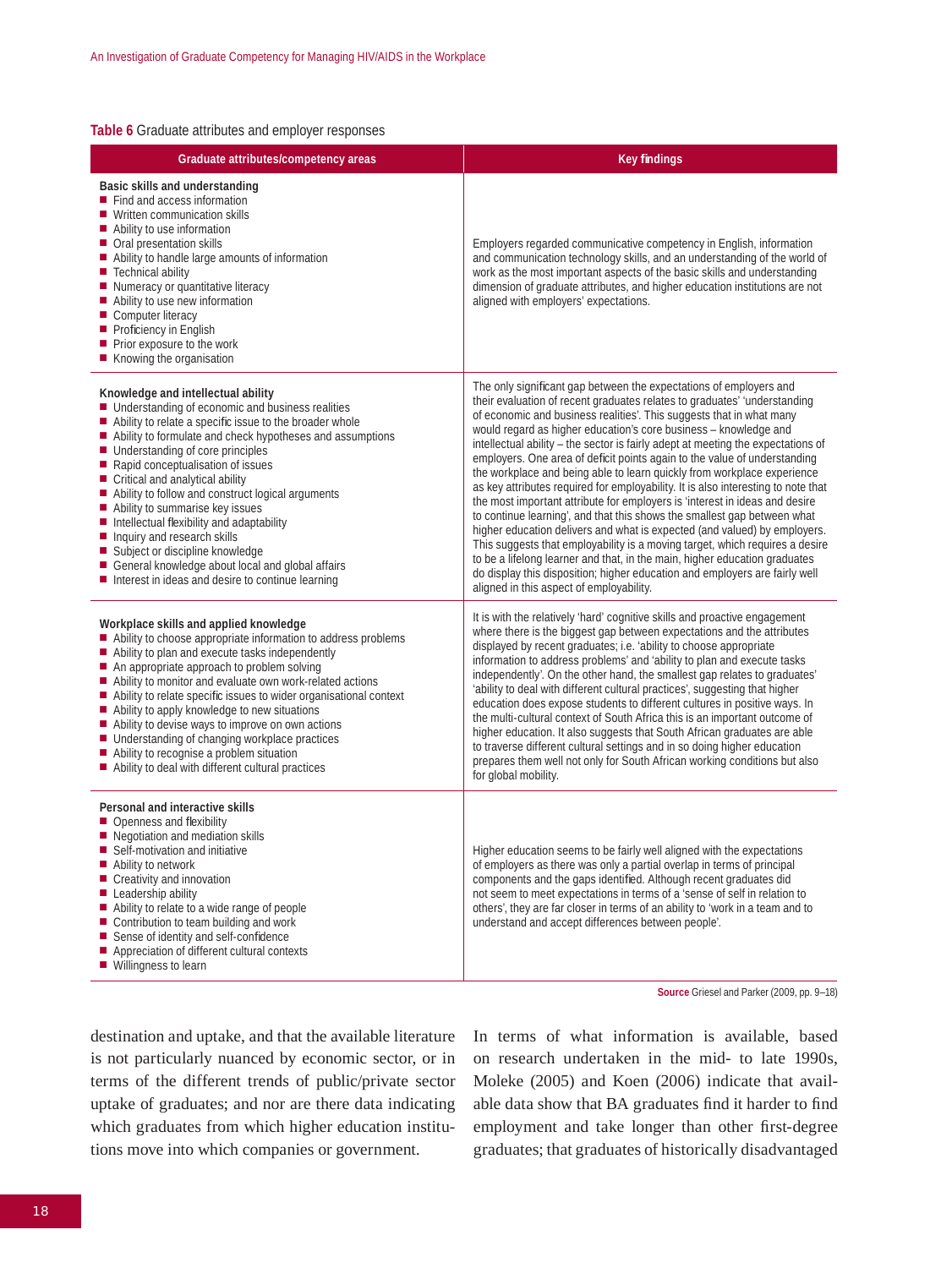institutions also take longer and find it harder to find first-time employment; and that there is a racial dimension to the issue as well. In terms of graduate destination, Moleke (2005: 11) indicates that 50.9% of graduates obtained their first job in the public sector, and 46.8% in the private sector, with 2.4% being self-employed. In terms of first-time employment for graduates, Moleke (2005: 9) indicates that 19% of graduates move into managerial positions in their first job; this is the case with  $34.7\%$  of engineering graduates, 31.8% of agricultural graduates and 28.8% of economic and management sciences graduates.

A more recent Human Sciences Research Council research project (Letseka et al. 2010) focused on graduates and 'non-completers' in 2002/03 at seven higher education institutions (these students are part of the cohort of registrations in 1999). The component of the research undertaken by Bhorat et al. (2010), which focused on student graduation, labour market destination and earnings, paints a still somewhat bleak picture of the racial and gendered nature of student graduation rates in South Africa:

for every two white students who graduate, one white student prematurely leaves the institution. The opposite is true for African students, with *almost two students prematurely leaving the institition for every student who graduates*. (Bhorat et al. 2010, p. 100; our emphasis).

African females seem the most disadvantaged, with two leaving higher education for every one who graduates. While Bhorat et al. (2010) do caution on the racial profiles of student registration between historically white institutions (HWIs) and historically black institutions (HBIs), they indicate that for African students at HWIs the graduation rate is higher than for African students at HBIs (2010, p. 102).

In terms of employment patterns after graduation, African graduates from HWIs have better employment prospects than their counterparts at HBIs. However, African graduates from HWIs still lag significantly behind their white counterparts (Bhorat et al. 2010, p. 107). Moleke (2010), who also participated in this Human Sciences Research Council research, provides more nuance in terms of graduate destinations than Bhorat et al. (2010), but unfortunately the design of the project and the information gathered does not advance our understanding at all beyond Moleke's 2005 work.

The CHE (2009) points out that our lack of understanding of the broad graduate labour market and our lack of a deep understanding of the quality of graduates constitute a gap that future research needs to address.

#### **MAPPING THE TERRAIN OF HIGHER EDUCATION HIV/AIDS POLICIES AND INITIATIVES**

The coverage of international, regional and national HIV/AIDS policies and initiatives in higher education institutions is generally extensive. This review begins with an overview of international and regional policies and initiatives, followed by an overview of policies and initiatives in South African higher education institutions. Gaps and challenges are then outlined.

#### **International higher education HIV/AIDS policies and initiatives**

The Inter Agency Task Team on HIV/AIDS and Education (IATT), created in 2002 by UNAIDS and led by UNESCO, is a leading forum for international organisations working in HIV/AIDS and education. It has been at the forefront of several initiatives to advocate a scaled-up response to HIV and AIDS. In 2004, the IATT asked the education ministries of 71 countries to report on their own policies (IATT 2004). Many ministries pointed out that knowledge of how education authorities were responding to the pandemic was, at best, anecdotal. The IATT review calls for curriculum reform to prepare and equip educators to manage and deliver a curriculum that includes educating their learners about HIV/AIDS, and teaching negotiation, conflict resolution, critical thinking, decision-making and communication competencies. The suggestion is that these and other critical life skills should be included in the curriculum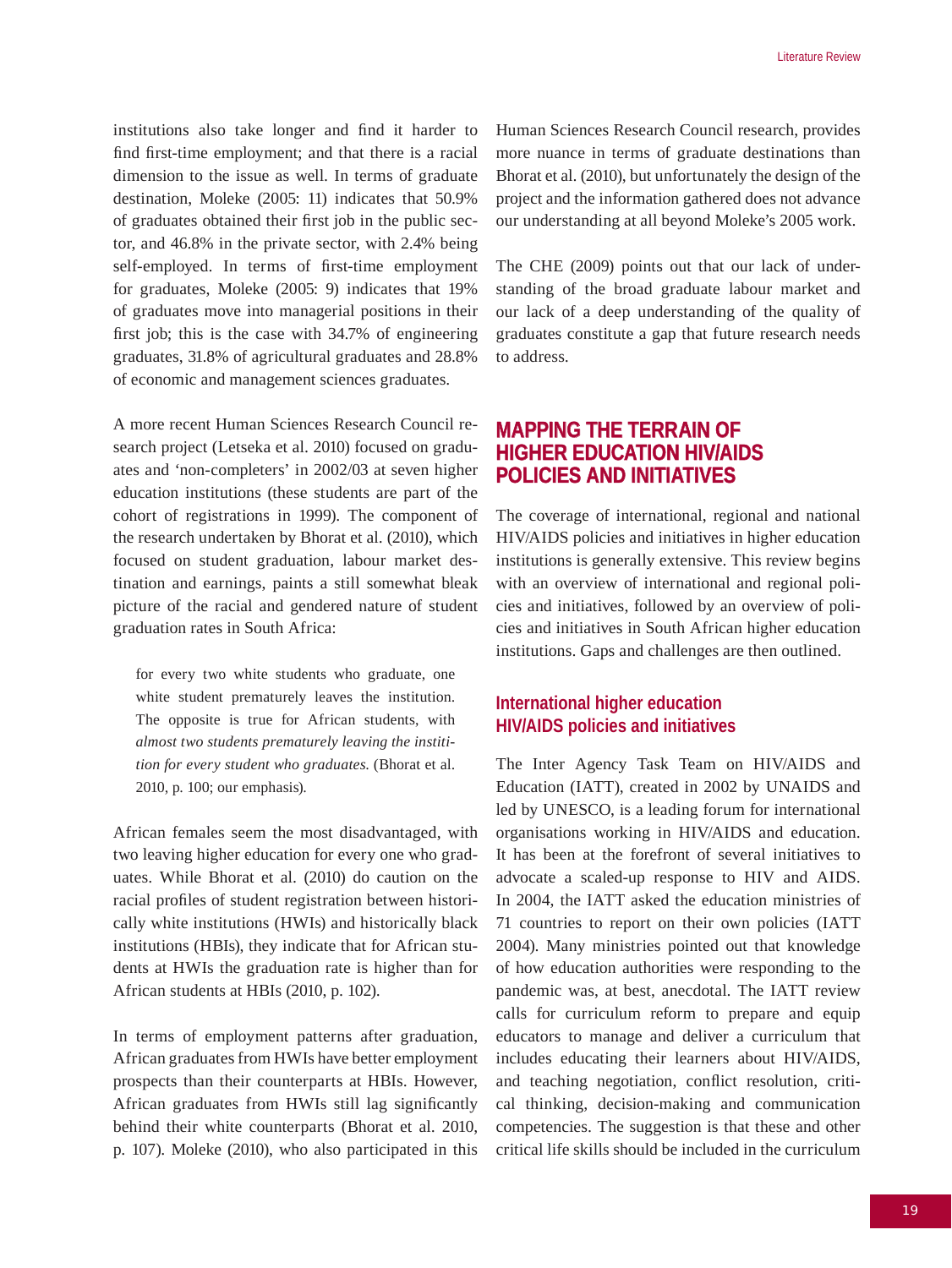and co-curricular activities, in order to bolster the self-confidence of their learners and ensure they have the ability to make informed – indeed, potentially life-saving – choices (Irigoin and Whitacre 2002). However, there is no reference in the IATT review to knowledge, skills and competencies that emerging graduates may need to participate effectively in a work environment that is increasingly under pressure from the HIV/AIDS pandemic.

Recognising the vital role of the education sector in the national response to HIV/AIDS, the UNAIDS Committee of Co-sponsoring Organizations (CCO) launched EDUCAIDS in March 2004. Led by UNESCO with the collaboration of key stakeholders, EDUCAIDS seeks to support the overall national effort on HIV/AIDS by assisting governments and other key stakeholders to implement comprehensive, scaled-up education programmes on HIV/AIDS, ensuring that the education sector is fully engaged and contributing to the national response to the pandemic. In the EDUCAIDS (2008) *Framework for Action* it is noted that comprehensive education sector responses comprise five essential components: quality education; content, curriculum and learning materials; educator training and support; policy, management and systems; and approaches and illustrative entry points.

Once again, however, there is no direct reference to the knowledge, skills and competencies that higher education graduates may need in order to participate effectively in a work environment that is increasingly under pressure from the HIV/AIDS pandemic.

While the implementation of EDUCAIDS is guided by UNESCO's education sector, and led at the country level by UNESCO regional, cluster and country offices, UNESCO's sectors and institutes are also contributing to and strengthening the education sector's response to HIV/AIDS. For example, the UNESCO natural science sector supports scientific content that is accurate and up to date and engages institutions of higher learning to integrate HIV/AIDS in their scientific programmes; the social and human sciences sector supports research and policy development addressing discrimination and human rights and the structural causes of vulnerability, particularly among young people; the culture sector advocates for the consideration of socio-cultural issues and the use of arts and creativity in HIV/AIDS responses; while the communication and information sector builds the capacity of the media, communication and information professionals and vulnerable groups to produce, disseminate and use accurate content.

*An Overview of Opportunities: An Assessment of Challenges* (UNESCO 2006a) gives a comprehensive overview and analysis of other international HIV/ AIDS initiatives, guidelines, programmes and policies. Five kinds of initiatives are reviewed. The first concerns programmes that have been put in place with a specific focus on HIV/AIDS. The second includes examples of initiatives with a broader focus (such as promoting sustainable development and enhancing school health) and which, through their activities, address a number of priority areas, including HIV/AIDS and education. The third is constituted by 'thematic initiatives', which address HIV/AIDS from a particular defined priority (for example, by focusing on children); these initiatives include education as one of their strategies. The fourth kind of initiative concerns frameworks for operation at country level such as the 'Three Ones', the UN Development Assistance Framework (UNDAF) and the UN country teams on HIV/AIDS. Finally, the analysis also considers the synergies and differences between EDUCAIDS and the UNAIDS IATT on education.

The only initiative that alludes to the knowledge, skills and competencies that emerging graduates in the higher education subsector would need in order to participate effectively in a work environment increasingly under pressure from the HIV/AIDS pandemic is the UN Decade of Education for Sustainable Development (DESD) 2005–2015, the resolution for which was adopted by the UN General Assembly in 2002 (UNESCO 2005). The goals of this initiative are: learning values, behaviours and knowledge that will allow the world to continue to develop; making people aware that education is a good basis for a sustainable way of life; making sure that ideas about sustainable development are part of schools, colleges,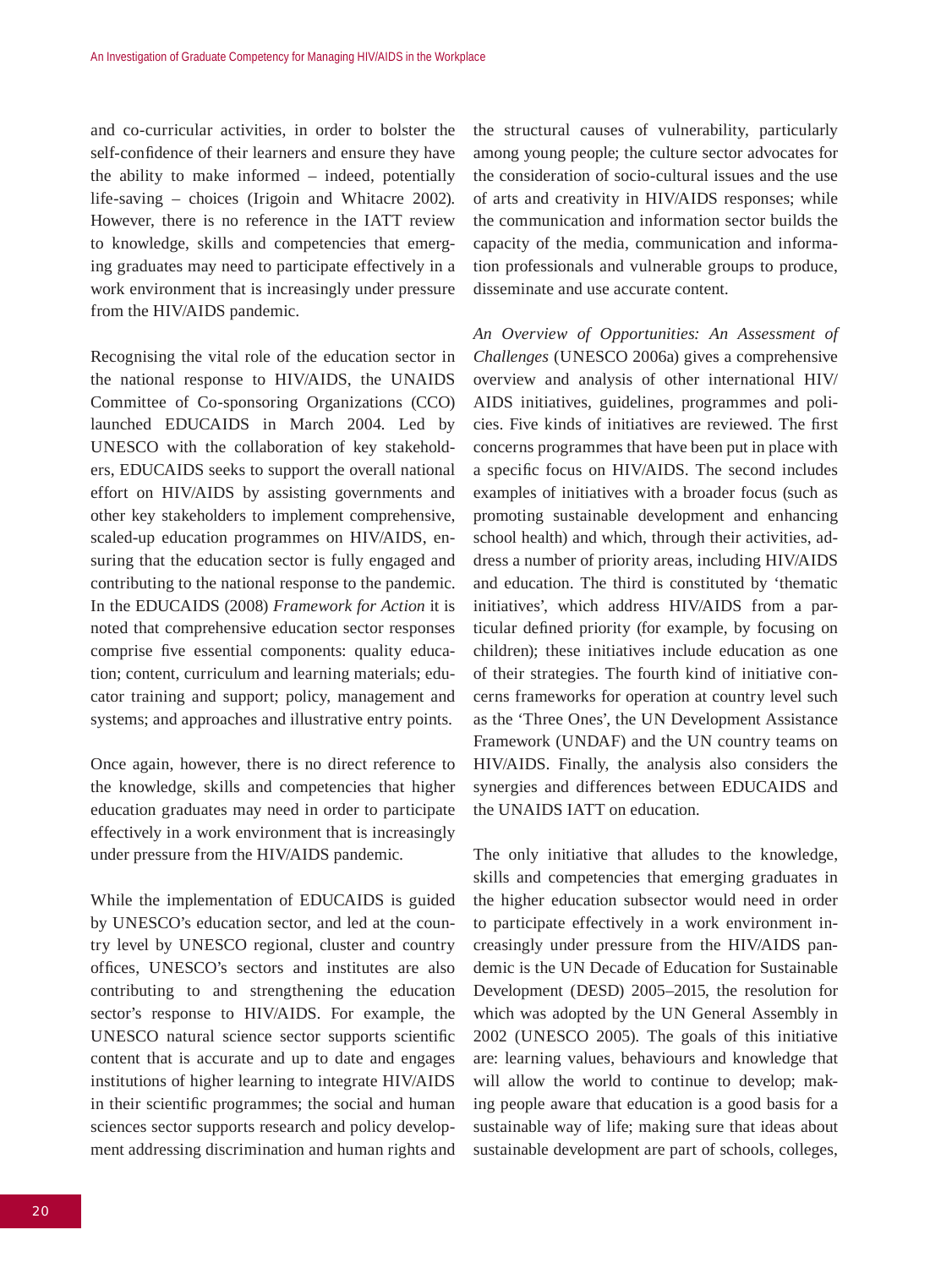universities and other ways of learning; and making sure that organisations and governments worldwide work together so that they can learn from new experiences and from activities in different parts of the world (UNESCO 2005).

This is a relatively new initiative for which progress updates are not available. Strategies for reaching the goals include: promoting and improving quality education; reorienting educational programmes; building public understanding and awareness; and providing practical training (UNESCO 2005).

#### **Regional higher education HIV/AIDS policies and initiatives**

It can be deduced from the literature review that African higher education institutions are increasingly aware that their communities, by virtue of the age group (19–35 years) of the greater part of their members as well as prevailing lifestyles (higher rates of multiple partners and casual sex), are especially vulnerable to HIV infection. This understanding is reflected in the introduction of an array of individual and collective awareness-creation and action programmes, especially in the geographic regions where prevalence of HIV/AIDS is relatively high. Notable among higher education-related action on the continent is that of the Association of Commonwealth Universities (ACU 2001), the Association for the Development of Education in Africa Working Group on Higher Education (ADEA WGHE 2006), the Association of African Universities (AAU 2004, 2007), Katjavivi and Otaala (2003), and the former South African Universities Vice-Chancellors Association, or SAUVCA (Chetty 2000).

From 2000, a range of research projects at regional level began to investigate the actual and potential impacts of the pandemic on higher education, the responses of higher education to date, why it was necessary to strengthen the response and how to manage and mitigate the impacts of the pandemic in future years (Kelly 2001; Chetty 2003; Chilisa 2003; Katjavivi and Otaala 2003; Meyer 2003; AAU 2004; Katahoire 2004; Saint et al. 2004; and ADEA 2006).

These '1<sup>st</sup> generation responses' (AAU 2007) to HIV/ AIDS by higher education institutions were led by key actors in government and development agencies and an influential group of higher education institutional leaders. Many of these responses have now reached a stage of development that requires careful review, involving the same original actors but with the addition of practitioners and stakeholders. At this point, international and regional agencies have the opportunity to ask '2nd generation' (AAU 2007) questions. The gaps and weaknesses identified in the '1<sup>st</sup> generation' need to be addressed. The AAU (2007) indicates that in programmatic terms the renewal must speak, among other issues, to stronger focus on skills development in formal courses on HIV/AIDS and, in terms of curriculum renewal, to providing students with both the professional and personal skills to cope with an HIV/ AIDS-affected world.

From an examination of programmes and initiatives in specific regional higher education institutions (ADEA 2006; HEAIDS 2004; Katahoire 2004; Chetty and Michel 2005; UNESCO 2006b) it seems that particular skills such as negotiation skills, counselling skills, decision-making skills – in other words, life skills – are not addressed in formal curricular implementation, but rather in extra-curricular initiatives in higher education institutions, and notably in peer education initiatives.

Scrutinising regional guidelines, policies and programmes, it becomes evident that there is little or no reference to competencies that emerging graduates may need in order to participate effectively in a work environment that is increasingly under pressure from the HIV/AIDS pandemic.

#### **South African higher education HIV/AIDS policies and initiatives**

Around 1999, the scope and impact of the HIV/AIDS problem challenged higher education institutions in South Africa 'to face the problem squarely' (Martin and Alexander 2002). At a Tertiary Institutions against AIDS conference held in October 1999, the then Minister of Education, Prof. Kader Asmal, signalled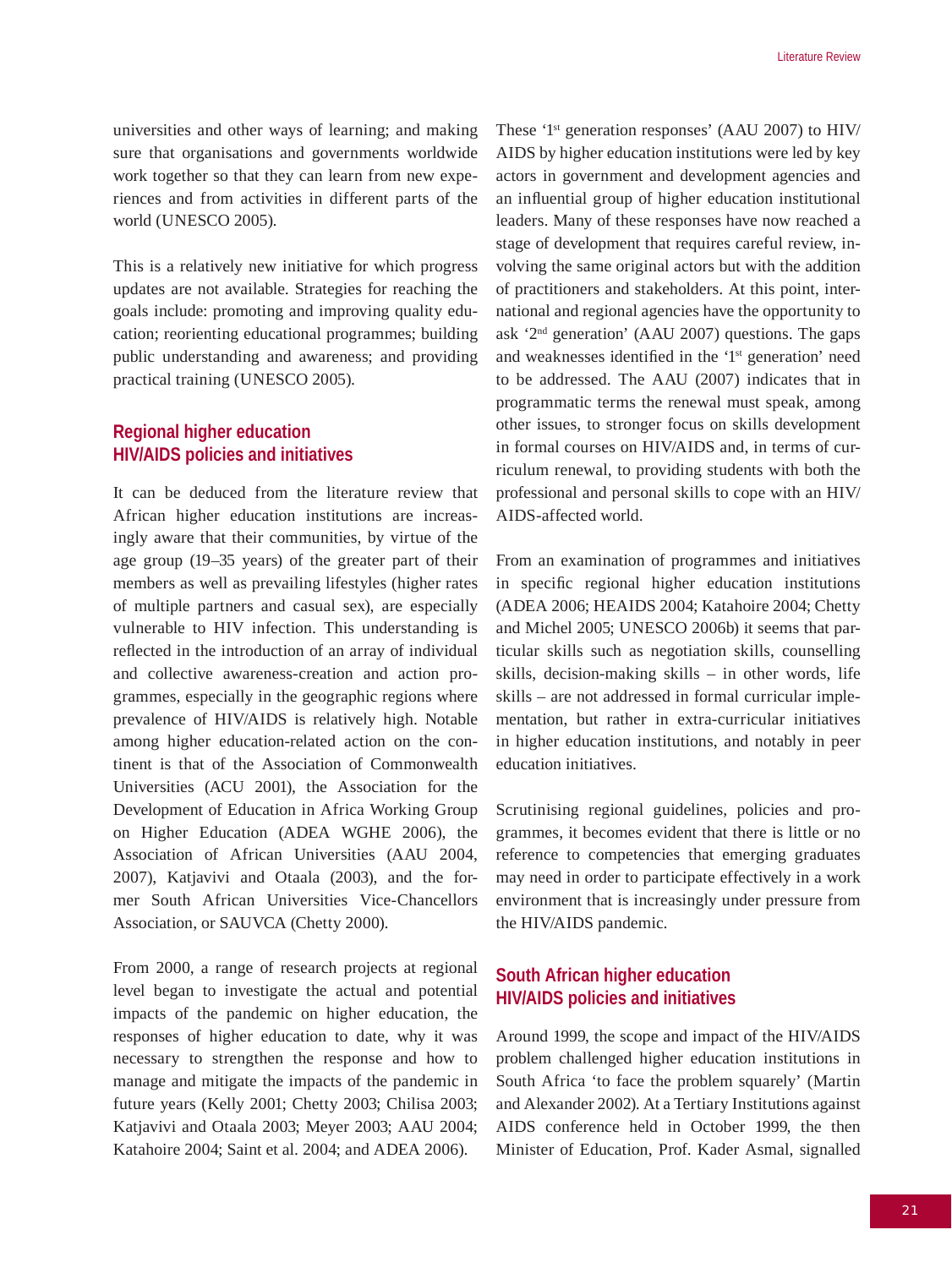that HIV/AIDS was everyone's problem, and therefore every higher education institution should respond to the expressed and unexpressed needs of its internal constituencies and the needs of its broader external community (Asmal 1999).

The new millennium also saw two key higher education organisations – SAUVCA and the ACU – assessing responses to the crisis. SAUVCA investigated management, planning, programmes and policy, and produced a concise report on what was happening around the country, making recommendations for further action (Chetty 2000). Chetty's (2000) findings were presented to SAUVCA's 21 university members at a workshop in October 2000.

At the end of the workshop, the following recommendations were made: establish and build capacity to manage and mitigate the impact of HIV/AIDS; promote the development of policy, programmes and management practices to respond to HIV/AIDS in tertiary institutions; establish and maintain essential programmes and services for prevention, treatment and care for staff and students at institutional level; promote collaboration between tertiary institutions with relevant stakeholders; and develop a coordinated response within institutions and across the higher education sector (Chetty 2000).

The SAUVCA workshop marked the beginning of a more coordinated response to HIV/AIDS by the higher education sector in South Africa. It paved the way to greater cooperation between SAUVA, the CTP and the Ministry of Education. In November 2001, the first nationally coordinated effort aimed at improving the capacity of higher education institutions in the prevention, management and mitigation of the impact of HIV/AIDS was launched and was referred to as the Higher Education HIV/AIDS (HEAIDS) Programme.

Through the HEAIDS initiative, each higher education institution was assigned a focal person to help drive the institutional response to HIV/AIDS; that person was mainly responsible for shaping the institution's strategy, planning, coordination, reporting and capacity building and managing the institutional grant.

In 2003/04, HEAIDS conducted an HIV/AIDS audit to assess the state of higher education institutions in order to ascertain how best to respond to HIV/ AIDS challenges (HEAIDS 2004). Chetty and Michel's (2005) findings revealed that the most notable strengths of higher education institutions were in the following areas: committed leadership and management by those directing their institution's response; collective skills and knowledge of individuals as well as dedicated, qualified and talented professional staff; the existence of strong HIV/ AIDS or non-discrimination policies; infrastructure that addresses social and academic development and support; and acknowledgement of their role as trainers of future academic and social leaders and the long-term impact that HIV/AIDS will have upon the institution.

In *The Formation of a Critical, Compassionate Citizenry: The Inculcation of HIV/AIDS Curricula into*  South African Higher Education (2002)<sup>4</sup> it is argued that higher education differs from schooling in that the comfort zone of the school – the many years of guided learning and the pace of learning – is replaced by a foreign, larger environment where the demands made upon graduates are such that learning occurs at a greater speed and in a less secure environment. This means that the curriculum with which graduates are confronted must not only appear relevant to the present circumstances but should also be usable in later life. Moreover, it should contribute to the formation of a critical, compassionate citizenry: graduates who are able to think conceptually and critically about the world around them, who demonstrate capacity to act compassionately towards those less fortunate and who are equipped to play their role in the betterment of society. An integrated curriculum model in which all faculties need to ensure that HIV/AIDS is incorporated into the structure of their degrees is recommended. It is based on the proposition that HIV/AIDS must be made relevant to the life and career prospects of every graduate and that every university educator must take note of the ways that HIV/AIDS can and does affect their specific discipline. The audit of interventions in South African higher education (HEAIDS 2004) ascertained that only 37% of higher education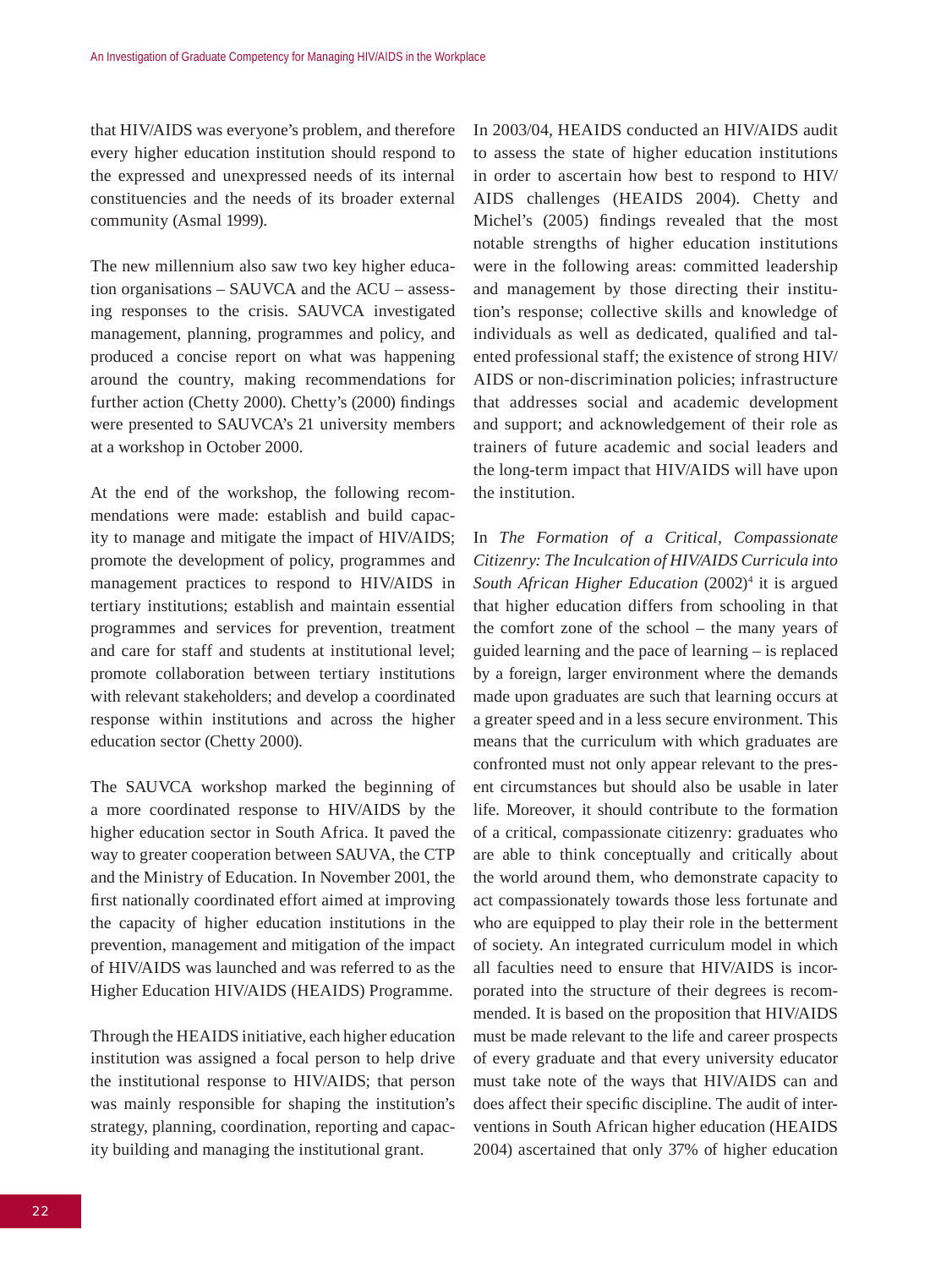institutions had 'inclusion of HIV/AIDS in the curriculum' reflected in their HIV/AIDS policies.

In 2005, the HEAIDS Programme was expanded under an agreement between the European Union (EU) and the government of the Republic of South Africa. The DHET is responsible for the implementation of the EU's funding for HEAIDS and has contracted HESA to implement the programme on its behalf during the HEAIDS Programme's Phase 2.

Phase 2 of the HEAIDS Programme has seen the implementation of a range of projects aimed at strengthening the sector's response to HIV/AIDS, based on gaps and weaknesses identified in Phase 1. One important project has been the sero-prevalence study, which sought to establish prevalence rates for students and staff alike at South African higher education institutions. The study is very important because it has moved the sector away from working with outdated projections for prevalence rates among students (for example, Kinghorn 2000).

The HIV sero-prevalence and related factors study, conducted by the HEAIDS Programme (HEAIDS 2010), gives a clear indication of the extent of HIV infection within higher education institutions, as well as of the key behavioural and socio-cultural drivers of the epidemic. The survey of more than 24,000 students and staff members at 21 higher education institutions has established that the national HIV prevalence rate among students is 3.4% and among academic staff is 1.5%. The survey also found that administrative staff on campuses had a higher HIV prevalence than academics (4.4% for the former compared to 1.5% for the latter), and that the most affected group comprised

service workers (9.9%). In comparison, HIV prevalence in the general population aged between 15 and 49 years is substantially higher, at 16.9%, according to Shisana et al. (2010).

The HESA survey analyses the results on a regional basis, clustering the findings for institutions into five regions. The Eastern Cape and KwaZulu-Natal emerge consistently as the regions with the highest prevalence, while the Western Cape has the lowest figures, and Gauteng, North West, Limpopo and the Free State occupy the middle ground.

Although the higher education sector prevalence rate is much lower than prevalence in the general population, the patterns are very similar in terms of the most affected regions, women usually being more affected than men, and the steep increases in infection rates in early adulthood. The survey also indicates very clearly that some regions and some institutions face more serious challenges than others. However, this does not mean that *any* institution can afford to be complacent. Both the survey and qualitative research data indicate that the sexual and social behaviour of a section of the student community – on higher and lower prevalence campuses alike – puts them at risk of infection. Additional findings of the survey include the following:

- HIV prevalence among students increases quite sharply with age. While 18- and 19-year-old students had a prevalence rate of 0.7%, this increased to 2.3% in the 20–25 age group, and rose steeply to 8.3% in the 25+ age group.
- Female students were more than twice as likely to be infected as male students (4.7% compared to 2.0%).

| Category             | <b>Total</b> | <b>Western Cape</b> | <b>Eastern Cape</b> | <b>Free State</b> | Gauteng, North<br>West & Limpopo | KwaZulu-Natal |
|----------------------|--------------|---------------------|---------------------|-------------------|----------------------------------|---------------|
| <b>Students</b>      | 3.4          | 1.1                 | 6.4                 | 5.3               | 2.2                              | 6.1           |
| Academic staff       | 1.5          | 0.2                 | 3.3                 | 0.0               | 1.2                              | 2.4           |
| Administrative staff | 4.4          | 0.9                 | 6.0                 | 2.9               | 4.3                              | 9.2           |
| Service staff        | 9.9          | 1.2                 | 10.7                | 14.1              | 11.9                             | 20.3          |

**Table 7** Higher education sector HIV prevalence rate (%), by region

**Source** HEAIDS (2010)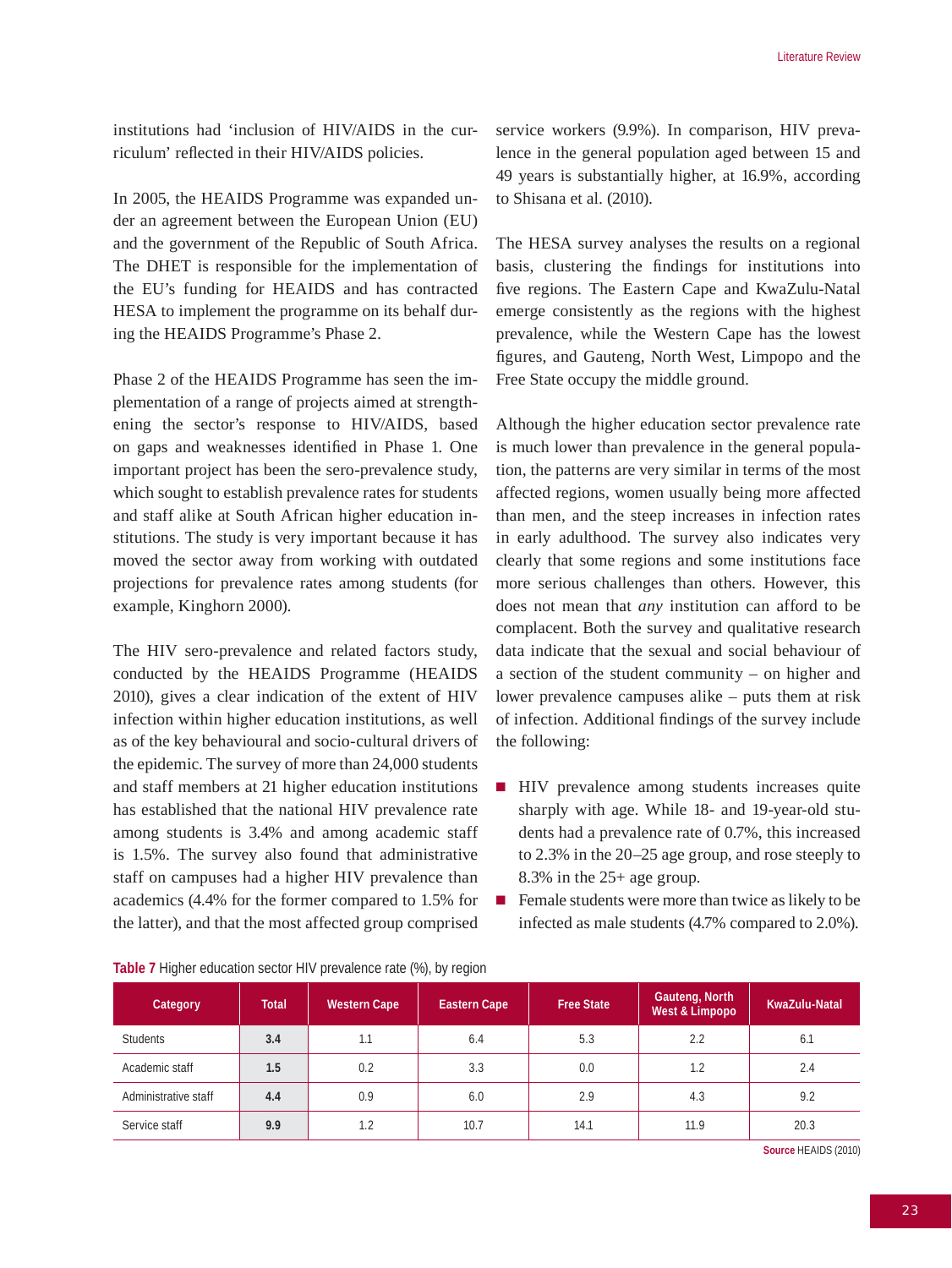- Male students were, however, much more likely to have had more than one sexual partner in the month prior to the survey (19% for men as against 7% for women).
- Male and female students were equally likely to have had a sexual partner more than 10 years older than them (and therefore more sexually experienced). The rates were 6% and 7% respectively.
- While 60% of sexually active students said they had ever undergone HIV testing, only 20% of academic staff, 28% of administrative staff and 39% of support staff had done so.
- In terms of protection, 1 out of 20 HIV-positive students and 1 out of 10 HIV-positive service workers had not used a condom the last time they had sex.

The survey also highlighted that stigma persists in relation to HIV. Across all categories, only a minority felt they could count on their friends to support them if they became infected. Students and staff felt institutional management and student leaders should take HIV/AIDS a lot more seriously. Persistent stigma highlights the need for ongoing education, awareness and information campaigns, and for peer support groups for students as well as staff.

It is feasible to conclude that higher education institutions in South Africa are not yet fully 'up to speed' in equipping emerging graduates with competencies to participate effectively in a work environment that is increasingly under pressure from the HIV/AIDS pandemic. The literature study also suggests that core competencies regarding HIV/AIDS (negotiation skills, effective listening, decision-making skills, and other life skills) are disseminated to graduates not via formal curriculum interventions but very often via extra-curricular activities, and notably via peer education initiatives (HEAIDS 2004; Ranneileng 2005; Van Wyk and Pieterse 2006; Nzioka et al. 2007).

#### **Gaps and challenges**

The prominent gap in the review of higher education initiatives is that HIV/AIDS graduate competencies for the workplace are not being developed formally. The main challenge is developing a partnership between the business sector and higher education institutions in order to address this issue. The planning, implementation, and monitoring and evaluation of this process remain a significant challenge.

This component of the literature review shows that while there are numerous HIV/AIDS higher education policies and programmes, there are few international, regional or national initiatives that equip emerging graduates with the competencies, both professionally and personally, to participate effectively in a workplace environment that is increasingly under pressure from HIV/AIDS. HIV/AIDS competencies that emerging graduates do gain are sometimes gained anecdotally and often acquired via extra-curricular initiatives such as peer education programmes.

There are also no formal agreements between higher education institutions and the public and private sectors with regard to HIV/AIDS competencies. The challenge is to develop a sustainable partnership between higher education institutions and the public and private sectors in order first to gain consensus on the issue and then to proceed with the planning, implementation, and monitoring and evaluation of the process.

# **THE WORKPLACE CONTEXT**

The coverage of international, regional and national HIV/AIDS policies and programmes in the workplace is generally extensive. This component of the literature review begins with an overview of international policies and initiatives, and is followed by an overview of the sector policies and initiatives in South Africa.

## **International workplace HIV/AIDS policies and initiatives**

In 2001, the ILO developed *An ILO Code of Practice on HIV/AIDS and the World of Work* (ILO 2001), which binds all employers and employees in the private, public, formal and informal sectors. The ILO code has formed the basis of many international business HIV/AIDS initiatives, and its 10 standards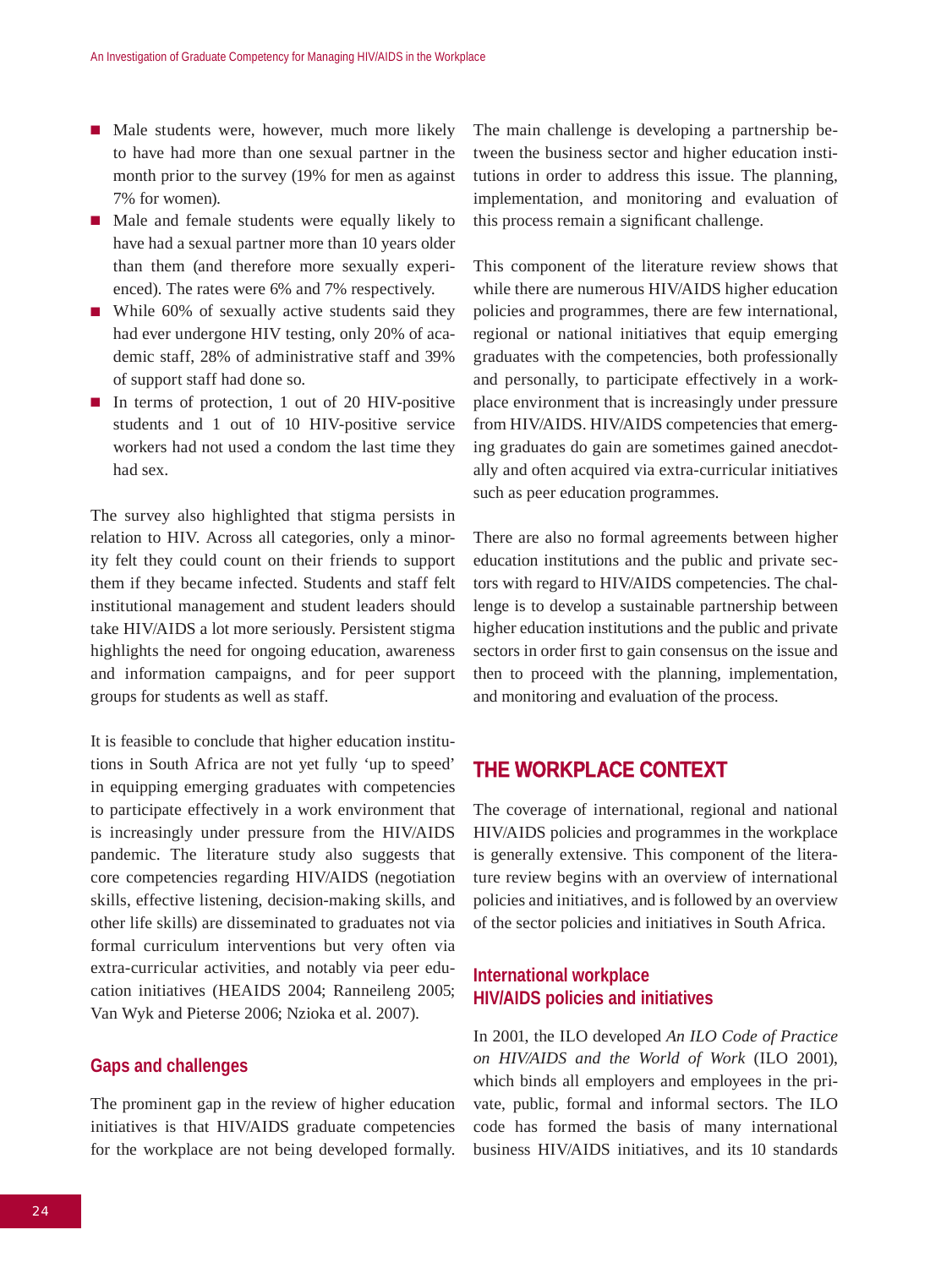can be used to develop an HIV/AIDS response in the workplace. These standards are:

- i. HIV/AIDS must be recognised as a workplace issue.
- ii. Responses to HIV/AIDS must be based on the principle of non-discrimination.
- iii. Gender equality must be part of any HIV/AIDS response.
- iv. Employees have the right to a healthy and safe work environment.
- v. Successful HIV/AIDS policies and programmes require social dialogue, cooperation, and trust between employers, workers and government.
- vi. There should be no HIV/AIDS screening of job applicants and employees.
- vii. Employees have the right to confidentiality regarding their status.
- viii. Persons with HIV-related illnesses should be able to work for as long as medically fit in appropriate conditions.
- ix. Employers and local community partners must promote prevention efforts through information and education, and support changes in attitudes and behaviour.
- x. Solidarity, care and support should be provided to all HIV-infected employees. (ILO 2001)

The UN has made a significant contribution to HIV/AIDS in the workplace. In 1998, the UN Joint Programme on HIV/AIDS (UNAIDS) published the *HIV/AIDS and Human Rights International Guidelines*  (Global Compact 1998).These guidelines aim to assist in the creation of a positive, rights-based response to HIV/AIDS. In 2000, the UN Global Compact introduced the business 'sphere of influence' in which voluntary corporate responsibilities were outlined (UNSSC 2000). Human rights are at the centre of the principles that claim that a business's responsibilities are not limited to the workplace but include contractors, the supply chain, families of employees, and the community affected by the company. In 2003, following the *Declaration of Commitment on HIV/AIDS* (adopted in June 2001), the CCO of UNAIDS approved a learning strategy to improve UN staff's HIV/ AIDS competencies (Harris 2005). In 2004, UNAIDS

published the *United Nations Learning Strategy on HIV/AIDS: Building Competence of the UN and its Staff to Respond to HIV/AIDS*, which opens with the following statement:

At the core of an effective United Nations system response to HIV/AIDS are the knowledge, skills and capacity of its staff. (UNAIDS 2004)

The document details the development, implementation and evaluation of the learning strategy in the workplace. In 2006 and 2007, as a follow-up, UNAIDS published case studies that outline expected outcomes, minimum standards and additional standards for HIV/AIDS learning strategies and initiatives (UNAIDS 2006, 2007). The learning strategy process highlights the significance of the UN's contribution to the issue of HIV/AIDS competencies, and their lessons learnt and recommendations can be applied to other workplace contexts.

In 2002, the Global Fund to Fight HIV/AIDS, Tuberculosis and Malaria (the Global Fund) was established. The Global Fund is a partnership between governments, civil society, the private sector and affected communities to combat the three aforementioned diseases. In terms of collaboration, the Global Fund shares its experience with the private sector and highlights opportunities for companies to pursue (Global Fund n.d.). The Global Fund encourages the business sector to contribute funds, support and assets to its activities and public–private partnerships. There is no direct reference to competencies for workplace management of HIV/AIDS in the work of the Global Fund.

Notable international initiatives that highlight HIV/ AIDS competencies in graduate students include the International Association of Physicians in AIDS Care (IAPAC) and the Anti-AIDS Business Coalition. In 2001, the IAPAC (a non-profit organisation representing 10,800 physicians and other health care workers in 83 countries) announced,

an intensive medical education programme featuring training, certification, recognition of clinical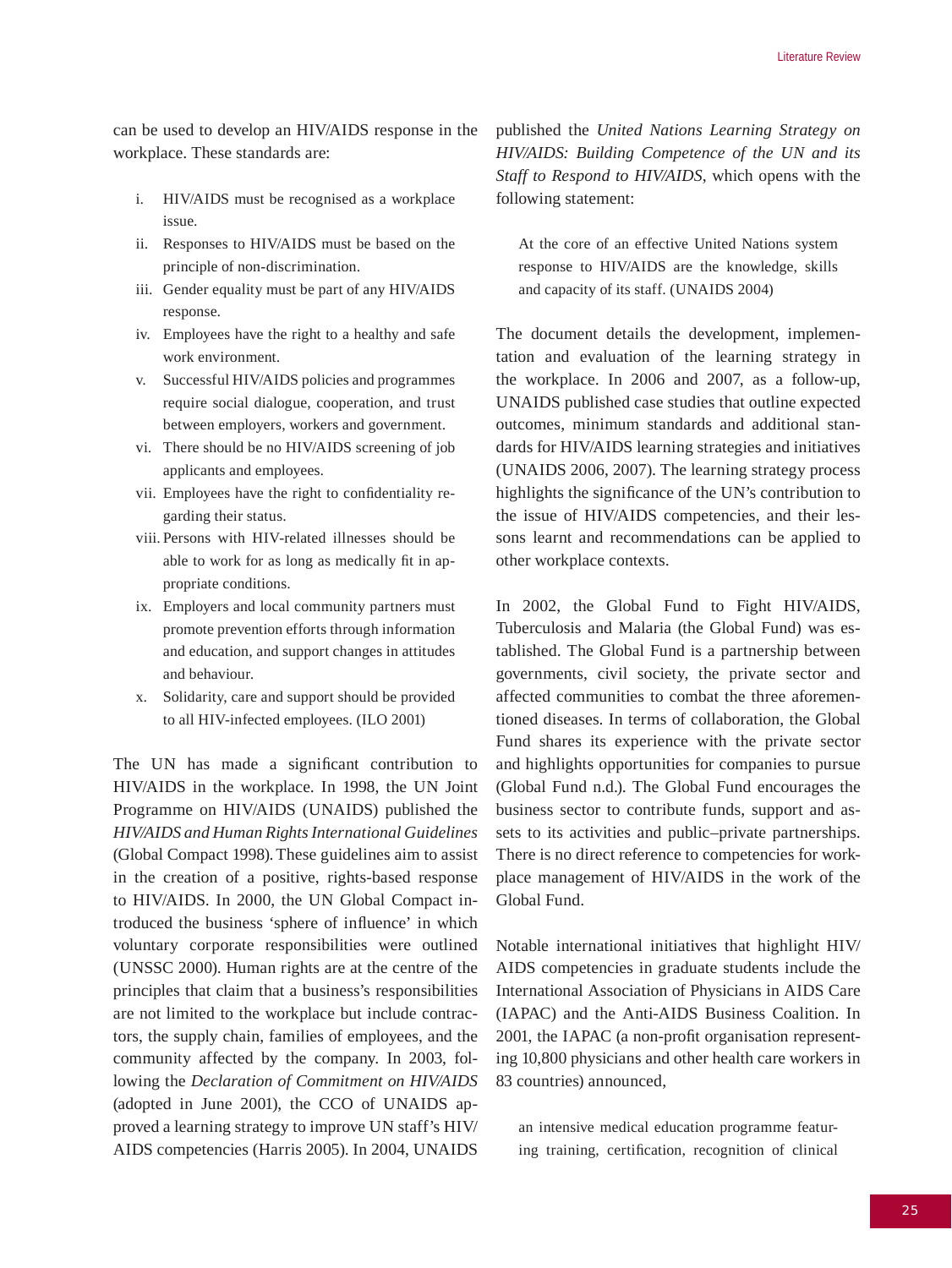competencies and ongoing support for physicians treating people living with HIV/AIDS in the developing world. (IAPAC 2001).

Its focus on the strengthening of HIV/AIDS clinical competencies stems from the view that people benefit from receiving care from providers with specific HIV/ AIDS competencies. In 2003, the World Economic Forum's (WEF) Global Health Initiative, the World Bank, and UNAIDS brought together business groups from 14 African countries (including South Africa) in an Anti-AIDS coalition (WEF 2003). The coalition focused on the importance of core HIV/AIDS competencies and the role of the private sector in harnessing these competencies in combating the pandemic.

The focus now shifts specifically to international HIV/AIDS business initiatives. In 2001, the Global Business Coalition on HIV/AIDS, Tuberculosis and Malaria (the GBC) was established. It currently has a membership of over 200 international companies. The GBC recognised that HIV/AIDS was a 'clear and urgent threat for companies operating in regions with high HIV prevalence rates' (GBC, cited in Global Compact 2003). Moreover, it was held that the business sector had unique skills and expertise with which to address the pandemic through workplace products, communications, marketing, logistics, monitoring and evaluation, and information technology. The GBC encourages public–private partnerships, to make HIV/AIDS services accessible to those who need it (GBC, in Global Fund 2003). In 2008, the GBC admitted that the battle against HIV/AIDS was being lost, and it devised the Impact Initiatives to encourage partners to mobilise their resources with investments from other partners (for example, major foundations, government agencies and multilateral organisations), and investment that transcends financial support. In the Impact Initiatives the GBC discusses the importance of core competencies being acknowledged and shared.5

In the area of international HR initiatives, the Society for Human Resource Managers (SHRM) developed an HIV/AIDS workplace toolkit, which provides the business case for the promotion of HIV/ AIDS awareness programmes, policy examples and programme guidelines (SHRM n.d.). The US Centers for Disease Control (CDC) produced relevant guides for HIV/AIDS and the workplace, for example, *HIV is Still at Work* (CDC n.d.) and *Business Responds to AIDS*/*Labor Responds to AIDS* (CDC 2008). International health organisations like Family Health International (FHI) have also contributed relevant resources (FHI n.d.). While these examples provide detailed information on HIV/AIDS policy and programme implementation, there is no direct information on key HIV/AIDS competencies required by graduates.

Finally, international trade unions have also contributed to HIV/AIDS initiatives in the workplace. The International Confederation of Free Trade Unions (ICFTU) was established in 1949, and has a membership of 155 million in 156 countries (ICFTU n.d.). The ICFTU has produced various HIV/AIDS resources, notably the *Framework of Action towards Involving Workers in Fighting HIV/AIDS in the Workplace* (ICFTU 2000). The ICFTU recognises the importance of developing 'infrastructure by building capacity and through training with the affiliate to conduct shopfloor-based campaigns' (ICFTU and IOE 2003). In 2006, ICFTU and the International Organisation of Employers (IOE) made a joint statement acknowledging that employers and trade unions agreed to collaborate in addressing the global HIV/ AIDS crisis, and calling on the G8 leaders to join employers and workers in mobilising a comprehensive response (ICFTU 2006). The IOE has also contributed to addressing HIV/AIDS in the workplace, for example, *Employers' Handbook on HIV/AIDS: A Guide to Action* (IOE 2002). While there is no direct reference to HIV/AIDS graduate competencies, the role of unions in contributing to this issue remains significant.

# **Regional workplace HIV/AIDS policies and initiatives**

The review now turns to regional initiatives. In 1997, the Southern African Development Community (SADC) established the *Code of Good Practice on*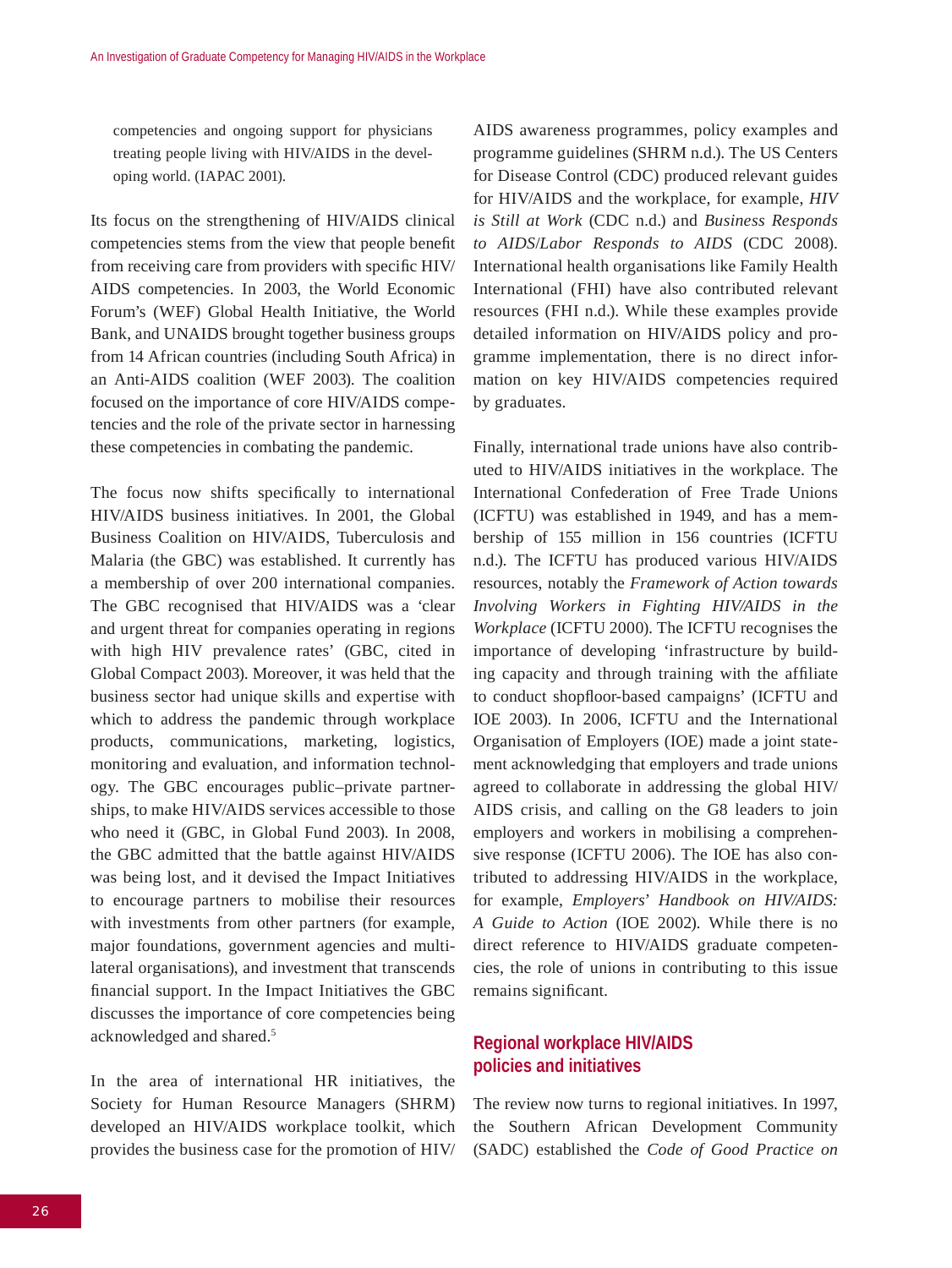*HIV/AIDS and Employment* (SADC 1997). This code is not legally binding but the signatories agreed that there is a need for regional employment standards, and member countries should develop codes that are reflected in national law. SADC holds that a regional response to HIV/AIDS is essential to proper prevention, treatment and care. The three broad goals of the SADC HIV/AIDS/STD Taskforce are: a better coordinated and harmonised response; a multi-sectoral response; and improved quality and coverage at national and regional levels. SADC plays an important coordinating and monitoring role in the region's HIV/ AIDS response. There are no direct references to HIV/ AIDS graduate competencies in SADC.

In 1993, the Corporate Council on Africa (CCA) was set up, to strengthen business ties between the US and Africa (CCA n.d. a). The CCA's HIV/AIDS initiative was established to,

enhance the role of the private sector, in partnership with the public sector and civil society, in addressing HIV/AIDS prevention, care and treatment for Africa. (CCA n.d. b)

The CCA's HIV/AIDS working groups focus on resource mobilisation, workplace programmes, communication and collaboration, and brokering partnerships. Its members have expressed views on HIV/ AIDS graduate competencies required in the workplace in Africa.

In December 2005, the Pan African Business Coalition on HIV/AIDS (PABC) was established in order to mobilise African business in the fight against the pandemic (PABC n.d.). The PABC's main focus is on: developing collective national and international strategies on HIV/AIDS; facilitating multi-sectoral responses; creating an interactive HIV/AIDS knowledge centre; and promoting research, human rights, access to affordable treatment, and sound management principles.

In concluding this sub-section, an example of best practice is provided. Debswana, a very large diamond mining company located in Botswana,<sup>6</sup> was chosen for its vast achievements and historical significance in responding to HIV/AIDS in the southern African region. The first AIDS case was seen in the Jwaneng company hospital in 1987, and the company's HIV/ AIDS programme dates from 1988 (Debswana n.d.). Its early programme was characterised by education and awareness campaigns. The company realised that 'the cost of not doing anything would cripple the organisation to the extent of closing down the mines' (Debswana group manager for HIV/AIDS, Dr Onalethata Johnson, cited by Landers 2007). In 1996, Debswana issued the *AIDS Management Workplace Policy*. In 2000, the company's HIV/AIDS policy was published in the UNAIDS *Best Practice* series. In 2000, Debswana established antiretroviral treatment (ART), thus becoming the first company in the world to dispense antiretroviral therapy to its employees. The company continues to lead workplace HIV/AIDS initiatives, with the development of the *Standard Training Peer Education Training Manual*; training group master trainers; partnering with the Botswana Ministry of Health to provide health care facilities at the mine hospitals for the public; reviewing the company's HIV/AIDS strategy; and conducting employee perception surveys dealing specifically with the company's HIV/AIDS policy and programme. Their comprehensive training initiatives recognise the fact that people are not adequately prepared to deal with HIV/AIDS issues in the workplace.

# **South African workplace HIV/AIDS policies and initiatives**

This section outlines national initiatives, beginning with an overview of the national laws that are relevant to HIV/AIDS in the workplace before turning to the responses of government, business and unions.

## *South Africa's legislative and policy framework for workplace HIV/AIDS response*

South Africa has a legislative framework for responding to HIV/AIDS in the workplace (DPSA 2002). The Bill of Rights within the Constitution of the Republic of South Africa (1996) states that 'Everyone has the right to fair labour practices' (DPSA 2002, p 21). The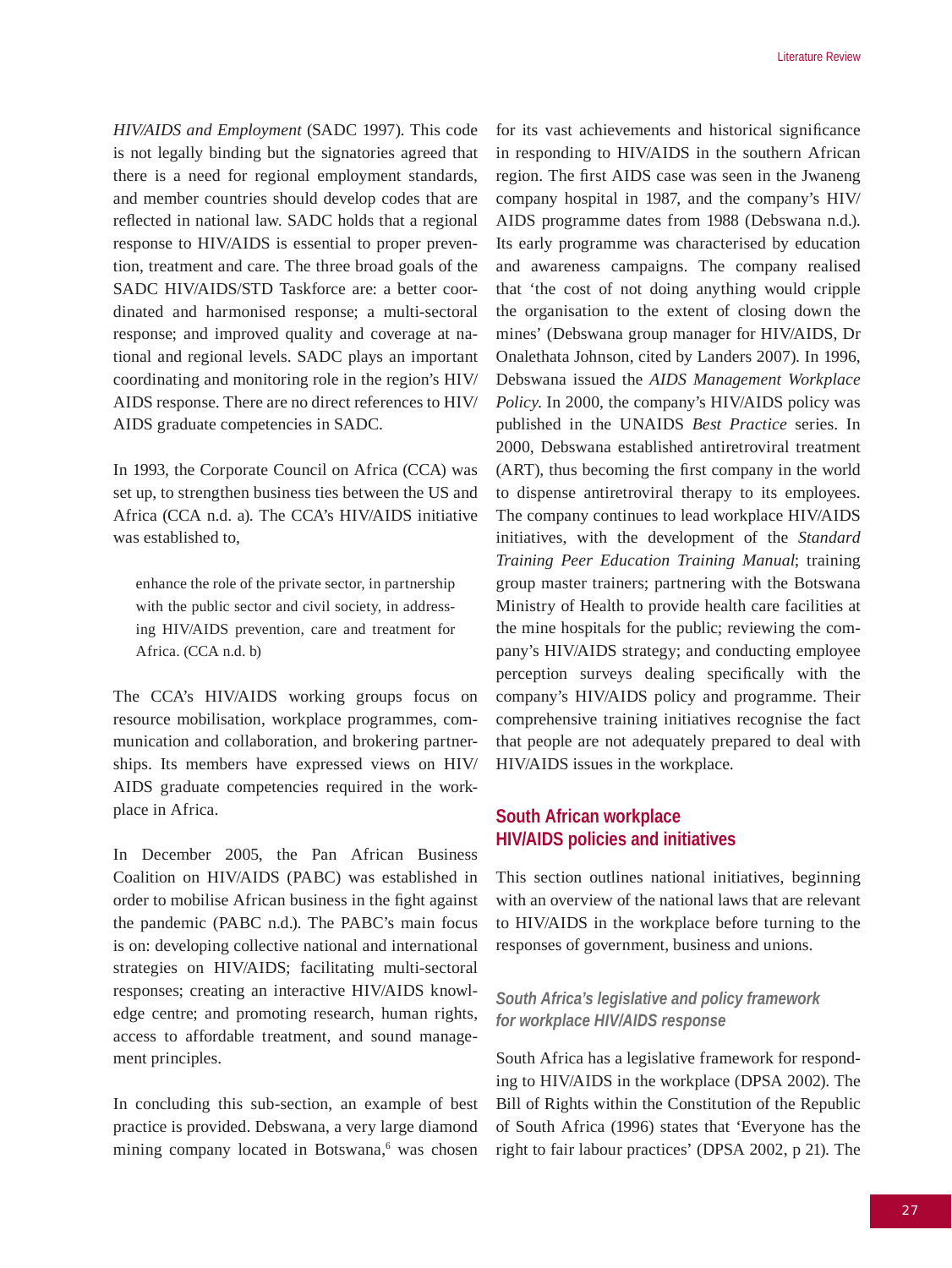labour statutes that are relevant to HIV/AIDS in the workplace include the following:

- Compensation for Occupational Injuries Act (No. 130 of 1993).
- Labour Relations Act (No. 66 of 1995).
- Occupational Health and Safety Act (No. 29 of 1996).
- Employment Equity Act (No. 55 of 1998).

Other relevant legislation includes the Medical Schemes Act (No. 131 of 1998) and the Promotion of Equality and Prevention of Unfair Discrimination Act (No. 4 of 2000).

In terms of the public sector, the Public Service Act (No. 103 of 1994) governs the employment of all public employees. Also, the *Public Service Regulations, 2001* (South African Public Service Commission 2001) contain minimum standards on HIV/AIDS, with guidelines for departmental heads with regard to managing HIV/AIDS. The Public Service Coordinating Bargaining Council (PSCBS) outlines HIV/AIDS policy development and training. In 1998, the Interdepartmental Committee on HIV/AIDS (IDC) was created as a body of HIV/AIDS coordinators of national government departments. While the Department of Health does not focus primarily on HIV/AIDS in the workplace, it does inform policies and programmes, especially within the public sector (Department of Health 2000).

The South African National AIDS Council (SANAC) was established as the highest body that advises government on all matters relating to HIV/AIDS. SANAC is chaired by South Africa's deputy president and consists of 15 government and 6 civil society representatives, including 3 representatives from business (South African Government Information n.d.). Despite its goals and profile, SANAC's success and relevance are highly contested. For example, the Treatment Action Campaign (TAC) and the Congress of South African Trade Unions (COSATU) have criticised SANAC for not functioning properly and for having failed in responding to critical HIV/AIDS issues (TAC 2005). In 2007, in a discussion on SANAC, Mark Heywood

of TAC (speaking as the newly appointed SANAC deputy chair) highlighted the importance of rectifying the human resources shortage in HIV/AIDS services (Heywood n.d.).

### *Business and union responses to HIV/AIDS*

Business is demonstrating an increased commitment to HIV/AIDS. These actions are based on the business case for corporate social responsibility and action against HIV/AIDS. The business case is based on research that shows that businesses that invest in HIV/AIDS prevention and treatment programmes are profitable because their savings outweigh their costs (Rosen et al. 2003). For example, research shows that for every ZAR1 a company invests in an employee's health the company gets a return of ZAR3 (Goetzel et al. 2005; Suhrcke et al. 2005, cited in ODI 2007). Corporate social responsibility, part of a growing international trend, is based on the idea that a company's image in society can affect profit, and thus companies are encouraged to interact more productively with society and the communities they serve.

In 2001, the South African Business Coalition on HIV/ AIDS (SABCOHA) was established with the goal of coordinating the business sector's response to HIV/ AIDS, to minimise the impact of HIV/AIDS on sustained profitability and economic growth (SABCOHO n.d.). As of February 2008 the coalition had 123 members. It has initiated significant projects in partnership with other stakeholders, for example, the *Guidelines for Business Coalitions against HIV/AIDS* (SAHIMS 2005). Its major projects are: BizAIDS – which aims to help micro and small-sized companies respond to HIV/AIDS; condom distribution; supply chain development – which aims to broaden HIV/AIDS initiatives to supply chains; and peer educators – which promotes HIV/AIDS education, counselling and support in the workplace.

In 2003, Business Unity South Africa (BUSA) was created as a result of the merging of the Black Business Council and Business South Africa (BUSA n.d.). In 2004, BUSA included HIV/AIDS in its specific social priorities (SAPIA 2004). In 2006, BUSA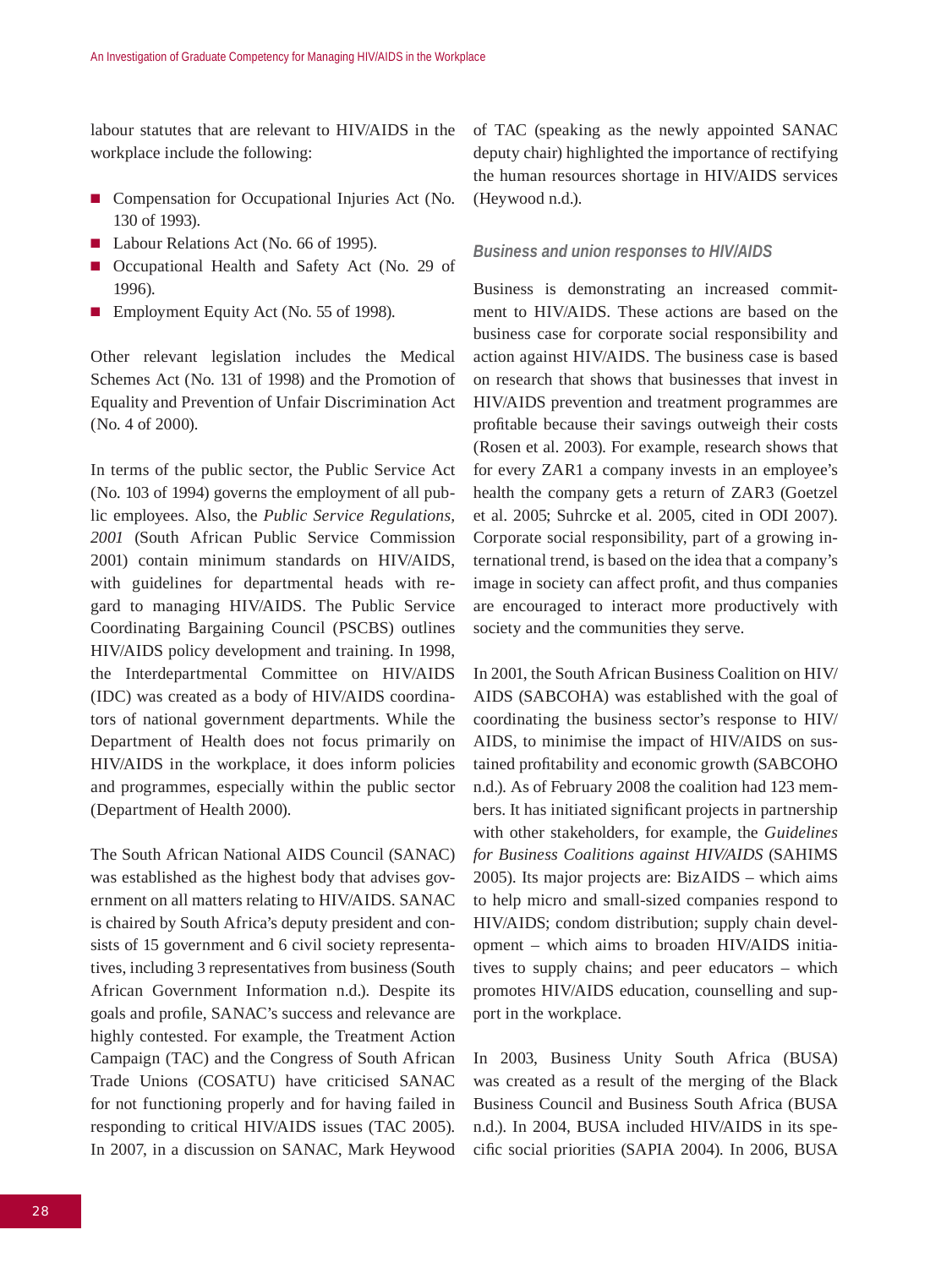and SABCOHA requested that large businesses provide pro bono services to owner-managed businesses with the planning and implementation of HIV/AIDS policies and programmes in the workplace (BUSA 2005). A significant number of multinational companies in South Africa have comprehensive HIV/AIDS policies and programmes because of the impact of the pandemic on profit through illness, absenteeism and death (ODI 2007).

Trade unions have an important role to play in responding to HIV/AIDS (WAC 2005). There are three prominent trade union federations with affiliates in different sectors of the economy: COSATU; the Federation of Unions of South Africa (FUSA); and the National Council of Trade Unions (NACTU). All three have guidelines on HIV/AIDS in the workplace. Mapolisa (2004), in a survey of 324 shop stewards from 19 sectors, found 28% union involvement in company HIV/ AIDS policies and 8% involvement in the dissemination of these policies. Even though programmes are in place (68%), they are generally one-off and passive. It was recommended that unions be incorporated into HIV/AIDS policies and programmes. Unions have not made statements on the specific competencies required for managing HIV/AIDS in the workplace.

In 2005, SABCOHA and the Bureau for Economic Research (BER), in a survey of more than 1,000 companies, reported that workplace programmes existed for  $60\% - 80\%$  of the mining, manufacturing, financial and transport sectors (BER 2005). The sectors that are most affected by HIV/AIDS are mining, agri-business and transport. According to SABCOHA, the leading sectors in responding to HIV/AIDS in the workplace are the motor, mining, financial and insurance sectors. The hotel and leisure, agriculture and retail sectors have the most to do.

Small and medium enterprises (SMEs) find themselves in a difficult position with regard to HIV/AIDS; while they are being impacted by the pandemic, the response from, and support for, the sector has been inadequate. There have been international initiatives to guide and support SMEs. In 2003, the ILO collaborated with the World Health Organisation (WHO) to produce a handbook for SMEs (Global Compact 2003). ILO followed this publication with *Helping Micro and Small Businesses Cope with HIV/AIDS* (ILO/ILOAIDS/SEED 2007). In South Africa, SMEs have been slow in responding to HIV/AIDS. In 2007, it was reported that 13% of SMEs (companies with 100 employees or less) had an HIV/AIDS policy, with 29% having offered HIV/AIDS awareness initiatives; this in comparison to 91% in the case of companies with 500 or more employees (Momoh 2007). Rosen and Connelly (2004) argue that while many African businesses have begun with HIV/AIDS policies and programmes in the workplace, the majority of SMEs have not. In South Africa, the major obstacles to SMEs investing in HIV/AIDS initiatives are the high cost of services, the lengthy implementation time, discrimination towards HIV-positive employees and the issue of stigma, and the perception that HIV/AIDS is not a pressing business issue. There are significant constraints in reaching SME employees, which are primarily that SMEs invest relatively little in human capital and are generally unconcerned about HIV/ AIDS (ranked ninth out of 10 major business concerns faced by SMEs). The last constraint is challenged by a South African study that identified HIV/AIDS as a significant factor in the failure of small businesses; that is, HIV/AIDS was one of three factors that caused 80% of SMEs to fail. SMEs suffer more acutely from the general effects of HIV/AIDS like absenteeism, staff attrition, loss of production and operational disruption (Momoh 2007).

## *HIV/AIDS research and the world of work in South Africa*

The research literature on HIV/AIDS and the South African workplace has increased quite substantially over the past six or so years, and the sector has seen at least two conferences since 2004, and a special issue of the *African Journal of AIDS Research* in 2008 dedicated to the topic. While there is much workplace-based research taking place (for example, in the form of company commissioned surveys of knowledge, attitudes and practices, or KAP), not much of this research is published, or made more generally available.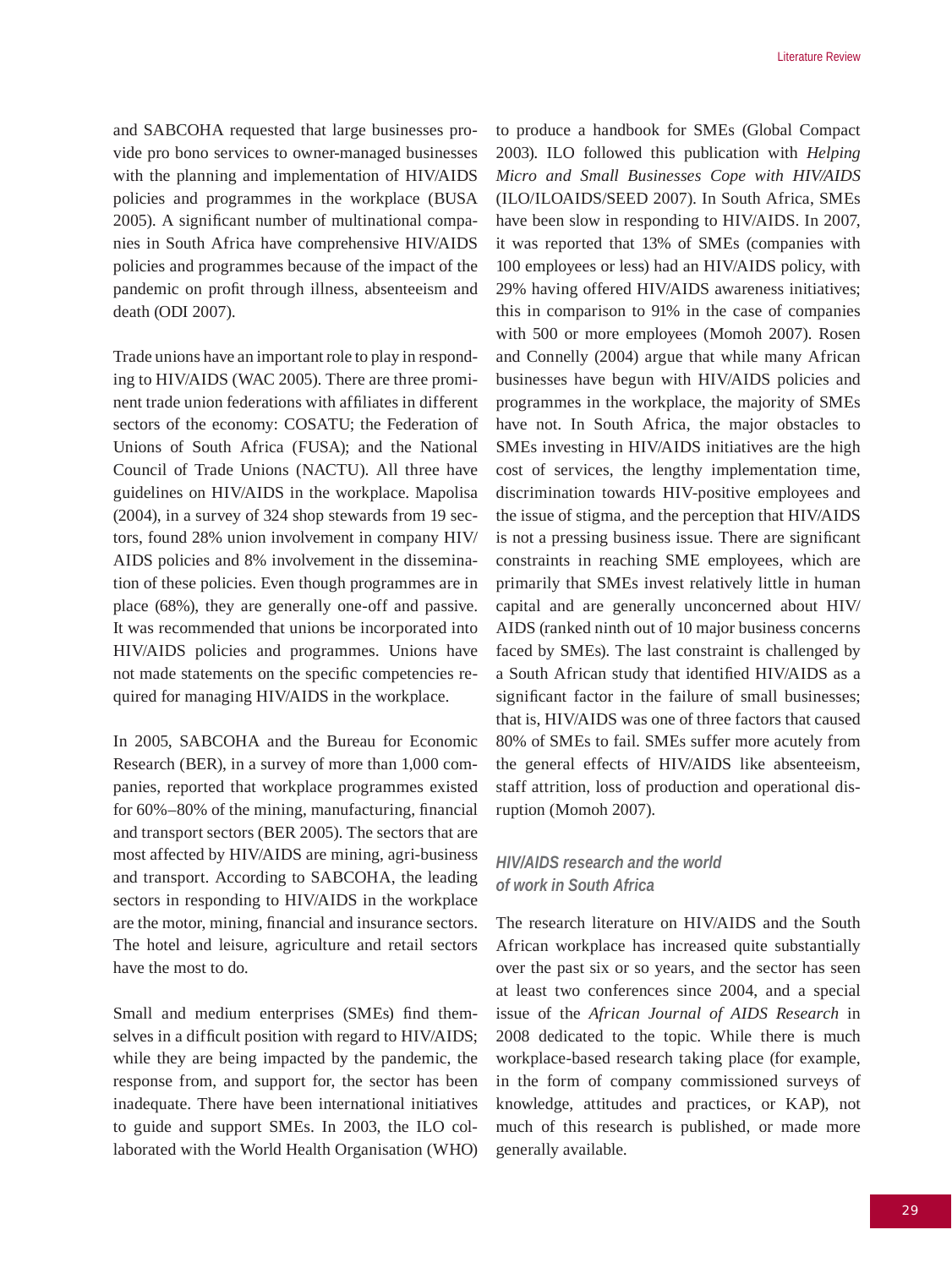What are some of the advances in our knowledge of HIV/AIDS and the South African workplace? Firstly, much of the research is on the formal, private sector workplace (Sprague and Dickinson 2008), and has focused 'on assessing the risk to companies' workforces and how this risk can be mitigated' (2008, p. iii). In this regard, there are examples of research in different sectors, such as mining (Bhagwanjee et al. 2008); manufacturing (Evian 2008); the private security and legal services sectors (Simbayi et al. 2007); and the chemical, IT and health care sectors (Dickinson and Stevens 2004); there is also the BER (2005) survey of workplaces across the mining, manufacturing, retail, wholesale, motor trade, building and construction, financial services and transport and storage sectors. What these studies begin to do is develop a macro perspective on prevalence rates, impacts on the workplaces/sectors concerned, and the range of employer responses to HIV/AIDS.

Secondly, the literature search yielded very little research in the public sector in South Africa. One of the largest studies to date, and already five years old, is the research commissioned by the Education Labour Relations Council (ELRC) into the public teaching workforce (ELRC 2005), which broadly focused on supply and demand issues, with a sub-focus on the prevalence of HIV/AIDS among teachers, and its impact. Hall (2004) has considered HIV/AIDS in relation to nurses, primarily in the public sector. A more recent HEAIDS research project of 2009 focused on the roles of educators in the schooling, FET college and higher education subsectors in mitigating the impact of the pandemic on South Africa's education system (HEAIDS 2009).

An important gap, for the purposes of this research, is that none of this research considers issues relating to competency generally in managing HIV/AIDS in the workplace.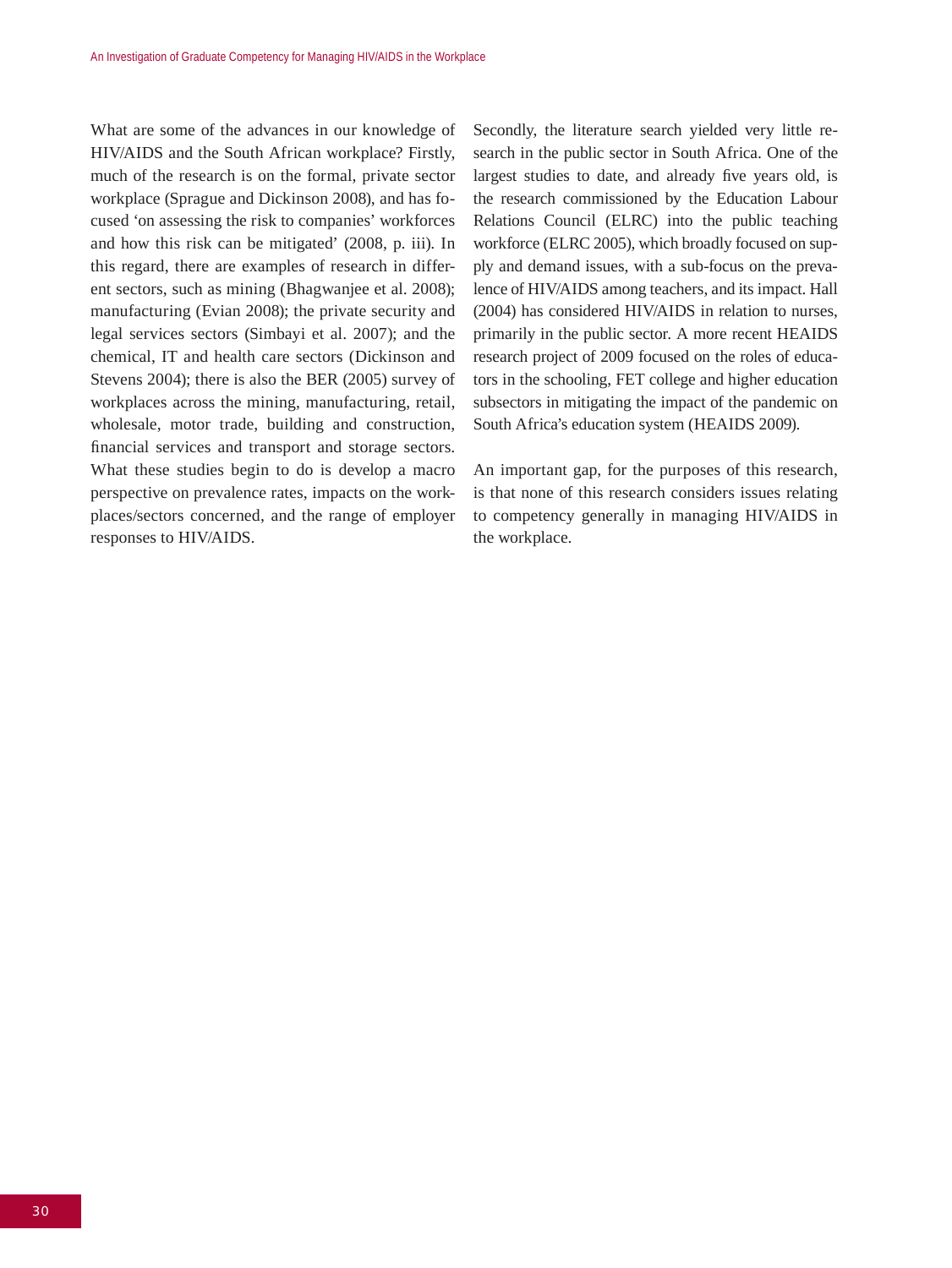# **CHAPTER 4 HAPTER Analysis of the Data and Key Findings**

# **INTRODUCTION**

This chapter analyses the data from the interviews and focus group discussions, and links the emerging themes and trends to the literature where relevant. The identified themes of the chapter broadly align with the three research questions:

- What are the competencies required to effectively and supportively manage HIV/AIDS in the workplace?
- What are employer needs, expectations, opinions and experiences with regard to the graduate competencies required for managing HIV/AIDS in the workplace?
- How is higher education addressing the development of competencies with regard to HIV/AIDS in the place of work through undergraduate and postgraduate programmes?

# **WORKPLACE HIV/AIDS FOCUS**

# **Workplace respondents and the research approach**

Data collection did not particularly target workplace HIV/AIDS programmes. Rather, given the focus of the research, the research team was concerned with gaining a broad understanding of the unique issues and contexts facing different workplaces, in order to locate the issues of graduate competency.

However, as indicated in Chapter 2, most of the private sector companies that participated in the research were selected on the basis of the policies and programmes they have in place to manage HIV/AIDS in the workplace. A number of these companies have received local and international recognition for their programmes. The services provided by the participating companies are generally comprehensive, and include education and advocacy, prevalence monitoring, policy development, voluntary counselling and testing (VCT), and general counselling. In some cases, too, the full range of services extends to employees' families (spouse and children). In a number of cases, the HIV/AIDS programme has evolved into an integrated wellness programme that also reaches the wider community.

The public sector workplaces offer far more limited HIV/AIDS-related services and staff pointed to the human resourcing and financial constraints that they face in dealing with the pandemic.

## **Workplace HIV/AIDS focus: Salient issues**

The HIV/AIDS or wellness programmes of the different participating workplaces indicate a diversity of responses to the pandemic. In examining respondents' reflections on the HIV/AIDS initiatives in their particular workplaces, a number of important issues emerge.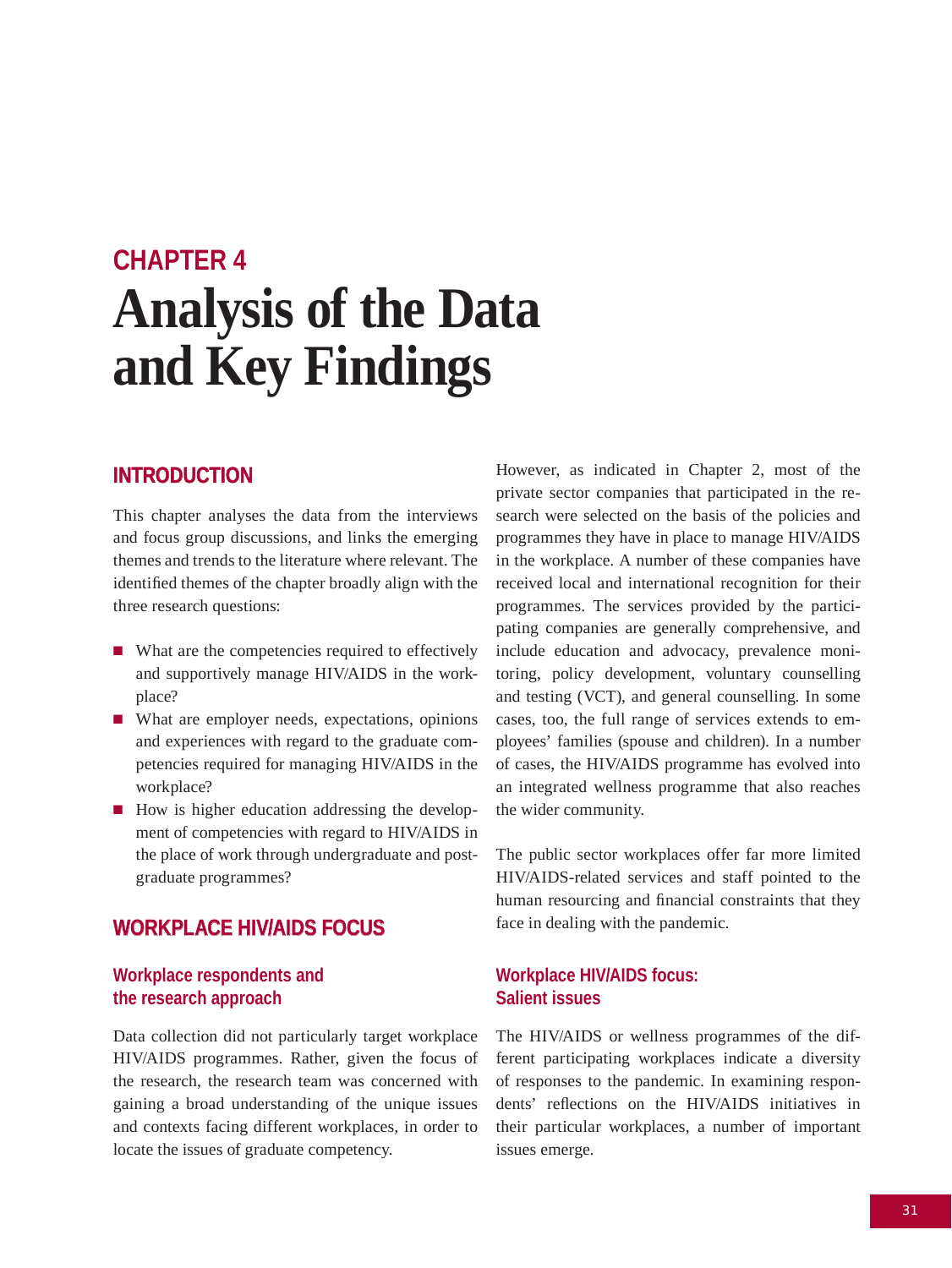Two of the workplaces interviewed have won local and international awards for their HIV/AIDS programmes, and are hailed as examples of best practice.

#### *Financial services institution*

One of the best-practice companies, a financial services institution, saw its current HIV/AIDS programme come into being after a serious issue that was covered in the national media and which forced the company to reassess its understanding of and approach to HIV/ AIDS – or what one senior manager referred to as a 'Damascus road' moment. Through this process, the company came to understand that when it came to HIV/AIDS it was not enough simply to focus on the employees of the company, but that the impact of the pandemic on its client base could negatively impact on its core business:

Before the company instituted the HIV/AIDS programme there was a void in knowledge. This void was the reason that the company may have made some serious judgment errors and discriminated against PLWHAs. Now it is different because the company funds people living with HIV/AIDS. PLWHAs now have access to funding, to home loans and they can get insurance on their home loans. Before, it was a fact of not having enough knowledge and information.

In this context, it is clear that the company has to focus both internally and externally, so that issues of HIV/AIDS remain at the forefront of the company's activities, especially in terms of its client liaison and support functions. In terms of its focus on employees, the company has a pool of about 750 'wellness champions' who are peer educators:

These employees become the eyes and ears of leadership because they experience other employees' issues first hand, and engage and support. This has brought about significant change. Employees are now comfortable to disclose their HIV status.

With regard to general induction in this financial services institution, new graduates go through a full week of training, where they are taken through a particular course. During this training they are also given HIV/AIDS information and receive accreditation for four units standards on HIV/AIDS management in the workplace. One of the company respondents gave her opinion that once new graduates have completed the company training programme they have good leadership, management and communication tools to convey the correct messages regarding HIV/AIDS.

#### *Mining company*

Another private sector company that participated in the project, a mining company, has also won numerous local and international awards for its HIV/AIDS programme. However, the mining sector context is quite different from that of the financial services company referred to above; because of the legislative conditions contained in the Mine Health and Safety Act (No. 29 of 1996), which stress occupational health and safety, the mining and minerals sector is *compelled* to emphasise health and safety training.

In addition, there is strong government pressure on the mining sector to undertake community development initiatives, given the particular history of the mining sector, which was based on the migrant labour system. Various respondents from the mining company who participated in the research referred to the annual induction training that is compulsory for all employees (including senior management) at the beginning of each year. This induction programme includes HIV/ AIDS information sessions. One of the staff who oversees the graduate development programme in the company indicated that new graduates come into the company with limited competencies to manage HIV/AIDS in the workplace. However, particularly for bursaried students and graduates, this lack of initial competency is mitigated by the fact that students participate in annual work experience periods as part of their bursary; they are therefore exposed to the company's induction programme and HIV/AIDS information dissemination processes over time before they are formally employed by the company once they graduate. In this company, therefore, assessment of new graduate competency to manage HIV/AIDS-related issues in the workplace has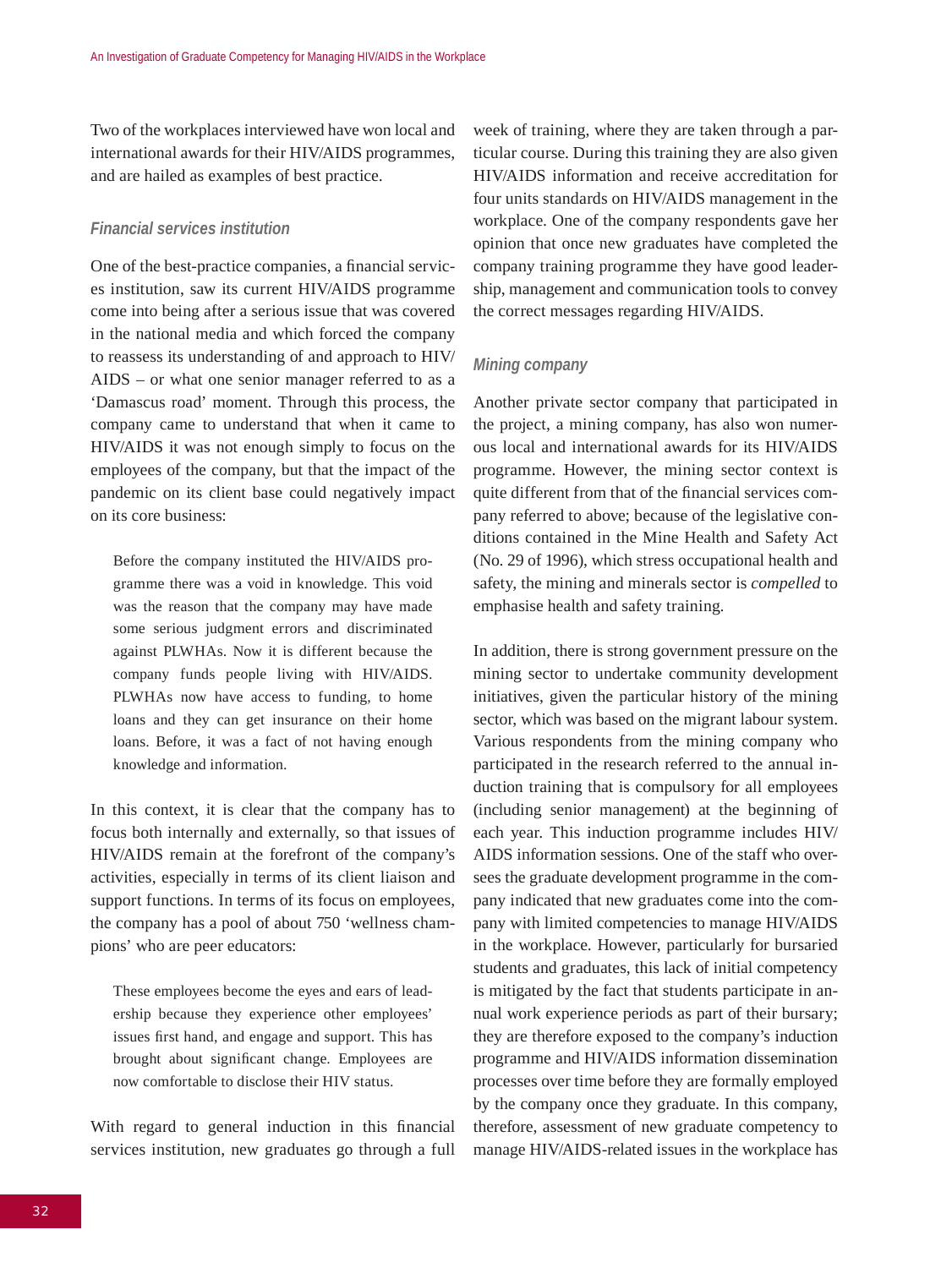been quite positive, including from self-assessment by new graduates.

#### *Health care company*

The training manager of a private health care company indicated that VCT drives in the company are not done in a systematic way, although the company does employ a non-governmental organisation (NGO) for care, treatment and support for employees who are not on a medical aid. She said that referrals are decreasing as more employees are on medical aid and taking care of themselves. She further stated that most of the company's employees have a health care background and it is assumed that they are better equipped to prevent infection and to source treatment and care than, for example, employees in the administrative or human resources (HR) division of the company. She raised an area of particular concern to this company (indeed, it is sector-wide) – that of 'sharps' and medical waste disposal.

#### *Public sector workplaces and trade unions*

The accounts of managers in the public sector workplaces paint a picture of, in some cases, quite severe resource constraints with regard to providing HIV/ AIDS-related services and programmes.

The training manager at a public hospital indicated that employee-related HIV/AIDS issues are dealt with in a haphazard way at the hospital, and that when an HIV/AIDS issue arises, it is referred to HR. The HR manager indicated that the hospital is supposed to have an integrated wellness programme (occupational health and safety, HIV/AIDS and employee assistance programme or EAP), but the position has been vacant for a year and they are currently seeking to fill it. Until about two years ago, they had an EAP service provider. Since the position has been vacant, no service provider has been engaged. As one staff member put it: 'There is no staff programme to speak of – no training, nor VCT'.

One provincial transport department has a well established programme in place that combines HIV/AIDS,

STIs and TB (HAST) under one umbrella, managed by the HR department and with a system of peer educators and volunteers, but indicates that access to funding is a big challenge in the sector.

Another provincial (education) department of approximately 80,000 employees has an EAP and offers VCT, but uptake of the service is not good as the department is only able to train 40 lay counsellors per year with a discretionary grant from the National Treasury.

Although not a public sector workplace, trade unions that organise public sector employees will face challenges that are, in part, a result of the public sector's inability to provide extensive services and programmes, which means that such unions need to undertake education programmes for members. The national HIV/AIDS coordinator of an educator union indicated that his organisation has an HIV/AIDS outreach programme. This respondent provided an example to demonstrate how critical the work of the union is in providing support and education to members in a context where government has limited resources: an educator/union member trying to help a learner having an epileptic seizure by attempting to extract the learner's tongue from his mouth, was bitten in the process. The union member had the learner tested for HIV on the recommendation of her physician but without the consent of the learner's parents, and almost lost her job in the process due to being ill-informed about consent and confidentiality procedures.

# **Understanding the impact of HIV/AIDS on workplaces**

Considering the impact of HIV/AIDS on workplaces points to an enormously complex set of issues. Issues of impact do not only concern inter alia absenteeism, reduced production output and possible financial losses, but are also about complex social and personal relationships and interactions.

#### *Impacts relating to absenteeism and staff turnover*

Most respondents across the different participating workplaces raised the issues of increasing absenteeism,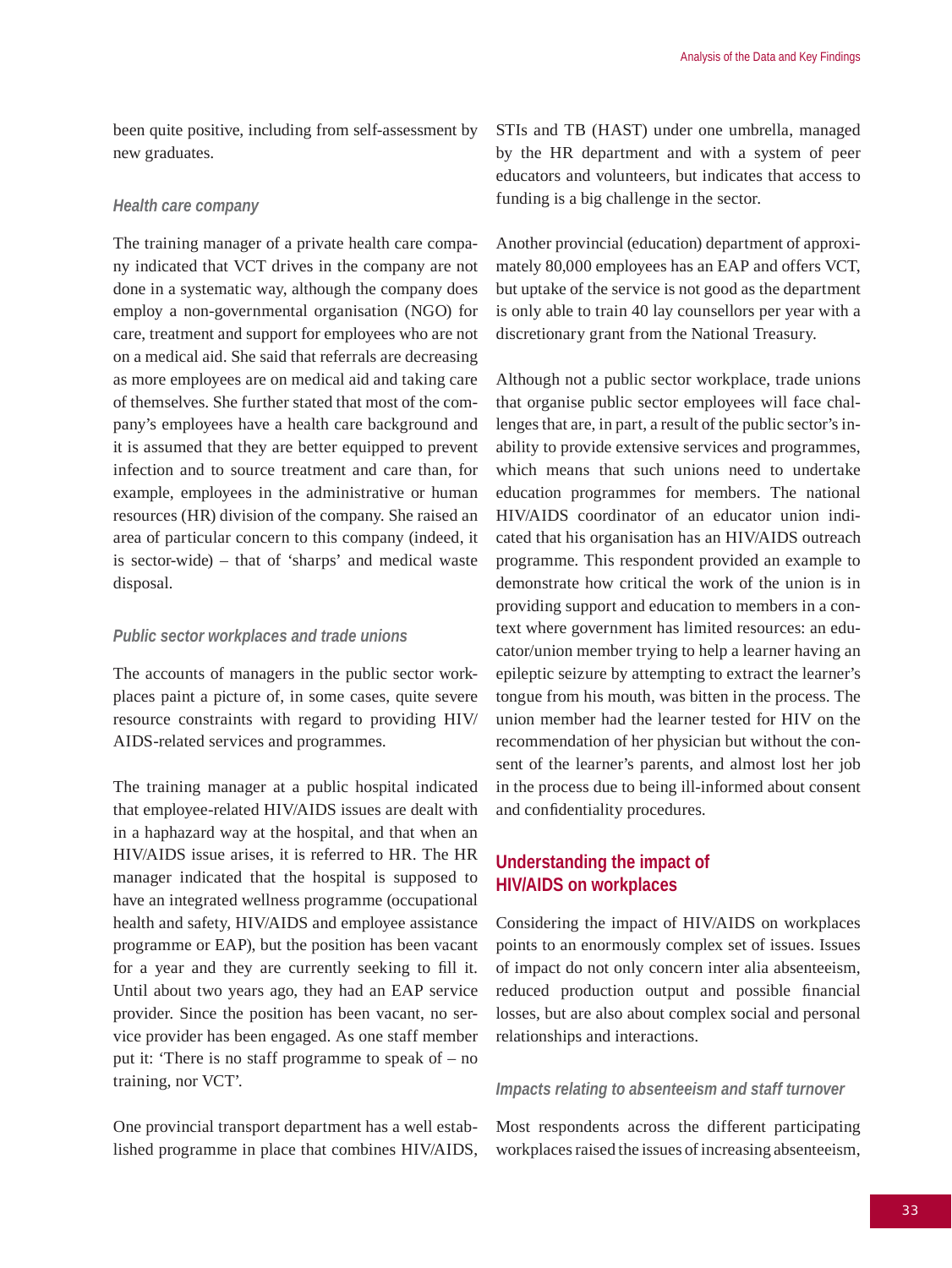staff turnover and mortality, and the impacts on the workloads of those who are at work. Employee absenteeism usually leads to increased workloads for colleagues, and this is exacerbated by the fact that very often the real cause of absenteeism is not disclosed and if suspected is not openly acknowledged.

#### *Financial impacts*

A number of financial impacts were suggested by respondents.

One area of financial cost relates to training in the workplace. For example, the wellness manager at a financial services institution indicated that one reason for the company's extensive HIV/AIDS programme is the financial losses incurred when a company trains and empowers new employees to understand the culture of the company, and the employees subsequently get ill and die. The company's substantial investment then has minimal return: 'To replace that employee takes forever and to upskill another person takes a lot of money and time'.

However, issues of training replacement staff do not have a financial dimension alone. The training manager at the financial services institution added that a huge impact is the loss of not only academic skills but also *institutional knowledge*, should employees die.

Another area of financial impact relates to medical costs to the company, depending on the extent of the HIV/AIDS services provided. In thinking about the medical cost issue, a complex set of sub-issues emerged. In one case, a respondent from the mining company indicated that one area of impact that the company is facing is the loss of skilled personnel because employees do not know how to take care of themselves if they are HIV-positive. She also indicated that new graduates have no idea of the medical cost of HIV/AIDS:

The company needs to divulge the costs of running an HIV programme and give estimates of how much HIV is costing the company per person.

There should be an awareness of what their actions are costing the company.

The issue of medical costs to the individual and the impact that it has on people was also raised by a number of respondents, who indicated that staff often get into debt to pay escalating medical bills (if they are on medical aid their benefits often run out), or if they run out of leave and need to take unpaid leave. In some instances, staff are supporting family members who are HIV-positive. There is a trend of increasing personal debt, and one reason suggested for this by a manager (nursing) at the public hospital is that staff do not want to go to the staff clinic, which is free, partly for fear of being identified. She pointed out a further complexity to the problem:

They [staff] borrow money they can't pay back, so they stay off work because the moneylender is waiting around outside the hospital.

Staff at a provincial department of education pointed to particular financial issues facing teachers: with increasing numbers of orphans and vulnerable children (OVC), children are often only getting one meal a day – the meal they receive at school. In many cases teachers often give of their own finances to help learners and their families.

#### *Production and productivity impacts*

From the interviews it became apparent that issues of absenteeism and staff turnover are negatively impacting on production and productivity across the spectrum of workplaces.

The head of an engineering department of 800 people in a chemical manufacturing company spoke about how production targets have been affected by HIV/ AIDS:

People work as a team. Three people do a task and if one isn't there the others argue. A replacement is costly because recruitment and training costs are high.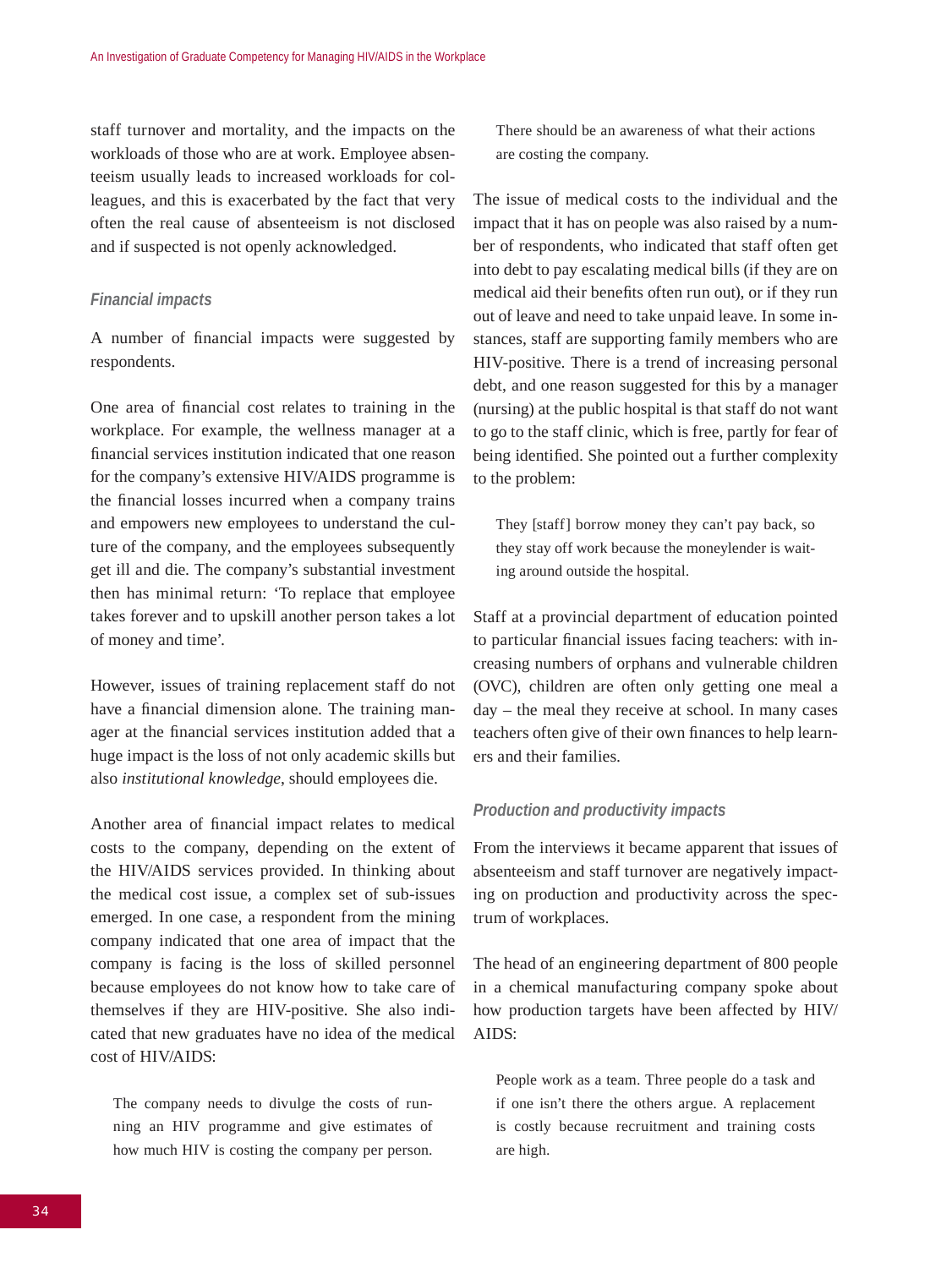In the past two years this particular respondent has had to adjust his production output plans by 85%.

The wellness manager in a provincial department of transport indicated that the impact of HIV/AIDS can most clearly be seen in the mortality rates, and the resultant impact on productivity and service delivery, and that not enough funds are available to mitigate the impact of HIV/AIDS.

#### *Impacts on workplace core functions*

Only one workplace, a private health care company, reported that HIV/AIDS has had an impact on the nature of their business. The training manager, HR manager and a group of line managers from the company indicated that the impact of HIV/AIDS on the company can clearly be seen from changes in the company's patient profile; previously, the bulk of the company's business came from surgical cases, but now they are starting to get increasing numbers of medical cases, a longer length hospital stay on the part of their patients and a dramatic increase in the incidence of TB.

#### *Relationships, stigma and emotional impacts*

Issues around disclosure and/or confidentiality, increasing stress and depression were noted by many respondents.

A training manager at the financial services institution indicated that the major impact of HIV/AIDS on the company is that employees feel that they cannot help their co-workers. She indicated that while many staff have knowledge about HIV/AIDS they still do not know what to do or say should a co-worker disclose his/her status. Although some respondents indicated that this is an issue that particularly faces new graduates (and many new graduates said this themselves), other respondents pointed out that disclosure and how to deal with employees or co-workers are things that most people find difficult. For example, the respondents at the provincial department of education reported one HIV/AIDS-related incident that was mismanaged. An educator was away from work on sick leave for a month; her manager asked for a medical report and the educator ended up disclosing her status to the manager. He then argued with the diagnosis on the medical report, and the department's EAP manager had to intervene.

Another disclosure-related issue that was raised is that many people, although sometimes visibly ill or off work repeatedly, do not talk to anyone about their situation. While many respondents did refer to this issue in the context of absenteeism, they also raised the human dimension – of the emotional effect and morale of workers and co-workers. Thus, staff at a provincial department of education indicated that many teachers feel overwhelmed and have no support at school, and that this has contributed to depression levels being high. The training manager at the private health care company said that, for her, the biggest issue in the workplace is still the fact that people cannot talk openly, and that there is still a high level of secrecy: 'Employees often "know" and they observe health deteriorating but they are unable to talk about it'.

The issue of disclosure remains a highly charged one, and the reality is that PLWHAs are still subject to much stigmatisation and discrimination by their co-workers and/or managers. A number of respondents related incidents where some staff started rumours about coworkers being HIV-positive, and the fall-out that occurred as a result of these incidents. In another example, a union representative shared the following: one of the organisation's members disclosed her HIV-positive status. Her disclosure was picked up by the media and published. This incident resulted in her being ridiculed and heckled at her workplace; and she was isolated and stigmatised. The union intervened, liaising with the employer, traditional leaders, neighbours and the community at large in an attempt to mitigate the situation.

However, at the same time, a number of managers indicated that knowing people's status would greatly assist in managing relationships, absenteeism and workloads. In reflecting on issues relating to disclosure and confidentiality, the head of an engineering department of 800 people in a chemical manufacturing company was opposed to the emphasis on privacy and confidentiality with regard to HIV/AIDS: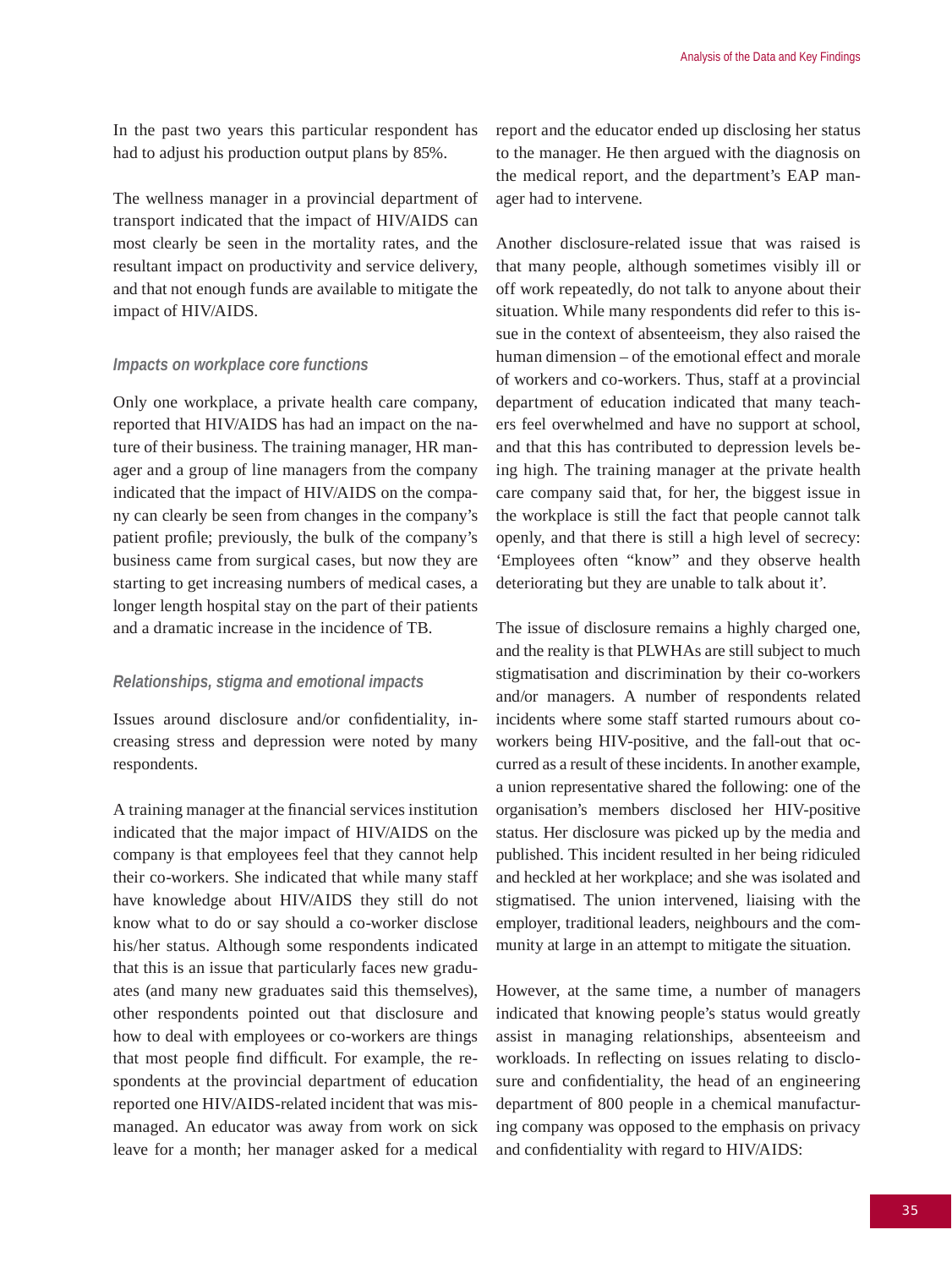I need to be able to confront people and help them to open up discussion. It enables me to know how to treat him so I know it's not a '*babelas*' [hangover] but illness, and [so] I don't put him in conditions that damage his health.

The following personal experience of the head of the physiotherapy department at a public hospital provides a concrete example of the complexity of managing staff with HIV/AIDS in terms of both work organisation and personal interaction. She indicated that she had experienced the impact of HIV/AIDS among her own staff when someone disclosed their status about four years ago and she had to manage this on a number of levels, in terms of the following:

- The type of work the individual could carry out (for example, the types of patients she could come into contact with, as she would be vulnerable to certain infections from patients, and she could not work with heavier patients).
- Maintaining service delivery as a department, and covering the employee's workload with other staff. Initially colleagues were supportive but as time wore on they started to feel the strain and resented the added burden. There was no budget to hire a locum.
- Employment procedures (the person was on sick leave for three months, then temporary disability leave and finally incapacity retirement).

This head of department went to the HR department for advice at the time and also attended a two-day counselling course, which gave her some skills to deal with the situation. At the same time, she had a close personal relationship with this staff member, making it difficult on that level too:

I had never dealt with this situation before. I was thrown in the deep end. It would have been easier to mentor and counsel someone I didn't know. It was difficult to be detached.

Of the two-day training course, the department head said that

it did help me, especially the role plays, so that made it easier. But we do not practise these skills a lot – we rely on the social work department to do the counselling, even though we work with HIV patients every day.

Staff at a provincial department of education raised the issue of the role of senior management in being seen to support HIV/AIDS initiatives and in mitigating stigma. They indicated that very few senior managers in the department attend workshops and if they do attend then they don't usually stay for the whole workshop. These employees felt:

They have a 'them and us' attitude. Whites and Indians don't see it as their issue – there is a stigma about blacks [having HIV].

#### **New graduates and HIV/AIDS in the workplace**

#### *Manager perspectives*

There seemed to be general consensus among managers interviewed in both public and private sector workplaces that new graduates are generally not well equipped to manage or deal with HIV/AIDS in their workplaces.

The HR manager at the financial services institution added:

Everybody believes that because they have heard so much about HIV/AIDS in the mass media and in the printed media they are competent in dealing with HIV/AIDS. Information on HIV/AIDS has become boring. Yet as soon as the new graduates are exposed to the company's HIV/AIDS Champions programme the overwhelming feedback has been: 'My God, I didn't realise…' So there's a lot of assumed knowledge, which is probably at best half baked; at worst there is total ignorance.

However, he also admitted that not many employees at the financial services institution are competent to deal with HIV/AIDS – in other words, this is not only a new graduate problem or issue.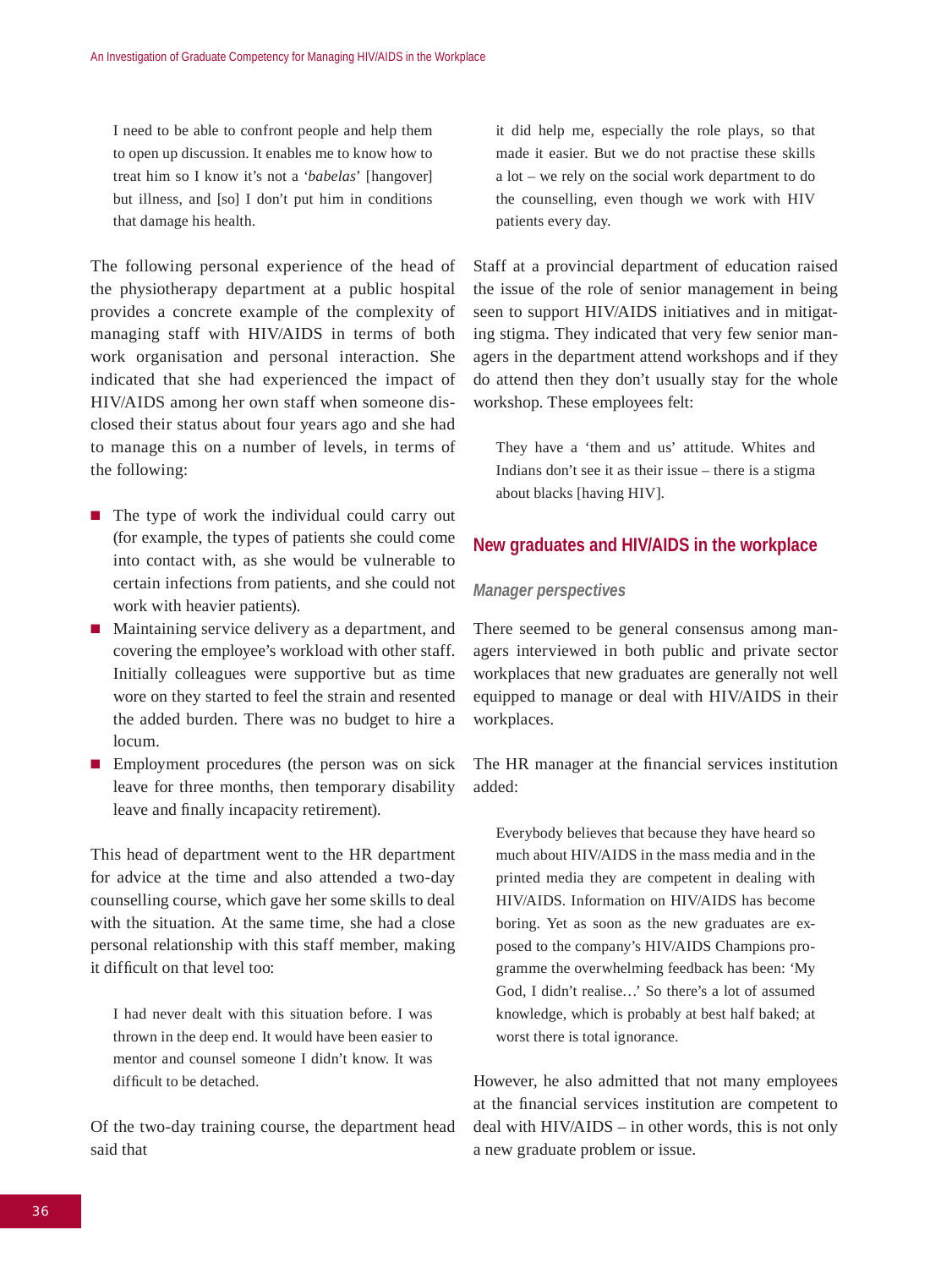The HIV/AIDS champion/peer education coordinator at a private health care company said that new graduates have very specific career- or job-related skills and do not necessarily have the competencies to deal with the kind of social and emotional issues that HIV/AIDS tends to bring out in a work situation. This means that the workplace has to supplement the skills of the graduates. She added that the graduates from health-related disciplines are better equipped to manage HIV/AIDS because they are more aware of occupational exposure. In this regard, she felt that graduates who come from non-medical backgrounds are particularly disadvantaged because they lack the skills to deal with the emotional aspects of HIV/ AIDS. She also indicated that new graduates are not necessarily receptive to the factors that predispose people to being infected with HIV. They should also be made aware of the company's HIV/AIDS policy and the laws and regulations that require them to deal with an employee in a specific manner, and how the law protects PLWHAs.

The wellness manager in a provincial department of transport was emphatic about the fact that new graduates are not competent to manage HIV/AIDS in the workplace. She is of the opinion that qualifications do not guarantee caring, understanding or empathy.

#### *New graduate perspectives*

Some of the new graduates interviewed added their perspectives on their lack of preparedness for dealing with HIV/AIDS in their new workplaces. A mining engineering graduate spoke to work organisation and interpersonal issues, and indicated that she has found herself in situations where,

people abuse their position and they lie about their health. These workers use their health not to do their work since they still get pay. [Some] workers are abusing the system.

A group of seven young new graduate physiotherapists at a public hospital spoke about how their work is affected by HIV/AIDS:

You can't work in government or even private hospitals without seeing HIV. You have to be aware of how they [patients] respond to treatment and also avoiding infection [yourself].

Already in the few months of their employment there had been two graduates on antiretrovirals (ARVs) because of blood or sputum in the eye.

Such graduates also have to deal with the emotional impact of HIV/AIDS but it does not sound easy, particularly for such young people:

You have to move on. You come to terms with it. We spend a lot more time with patients than doctors do. It's hard, tough, you walk in and they are dead. You move on and then it happens again.

Another graduate said: 'I leave it at the office or you sink into a hole deeper and deeper'.

# **Workplace HIV/AIDS focus: Refl ection on the issues emerging from the research**

Interestingly, two of the best-practice examples of workplace responses to HIV/AIDS in this study have what could be called 'external drivers', which according to Dickinson and Stevens (2004) include legal requirements, economic performance and social pressures. It is also noteworthy that in the two best-practice examples, graduates are seen to be more competent to manage HIV/AIDS-related issues in the workplace. This is most likely attributable to the highly structured induction, education and support mechanisms that are in place in these companies.

The HIV/AIDS responses of the other companies ranged from adequate to almost non-existent – and in the latter, even though external drivers might exist, the lack of resources impacts tremendously on responses; for example, the public sector workplaces are struggling in a context of competing resources and inadequate staffing.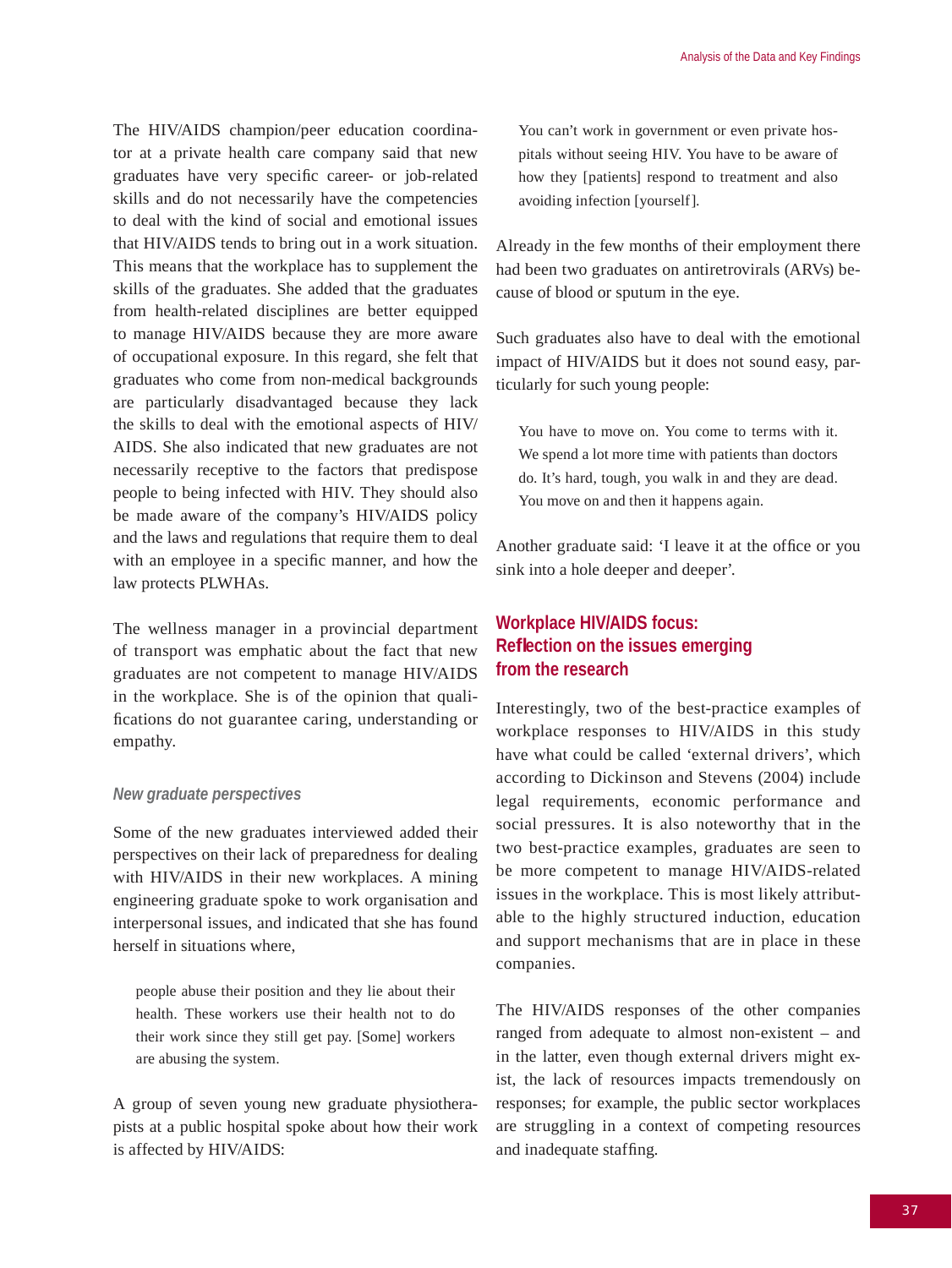Apart from the two best-practice examples, the general consensus from managers seems to be that graduates are *not* equipped to deal with HIV/AIDS in the workplace.

From the vignettes provided thus far, it is clear too that different sectors face different issues, and these impact directly on the kinds of job-/sector-specific competencies that graduates might need.

However, the vignettes also point to the need for ongoing access to up-to-date information and relevant practical skills for *all* staff, not only new graduates.

Clearly, issues relating to the impact of HIV/ AIDS on workplaces and employees are complex and potentially fraught. One the one hand, while many people are supportive and sympathetic, carrying additional workloads adds a heavy burden, and people become resentful and less supportive over time. This impact would be most acutely felt in workplaces where resources are already scarce. Most public sector departments would be affected, given the reported high levels of vacant positions. However, public health facilities and schools would probably be the most affected of all, given that both sites are at the forefront of dealing with HIV/AIDS issues, and that both sectors have known staff shortages. (The findings of the 2005 ELRC research on educator attrition in public education would support this view.)

Mitigating or eradicating stigma continues to be a critical issue in workplaces, and if this could be resolved many other impacts might be reduced. For example, people might then be encouraged to seek counselling and treatment earlier, and to make use of workplace facilities, thus lessening both their personal financial and health burdens and workplace impacts related to absenteeism. In this regard, two issues are highlighted as being critical: the role of senior management and national leadership, and being seen to support HIV/AIDS initiatives. Both of these are important in assisting with reducing stigma and in employees taking the issue of HIV/AIDS more seriously.

# **UNIVERSITY CAMPUS HIV/AIDS FOCUS**

# **University respondents and the research approach**

Generally, the higher education institutions that participated in the study have some HIV/AIDS services on campus for staff and students, and offer education programmes and materials, and VCT, while also organising HIV/AIDS awareness events. One higher education institution tries to track students and provide support. Another institution will soon become a registered ARV site.

However, resourcing (both financial and human) of HIV/ AIDS services and programmes has been a major constraint facing the sector, and a number of respondents referred to these constraints and the limitations of current approaches to service provision at their institutions.

# **University campus HIV/AIDS focus: Salient issues**

With regard to resource constraints on the higher education sector, one master's (development studies) student, who volunteers at her campus HIV/AIDS unit, indicated that

There are people who come to the campus clinic for testing but the clinic does not do testing. There is inadequate capacity for testing here. They refer people for counselling, ARVs, group counselling and they used to offer VCT. We turn people away from the unit. [A service provider] comes to campus every two weeks, but the clinic has a huge workload and there is a two-week waiting list – so people change their mind about testing. This campus has 10,000 students and one small clinic with one person giving VCT.

The issue of 'transactional' sex by (especially) female students was also raised by two master's (development studies) students at the same university who noted that

A lot of young students resort to prostitution with sugar daddies for KFC [Kentucky Fried Chicken]. I see young girl students outside here at night.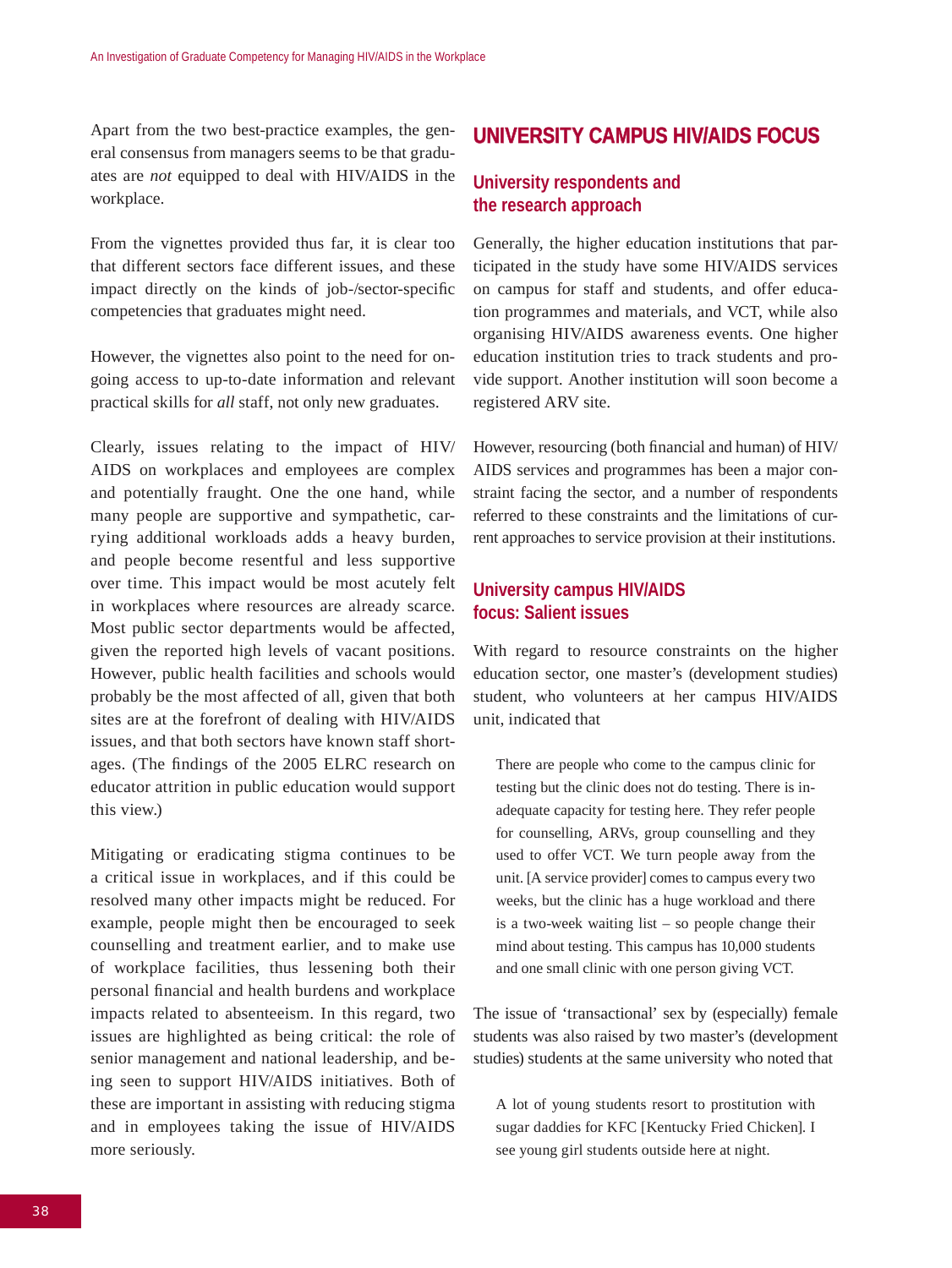The financial plight of many poorer students has been highlighted in the media recently, and has precipitated a review of the National Student Financial Aid Scheme by the DHET. It is increasingly being recognised that the lack of sufficient financial support for many university students is contributing to the high drop-out/ failure rate, as well as to unsafe sexual practices.

A number of academic staff indicated that increasingly they are being approached by students on a more personal level; that is, that students are approaching academic staff, with whom they have the most contact at the institution, as a first contact point for support on personal issues. However, a number of staff indicated that students will not intially raise HIV/AIDS but will talk about other issues; presumably they are trying to establish relations of trust. The head of school in a natural sciences faculty said that

Students come and ask questions after the lecture so you realise that they have family members with HIV and with most of them you realise they don't know their own HIV status. But they don't discuss it openly…I try to make students aware and try to discuss HIV with them. I tell them that if they don't feel well they must seek medical attention but they don't tell the truth. They shy away from being discovered…Some students are really ignorant. They come from all backgrounds – deep rural areas. It is really important in this time of HIV that students are nurtured, for example, female students. Students come in with no money to sustain themselves – food, transport – so they work, and if they don't find work, affluent students pay a price for sex. It's very hush-hush. They'll do anything to survive.

On the issue of students approaching academic staff for assistance, support and disclosure, a new graduate at one university of technology indicated that there is no staff training for lecturers to equip them to address HIV/AIDS in their courses, nor for administrative staff. He confirmed that students disclose their status to their lecturers who are not equipped to deal with this, and that lecturers tend to refer the students to the counselling or HIV/AIDS units on campus (which would also suggest the need for basic counselling

skills for lecturers). He said that lecturers tend to be sympathetic but they need more information.

Another new graduate (in psychology) at this university of technology works in the student counselling unit, which works with the institutional HIV/AIDS unit to conduct student VCT and education campaigns. He indicated that the psychologists are seeing more HIV-positive students in recent years, although they usually present with some other problem initially and only disclose after a few sessions. He also reported observing that some academic departments are ignorant and think HIV/AIDS issues are irrelevant to them; the example he cited was engineering. He said: 'When we run our programmes, some departments never ever attend'.

From a management/line function perspective, the head of school in a natural sciences faculty (already quoted above) also raised the following issue in relation to his function as a line manager:

One staff member will tell me that he needs to take leave to care for a family member who has AIDS. I say 'but you took leave a few weeks ago and last week' and they say 'you don't understand my problem'. So how do I deal with this? It needs to be discussed – how to deal with this…If a person discloses to me as a line manager, I should know and be able to plan the best way to deal with it so it doesn't impact much on the work. There should be a university policy to deal with these staff situations. I am not aware of the university having an AIDS policy. It is not well distributed – line managers are not aware of it.

# **University campus HIV/AIDS focus: Reflection on the issues emerging from the research**

The themes raised above point to a number of issues facing higher education institutions and their staff and students, and demonstrate the complexity of the higher education context.

Firstly, academic staff, by virtue of the fact that for many students at the institution they are the point of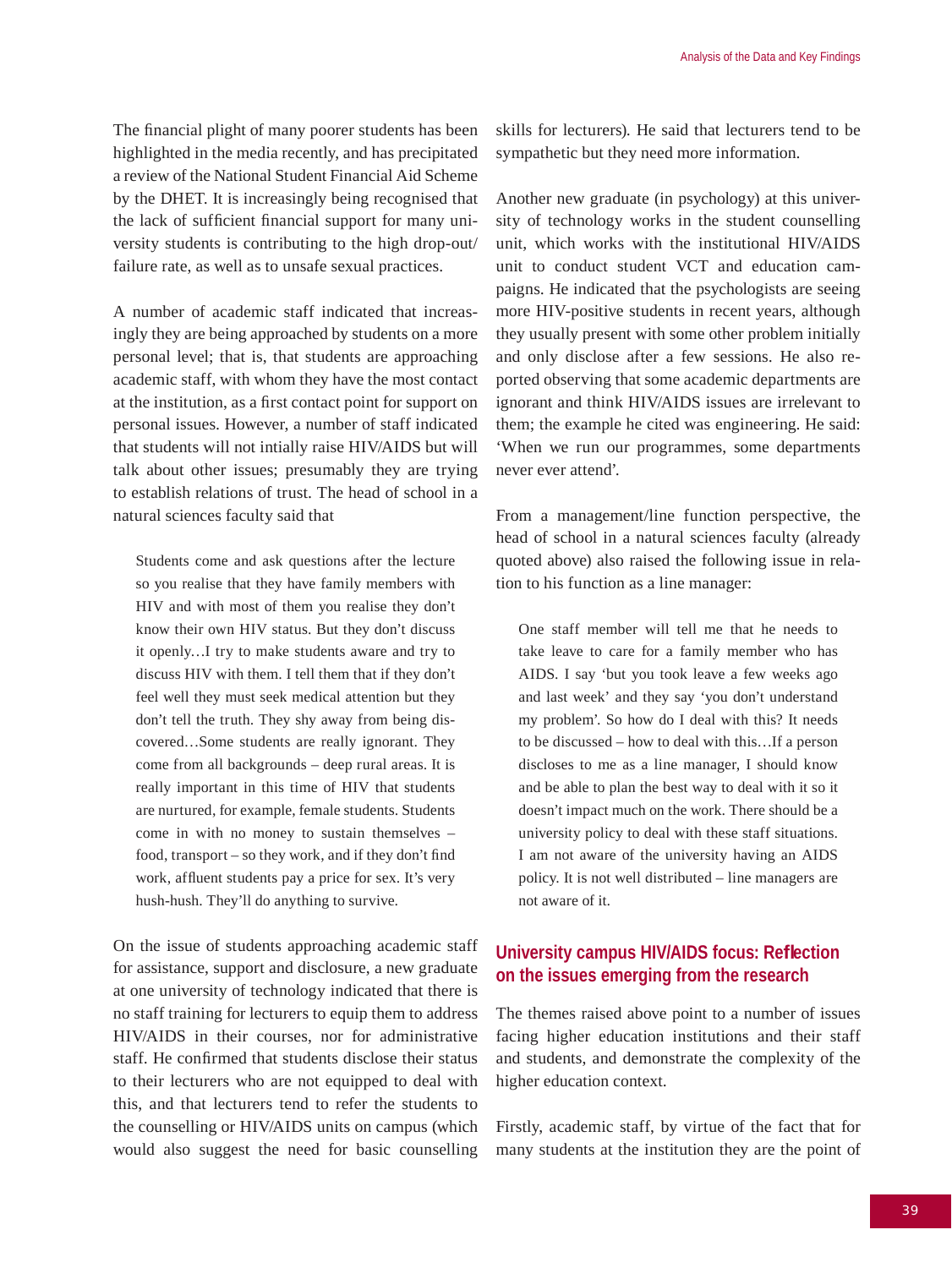personal contact, are increasingly being confronted with HIV/AIDS-related issues in ways that have very little to do with their discipline-focused teaching functions.

Secondly, students' personal circumstances (for example, lack of adequate financial resources) make them vulnerable in a variety of ways. It is this vulnerability which doubtless contributes to the abysmal non-completion rates of (particularly) African (and female) students cited by Bhorat et al. (2010).

Another theme emerging from the research is that of issues related to disclosure, particularly by students, and the capacity (or lack thereof) of institutions to deal with this.

# **UNIVERSITIES AS PREPARATION FOR NIVERSITIES AS PREPARATION CITIZENSHIP OR THE WORKPLACE?**

By virtue of its particular focus – the graduate competencies required for managing HIV/AIDS in the workplace – the research raised the question for many respondents (at higher education institutions and workplaces alike) of what a university education is for. Many respondents reflected on whether universities are (or should be) educating for the workplace, or for the good of society, or both. This sub-section presents respondents' views on this issue.

## **University perspectives**

#### *Preparation for 'good citizenship'*

Senior managers at two of the participating higher education institutions see the role of the university as primarily being to prepare graduates who are well rounded, critical thinkers who understand their social milieu and diversity in the South African context, and who are not necessarily trained for specific workplaces and/or jobs. In this regard, HIV/AIDS is seen as one of a number of critical issues (such as gender, diversity and socio-economic issues) about which students need to be sensitised. One of these senior managers (with an engineering background) had the following to say:

We know that 10 years after graduating, [graduates] will probably be in a job that does not have a name yet. Therefore, we do not train for a particular job but rather train them to create a job and create a more humanist workplace with a new future and new relationships between workers and managers (for example, how we treat the marginal of our community – including PLWHAs – who are affected or under threat).

 We are more concerned and watchful about notions of diversity. We are not trying to make black students leave the university as whites or vice versa. But they should all see through the eyes of someone who is black, white or HIV-positive. We are more focused on sensitising and ensuring that graduates leave with empathy.

 We focus very much on developing citizen 'graduateness' more than the ability of students to pass our exams. The culture and values, which are diversity and recognising that the world of human beings is irreducibly plural, with myriad of opinions, and all groups' values are valid – a willingness to hear, analyse, respond critically and openly at all times.

A senior manager (with a natural sciences background) at another higher education institution also sees the university's role as building good citizenship, and this encompasses a range of things, from commitment to the democratic process, to free enterprise, and ethical citizenship. He indicated that his institution has 25 nationalities and religions on the campus and questioned how one promotes the idea of good citizenship:

Whose value system, whose citizenship or belief systems? Different cultures, different views on condoms – how do you engage with those students [on this issue]? And gender issues – how do you operate in a university with a single policy and curriculum? To attempt to do so would be foolhardy and breed resistance.

These views were echoed by many of the academic staff interviewed, for example:

We don't train people for the world of work. We try to foster a wider ability to think critically about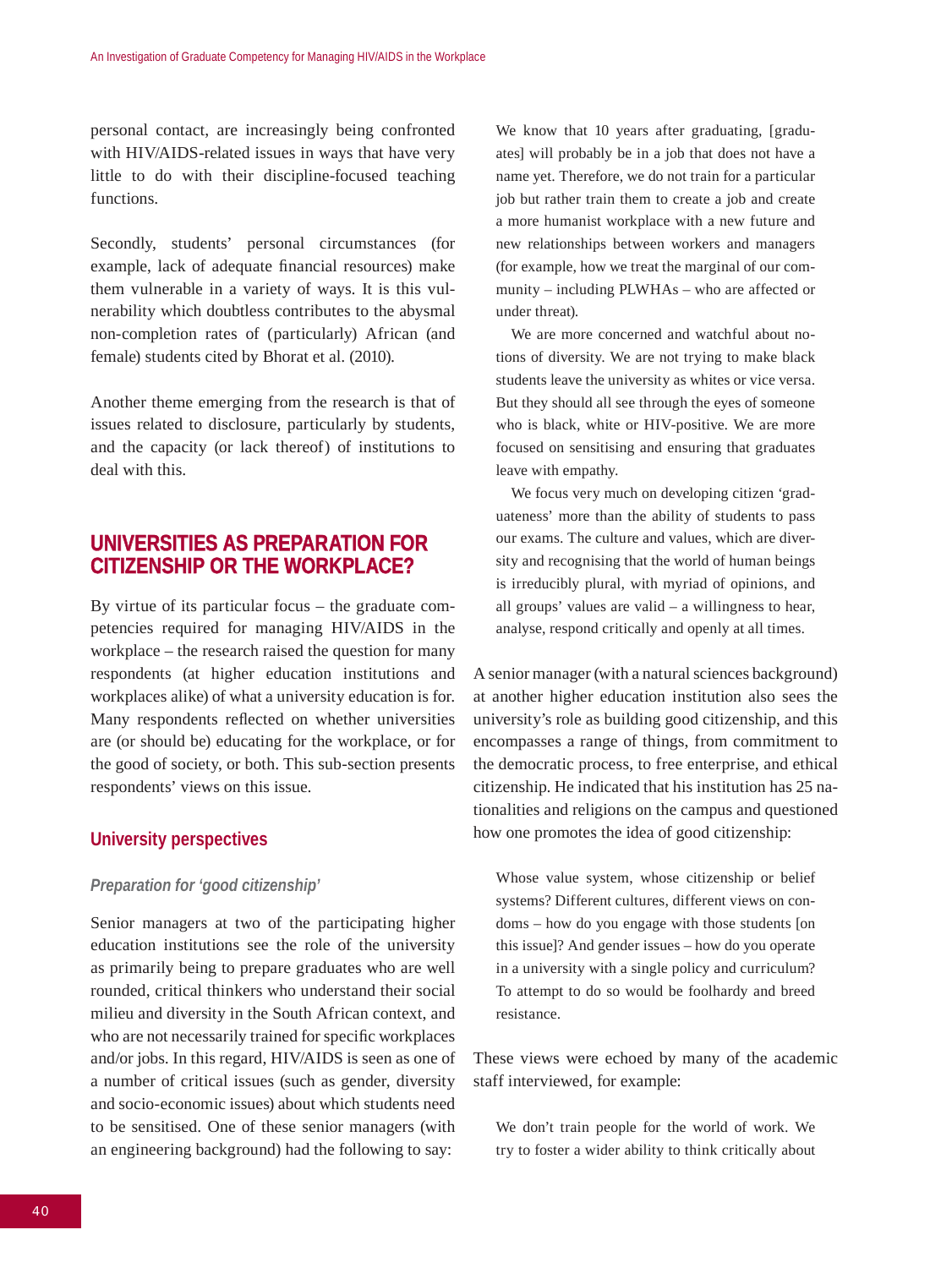society, which, we believe, is more valuable in the long term. (Law)

Students often feel that they do not have the skills they need but the university equips them with sensitivity to ethical issues that underpin the various fields they will enter, contextualising this to South Africa, including HIV/AIDS. (Communications)

At another higher education institution, the head of the HIV/AIDS unit also indicated the need for citizenship education, but placed a stronger emphasis on HIV/ AIDS within the notion and provision of citizenship education:

HIV is everyone's business. In this issue, you can't delegate it – university or employer. We are training people to take their place in society and in the workplace. How will we get nice, well rounded citizens if we do not equip them? We do not need to equip them only for HIV but for life, just as we prepare them academically and professionally. HIV is too new for us to ignore it. All of us in South Africa need to be equipped; whatever your workplace, you are dealing with people and this affects them. You cannot palm it off. It is all our responsibility to pull together.

#### *Preparation for the workplace*

Many academic staff, mostly in social, human and legal sciences, raised the issue (especially given the large numbers of particularly undergraduate students) that students move into such a diversity of jobs and workplaces on graduating, that the notion of 'preparation for the workplace' can be problematic:

We try to get information from students about how well they were equipped [by the course]. We also have informal contact with the tourism sector employers. It is such a broad field that we can't cover everything. (Tourism lecturer)

We have no contact or consultation with employers. It is the needs of the discipline rather than the needs of employers that we focus on. People will go to such a huge range of work. (History and anthropology lecturers)

Internationally, universities insist that half their graduates go into academia, not into law practice. A small number go into law practice, business, politics, journalism, into business as a legal advisor or an NGO. (Dean of a law faculty)

There is an ongoing debate – should we steer students one way or the other, or not? For example, should we train them more towards a formal legal education with the outcome being an attorney – or should we offer a widely educated, generalised person? This is the debate right now…There is consensus that we should continue to focus on creating widely educated people, and not focus overly on employer demands. (Law lecturer)

There is a failure by lecturers to think of the context the students will be working in in their future jobs, and issues they will come across. The two are dissociated from each other. Both must be catered for. It's difficult for lecturers to cater for both levels. (Head of a sciology department)

However, a number of the respondents whose views are presented above did also indicate that they have formal and informal relationships with their respective professional associations and/or employers in their sectors, and do get feedback on a variety of issues such as workplace requirements, quality of graduates and so on. For example, the staff interviewed on the journalism and communications courses indicated that their honours students have practical placements in industry so academic staff very much keep in contact with companies.

In contrast, the chief executive officer of a private higher education provider indicated that private education focuses on developing students in terms of being a competent workforce: 'It isn't abstract – there is more of a practical focus: business studies, HR management and IT'. On the issue of dealing with HIV/AIDS, he said: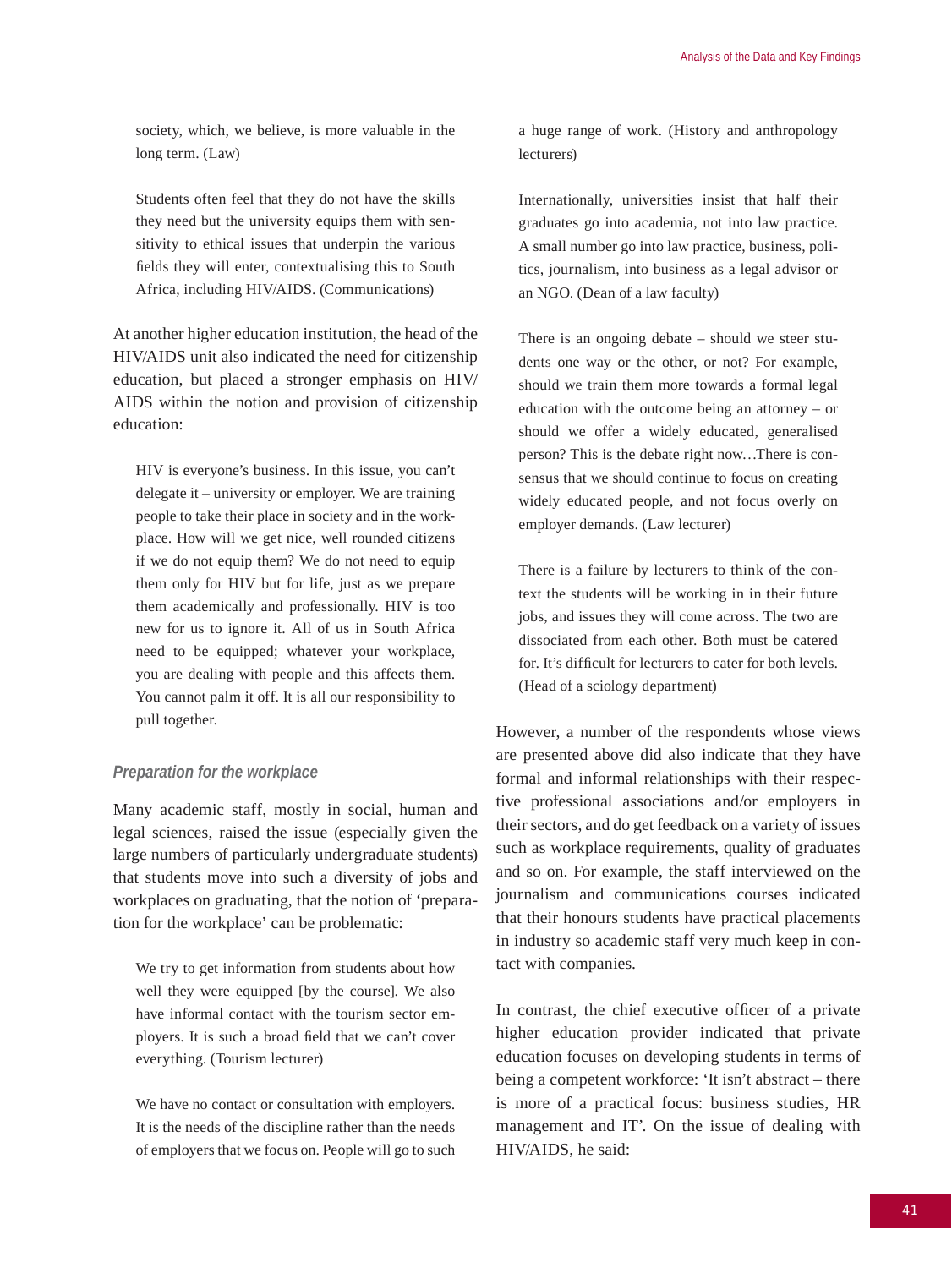HIV/AIDS is generally not at the forefront of what we do. We own a number of companies but we do nothing formal on HIV in the curriculum. It's random if it is included. There is nothing systematic.

### **Employer/business perspectives**

Only two of the non-higher education institution respondents focused on the issue of what a university education is for, and they had quite different views.

#### *Engendering a spirit of consideration*

The HR manager at the financial services institution argued that the ability to do the hard skills – the ability to do accounts, the ability to analyse the balance sheet – should be a given, and should be an outcome of university education. However, he added a point about education generally that has an important implication for university education and is consistent with some of the views presented in the previous subsection (although he does not believe that universities are actually achieving the goal of 'good' citizenship education):

Education should be viewed in a wider sense as a societal need to engender a spirit of support, a spirit of communality, a spirit of consideration… Consideration is an extremely important attribute. To be considered means to look at another person's point of view and one might not agree with it, but one gives the other person the space to hold his/her point of view; otherwise, how can one hold one's own point of view? With that kind of openness, willingness to engage – even though one comes from different backgrounds – is probably the singularly most lacking aspect in our current educational environment.

#### *Addressing life skills and HIV/AIDS directly*

A representative from a business grouping felt very strongly that, in terms of current approaches to preparing graduates, universities are not doing enough to address both life skills and HIV/AIDS:

Universities get things wrong. Students who were educated at Oxford studied philosophy and literature at an undergraduate level then only studied finance at postgraduate level. Students are now pigeonholed far too early into careers without those foundational competencies and learnings which equip them. They may or may not be technically competent – but they cannot translate theory into a practical situation.

 It is all very well for universities to say that they provide a broad education infusing students with values and sensitivity [rather than addressing HIV/AIDS directly]. But that is expected of any university in the US or China. South African universities need to address our own context. How would American universities feel about producing graduates who are sensitive and caring but have no understanding of global warming?

### **General university preparation: Refl ection on the issues emerging from the research**

One of the areas in which universities feel the need to prepare students is in terms of cultural diversity and an openness to others – yet interestingly this was found by Griesel and Parker (2009) in their study on graduate attributes to be an area of 'least gap'; that is to say, it is an aspect of the workplace for which employers find graduates quite well prepared. In terms of the DHET's strategic plan (2010), referred to in Chapter 1, it is clear that government's expectation is that higher education institutions should substantially contribute to developing well rounded citizens.

# **HIV/AIDS EDUCATION AT UNIVERSITIES**

The previous sub-section – *Universities as Preparation for Citizenship or the Workplace?* – presented some respondents' views on the broader role of the university: education for the good of society, or for the workplace, or both.

In this section, the focus moves to how universities have interpreted that mandate and put the ideas of a general education component into practice. In this regard, a number of institutions are implementing (or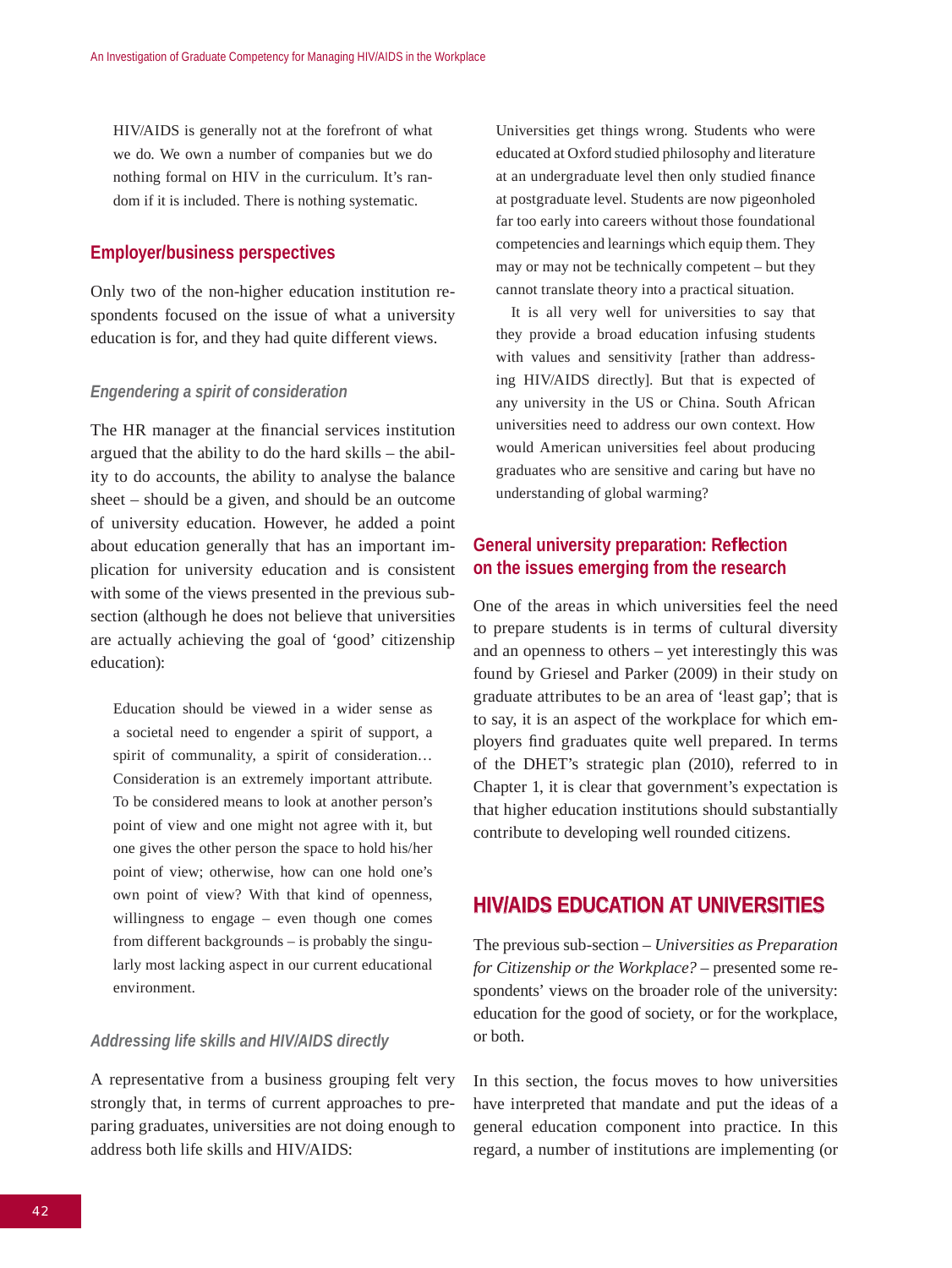will shortly start to implement) what they refer to as 'life skills' courses or 'citizenship' education.

In discussing the issues of HIV/AIDS education for the workplace, respondents generally focused on two areas. On the one hand, and linked to the ideas regarding citizenship education, is the notion of providing general knowledge of HIV/AIDS, which would address the more personal dimension of equipping students to deal with HIV/AIDS issues. On the other hand, respondents considered whether and/or how to include HIV/AIDS in the formal curriculum, which would address more professional issues, in part related to the discipline/s of a particular programme.

# **University strategies for incorporating life skills and HIV/AIDS education**

#### *Institutional thinking and strategies*

The researchers' discussions with university management and academic staff regarding the university's role in turn led to discussion and reflection on current and future strategies for providing citizenship or life skills education, and how or whether general HIV/ AIDS education should feature as part of this.

For the most part, HIV/AIDS education as part of life skills/citizenship education has been conceptualised as taking place outside the formal curriculum. Two academic staff also raised the issue of 'AIDS fatigue', which they believe should be addressed in any life skills/HIV/AIDS courses.

One higher education institution currently has a life skills programme but is not specifically focusing on HIV/AIDS:

On a strategic level the HEI is far more advanced in offering a general course on life orientation than on issues pertaining to HIV/AIDS. The HEI is doing a project with the Department of Science and Technology on preparing science graduates for the workplace – teaching productivity issues, teaching them how to do an interview, how to do a job application, that kind of thing.

For this respondent, the biggest challenge facing this higher education institution has to do with the fact that lecturers have to cope with students who do not come prepared from school. Another general concern he raised is that this institution's graduates might not find it easy to obtain employment after graduation. It is such concerns that drive the institution's approach to life skills education.

A senior manager, at a second higher education institution with a fairly extensive on-campus HIV/AIDS education, counselling and treatment programme for staff and students, also deals with HIV/AIDS in a life skills programme offered during orientation week. However, attendance is voluntary and outcomes are not formally assessed. According to a number of respondents at this institution (interestingly, this includes the views of both undergraduate and postgraduate students), students do not take this course seriously and attendance is poor.

Another two higher education institutions are planning to introduce life skills programmes, and one has indicated that it will definitely provide guidelines to faculties on how to include HIV/AIDS issues in their programmes.

The head of a sociology department believes that all students, especially first years, should have a compulsory orientation programme that runs throughout the year with HIV/AIDS and other issues being addressed. The programme should deal with issues relating to facts about transmission, prevention and treatment, and include more real situations in the form of role plays. It needs to be integrated and address the fact that people have 'AIDS fatigue'. Such a programme could also address both areas – practical/job-related and theoretical – and could count as part of the lecturers' teaching load. The respondent added that students' education must be integrated, including race and gender issues. He indicated that reports on race relations at his university show that there is very little racial integration of students. He suggested that one way of addressing this problem might be for students to do project work to engage with others and learn from them during such an orientation programme.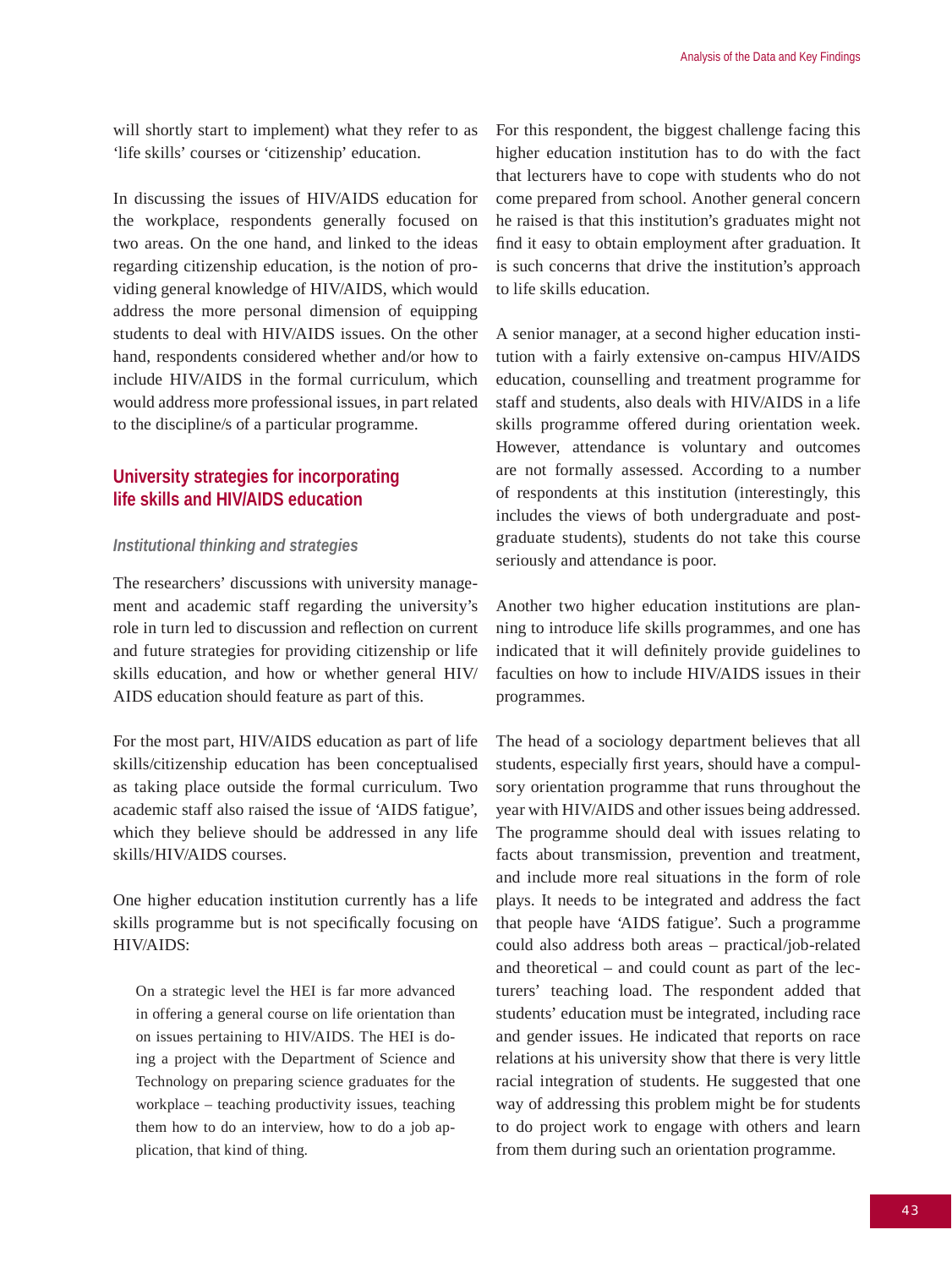One head, of an academic department focusing on HR at a university of technology, said that

Staff and students alike have become tired of all the public messages of doom and gloom. The relevance and emphasis of HIV/AIDS in the workplace has been flogged to death.

#### *Student and new graduate views*

The students interviewed (both undergraduate and postgraduate) almost unanimously argued for a compulsory HIV/AIDS course, and most students felt that the course should be assessed and/or be credit-bearing. This idea was supported by most of the new graduates interviewed. The nuances of and justifications for their thinking are both interesting and insightful. Their responses are reported in some detail, as many students and new graduates reflected on their experiences of their institutions' approaches to education and student support, and their experiences of life skills and HIV/AIDS education, both within and outside the formal curriculum. These experiences and opinions also begin to speak to students' views of what competencies they think they need for dealing with and/or managing HIV/AIDS in the workplace. In many cases, students were speaking from the experience of having done some experiential/workplace learning, or from part-time work or community/volunteering activities. In the case of new graduates, their reflections are based on their experiences of moving into workplaces, which, as we have begun to see in earlier sections of the report, have proved challenging, and so their perspectives are very much informed by how prepared (by their universities) they felt for both their jobs and their workplaces.

A group of medical sciences students felt that a compulsory HIV/AIDS course should not be presented in a traditional format, but should rather focus on students' needs; and, rather than focus on more factual information, which they felt they do not need, they preferred to have opportunities to voice their fears and hopes (through discussion forums, for example).

Two new graduates (social work) working in a public hospital stated that they thought that universities should play an active role in addressing HIV/AIDS, seeing that universities are vehicles for change. They felt that their university did place some value on the issue and perhaps simply could not address it further because it would create an imbalance of attention, given the work that needed to be covered in their formal curriculum. These graduates also regarded life skills input as highly relevant to HIV/AIDS, and as social workers they had experienced dealing with patients with poor life skills. However, they felt that their training did not pay adequate attention to life skills training.

#### A master's (development studies) student suggested:

The school needs to offer necessary skills like leadership and communication skills to everybody, incorporating AIDS. It would help in our personal life and work life. I didn't know what to say when a friend told me her sister has HIV. I have the knowledge but don't know how to apply it. The university's role is for personal growth too. We don't have access to other sources of learning.

One nursing graduate expressed concern about the personal vulnerability of nursing students from first year onwards. For this reason she suggested that the higher education institution give input on HIV/AIDS at first-year level. She said:

There was a lot of promiscuity and I had friends and even tutors who contracted the virus and one friend and three tutors passed away…If you are a student at that HEI, they should have the wellbeing of students at heart. Even for them to maintain a certain morality and reputation, they wouldn't like to be known as having a poor reputation and high HIV levels… The HEI presented HIV as a medical issue and you cover it as a subject you have to write an exam on, then you forget about it.

She suggested involving students in voluntary work, emphasising that higher education institutions need to take a more personal approach – this would have more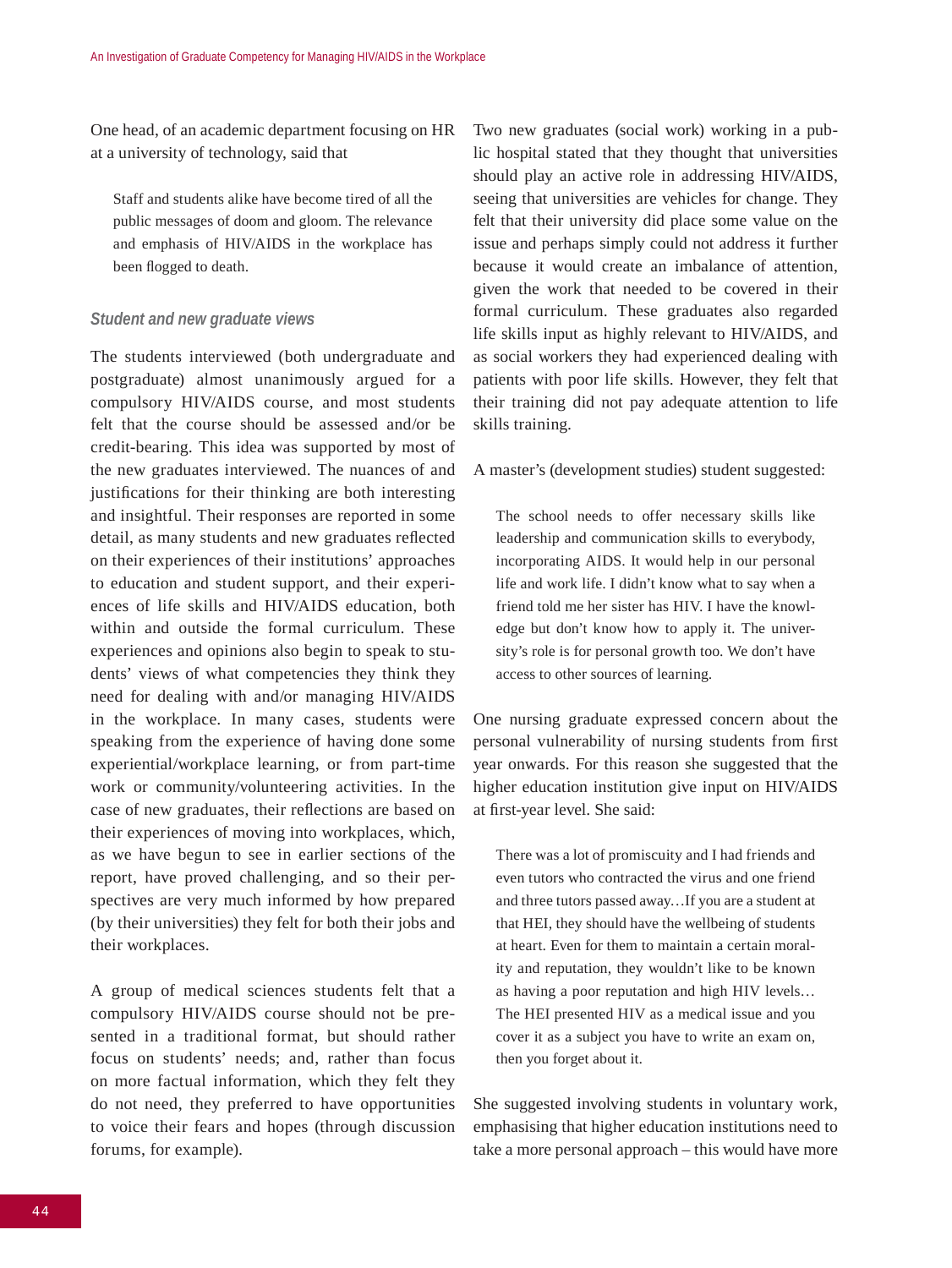impact and be more real: 'Maybe [the higher education institution] is in denial so they will not deal with it in their students'.

A BA (media studies) undergraduate student suggested a compulsory module for all students:

This would teach them not to judge, to understand circumstances, have tolerance and enhance empathy towards people with HIV and AIDS.

He added that even though students may have been exposed to HIV/AIDS education at school age, he saw this as inadequate because at that age learners do not take it seriously and do not see it as relevant to themselves.

Two of the masters students (development studies) interviewed are involved in HIV/AIDS-related extra-curricular activities. These two students felt that there could be an induction at undergraduate level – a brief course on what is available on campus, for example, VCT and education. 'They take for granted that students know about AIDS but they don't'. They also referred to some of the difficulties facing higher education institutions in HIV/AIDS education: 'The universities have to be careful – you don't want to push HIV too much. Create awareness without inundating'. These students added the following regarding what they thought would be useful for the university to provide to students in an expanded HIV/AIDS orientation:

- The university could arrange practical experience, for example, how to refer people to resources when at the workplace.
- The university could provide basic knowledge, including cultural and gender issues, giving students a chance to thrash it out.
- Regarding policy development the university needs a greater focus on HIV/AIDS, and the impact on the future labour force.
- The university could focus on how to handle confidential information  $-$  the legal and ethical issues involved – if you are the employer and an employee discloses to you.

An undergraduate student in an academic HR-focused programme indicated that higher education institutions should consider teaching these competencies in a structured, formal and compulsory fashion. However, he was also of the opinion that students would not be happy to attend such a formal intervention because they are tired of being bombarded with HIV/AIDS messages: 'Students have become deaf to those messages'.

A group of four new graduates (one with an MTech in chemical engineering, and three others with HR and business administration degrees and diplomas) in a chemical manufacturing company indicated that they had had limited HIV/AIDS inputs at university. Only one of these new graduates felt adequately equipped; most of the graduates felt that university had not prepared them to deal with HIV/AIDS in the workplace. One said: 'What we don't know we can't manage.' Another said:

We got only the theory; we had no chance to see someone who is HIV-positive or how to face a situation in practice. It's more challenging [in practice].

These new graduates agreed that HIV/AIDS should be studied at university level due to the particular vulnerability of students to infection:

Often it is the first time that one is away from home, so knowing about AIDS may curb their behaviour.

Two new graduates at a financial services institution raised concerns about what they saw as the 'irresponsible' handing out of condoms by higher education institutions 'without guidance on morals and values'. Another new graduate stated:

You start [with AIDS education] at school then on to tertiary – it's a chain with one step leading to another. It's their [universities'] role to equip you for the workplace.

These graduates also spoke of the need for culture and diversity issues to be addressed at higher education level.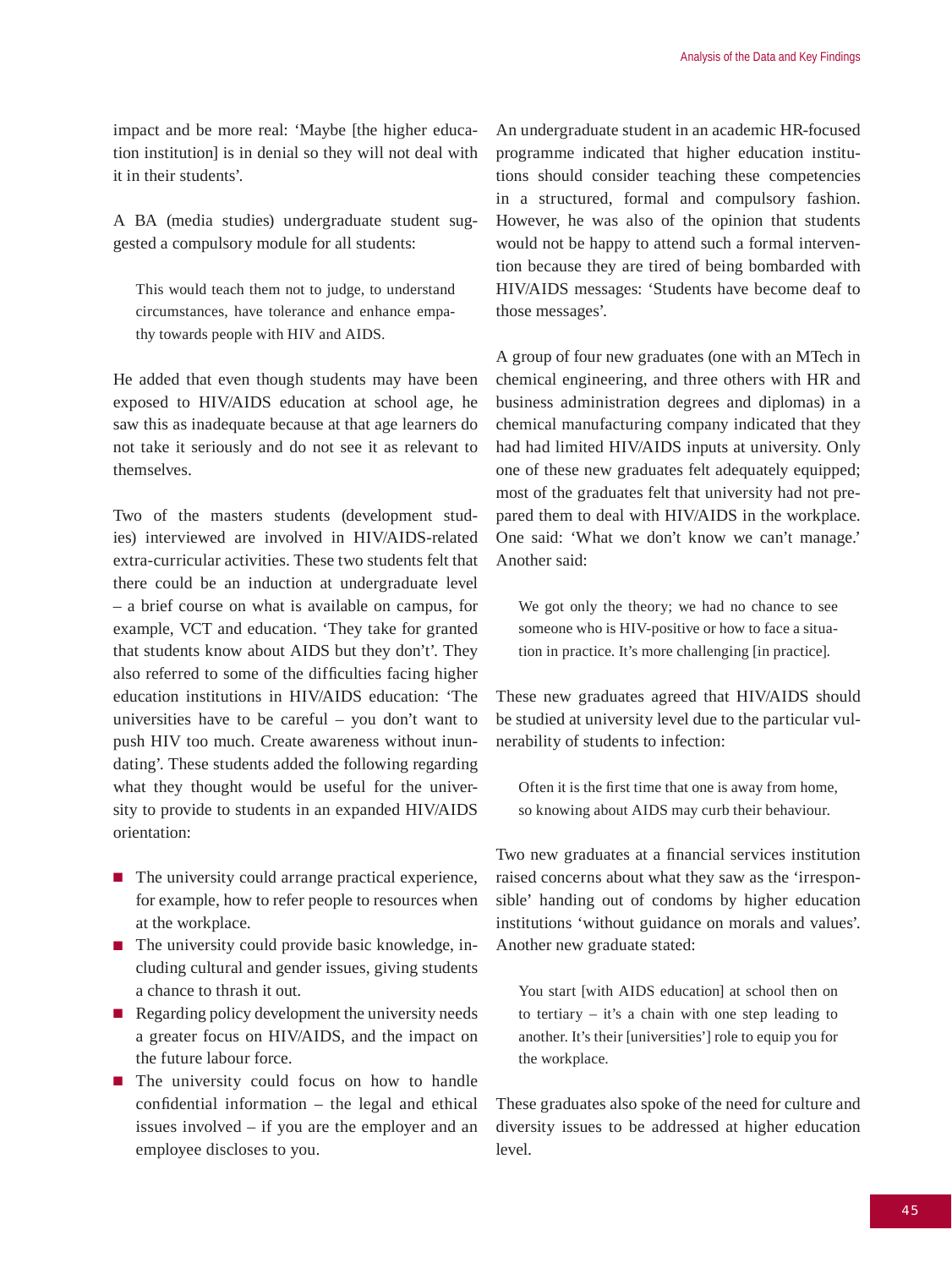The medical sciences students raised another issue relating to general HIV/AIDS education – that of parents finding it difficult to discuss HIV/AIDS with their children. They suggested that higher education institutions should consider offering parental guidance of some kind (such as a course).

A postgraduate (master's level) sociology student did not find that her studies equipped her with HIV-related competencies for her future workplace:

I have a lot of information but I still don't know how to deal with confidentiality, dealing with a co-worker with HIV at work, dealing with a person who isn't pulling their weight at work – a practical approach.

She did not feel competent to deal with HIV/AIDS in practice. 'I should probably do my own research but I have not been prepared at university for the workplace'. She indicated that she would therefore like to see a course that would equip students to deal with the personal aspects of HIV/AIDS in the workplace. Furthermore, she felt that she had learnt a great deal on theory and research methods, but nothing on HIV/ AIDS at a postgraduate level unless she had taken a particular HIV/AIDS-related course: 'One can go through one's whole degree and learn nothing about HIV'. In reflecting on her various courses, she used as an example a first-year introductory social work elective, where she learnt about the facts, figures and impact on individual, family and community. She concluded: 'But we still didn't learn to *deal* with it'.

An undergraduate psychology student who said that she had had very little HIV/AIDS content in her degree felt that HIV/AIDS is relevant to everyone – HIV-related skills are basic skills and people often do not have these: 'Engineering students don't get these skills but we didn't get it in our work [either]'. This student also had no idea what to do the following year with regard to her career, and when asked if her degree had prepared her for her future workplace she said:

Absolutely not! We've discussed it in our lectures. The university focuses on research and getting acknowledgement. They are not concerned about you and your future.

## *Incorporating life skills and HIV/AIDS education: Refl ection on the issues emerging from the research*

One of the most striking features of the above responses is that the very students and new graduates who admit to some level of 'AIDS fatigue' have also strongly recommended that HIV/AIDS-related information be offered to students (there is some variation as to who or when), and that it be compulsory and preferably credit-bearing. However, students were also very clear in their suggestions that 'non-traditional' approaches be used, and that they would like the HIV/AIDS course/s to be more participatory, engaging and mindful of students' particular needs. It is quite likely that these recommendations are rooted in students' and graduates' experiences of Life Orientation (in which HIV/AIDS and/or sex education is embedded) as a subject at school level. There is a growing body of research that indicates that these programmes often fail because of the role of the teacher, where the latter plays the role of information giver or 'moraliser'. This in turn leads to the alienation and disengagement of learners, because teachers in this mode do not engage with the experiences and concerns of learners (Pattman and Chege 2003; Pattman and Cockerill 2007). It is highly likely that students at university level have these schoolbased experiences of HIV/AIDS courses, and may even have experienced this approach to HIV/AIDS in their university courses.

Some of the students raised another important issue about HIV/AIDS education – that it needs to be targeted at groups in particular life stages. For example, the comment by one respondent that even though many students would have had HIV/AIDS education at school, they may not have seen it as relevant to them is linked to the comment that often it is the first time that the student is away from home, 'so knowing about AIDS may curb their behaviour'. The link between these two comments is that they indicate that the approach and content of HIV/AIDS education at school level is outdated for young people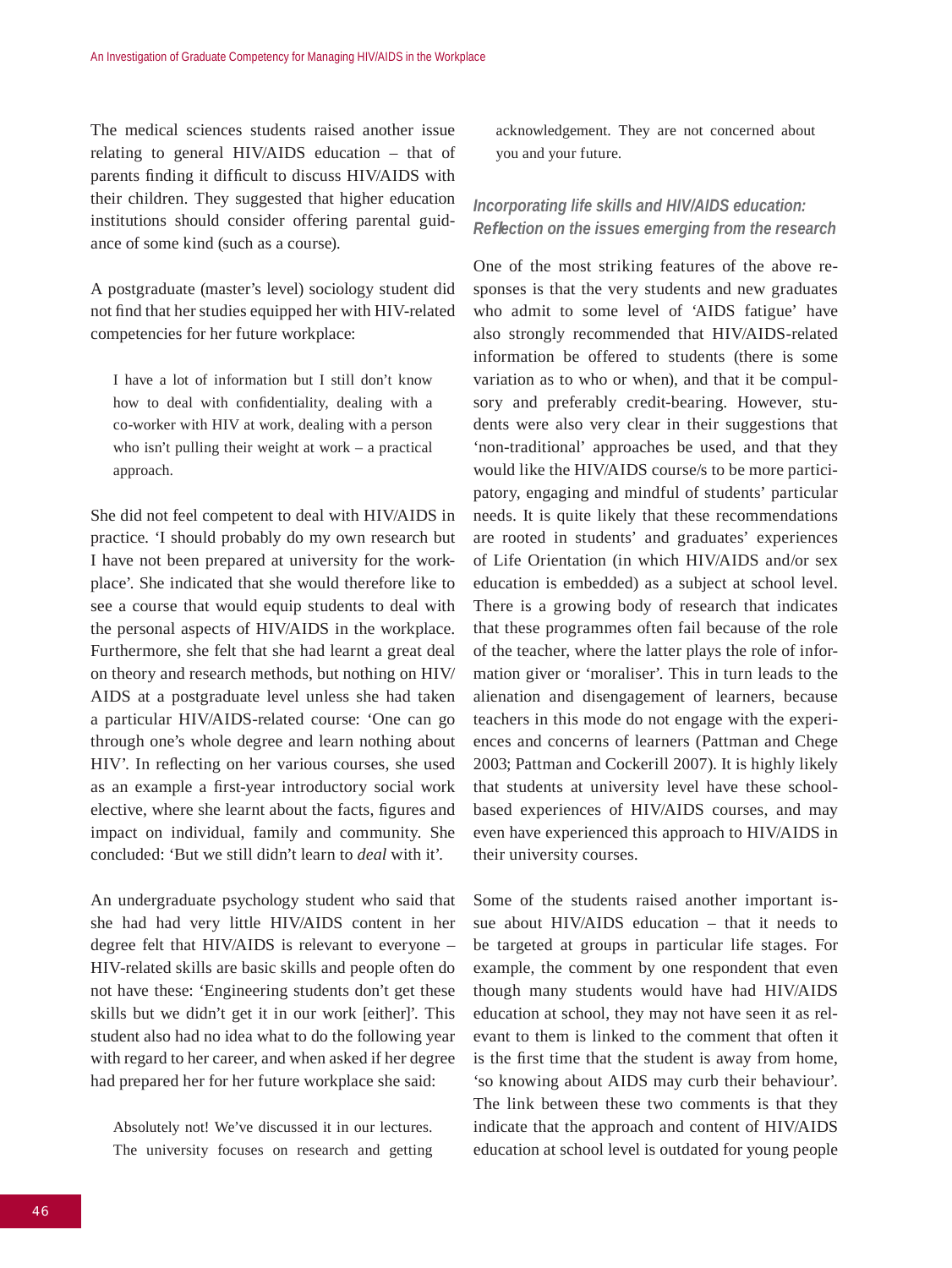as they move into a context of (for most) being away from home for the first time, and of having freedom and choices without day-to-day parental or educator guidance. The comment recommending 'parental guidance' to assist parents to talk to their children about HIV/AIDS and sex is another case in point about age- and life stage-appropriate education and awareness programmes.

Student and new graduate responses also raised important issues about what they think their institutions see as priorities; that the higher education institution 'is in denial', which speaks to a lack of visible leadership, or that institutions do not provide sufficient support and career guidance, being more interested in research outputs, for example. In the context of students and new graduates almost unanimously stressing that they need more life skills training, and that they feel unprepared for the workplace and to deal with HIV/AIDS at very practical – not theoretical – levels, this points to a need for more serious engagement by higher education institutions on these issues, especially as these issues raise the tension between teaching and academic/ research roles.

## **Integrating HIV/AIDS into the academic curriculum**

In speaking to management and academic staff at higher education institutions, it became clear that for them the issue of preparing graduates for the workplace in terms of HIV/AIDS is generally thought of in relation to the formal curriculum, in particular courses and programmes (rather than general HIV/ AIDS education that is compulsory). The issues relating to the formal curriculum can be conceived of at a number of levels, that is, theory-based, research and various forms of practical work, including community engagement. A major debate is focused on how, and to what degree, issues of HIV/AIDS should be infused into the formal curriculum.<sup>7</sup> In terms of the academic staff who participated in this research, however, there were very few examples of how HIV/AIDS is being incorporated into community outreach or service learning initiatives.

## *Integrating HIV/AIDS into course content and programmes*

A senior manager at a higher education institution that has a fairly well established HIV/AIDS programme had the following to say:

The way the HEI is currently dealing with HIV/ AIDS is extremely fragmented but as we speak there is an urgent initiative that is being led by a task team of curriculum development experts in this HEI and which is in the process of developing modules that will be integrated into all the programmes the HEI offers.

The challenges that HIV/AIDS poses are not discipline specific so there would be unique ways to integrate HIV/AIDS into all of the programmes. This initiative has been on the agenda of the higher education institution for some time, but the higher education institution had to take care not to do the integration in an artificial way by offering a separate module on HIV/AIDS. The respondent was of the opinion that HIV/AIDS should be viewed as part of the general development of all their students. The higher education institution would like to produce competent and well balanced graduates. According to the respondent, there is a contention in some departments (for example, especially engineering) that HIV/AIDS issues should be reflected in a separate course or module, but both best practice and the general consensus indicate that an integrated approach will render more returns.

A senior manager at another higher education institution indicated that the institution is in the process of developing a policy for integrating HIV/AIDS into formal academic curricula. However, he raised the 'difficulty...that there is so much pressure on the curriculum'.

Most of the academic staff interviewed have integrated aspects of HIV/AIDS into their various courses. (See Appendix 3 for a summary of all the disciplinary/subject areas that were covered in the interviews, including which aspects of HIV/AIDS have been addressed in these courses, and how this has been achieved.)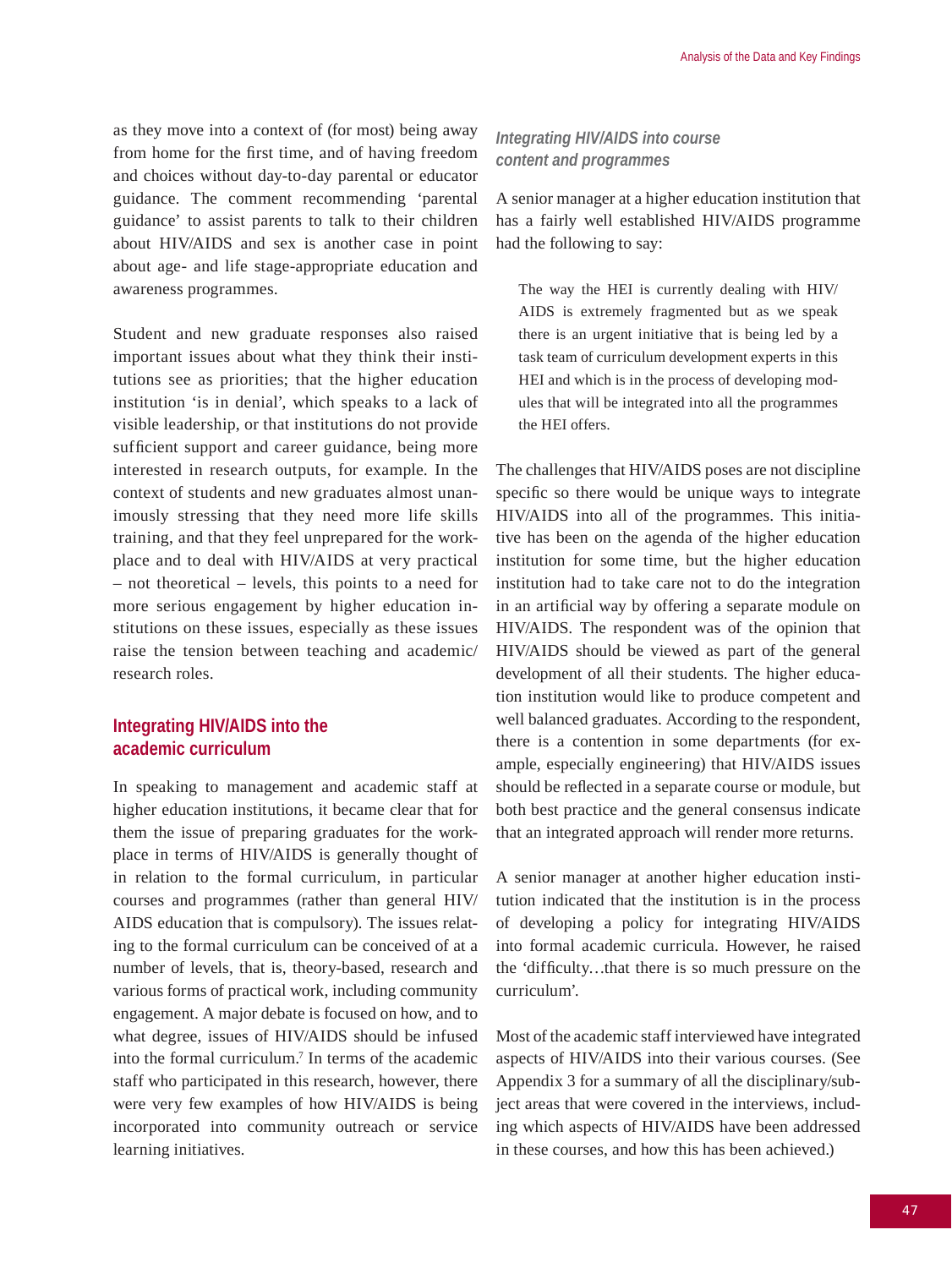Interestingly, in only four interviews across diverse disciplinary areas did respondents not see the need to deal with issues of HIV/AIDS in their courses:

- One lecturer in agriculture indicated that his students are not equipped to manage the impact of HIV/AIDS on the workplace, since it does not fall within the ambit of their field of academic specialisation, and graduates will not be expected to deal with these issues once they are formally employed. (It should be noted in this regard that, according to Moleke [2005, p. 9], 31.8% of agricultural graduates move into management positions in their *first* job). Although the respondent reported alluding to HIV/AIDS in his courses where relevant, he maintained that competencies for managing the disease are not relevant to his subject area. This staff member thought that HIV/AIDS should be dealt with in areas such as tourism and medical geography, that is, in terms of its relevance to a specific subject. (However, another lecturer in the same faculty indicated that he touches on HIV/AIDS in areas such as agricultural production and the factors that affect productivity. This lecturer also indicated that certain fourth-year courses that focus on rural development and institutional economics do deal with HIV/AIDS).
- A lecturer of postgraduate students in macroeconomic policy, who teaches executive short courses to students from municipalities and provincial departments in the areas of local development, finance and budgeting, indicated that he does not deal with HIV/AIDS except in passing in relation to the impact of HIV/AIDS on unemployment. (Despite not treating HIV/AIDS as an issue relevant to his courses, the respondent was, according to the interviewer, easily able to explain the impact of HIV/AIDS on his postgraduate students at both personal and workplace levels.)
- A head of school of sociology and social sciences, who teaches in the area of industrial, labour and organisational sociology, indicated that HIV/AIDS is not dealt with in their courses. She indicated, however, that if the vacant position of health sociologist was filled then HIV/AIDS issues would certainly form part of the programme. (However,

this school has students doing research on HIV/ AIDS at a postgraduate level, for example, a master's student from West Africa who is studying gender and HIV/AIDS.)

■ A lecturer in public sector finance indicated that his academic programme concentrates on the specific discipline in his field of expertise. He is of the opinion that academic excellence will be more than enough to equip students with the competencies they need to adjust in the workplace. The thought of including HIV/AIDS in his curriculum had never crossed the respondent's mind. The respondent was of the opinion that HIV/AIDS might belong in a medical or psychology programme: 'HIV/AIDS does not belong in an accounting curriculum'. He reiterated that if one were an accountant one would need to concentrate on accounting competencies. The respondent was emphatic that competencies with regard to managing HIV/AIDS in the workplace will not help students do their jobs.

In contrast, the dean of a medical sciences faculty felt that his faculty ensures that graduates are completely competent to deal with the epidemiology of HIV/ AIDS, managing the disease, the psychological issues, and social issues that affect family members.

The interviews with new graduates indicated that a number of them had received very little HIV/AIDSrelated input in their formal curriculum at university, and that at best reference to HIV/AIDS was made in passing. A mining engineering graduate indicated that his higher education institution did not give him the practical skills to deal with HIV/AIDS in the workplace. He indicated that his institution included a module on the impact of HIV/AIDS on the mining industry, but not anything on what it is and how it is transferred. The HIV/AIDS components were included in his first and final years. He also indicated that he thinks it is too late to pick up all the issues regarding HIV/AIDS once new graduates are in the workplace. Another mining engineering graduate indicated that she thought that her institution prepared her for her work on a technical level, but not for 'people's dynamics'. She indicated that she had taken a semester course on the impact of HIV/ AIDS on the mining sector during her final year.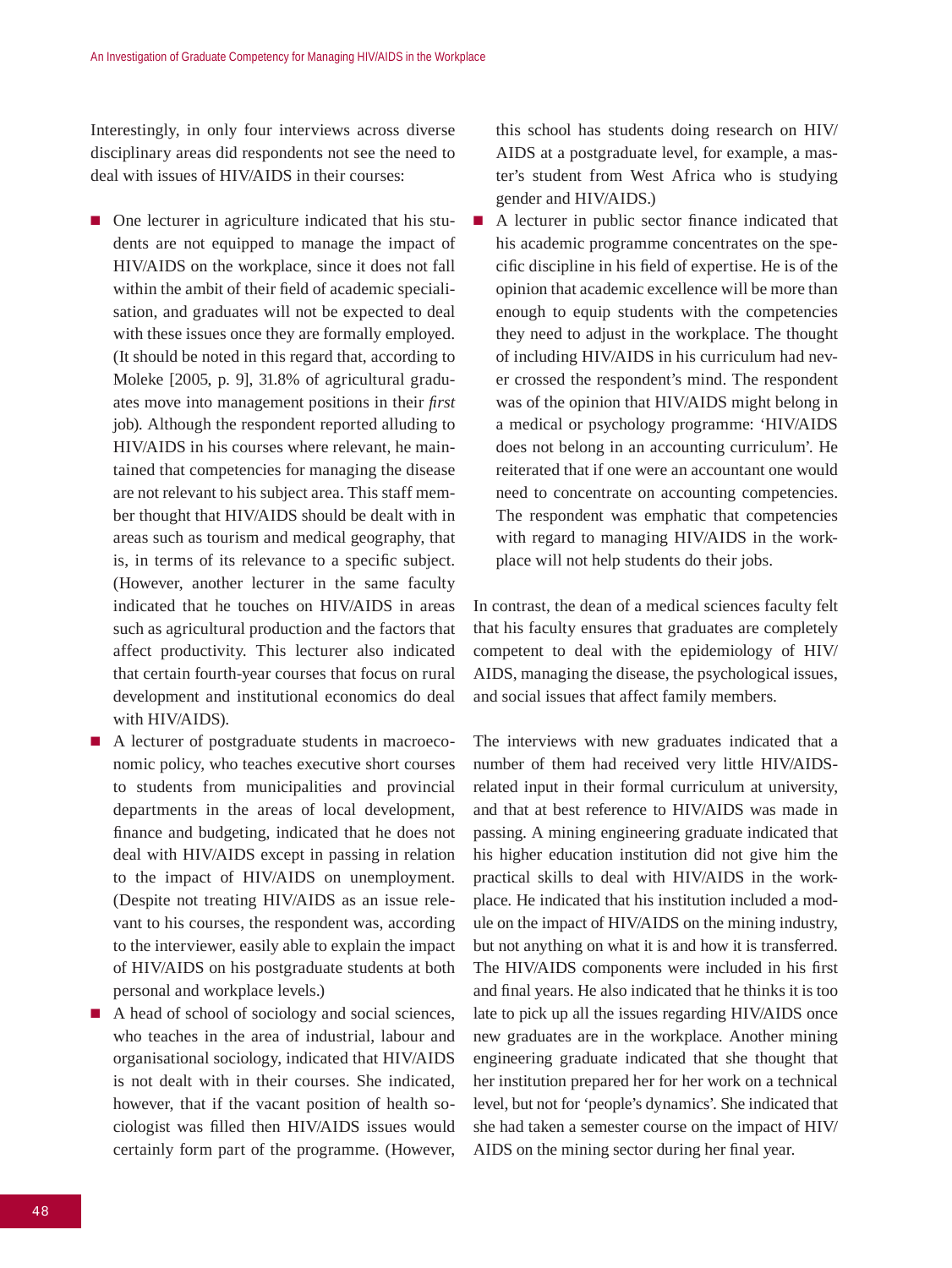Only a handful of students, from medical sciences and social sciences, felt that their specific programmes had equipped them to deal with HIV/AIDS in the workplace. The social science postgraduate student indicated, however, that he had specifically chosen courses that included HIV/AIDS.

### *Considering HIV/AIDS and community outreach/practicum*

Only a few respondents indicated that their courses or programmes included a community outreach or service learning and/or practicum component, and most of these were in the medical and health sciences.

An engineering faculty has a less curriculum-focused approach to HIV/AIDS:

Our role is to impart engineering skills and life skills. We do little things like a student project through the mining forum – a day at [another university] where students from [other] universities interact and focus on HIV/AIDS. We have adopted an orphanage and collect stuff. We have had banners, sponsors on this World AIDS Day and it is linked to an environmental week. I think all these things have an impact on students becoming prepared [for the workplace].

One social work graduate had exposure to HIV/AIDS on a practical level during his studies because he worked at an HIV/AIDS centre for his practical work, dealing with patients and families. This was a sevenmonth practical in which he was at the centre two days a week. He saw himself as adequately competent to address people with HIV/AIDS-related issues.

A handful of students indicated that they undertook HIV/AIDS-related volunteer work through campusbased initiatives or at their campus clinics.

## *Integrating HIV/AIDS into the formal curriculum: Refl ection on the issues emerging from the research*

In terms of integrating HIV/AIDS into the formal curriculum, a number of issues emerge when looking at the bigger picture of the interview data. Firstly, and for the most part, it would seem that the academics most willing to participate in this research project are committed to integrating HIV/AIDS-related issues into their courses. A number of them either spoke openly about, or hinted at, what they saw as other colleagues' lack of engagement with HIV/AIDS and curriculum issues. Some referred to instances where courses were taken over by new staff members and existing HIV/AIDS components were dropped because those staff members had other academic interests or focus areas. In one case, the respondent felt that dropping the HIV/AIDS component from one of the faculty's courses was not a problem because, as a whole, the institution was seen as having many other opportunities for students to be exposed to issues related to HIV/AIDS. One medical sciences lecturer thought that staff are not teaching students about HIV/AIDS because 'some of these issues are difficult to discuss with students'.

Secondly, a number of academic staff referred to challenges of keeping up to date on various HIV/ AIDS-related issues, especially as these relate to discipline-specific aspects of the curriculum, and staff also referred to the fact that some of the material they are using is quite out of date. This does raise the issue of duplication of activities and resources within and across departments, faculties and institutions.

Thirdly, in thinking about the notion of 'integration' one might imagine that attached to this is some sense of the whole, of the full scope of HIV/AIDS issues. However, in viewing the 'bits and pieces' that go into different courses – even though these 'bits' might have a logic in the location of a particular course or module (itself a piece of a bigger disciplinary whole) – and with the bits made more 'bitty' if one considers the issue of compulsory versus elective choices that students have when 'constructing' their learning programmes, a sense of fragmentation occurs; one starts to understand why some of the students interiewed feel that they don't have a solid overview of HIV/AIDS issues, or that they have hardly had any exposure to HIV/AIDS in their various courses. In this regard, 'integration' is not the same as 'holistic'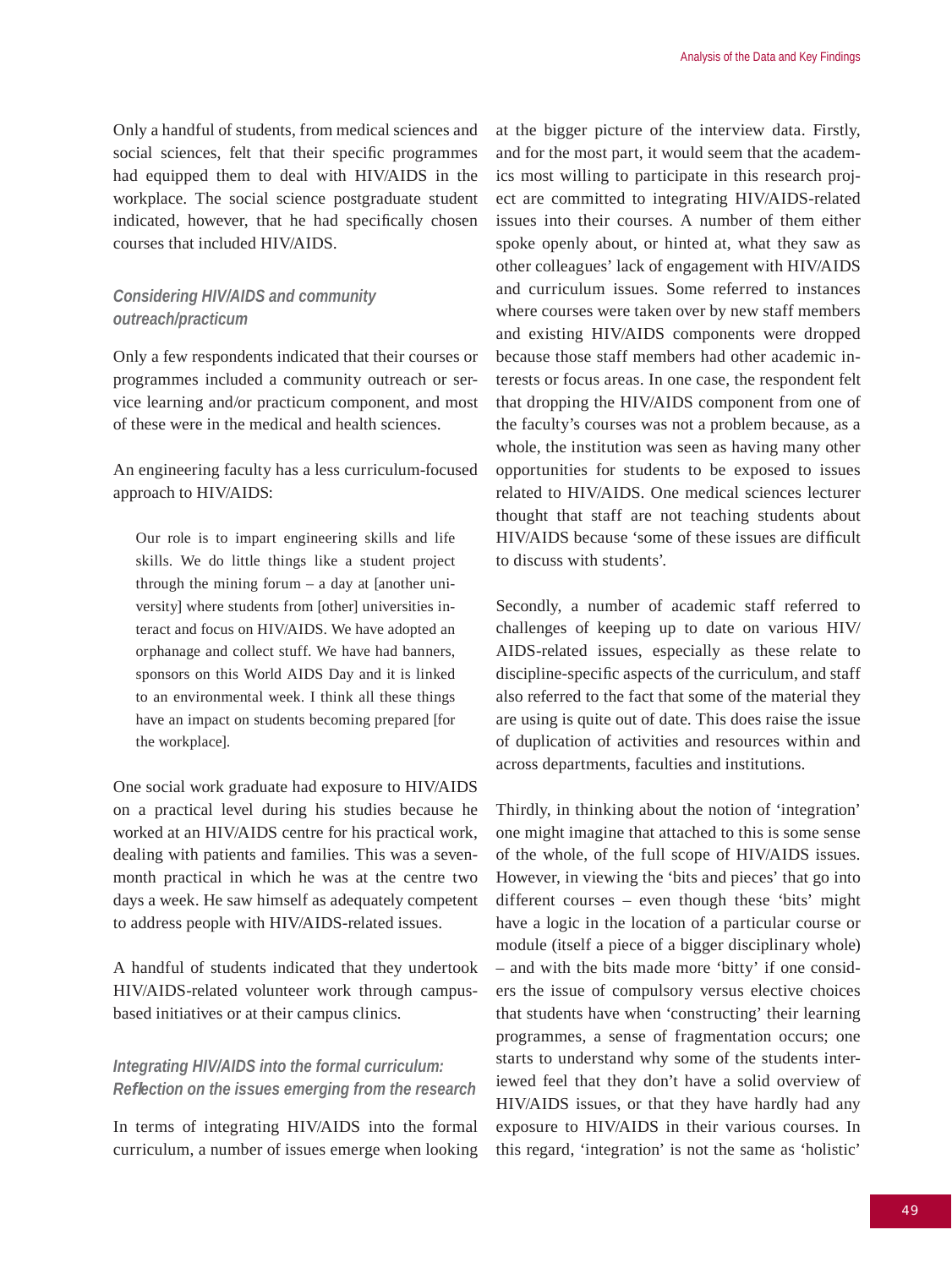or 'scaffolded' or the construction of an integrated 'bigger' picture.

#### **Staff development issues at universities**

Generally, staff and managers at higher education institutions indicated that there are no support mechanisms or staff development initiatives that focus on integrating HIV/AIDS into the curricula of academic programmes, and that they do their own research and curriculum design (an issue that was also highlighted in the previous sub-section).

A senior manager at one higher education institution said:

There is no formal programme for training of academic staff by the university. It is not directed and is not necessary. We could not design a course that would be suitable for maths and the health sciences. Maybe there could be training about attitudes. We like free expression of the opinions of academics. (But we would not want lecturers to teach [negative attitudes like] 'HIV is a curse'.)

A senior manager at another institution indicated that there are no internal support structures at the institution to guide academic staff in terms of integrating HIV/AIDS into their courses, and mentioned that the only support that staff get is through the HEAIDS Programme at HESA.

Staff responses to the issue of academic staff development, training and support to integrate HIV/AIDS into the formal curriculum were split. Some supported the idea, some were opposed and some were ambivalent or raised questions and highlighted potential obstacles.

A senior manager at one institution indicated that before an HIV/AIDS module could be integrated into the curriculum much attention should be diverted to changing the attitude of staff:

Not all staff are involved in HIV/AIDS and will need a change of mindset and support that will enable them to teach on HIV/AIDS effectively.

The same respondent stated that he would like to see some kind of staff and management capacity building in terms of these competencies.

An agriculture lecturer at the same institution thought that lecturers need thorough training in all issues pertaining to the integration of HIV/AIDS into their respective curricula, and that this training should be between three and six months in duration.

In one focus group comprising staff from anthropology, gender studies, history and tourism, respondents indicated that they thought that staff training on HIV/ AIDS would be helpful to them. The issue is that information on HIV/AIDS is constantly changing and staff have to remain up to date; this is especially so for lecturers and tutors in gender-related studies.

On staff training on HIV/AIDS and curriculum issues, a group of psychology lecturers indicated that

About half our 40 colleagues carry on as if HIV doesn't exist and so they don't integrate it. The 'converted' would go along with it and the others wouldn't. We can't have compulsory training [for academic staff].

One head of a department focusing on HR issues indicated that there is no formal attempt from institutional management to help the staff address HIV/ AIDS formally in their programme curricula. He argued that should they offer such help, it would have to be well managed, marketed and presented, or made compulsory, before lecturers would make use of such a service.

When asked to consider the possibility of the university training academic staff on HIV/AIDS, the head of a general sociology department wondered what issues would be addressed:

It would not help me in relation to what I teach. It's not about managing HIV, it's more about issues. The university gives no direction and has no policy about what to cover. Lecturers could find it odd if that kind of information was presented to them.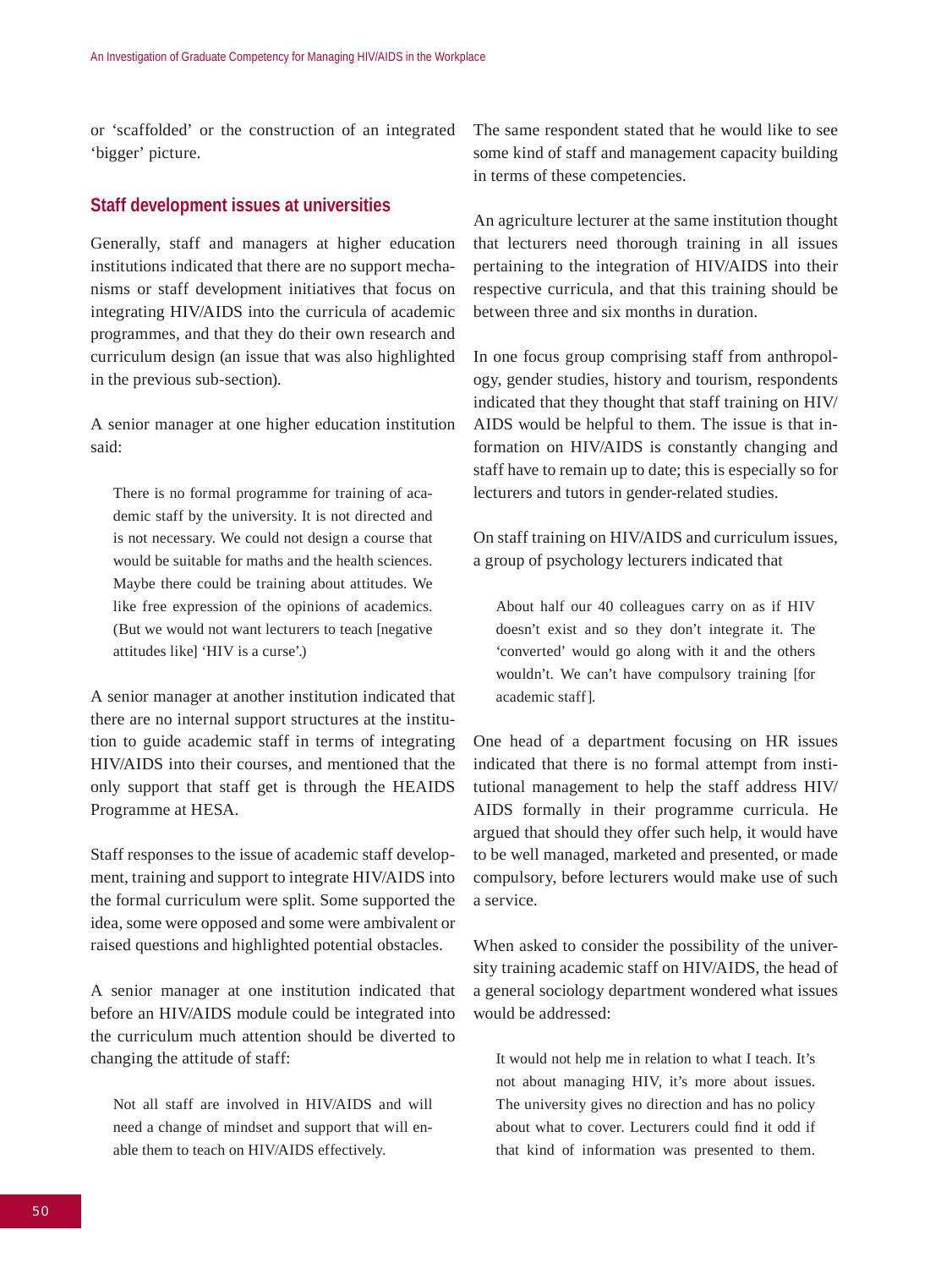They would think it's not relevant to them. [As it is] people were reluctant to participate in this study.

One head of school in a natural sciences faculty indicated that staff development around HIV/AIDS does not happen at his institution but said: 'It would be fantastic if they would give academic staff input on HIV – counselling and how to refer students'. However, a senior academic in the education faculty in the same university indicated, in contrast, that there has been some HIV/AIDS training by HR and by the university HIV/AIDS programme, including dealing with HIV/ AIDS in the workplace. Individual staff can request to do certain training, including HIV/AIDS-related training. She said that, from time to time, HR circulates the information.

One development studies postgraduate student raised the issue that, as a student and tutor, she may have to deal with a student who is underperforming due to HIV/AIDS or who confides in her. She indicated that at her institution there is no policy or guidelines, and she would not know who to ask for assistance with such issues.

# **University campus HIV/AIDS focus: Refl ection on the issues emerging from the research**

This section – *HIV/AIDS education at universities*  $-$  and its sub-sections reflect the complexities facing higher education institutions in providing a well rounded education that produces both 'good' citizens and future employees and managers. This complexity is heightened by real financial constraints and enormous pressure not only to undertake what universities would normally undertake but also to deal with the problems created by a schooling system that is itself under pressure. Many higher education respondents in this study confirmed that their workloads are significantly increased because of the additional load of supporting students who are inadequately prepared for higher education.

The complexity facing institutions also lies in their dual role as provider of education and as employer. It is clear that there are some challenges that higher education institutions face in both roles. A critical issue that has been raised is that more attention needs to be given to the line management functions at faculty, school and head of department levels. In addition, because most institutions make use of postgraduate teaching assistants, there is a need to review issues of staff development in the area of HIV/AIDS with this group.

What is heartening is that the findings support other HEAIDS research (2009) – many academics are addressing issues of HIV/AIDS and are committed to doing so. However, issues of scope, depth and coordination of efforts need to be addressed at a systemic level.

# **HIV/AIDS EDUCATION IN IV/AIDS RELATION TO GENDER, CULTURE AND DIVERSITY ISSUES**

The researchers posed the question of HIV/AIDS education in relation to gender, culture and diversity issues to workplace and university respondents and focus group discussions alike. Generally, respondents argued for the need for gender, culture and diversity issues to be included in the academic curriculum and workplace training and awareness initiatives. In discussing the issue, many raised examples from their own practice of why this is important and how they go about addressing issues of gender, culture and diversity. A few of the more detailed discussions are presented below; they highlight that there remains much work to be done in this area.

One senior manager at a higher education institution indicated that gender and cultural diversity issues need to be addressed by the institution, adding that stereotyping is prevalent in some cultures and that this needs to be addressed in the curriculum. On the issue of gender, he said:

There are still students who see women as objects. Women are still seen by some as sex objects. People often forget that when one is in a relationship it is not all about sex.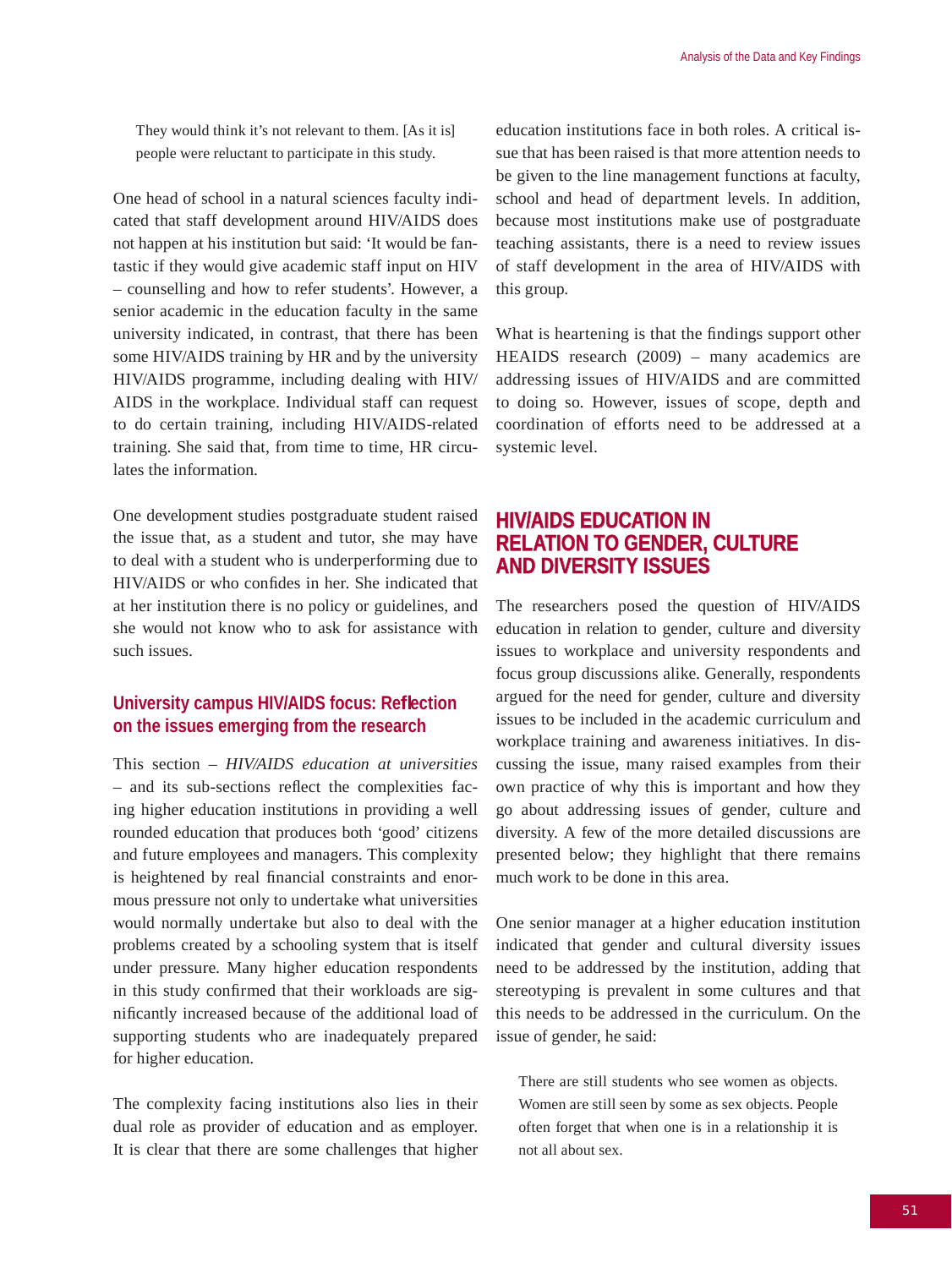He indicated that the faculty is developing curriculum proposals to address these issues. This respondent also indicated that misconceptions – for example, that only certain groups of people, such as gay men, are at risk of being infected with HIV – need to be dealt with by the institution.

Other responses indicate that there are many misconceptions about the socio-economic and cultural contexts underpinning the pandemic, and that prejudice and stereotyping are still prevalent. For example, one higher education institution senior manager said: 'This is a black university, and many people can't keep their pants on – staff and students alike'.

One of the group of students interviewed (at the same historically disadvantaged institution as the senior manager referred to in the above example) displayed quite divergent thinking about gender and cultural diversity issues. On the one hand, some students did not see a need to include gender and cultural diversity issues in the formal curriculum because, as one argued:

HIV/AIDS has nothing to do with culture or gender. HIV affects all cultures and is prevalent in all cultures. Gender does not matter because men and women can get infected.

However, another disagreed with this view – he stated the opinion that different cultures protect themselves from HIV infection in different ways, and thus cultural issues are important. Yet another student in the group, to the disagreement of the rest, was of the opinion that the institution should have and implement a strict dress code for all students. The dress code, especially for women, should insist on formal attire that would signify respect for one another and respect for the lecturers: 'This will address the cause of HIV/AIDS and not only the symptoms'. The male respondents in the group disagreed with this notion, indicating that they 'need to see the merchandise' before they 'purchase it'. According to the researcher, the female respondents objected to this notion somewhat diffidently.

With regard to how the company approaches HIV/ AIDS with regard to gender and diversity, a wellness manager at a financial services institution indicated that the company,

looks at the disease as if it knows no colour, knows no gender and knows no status. The company approaches HIV/AIDS holistically. No one issue is elevated above the other. The company has an integrated programme that regards employees as holistic beings and the company has a holistic engagement with its employees.

 The company does not separate. The company doesn't say HIV is only prevalent in females or in males. The company does celebrate Women's Day, but they engage both men and women in all their awareness activities. If only one gender is involved in HIV/AIDS issues the balance and the responsibilities of both genders are skewed. The company incorporates the opinions, feelings and values of both genders in their HIV/AIDS initiatives and involves both men and women in debates. Men are also suffering.

The wellness manager at a chemical manufacturing company indicated that cultural and gender issues are incorporated in the HIV/AIDS training because understanding gender issues sensitises people to women's greater vulnerability to HIV infection. By sensitising men around gender issues, it is easier to bring about changes in the spread of HIV. She argued that men and women need to learn to value women. Furthermore, she stated that HIV/AIDS cannot be separated from cultural issues:

If one understands a particular culture, one can deal with it, for example, black women will generally not talk openly in a mixed group [so HIV/AIDS education could then be conducted separately].

However, the HR manager indicated that she has seen a tendency to treat culture, gender and HIV/AIDS separately even in their own company programme. In her view, they should be dealt with together.

The head of the social work department at the public hospital held that gender issues are highly relevant to HIV/AIDS. She said that men tend to be aloof and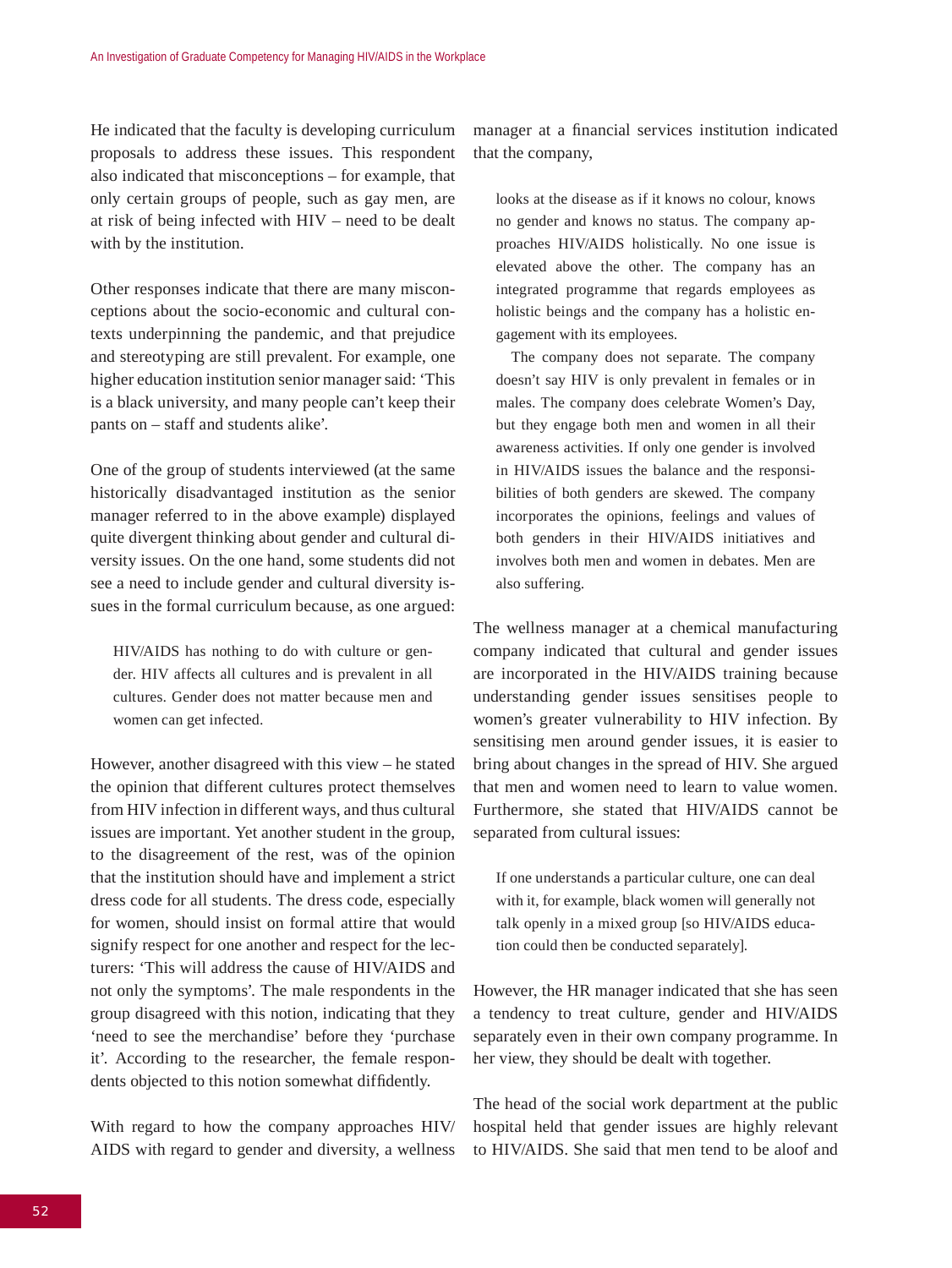say that HIV/AIDS is not their issue, while women are more open to it and want to do something about HIV/AIDS. She feels that there is a need to train male students on softer issues and life skills so that these are not seen as being women's issues alone. She also said that even professional men do not see HIV/AIDS as their issue. She believes that if more men were educated about HIV/AIDS, they would have a better approach towards protecting themselves.

# **HIV/AIDS education in relation to gender, culture and diversity: Reflection on the issues emerging from the research**

It is evident from the above sub-section that it is important to focus on gender and diversity issues within HIV/AIDS education; it seems that much work remains to be done in making people aware of patterns of inequality as they continue to manifest in terms of gender (being and living in a patriarchal society) and culture, and how these impact on HIV/AIDS in differentiated ways.

Unterhalter et al. (2008) argue that one approach to gender in the literature and 'how to' guidelines and toolkits that are available is what they term an *equality* approach. In this approach, interventions are seen to be targeting women and men, girls and boys equally:

This is an important aim, but there is little concern with the gendered power relations that might make it difficult for the two groups to discuss or address sex and sexuality honestly. (2008, pp. 18–19)

Their critique of the equality approach is that while it is necessary to analyse unequal power relations and work on structures of inequality, this is not sufficient for understanding gender and processes of change.

# **IDENTIFICATION OF HIV/AIDS-RELATED SKILLS AND COMPETENCIES**

As indicated in Chapter 2 of this report, a selfcompletion questionnaire providing a list of HIV/ AIDS-related competencies was handed out to all respondents halfway through the interviews and focus group discussions, in order to generate some ideas on what respondents saw as being critical areas of competency for managing HIV/AIDS in the workplace. Respondents were asked to do two things:

- Firstly, to indicate the relevance of each compe tency to their job.
- Secondly, to indicate (on a scale of  $1-5$ ) the level of preparedness with regard to each competency.

The findings of this exercise are discussed below, according to the three broad HIV/AIDS competency categories:

- Knowledge and understanding of various HIV/ AIDS-related issues.
- Attitudes and values relating to these issues.
- Workplace practices and skills relating to such issues.

In terms of Figure 1, the majority of respondents (range 77%–96%) agreed that knowledge and understanding of various HIV/AIDS-related workplace issues were relevant to their current or future jobs. Most of the competencies in this section related to HIV/ AIDS management in the workplace (for example, first aid, ethical and legal issues), which respondents indicated was highly relevant.

Of special interest is the item 'General knowledge about HIV/AIDS'. Despite many respondents during the interviews referring to HIV/AIDS 'fatigue' and boredom, almost all felt that such knowledge was highly relevant to their jobs. Very importantly, respondents were highly responsive about seemingly 'soft' issues such as an understanding of the social context and the family and individual impact of HIV/AIDS (range 87%–94%). They were also concerned with being able to refer staff appropriately to HIV/AIDS services where necessary (81%). These trends are consistent with the issues raised by respondents during the discussions in the interviews.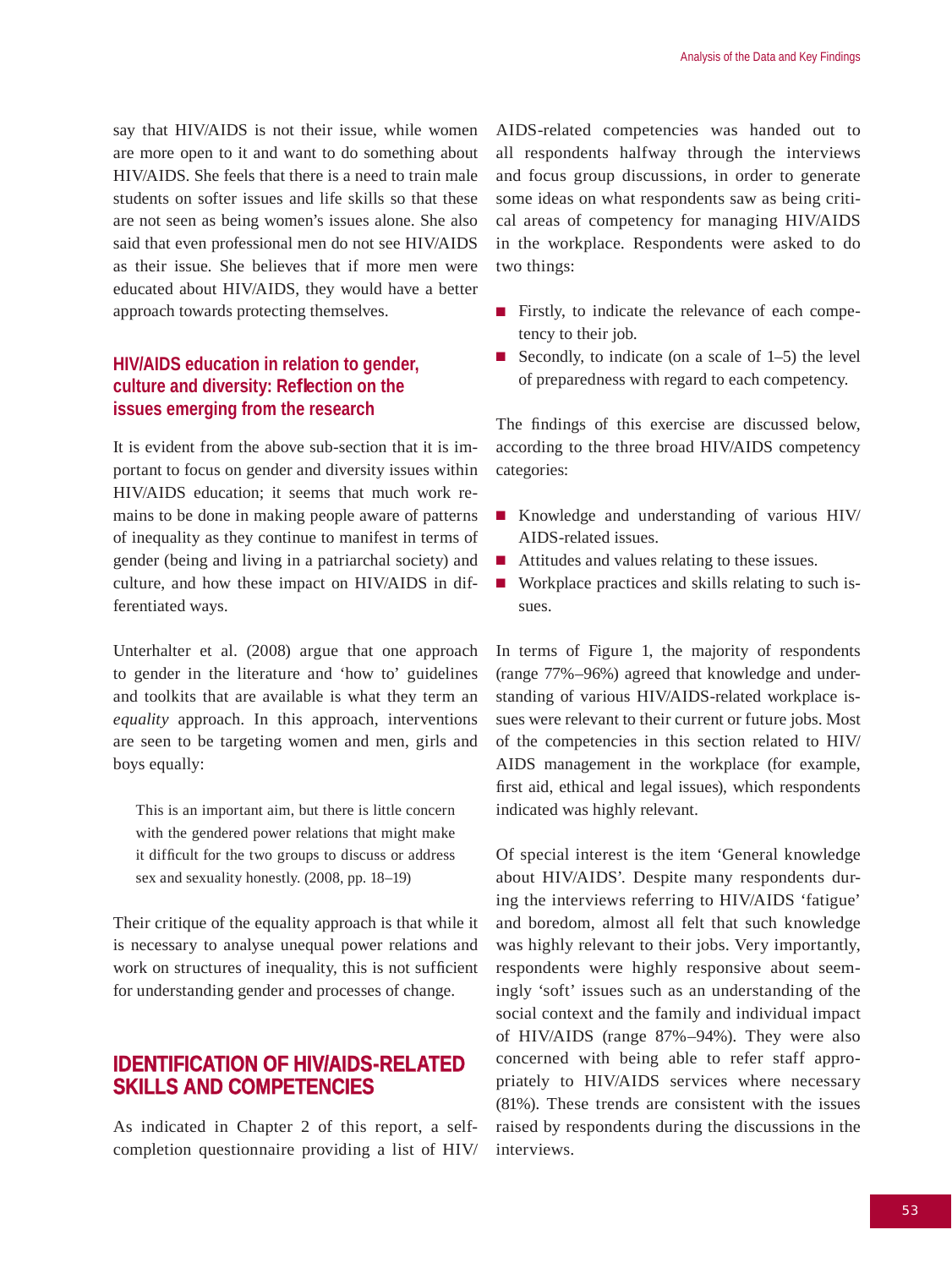



#### **Figure 2** Attitudes and values relating to various HIV/AIDS-related workplace issues

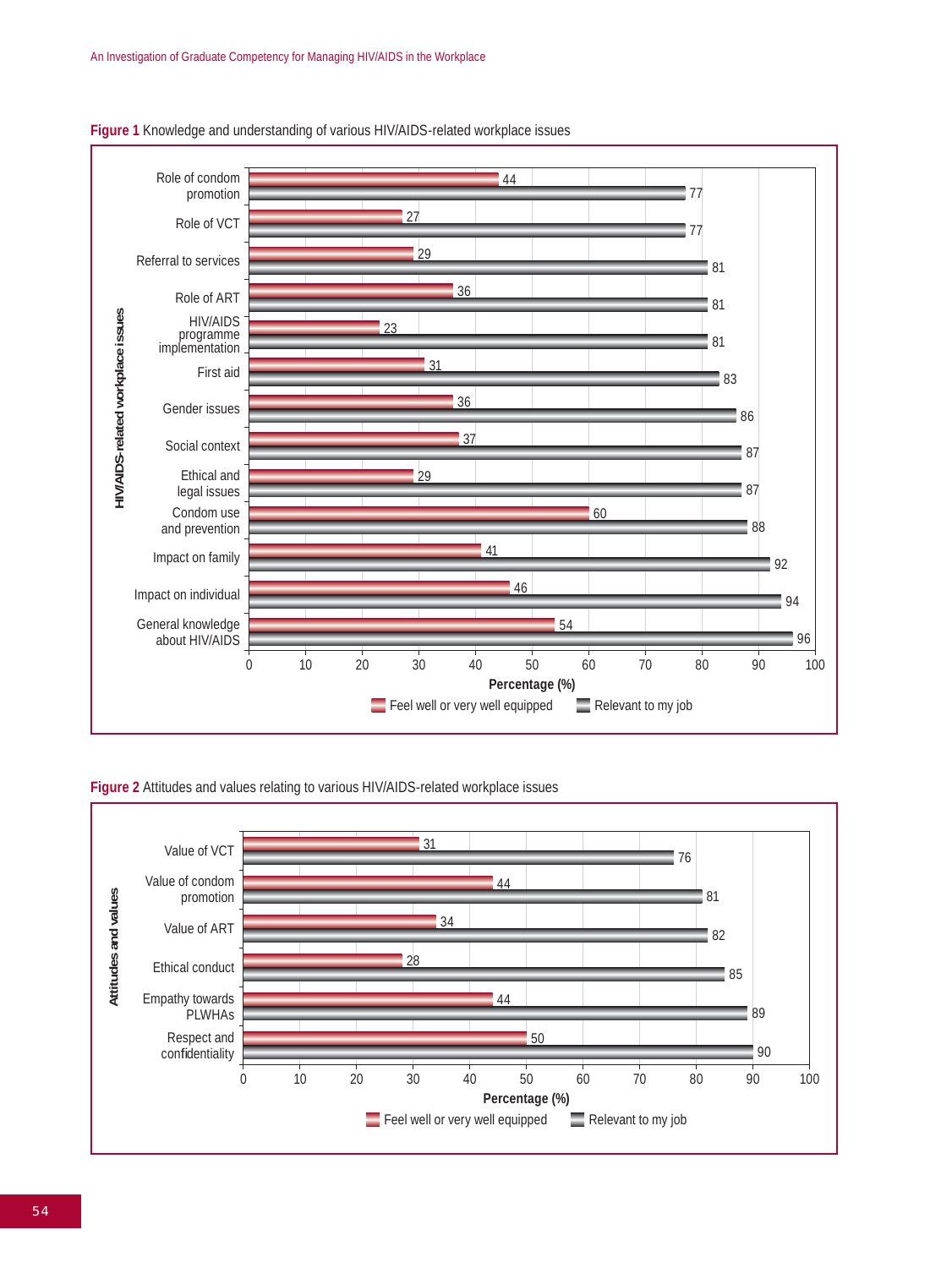

**Figure 3** HIV/AIDS-related skills and practices in the workplace

While respondents perceived these competencies to be highly relevant to their jobs, the levels of preparedeness reported with regard to these competencies were relatively low. In most cases, fewer respondents (range 23%–46%) felt well or very well equipped in most of these competencies. About half the sample (range 54%–60%) felt well or very well equipped to deal with competencies such as the following:

- General knowledge about HIV/AIDS.
- Knowledge and understanding of condom use and prevention.

Just under half the sample (range 41%–46%) felt well or very well equipped to deal with the following:

- Knowledge and understanding of the role of condom promotion in the workplace.
- Impact on the individual and the family.

With regard to Figure 2, most respondents (range 76%–90%) saw these competencies as being relevant to their jobs. It is interesting to note that the top three issues selected, as with the items presented in Figure 1, are 'soft' issues.

As with the previous cluster of competencies, most respondents did not feel well or very well equipped in these competency areas. While half of the respondents felt equipped in the area of respect and confidentiality, less than a third felt competent in ethical conduct, and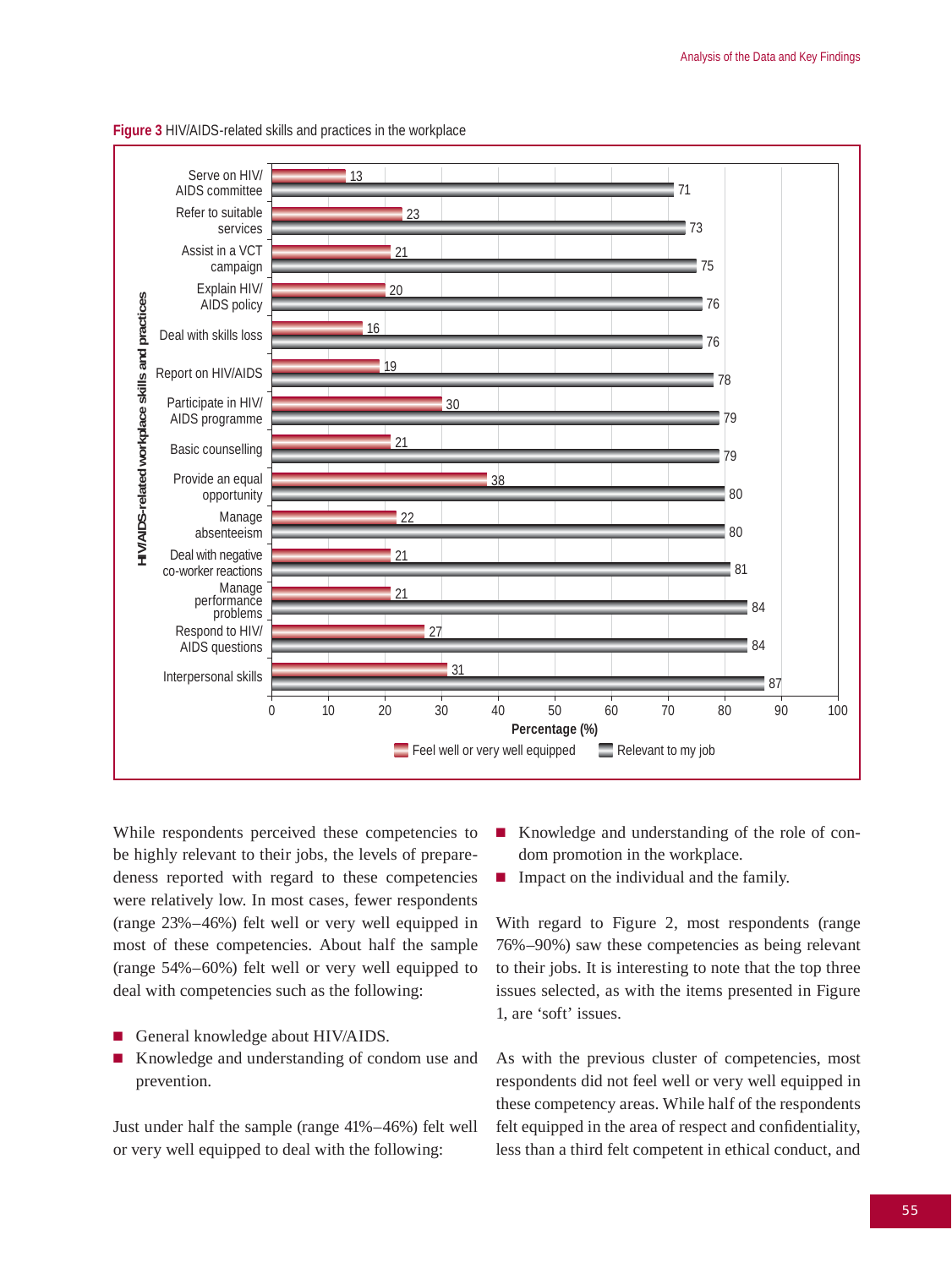less than half in empathy towards PLWHAs. These aspects bear a close relationship to the items in Figure 1, and indicate a need for a focus on the social and contextual, as well as ethical, dimensions of HIV/ AIDS.

In terms of Figure 3, respondents yet again felt that these competencies were relevant to their jobs (range 71%–87%). Again, it is important to note that the top half of the items selected under this category are all issues that were raised by respondents during the interviews; and that the most important item selected in this category is interpersonal skills.

However, in this category, far fewer respondents felt well or very well equipped in these competencies (range 13%–38%), and only 31% felt equipped on the issue of interpersonal skills. Conversely, this means that the majority of respondents (range 62%–87%) did not feel well equipped in these areas.

It is likely that most respondents may not need the 'bottom half' skills contained in Figure 3 in their particular workplaces or jobs (unless they are working in a department such as HR). However, a number of these competencies may well enter their work if they are in a management position – a strong possibility if they are graduates. These include generic management skills such as knowing how to provide for equal opportunity, managing absenteeism and managing performance problems.

# **UNDERTAKING HIV/AIDS EDUCATION AND TRAINING: WHOSE RESPONSIBILITY?**

Most respondents indicated that higher education institutions and workplaces have a joint responsibility for undertaking HIV/AIDS education and training. The consensus seems to be that the institutions should provide the foundations, while workplaces should provide workplace-specific education and training.

The issue was also raised that there is a very important continuing education component to HIV/AIDS education, in that once graduates are in the workplace their knowledge needs to be regularly updated (indeed, this is true for all staff). Certainly, the way competency areas were prioritised (as set out in the previous subsection), there is some consistency in terms of identif ving the specific issues on which higher education institutions should be focusing.

# **CONCLUSION ONCLUSION**

Notwithstanding the complexities and challenges facing both higher education instititions and workplaces, there is generally consensus that higher education institutions are responding to issues relating to graduate competency in the management of HIV/AIDS for the workplace, but that this response needs to be deepened and better coordinated.

The identification of specific competency areas will assist in guiding higher education institutions in terms of rethinking and/or fine-tuning their responses and programmes. The views of both students and new graduates are important to consider in this regard, as they have consistently indicated that there are dimensions to the pandemic, as well as the interface between the pandemic and the world of work, that they do not feel competent to address.

In terms of a curriculum response, the views of respondents suggest that higher education institutions need to incorporate HIV/AIDS education both within and outside the formal curriculum in structured, systematic and innovative ways.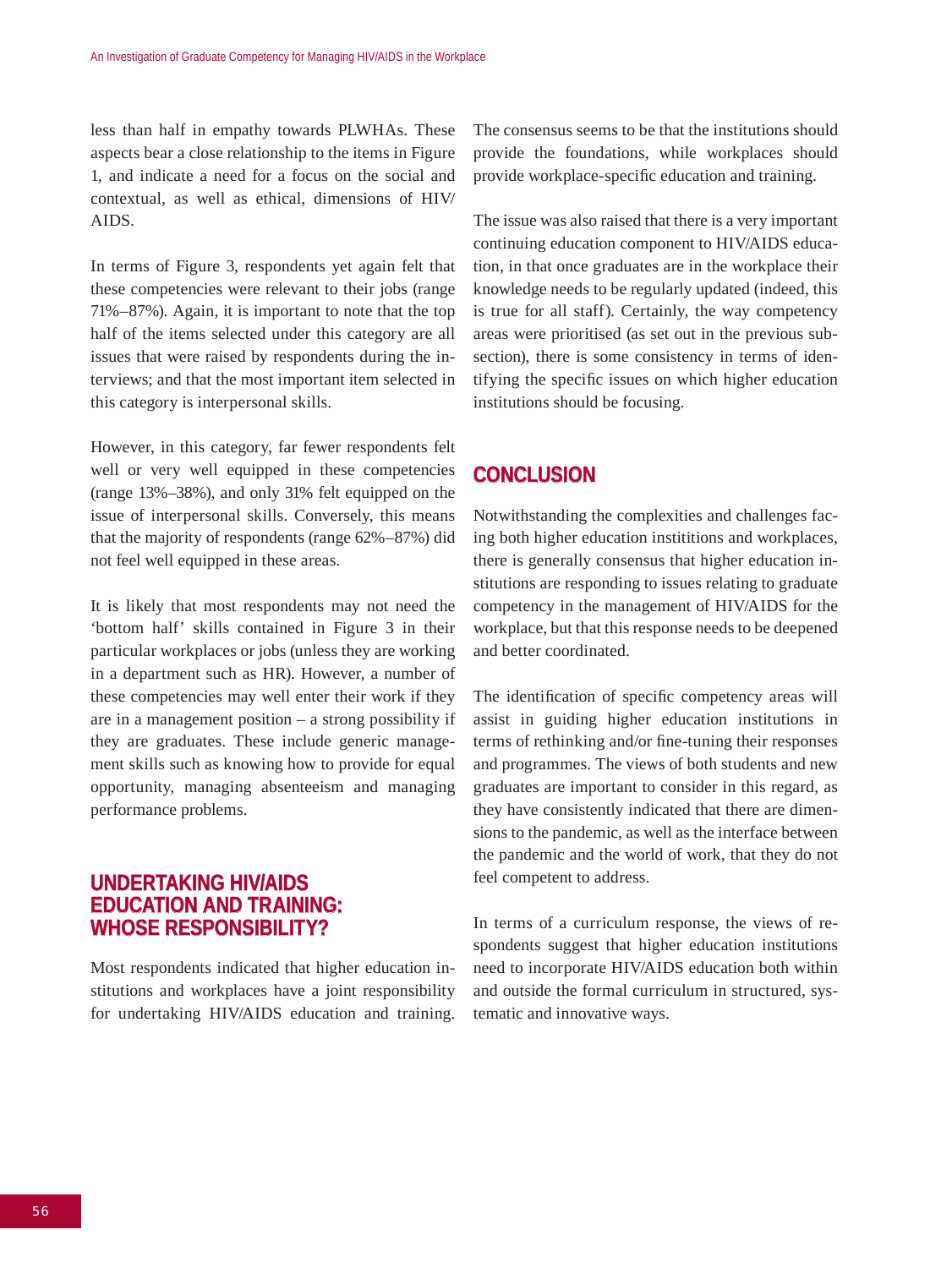# **CHAPTER 5 HAPTER Summary of Findings, and Recommendations**

# **SUMMARY OF FINDINGS**

The key findings of the research are summarised below:

- 1. The most significant finding of the research is that nearly all workplace respondents across all respondent categories indicated that new graduates are generally not well equipped to manage, or deal with, HIV/AIDS in their workplaces. The views of both students and new graduates are important to consider in this regard, as they consistently indicated throughout the interviews and focus group discussions that there are dimensions to the pandemic, as well as the interface between the pandemic and the world of work, that they do not feel competent to address. However, also important to note is that a number of longstanding managers at the participating workplaces indicated the difficulties they personally experience in managing HIV/ AIDS-related issues in the workplace. This points to gaps in both workplace training and support, and university-based HIV/AIDS education.
- 2. The research indicated that when it comes to workplaces, the participating public sector workplaces are the most resource constrained. A number of public sector respondents therefore expressed the view that higher education institutions should do as much as possible to prepare graduates for managing HIV/AIDS in workplaces, as there are

no guarantees of workplace training. However, in terms of the views expressed by all categories of respondents in both public and private sector workplaces, the majority indicated that there should be joint responsibility for HIV/AIDS education and training. The view was generally expressed that higher education institutions should provide general foundational knowledge, skills and competencies, while workplaces need to provide ongoing education and training that is context specific.

- 3. New graduates spoke to the emotional impact of dealing with HIV/AIDS in the workplace, and indicated that their university courses did not prepare them adequately, if at all. In this research, the new graduates who seemed most affected by HIV/ AIDS in their workplaces were those working in the public hospital (not only nurses, but also physiotherapists and social workers) and those working in the mining sector. In addition, many students, new graduates and workplace respondents referred specifically to the issue of mitigating or eradicating stigma as an issue that education and training in HIV/AIDS needs to address.
- 4. The research found that although all higher education institutions do offer some HIV/AIDS-related services, in some institutions there are gaps in provision because of limited resources or because of the particular model/implementation strategy being used to deliver HIV/AIDS services. Most of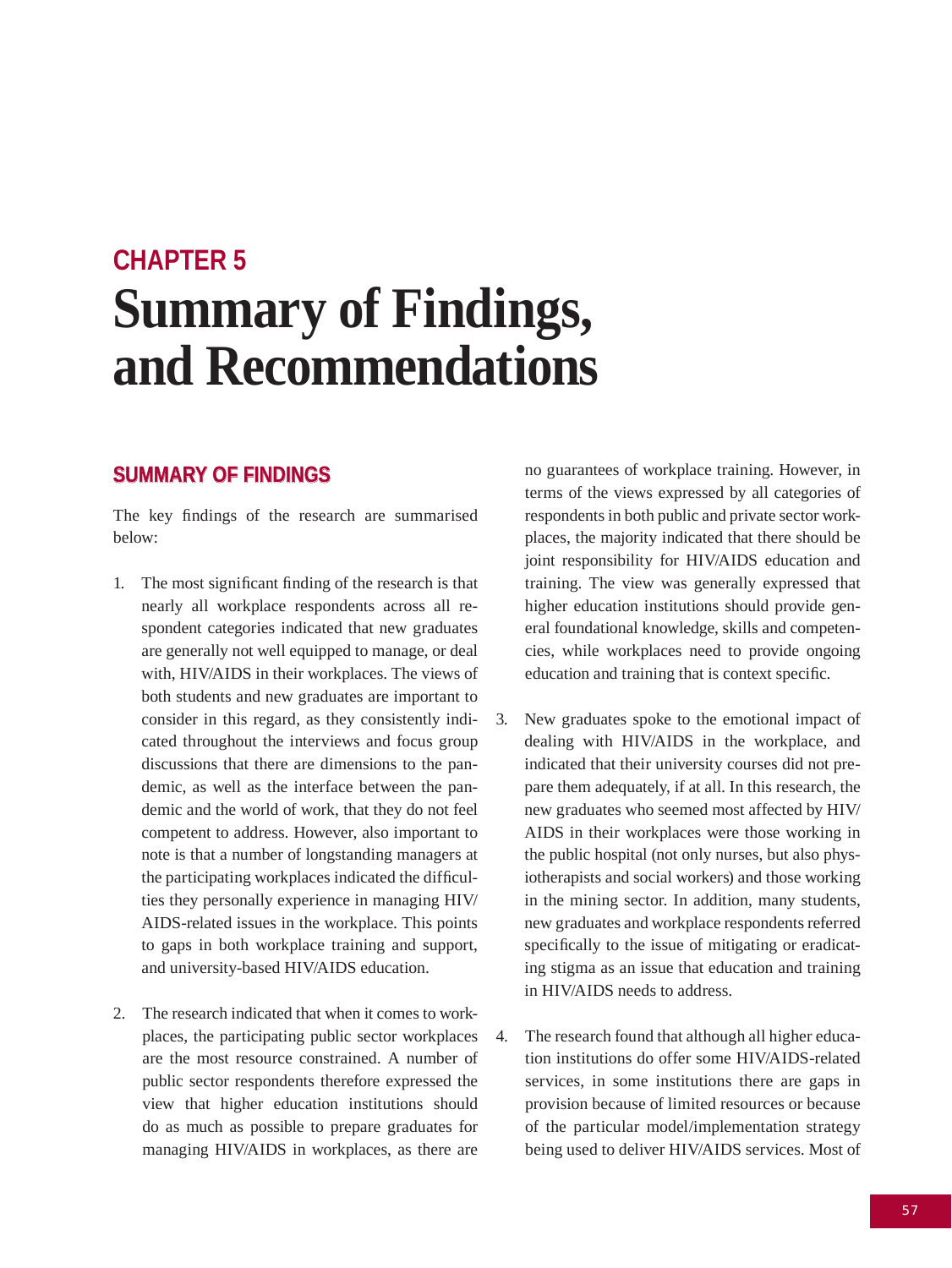the higher education institutions that participated in the study are undertaking extra-curricular HIV/AIDS education and awareness programmes, usually as part of an orientation programme at the start of each academic year. Where institutions have not yet done so, all are planning to include such an initiative in the near future.

- 5. The research indicated that many faculties, schools and departments are incorporating aspects of HIV/AIDS in their courses and programmes, but that this is fragmented and uncoordinated. A number of university-based academic respondents indicated that there is insufficient support and training for curriculum infusion of HIV/ AIDS in and across courses and programmes. In addition, some academic respondents mentioned the time-consuming nature of keeping up to date with developments in HIV/AIDS knowledge and research, and of incorporating this appropriately into their academic courses and programmes.
- 6. Academic staff also indicated that increasingly students are approaching them with HIV/AIDSrelated personal problems. It was thus indicated that there is a range of training needs for academic staff (including postgraduate tutors), including basic counselling and referral.
- 7. Some line managers at universities, such as deans, heads of school and heads of department, indicated a number of gaps at their instititutions, which impact negatively on their line management functions in relation to managing HIV/AIDS issues. For example, no training is provided to these line managers on managing HIV/AIDS workplace issues, and policies and guidelines are inadequately communicated to this level of management.
- 8. Almost all students and new graduates who participated in the research argued that higher education institutions should provide compulsory HIV/AIDS courses, both within and outside of the formal curriculum in structured, systematic and innovative ways. These students and new graduates strongly urged that the approach to HIV/AIDS education

include non-traditional approaches and activities – such as discussion forums where they would have the opportunity to discuss inter alia issues related to sexuality and relationships. These respondents also suggested that courses include dealing with disclosure and how to respond appropriately to people who disclose their HIV-positive status. In addition, while acknowledging the importance of knowing and understanding the 'facts' of HIV/ AIDS (particularly the biomedical aspects, including prevention and transmission), many students and new graduates felt that medicalising the issue or focusing only on 'facts and figures' removes the personal and human dimensions from understanding and dealing with the pandemic; and that it is in precisely the area of the personal and the human that there is the strongest need for education, training and consciousness-raising.

- 9. While findings  $1-8$  (above) emerged from the interview and focus group discussion data, the current finding summarises the key graduate competencies for managing HIV/AIDS in the workplace. The competencies emerged from the self-completion list of competencies administered to all respondents during the interviews and focus group discussions (see Chapter 2 for a full description of the data collection methods). This list of competencies is derived from the aggregated responses of all respondents who completed the selfcompletion activity. According to respondents, the following are the most important generic competencies for managing HIV/AIDS in the workplace:
	- General knowledge and understanding of HIV/ AIDS, including being able to respond to questions about HIV/AIDS.
	- Knowledge and understanding about the impacts of HIV/AIDS on individuals and families.
	- Knowledge and understanding regarding condom use and prevention.
	- Knowledge and understanding of ethical and legal issues, and values relating to ethical conduct.
	- Knowledge and understanding regarding social context and gender issues.
	- Respect for confidentiality.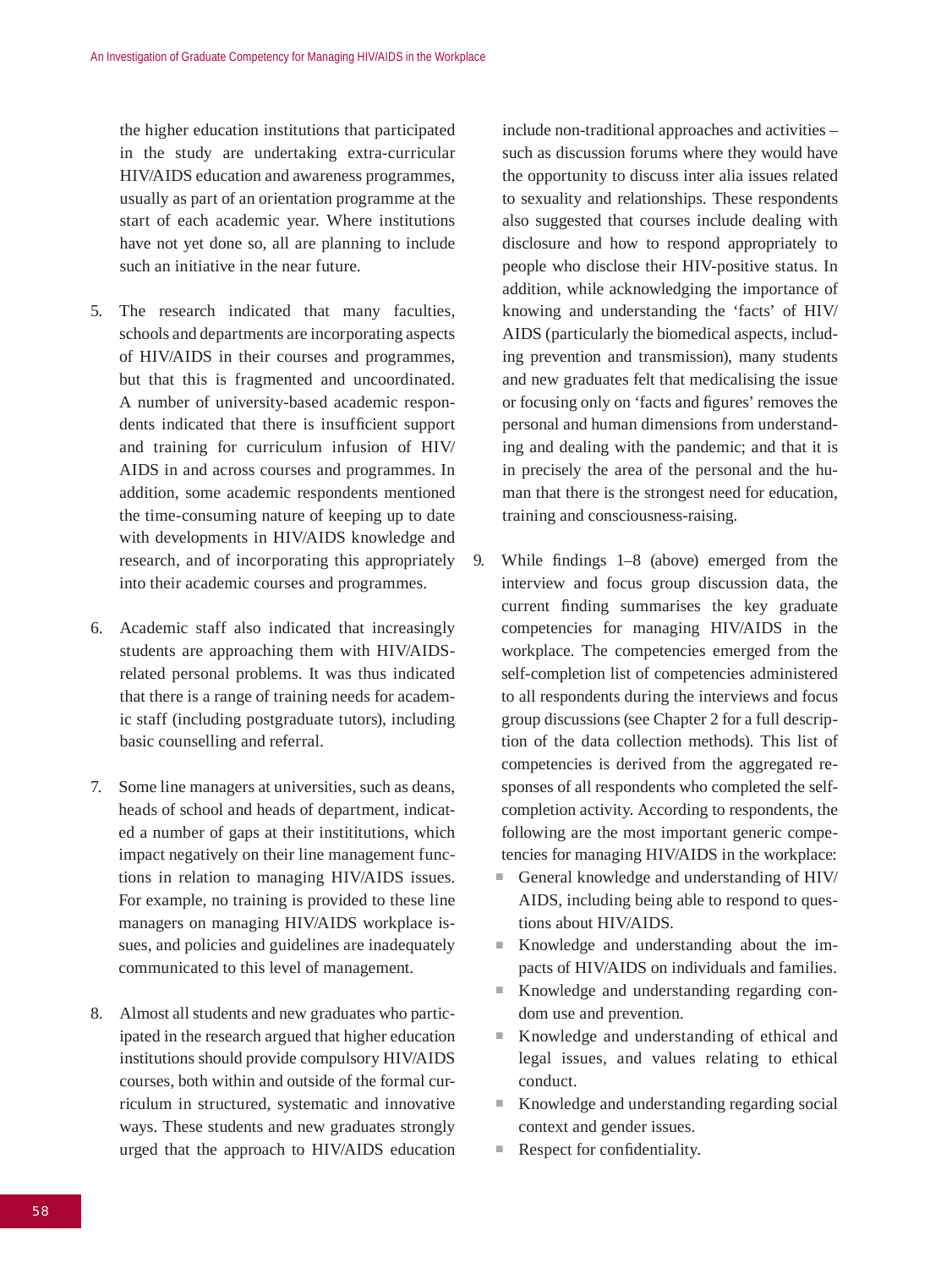- Empathy towards persons living with HIV/ AIDS (PLWHAs).
- Interpersonal skills.
- Ability to manage performance issues, negative co-worker reactions and absenteeism.

However, of the above, respondents felt most competent with regard to the following: general knowledge (54%), impacts on individuals and families (46% and 41% respectively), condom use and prevention (60%), respect and confidentiality (50%) and empathy towards PLWHAs (44%). Of the other competencies on the list, the level at which respondents felt equipped to deal with those issues ranged between 21% and 37%, suggesting that both higher education institutions and workplaces need to re-evaluate the content of and approach to HIV/AIDS education and training.

### **RECOMMENDATIONS ECOMMENDATIONS**

The following recommendations are made in the context of both the key findings emerging from responses to the research questions and the broader sociopolitical context in which HIV/AIDS is embedded in South Africa.

It is important to note that the recommendations are based on the principle that greater cooperation will need to be fostered:

- Within and between institutions in order to achieve the goal of an enhanced systemic, coordinated and integrated response to HIV/AIDS education in the higher education sector; and
- Between higher education and the public and private sectors.

#### **Systems level recommendations**

#### *Ensure broad-based, dedicated and integrated funding*

It is recommended that the broad spectrum of HIV/ AIDS education and programming at higher education institutions receive dedicated funding.

In terms of both the DHET's *Strategic Plan 2010/11 to 2014/15* (DHET 2010) and workplace and higher education institution respondents in this study, there is a recognition of the higher education sector's contribution to the development of South Africa's human resource base and its public good function. Thus, if the moral imperative of providing initially well trained and competent graduates to manage HIV/AIDS in the workplace rests with higher education institutions, and if it is agreed that a more coordinated and systemic approach to graduate production in HIV/AIDS competencies is required, then identifying and removing funding constraints is the foundation on which the higher education sector can consolidate and expand its approach to HIV/AIDS.

In addition to the ongoing sourcing of donor funds (which is somewhat precarious at the moment), it is further recommended that an integrated funding approach be adopted, with the DHET and HESA establishing a structure to explore and source funds specifically to support the development of graduate competencies for managing HIV/AIDS in workplaces.

If it is accepted that workplaces, both public and private, are the direct beneficiaries of these graduates, then it is not unreasonable to expect that workplaces contribute to HIV/AIDS programmes at higher education institutions. For this reason it is proposed that discussions be initiated with, among others, business groupings, the SETAs and the National Skills Development Fund.

Finally, it is proposed that included in dedicated and integrated funding proposals there be provision for a higher education HIV/AIDS repository (see the following recommendation).

#### *Establish a higher education HIV/AIDS 'repository'*

A second recommendation is the establishment of a higher education HIV/AIDS 'repository', to develop mechanisms and processes for keeping all higher education institutions up to date with the latest in research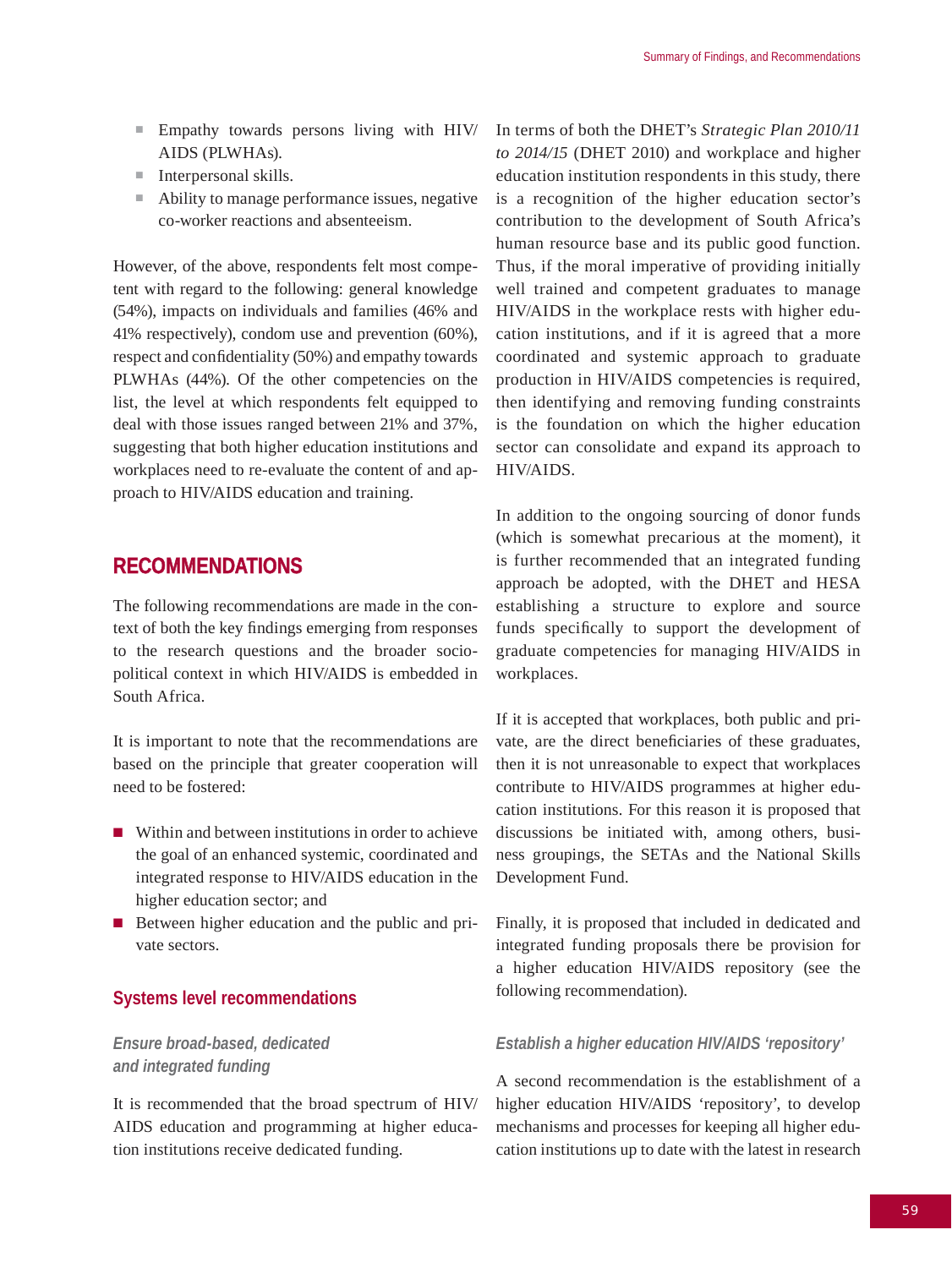across the spectrum of disciplines, so that individual lecturers might draw on such information for their courses and other purposes.

In Chapter 4 there was some discussion of the apparent lack of coordination within institutions with regard to their approaches to and implemenation of HIV/AIDS education and programmes. It was also noted that – if we consider the amount of effort required to keep up to date in teaching HIV/AIDS issues, not only at the level of individual academic staff but also within departments at the same institution, and in cognate disciplines, departments and programmes *across* 23 institutions – there is potentially huge duplication of time, effort and financial resources, which should be integrated. And as many respondents (especially students and new graduates) indicate, what is being taught within individual programmes and courses is often piecemeal and fragmented.

The proposed HIV/AIDS repository, in addition to making the latest research findings available, could also store materials and case studies. The assumption being made is that the repository would be based on open access principles, which would mean that any of the higher education institutions could use/ adapt the materials available. It would make sense for HEAIDS to coordinate this function, given its position in HESA. It is further assumed that funds contributed to the HESA secretariat by member institutions could be a source of financial support for such an activity.

An underpinning principle of this recommendation is that the repository would include discipline-based curriculum research and development activities, and would be based on the facilitation of communities of practice, with individual academics being drawn into the processes and mechanisms.

*Promote a systematic, integrated approach to HIV/AIDS education* 

It is recommended that higher education institutions undertake HIV/AIDS education at two levels:

■ At the extra-curricular level: that is to say, embedded within a life skills approach, compulsory for all students and scaffolded over the duration of a programme. The focus here would be on general knowledge and understanding of HIV/ AIDS in terms of issues of transmission, prevention and treatment. This would include developing an understanding of personal and family impact; developing an understanding of social, cultural and gender issues; tackling issues of relationships and sexuality; and covering related issues such as substance abuse.

 Innovative and participatory methodologies and mechanisms should be explored, piloted and adopted. These could include experiential learning components through short-term placements in workplace programmes (including placements in the higher education institutions' own on-campus facilities). Such experience would address current gaps in personal and generic knowledge.

■ At the programme offering level: that is to say, integrated, more coordinated than is currently the case, and with the inclusion of disciplinary and/or appropriate economic sector HIV/AIDS-related issues in modules, courses and programmes.

It is believed that it is at these two levels of HIV/AIDS education that the proposed repository would have the greatest impact.

The recommendation made here (that is, promoting a systematic, integrated approach) is contingent on the outcome of the debate currently being facilitated by the CHE – that of extending all three-year undergraduate programmes to four years – being accepted by the higher education community. Thus, activities to support the above recommendation include entering into discussions with the CHE, the HESA community and the Ministry of Higher Education and Training.

#### **Institutional level recommendations**

It is assumed that each higher education institution will further develop its institutional responses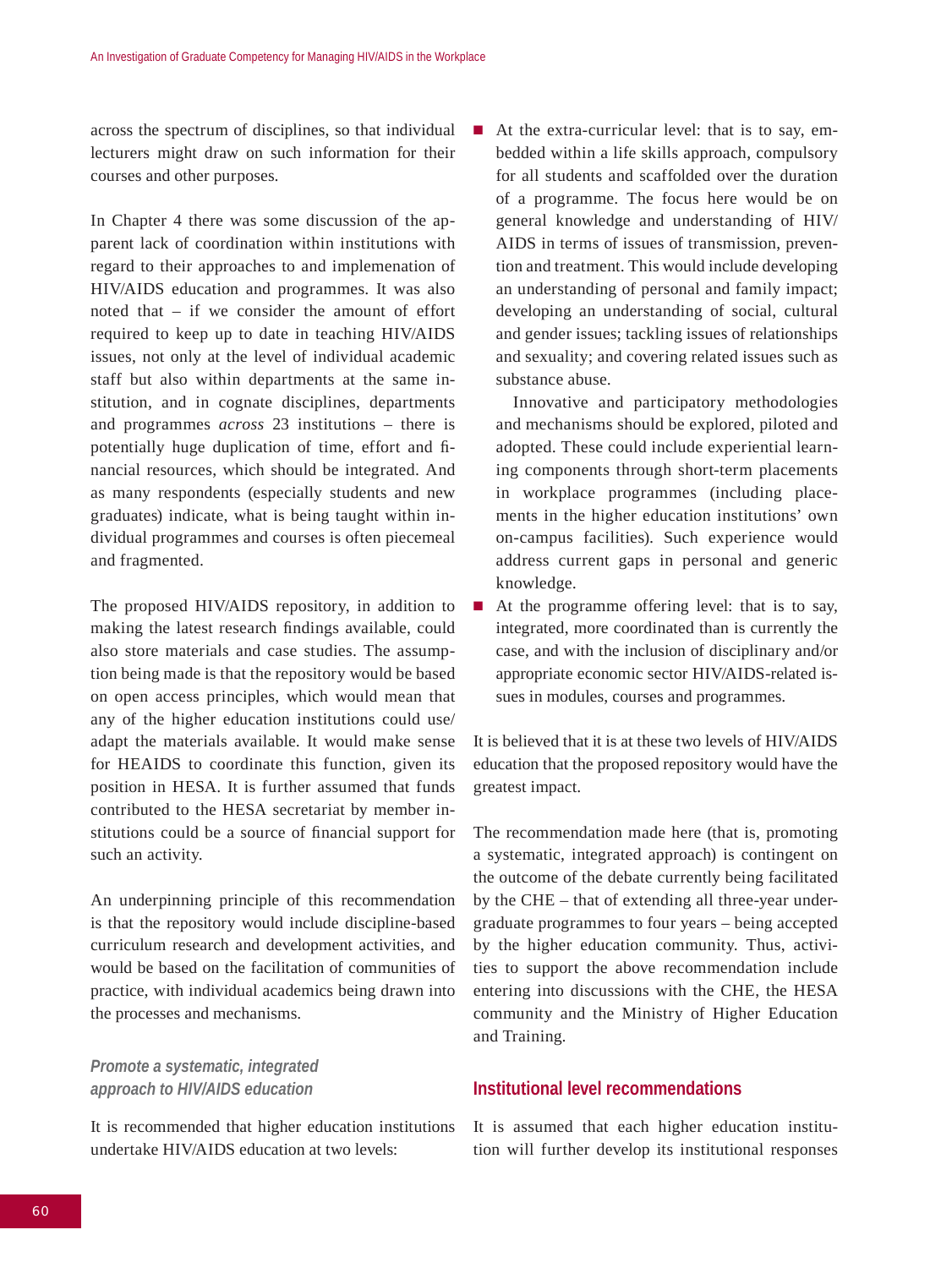and refine its HIV/AIDS policies and programmes on the basis of the HEAIDS sero-prevalance and KAP surveys, and will integrate this into university curricula.

#### *Integrate institution-specific findings into general and discipline-specifi c education*

In terms of HIV/AIDS education and curriculum issues, it is further recommended that the institutionspecific findings of the HEAIDS sero-prevalence and KAP surveys form part of internal strategic and operational planning processes to craft appropriate general HIV/AIDS education responses, as well as responses within courses and programmes. Clearly, the commitment of senior management is critical to this process.

#### *Strengthen health services offered on campuses*

In terms of health services at each higher education institution, it is recommended that higher education institutions do the following:

- $\blacksquare$  Evaluate the efficacy of the current implementation strategy to identify strengths and weaknesses, and implement changes accordingly.
- $\blacksquare$  Expand existing services, where these are in place, and/or provide a comprehensive health service for staff and (particularly) students. (Such a service could be staffed mainly by nurses, as is the current trend in South African state services.)
- Ensure that at least the minimum requirements for campus health service implementation are in place to meet student requirements with regard to HIV/ AIDS, such as: condom provision, VCT, counselling, medical care or referral, post-exposure prophylaxis (PEP) and so on.
- Prioritise VCT, particularly to newcomers, as well as running ongoing VCT campaigns and offering VCT to everyone who enters the clinic for any query whatsoever.
- Incentivise participation in VCT, STI checkups and attendance of ART education campaigns.

#### *Ensure that universites are HIV/AIDS competent employers*

In terms of the higher education institution as an employer with a competent HIV/AIDS intervention, it is recommended that universities ensure the following elements are in place:

- An HIV/AIDS policy.
- Monitoring of the epidemic among the university workforce (via HIV/AIDS prevalence surveys).
- Ascertaining the level of knowledge, attitude and practice of employees with regard to HIV/AIDS (by conducting KAP surveys).
- An awareness and education programme for staff and students.
- VCT provision.
- Access to medical care.
- Access to prevention condoms, circumcision, prevention of mother to child transmission, and PEP.
- A dedicated budget.
- A well established reporting structure.

#### **Higher education academic and administrative staff level recommendation**

#### *Consider providing staff development, training and support*

It is recommended that consideration be paid to staff development, training and support, including both academic staff and administrative staff who deal with students on a regular basis. For academic staff, both curriculum and pedagogical issues need to be addressed, but also HIV/AIDS-specific competencies, such as basic counselling skills, being able to answer questions related to HIV/AIDS and so on.

A specific group that must be singled out for attention is postgraduate teaching assistants, who often lecture or tutor undergraduate students and who may have much closer interpersonal interactions with these students than other academic staff do.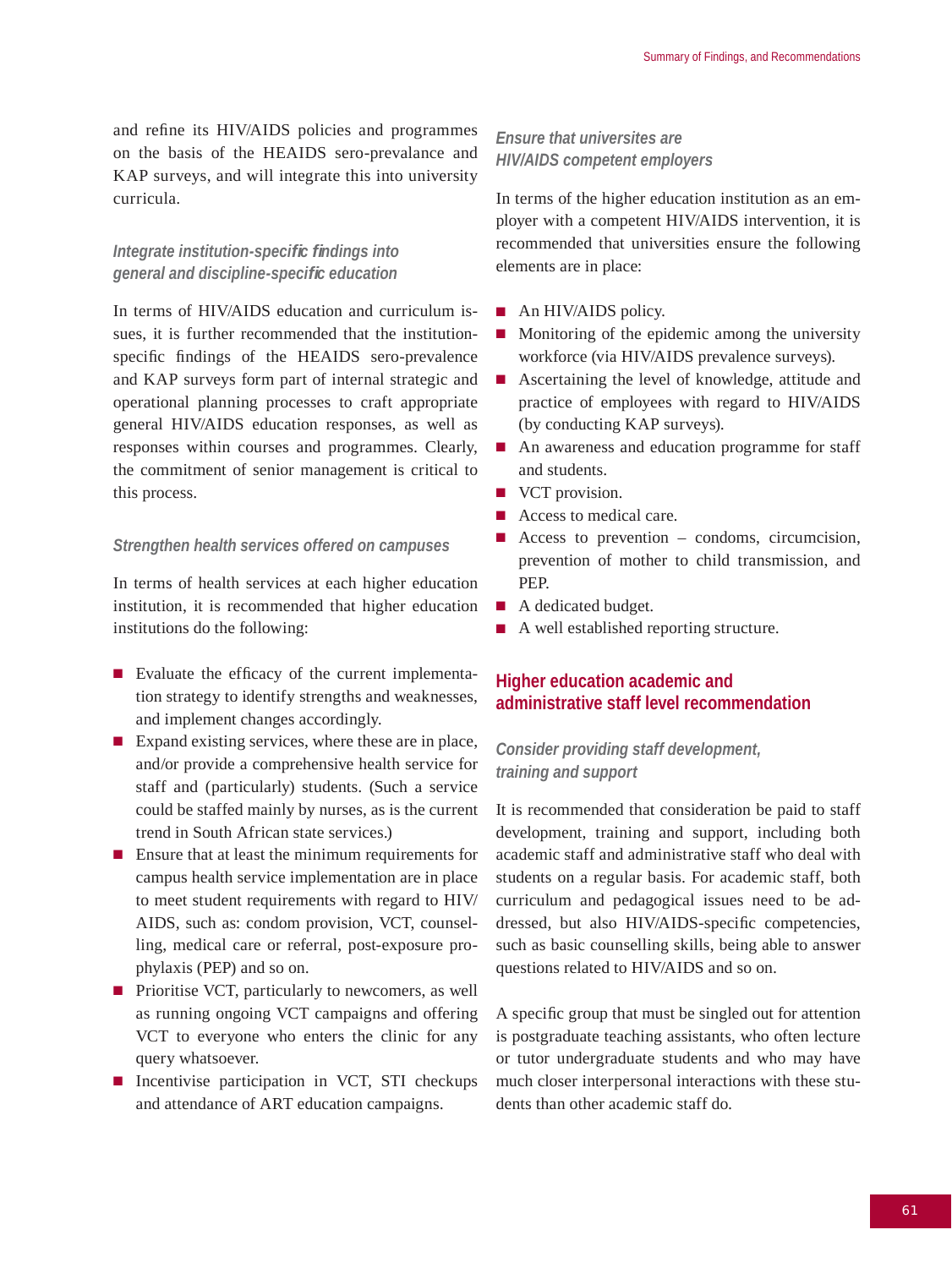# **Notes**

- 1 It is interesting to note, for example, that the *Human Resource Development Strategy for South Africa (HRD-SA) 2010*–*2030*, as approved on 18 March 2009 – just over a month before the general election – makes no specific reference to the impact of HIV/AIDS. However, it does include the improvement of 'life expectancy' as one of its targets/indicators.
- 2 CESM stands for the Classification of Educational Subject Matter.
- 3 A sixth institution did not participate, as it did not provide ethics clearance within the required timeframes. The disciplinary areas that would have been covered were computer science and data processing, and architecture and environmental design. Because of the timing of the fieldwork, it was not possible to cover these disciplinary areas at the other participating institutions.
- 4 It should be noted that the publication does not provide any authorship or publication details. It is referenced in the list of references as 'Author not cited'.
- 5 For more about the Impact Initiatives, see the GBC website (retrieved February 2010): www.gbcimpact.org/itcs\_node/0/0/ article/905
- 6 Debswana is a joint venture between the government of Botswana and De Beers.
- 7 It should be noted that while some programmes being taught by some participating respondents are overseen by professional bodies, none of these professional bodies – particularly those that are in the health or medical sciences – apparently have any guidelines or prescriptions that focus on HIV/AIDS.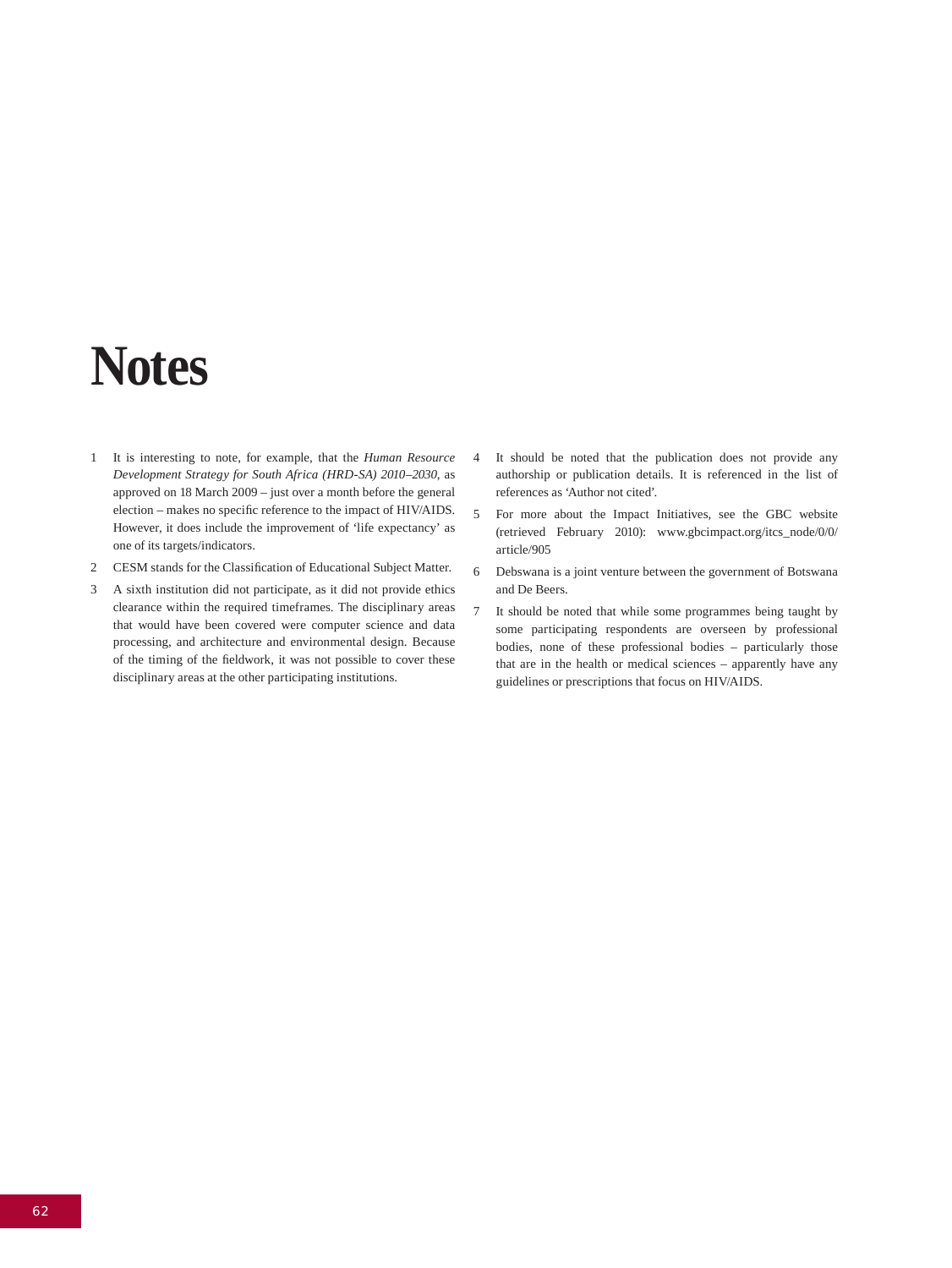# **References**

- AAU (Association of African Universities). 2004. *An HIV/AIDS toolkit for higher education institutions in Africa*. *Ghana.* Retrieved March 2008, from www.aau.org/aur-hiv-aids/toolkit.htm
- \_\_\_\_\_\_ 2007. *HIV and AIDS and higher education in Africa: A review of best practice models and trends.* AAU. Accra, Ghana.
- ACU (Association of Commonwealth Universities). 2001. *HIV/AIDS: Towards a strategy for Commonwealth universities: Issues in policy development*. ACU. London, UK.
- ADEA WGHE (Association for the Development of Education in Africa Working Group on Higher Education). 2006. *Directory of African higher education institutions responding to the threat of HIV/AIDS*. ADEA WGHE/Association of African Universities. Accra, Ghana.
- Asmal, K. 1999. Introductory address by Prof. Kader Asmal, MP, Minister of Education, at conference, Tertiary Institutions against AIDS, 1 October 1999, Benoni, South Africa.
- Author not cited. 2002. *The formation of a critical, compassionate citizenry: The inculcation of HIV/AIDS curricula into South African higher education.* Downloaded March 2010, from http:// hivaidsclearinghouse.unesco.org/search/resources/curricula\_ inculcation.pdf
- BER (Bureau for Economic Research). 2005. *The impact of HIV/AIDS on selected business sectors in South Africa, 2005.* Research report commissioned by the South African Business Coalition on HIV/AIDS (SABCOHA). BER. University of Stellenbosch, South Africa.
- Bhagwanjee, A.; I. Petersen; O. Akintola; and G. George. 2008. Bridging the gap between VCT and HIV/AIDS treatment uptake: Perspectives from a mining-sector workplace in South Africa. *African Journal of AIDS Research.* 7(3). pp. 271–279.
- Bhorat, H.; N. Mayet; and M. Visser. 2010. Student graduation, labour market destinations and employment earnings. In Letseka, M.; M. Cosser; M. Breier; and M. Visser (ed), *Student retention and graduate destination: Higher education and labour market access and success.* HSRC Press. Cape Town, South Africa.
- BUSA (Business Unity South Africa). n.d. *BUSA: One voice for business*. Retrieved March 2008, from www.busa.org.za
- \_\_\_\_\_\_ 2005. Message from the CEO. *BUSA Bulletin*. Retrieved March 2008, from www.busa.org.za/docs/BUSA%20Bulletin%20 June2005.pdf
- CCA (Corporate Council on Africa). n.d.(a). *About CCA*. Retrieved March 2008, from www.africcncl.org/About\_CCA/index.asp
- \_\_\_\_\_\_ n.d.(b). *HIV/AIDS Initiative Committee*. Retrieved March 2008, from www.africacncl.org/HIV\_AIDS/about\_aai/advisoryGroup.asp
- CDC (Centers for Disease Control). n.d. *HIV is still at work*. Retrieved February 2008, from www.hivatwork.org
- \_\_\_\_\_\_ 2008. *Business responds to AIDS*/*Labor responds to AIDS.*  CDC: Atlanta, GA, USA.
- CHE (Council on Higher Education). 2003. *Building relationships between higher education and the private and public sectors.*  Proceedings of the CHE colloquium held on 27 & 28 June 2002. CHE. Pretoria, South Africa.
- \_\_\_\_\_\_ 2004. *South African higher education in the fi rst decade of democracy.* CHE. Pretoria, South Africa.
- \_\_\_\_\_\_ 2009. *Education Monitor 8: The state of higher education in South Africa.* CHE. Pretoria, South Africa.
- Chetty, D. 2000. *Institutionalising the response to HIV/AIDS in the South African university sector: A SAUVCA analysis. Developing a uniform strategy to fight HIV/AIDS within higher education*. South African Universities Vice-Chancellors Association. Pretoria, South Africa.
- \_\_\_\_\_\_ 2003. *An HIV/AIDS toolkit for tertiary institutions*. Case study prepared for regional conference, Improving Tertiary Education in Sub-Saharan Africa: Things that Work!, Accra, Ghana. Retrieved March 2008 from http://hivaidsclearinghouse.unesco.org
- Chetty, D.; and B. Michel. 2005. *Turning the tide: A strategic response to HIV and AIDS in South African higher education.* South African Universities Vice-Chancellors Association. Pretoria, South Africa.
- Chilisa, B. 2003. *Assessing the impact of HIV/AIDS on education: Towards a responsive evaluation and research framework. Findings from the University of Botswana*. Retrieved March 2008, from http://hivaidsclearinghouse.unesco.org
- Debswana. n.d. *HIV/AIDS overview*. Retrieved March 2008, from www.debswana.com/Debswana.Web/People/HIV+and+AIDS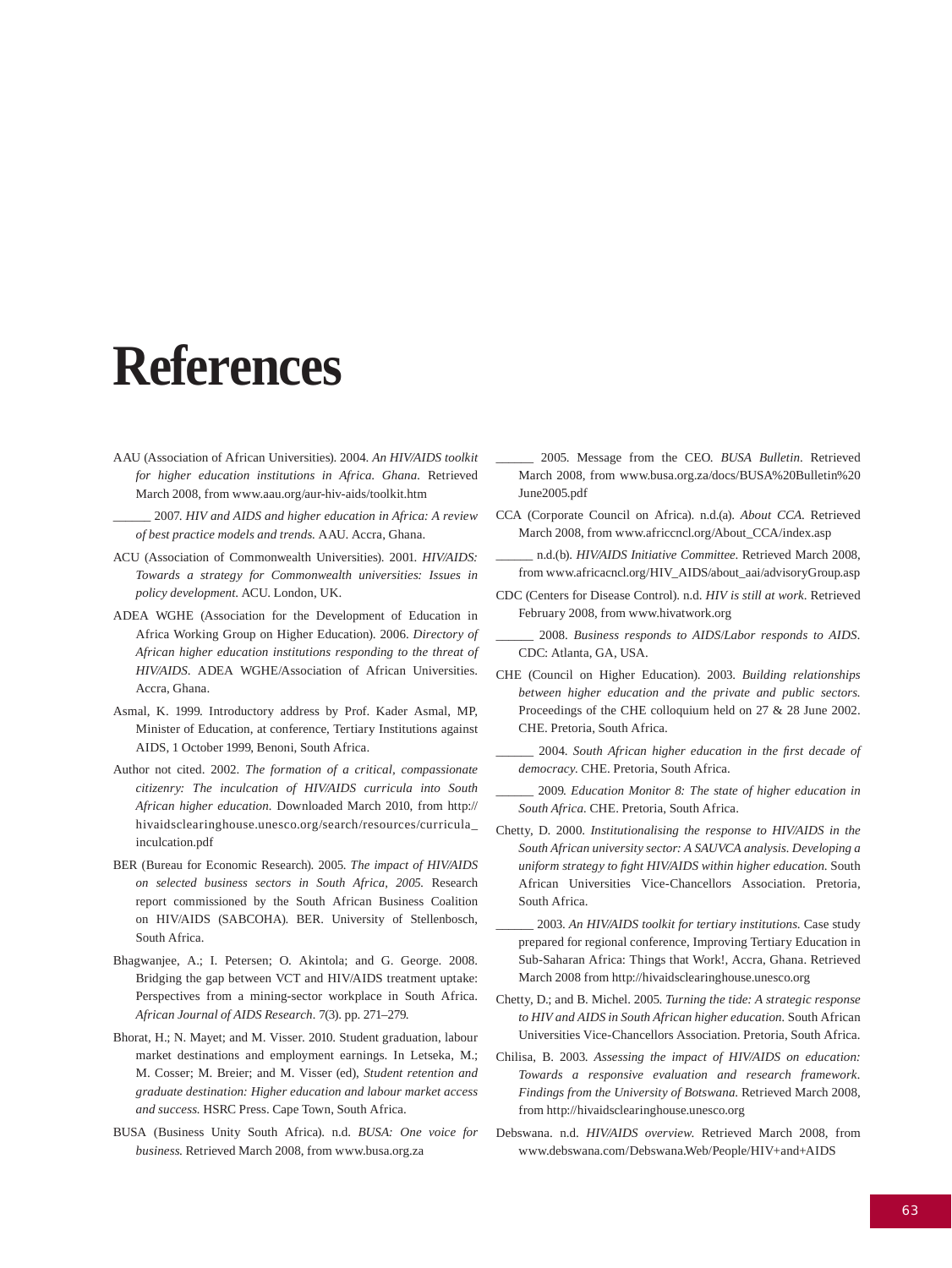- Department of Health. 2000. *HIV/AIDS/STD strategic plan for South Africa, 2000–2005*. Retrieved March 2010, from www.doh.gov.za
- Department of Labour. n.d.(a). *The national skills development strategy*. Brochure. Department of Labour. Pretoria, South Africa.
- \_\_\_\_\_\_ n.d.(b). *SETAs Sector Education and Training Authorities*. Brochure. Department of Labour. Pretoria, South Africa.
- DHET (Department of Higher Education and Training). 2010. *Strategic plan 2010/11 to 2014/15, and operational plans for the 2010/11 fi nancial year*. DHET. Pretoria, South Africa.
- Dickinson, D.; and M. Stevens. 2004. *Understanding the response of large South African companies to HIV/AIDS*. Paper presented at research symposium, HIV/AIDS in the Workplace, 29 & 30 June, University of the Witwatersrand, South Africa.
- DoE (Department of Education). 1997. *Education white paper 3: A programme for the transformation of higher education*. DoE. Pretoria, South Africa.
- \_\_\_\_\_\_ 2001. *National plan for higher education*. DoE. Pretoria, South Africa.
- DPSA (Department of Public Service and Administration), South Africa. 2002. *Managing HIV/AIDS in the workplace: A guide for government departments*. DPSA. Pretoria, South Africa.
- EDUCAIDS. 2008. 2nd ed. *Framework for action.* Retrieved February 2008, from www.educaids.org.
- ELRC (Education Labour Relations Council). 2005. *Educator supply and demand in the South African public education system: Integrated report.* HSRC Press. Cape Town, South Africa.
- Evian, C. 2008. HIV epidemiology and trends in a large national manufacturing company in South Africa, 2001–2006. *African Journal of AIDS Research*. 7(3). pp. 305–310.
- FHI (Family Health International). n.d. *HIV/AIDS prevention in the workplace*. Retrieved February 2008, from www.fhi.org/en/ HIVAIDS/pub/fact/workplace.htm.
- Global Compact. 1998. *HIV/AIDS and human rights international guidelines*. Retrieved February 2008, from www.unglobalcompact. org/docs/about\_the\_gc/gc\_brochure\_fi nal.pdf.
- \_\_\_\_\_\_ 2003. *HIV/AIDS: Everybody's business*. Retrieved March 2008, from www.unglobalcompact.org/docs/news\_events/8.1/ HIV\_AIDS.pdf.
- Global Fund. n.d. *The private sector*. Retrieved February 2008, from www.theglobalfund.org/en/partners/private.
- \_\_\_\_\_\_ 2003. *Nine major companies commit to co-investment to expand community HIV/AIDS programs using corporate infrastructure*. Retrieved March 2008, from www.theglobalfund.org/en/media\_ center/press/pr\_031203.asp.
- Goetzel, R.Z.; R.J. Ozminkowski; C.M. Baase; and G.M. Billotti. 2005. Estimating the return-on-investment from changes in employee health risks on the Dow Chemical Company's health care costs. *Journal of Occupational and Environmental Medicine*. 47. pp. 759–768.
- Griesel, H. 2003. Universities and the world of work: A case study on graduate attributes. In Council on Higher Education (CHE), *Building relationships between higher education and the private and public sectors*. CHE. Pretoria, South Africa.
- Griesel, H.; and B. Parker. 2009. *Graduate attributes: A baseline study on South African graduates from the perspective of employers.* Higher Education South Africa and the South African Qualifications Authority. Pretoria, South Africa.
- Hall, E.J. 2004. *The challenges HIV/AIDS poses to nurses in their work environment*. Paper presented at research symposium, HIV/AIDS in the Workplace, 29 & 30 June, University of the Witwatersrand, South Africa.
- Harris, A.M. 2005. *Final report: HIV/AIDS in the UN workplace*. Retrieved February 2008, from http://ews.unaids.org/public/ LearningStrategy/Documents/download.axd?p=25823.
- HEAIDS (Higher Education HIV/AIDS), South Africa. 2004. *HIV and AIDS audit: Interventions in South African higher education*. Retrieved March 2008, from www.heaids.org.za/ publications/332246.htm.
- \_\_\_\_\_\_ 2009. *Summary report The roles of educators in mitigating the impact of the HIV/AIDS pandemic on the education system in South Africa, December 2009*. Higher Education South Africa. Pretoria, South Africa.
- \_\_\_\_\_\_ 2010. *HIV prevalence and related factors Higher education sector study, South Africa, 2008–2009*. Higher Education South Africa. Pretoria, South Africa.
- Heywood, M. n.d. *Many challenges face SANAC*. Interview with the South African Business Coalition on HIV/AIDS. Retrieved March 2008, from www.sabcoha.org/sabcoha-features/many-challengesface-sanac.html.
- IAPAC (International Association of Physicians in AIDS Care). 2001. IAPAC launches HIV/AIDS training program to improve medical care in developing countries. 11 April 2001. IAPAC release 4/9. *Kaiser Daily HIV/AIDS Report*. Retrieved February 2008, from www.kaisernetwork.org/daily\_reports/rep\_hiv\_recent\_rep. cfm?dr\_cat=1&show=yes&dr\_DateTime=11-apr-01.
- IATT (Inter Agency Task Team on HIV/AIDS and Education). 2004. *Report on the education sector global HIV/AIDS readiness survey: A review of the comparative readiness of the education sectors in 71 countries to respond to, manage and mitigate the impact of HIV/ AIDS*. International Institute of Educational Planning, UNESCO. Paris, France.
- ICFTU (International Confederation of Free Trade Unions). n.d. *What it is, what it does*. Retrieved February 2008, from www.icftu.org/ displaydocument.asp?DocType=Overview&Index=990916422&L anguage=EN.
	- \_\_\_\_\_\_ 2000. *Framework of action towards involving workers in fi ghting HIV/AIDS in the workplace. Gaborone, Botswana*. Retrieved February 2008, from www.icftu.org/displaydocument.a sp?Index=991211419&Language=EN.
- \_\_\_\_\_\_ 2006. *Trade unions ask governments at the UN General Assembly to say 'YES' to a G8 working group on HIV/AIDS*. Retrieved March 2008, from www.unep.org/labour\_environment/ PDFs/gumessage\_TU\_HIV\_UN.pdf.
- ICFTU and IOE (International Organisation of Employers). 2003. *Fighting HIV/AIDS together: A programme for future engagement*. Retrieved February 2008, from www.ilo.org/public/english/ protection/trav/aids/ioeicftudecl.pdf.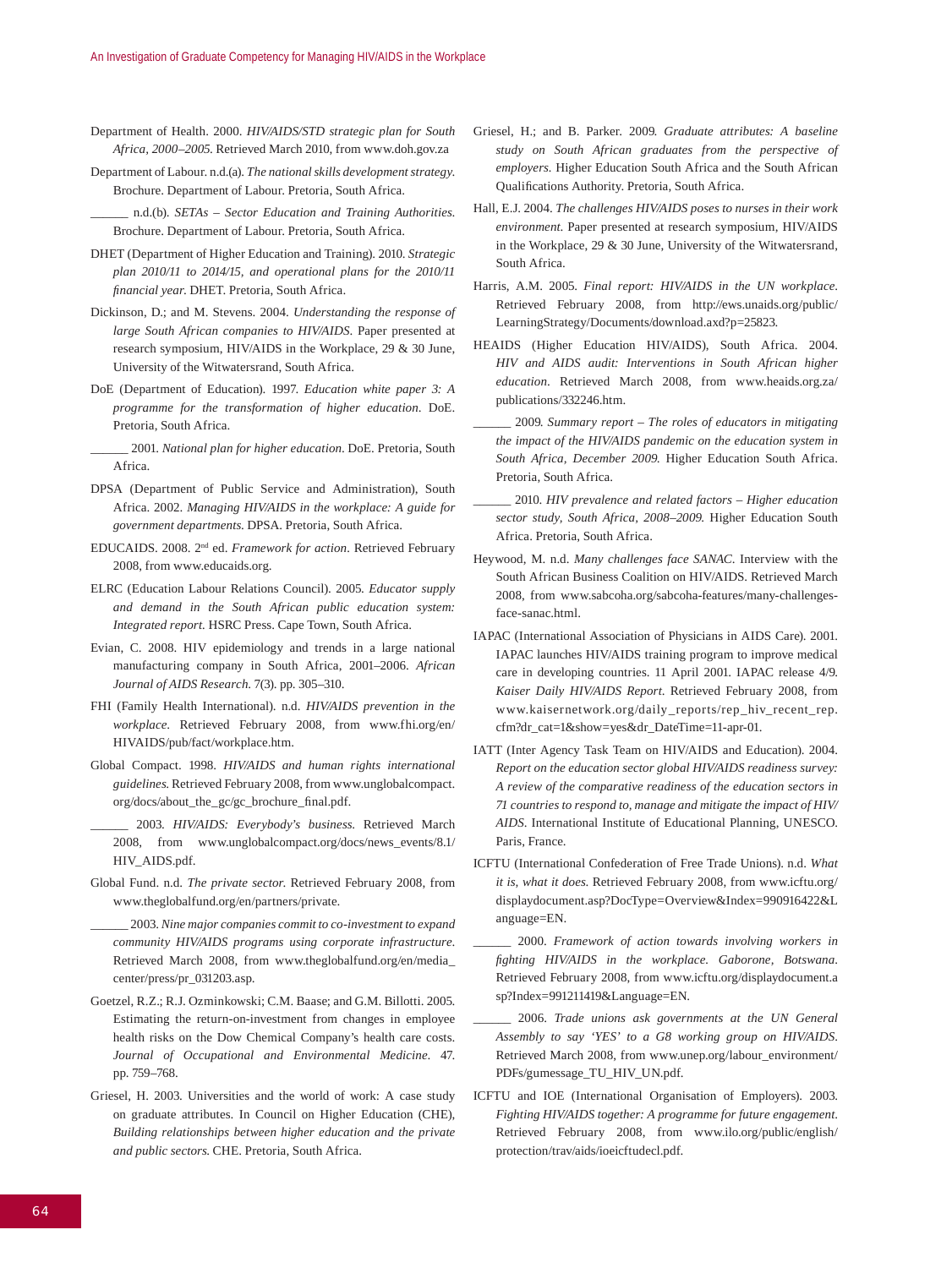- ILO (International Labour Organization). 2001. *An ILO code of practice on HIV/AIDS and the world of work*. Retrieved February 2008 from www.ilo.org/wcmsp5/groups/public/---dgreports/---dcomm/ documents/normativeinstrument/kd00015.pdf.
- ILO/ILOAIDS/SEED (International Labour Organization/Small Enterprise Development). 2007. *Helping micro and small enterprises cope with HIV/AIDS: A handbook for small business associations and service providers*. ILO. Geneva, Switzerland.
- IOE (International Organisation of Employers). 2002. *Employers' handbook on HIV/AIDS: A guide to action*. UNAIDS. Geneva, Switzerland.
- Irigoin, M.E.; and P.T. Whitacre. 2002. *Mapping competencies for communication for development and social change: Turning knowledge, skills, and attitudes into action.* The CHANGE Project. Academy for Educational Development. Washington DC, USA.
- Katahoire, AR. 2004. *A review of key issues emerging from literature on HIV/AIDS and higher education in Africa and Uganda.* Review commissioned by the International Institute for Educational Planning, UNESCO. Uganda.
- Katjavivi, P.; and B. Otaala. 2003. *African higher education institutions responding to the HIV/AIDS pandemic*. Paper presented at the AAU Conference of Rectors, Vice Chancellors and Presidents of African Universities (COREVIP), Mauritius. Retrieved March 2008, from http://hivaidsclearinghouse.unesco.org.
- Kelly, M.J. 2001. *Challenging the challenger*: *Understanding and expanding the response of universities in Africa to HIV/AIDS.*  Association for the Development of Education in Africa (ADEA). Retrieved March 2008, from http://hivaidsclearinghouse.unesco.org.
- Kinghorn, A. 2000. *The impact of HIV/AIDS on tertiary institutions*. Presentation to the South African Universities Vice-Chancellors Association, Johannesburg, South Africa.
- Koen, C. 2006. *Higher education and work: Setting a new research agenda.* HSRC Press. Cape Town, South Africa.
- Kraak, A. 2004. Discursive tensions in South African higher education. *Journal of Studies in International Education.* 8(3). pp. 244–281.
- Landers, J. 2007. Mine company attacks AIDS. *Dallas Morning News*. Retrieved March 2008, from www.dallasnews.com/sharedcontent/ dws/bus/columnists/jlanders/stories/DN-landers\_13bus.ART. State.Edition1.3798459.html.
- Letseka, M.; M. Cosser; M. Breier; and M. Visser (ed). 2010. *Student retention and graduate destination: Higher education and labour market access and success.* HSRC Press. Cape Town, South Africa.
- Mapolisa, S. 2004. South African trade unions' response to HIV/AIDS. *Int. Conf. AIDS*, 15: abstract no. MoPeD3710. Retrieved February 2010, from http://gateway.nlm.nih.gov/MeetingAbstracts/ ma?f=102280002.html.
- Martin, L.; and P. Alexander. 2002. Getting up to speed: South Africa's tertiary institutions and HIV/AIDS*. Society in Transition*. 33(3). pp. 330–346.
- Meyer, D. 2003. *HIV/AIDS education in South Africa: A SENCER backgrounder at SSI 2002 with 2003 update included.* Association of American Colleges and Universities SENCER program. Retrieved March 2008, from http://hivaidsclearinghouse.unesco.org
- Moleke, P. 2005. *Finding work: Employment experiences of South African graduates*. HSRC Press. Cape Town, South Africa.
- 2010. The graduate labour market. In Letseka, M.; M. Cosser; M. Breier; and M. Visser (ed), *Student retention and graduate destination: Higher education and labour market access and success.* HSRC Press: Cape Town, South Africa.
- Momoh, S. 2007. *HIV/AIDS and SMEs: IFC, a Pan-Africa consumer provider to the rescue*. Retrieved March 2008, from www. businessdayonline.com/entrepreneur-today/84.html.
- MSF (Médicins Sans Frontières). 2009. Donors backtracking on funding AIDS treatment. *Health-e*. 12 November 2009. Downloaded February 2010, from http://health-e.org.za/news/ article.php?uid+20032572.
- Nedlac (National Economic Development and Labour Council). 2007. *Nedlac code of good practice on key aspects of HIV/AIDS and employment.* Retrieved February 2010, from www.nedlac. org.za/reports/agreements--reports/archived/2007/hiv-aids-andemployement.aspx.
- Nzioka, C.; A. Korongo; and R. Njiru. 2007. *HIV and AIDS in Kenyan teacher colleges: Mitigating the impact.* International Institute for Educational Planning, UNESCO. Paris, France. Retrieved March 2008 from http://hivaidsclearinghouse.unesco.org.
- ODI (Overseas Development Institute). 2007. *AIDS and the private sector: The case of South Africa.* ODI Briefing Papers No. 1, December 2007.
- PABC (Pan African Business Coalition on HIV/AIDS). n.d. *Pan African Business Coalition on HIV/AIDS*. Retrieved March 2008, from www.sabcoha.org/business-organisations/the-pan-africannetwork-of-business-coalitions.html.
- Pattman, R.; and F. Chege. 2003. *Finding our voices: Gendered and sexual identities and HIV/AIDS in education*. UNICEF. Nairobi, Kenya.
- Pattman, R.; and M. Cockerill**.** 2007. Christian women and men from Durban: Peer sex educators in the making. *International Journal of Inclusive Education*. 11(4). pp. 501–517.
- Quinn Patton, M. 1990. 2nd ed. *Qualitative evaluation and research methods.* Sage Publications. Newbury Park, CA, USA.
- Ranneileng, M. 2005. *UNESCO review of higher education institutions' responses to HIV/AIDS. Lesotho: The case study of the National University of Lesotho*. Retrieved March 2008, from http:// hivaidsclearinghouse.unesco.org.
- Rosen, S.B.; and P.J. Connelly. 2004. HIV/AIDS services for small and medium enterprises in South Africa: A market analysis. *Int. Conf.*  AIDS, 15: abstract no. MoPeD3683.
- Rosen, S.; J.L. Simon; J.R. Vincent; W. MacLeod; M. Fox; and D.M. Thea. 2003. AIDS is your business. *Harvard Business Review.* 81(3). pp. 80–87.
- SABCOHA (South African Business Coalition on HIV/AIDS). n.d. *Who we are*. Retrieved March 2008, from www.sabcoha.org/whowe-are/who-we-are.html.
- SADC (Southern African Development Community). 1997. *Code of good practice on HIV/AIDS and employment*. Retrieved March 2008, from www.cosatu.org.za/docs/1998/sadc-hiv.htm.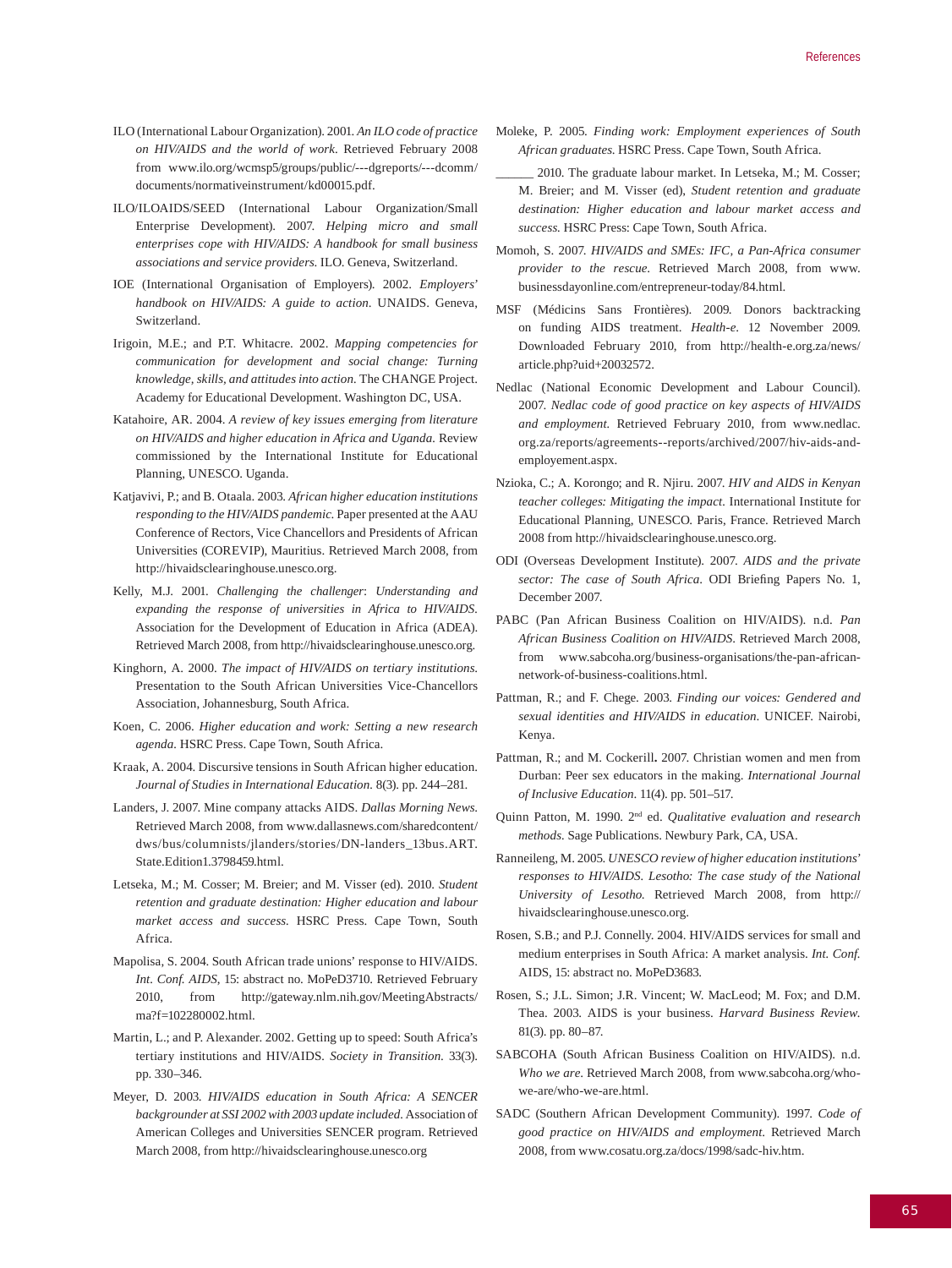- SAHIMS (Southern Africa Humanitarian Information Management Network). 2005. *The World Bank and SABCOHA launch guidelines for business coalitions against HIV/AIDS.* News Release No: 2005/326/AFR. Retrieved March 2008, from www. sahims.net/batchfiles\_web/2005/02\_february/16/Regional/ The%20World%20Bank%20and%20SABCOHA%20Launch%20 Guidelines%20for.pdf.
- Saint, W.; B. Otaala; D. Chetty; and M. Ojuando. 2004. *Crafting institutional responses to HIV/AIDS: Guidelines and resources in Sub-Saharan Africa*. World Bank. Washington, DC, USA. Retrieved March 2008, from http://siteresources.worldbank.org/ AFRICAEXT/Resources/no\_64.pdf.
- SAPIA (South African Petroleum Industry Association). 2004. Creation of Business Unity South Africa (BUSA). *Annual report*. Retrieved March 2008, from www.sapia.org.za/pubs/2004\_ ARep/p01.htm.
- Shisana, O.; T. Rehle; L.C. Simbayi; K. Zuma; S. Jooste; V. Pillay van Wyk; N. Mbelle; J. van Zyl; W. Parker; N.P. Zungu; S. Pezi; and the SABSSM III Implementation Team. 2010. *South African national HIV prevalence, incidence, behaviour and communication survey 2008: A turning tide among teenagers?* HSRC Press. Cape Town, South Africa.
- SHRM (Society for Human Resource Management) n.d. *National AIDS Fund toolkit for SHRM chapters*. Retrieved February 2008, from www.shrm.org/diversity/aidsguide.
- Simbayi, L.C.; T. Rehle; J. Vass; D. Skinner; K. Zuma; M.N. Mbelle; S. Jooste; V. Pillay; N. Dwadwa-Henda; Y. Toefy; P. Dana; T. Ketye; and A. Matevha. 2007. *The impact of and responses to HIV/AIDS in the private security and legal services industry in South Africa.*  HSRC Press. Cape Town, South Africa.
- South African Government Information. n.d*. The South African National AIDS Council*. Retrieved March 2008, from www.info. gov.za/issues/hiv/sanac.htm#contact.
- South African Public Service Commission. 2001. *Public Service Regulations, 2001*. Retrieved February 2010, from www.psc.gov.za/ docs/legislation/PUBLIC%20SERVICE%20REGULATIONS.pdf.
- Sprague, C.; and D. Dickinson. 2008. Introduction to the special issue (HIV/AIDS and the World of Work). *African Journal of AIDS Research.* 7(3). pp. iii–vii.
- TAC (Treatment Action Campaign). 2005. *Joint COSATU and TAC statement on failure of government to spend SA National AIDS Trust money*. Retrieved March 2008, from www.tac.org.za/ Statements/COSATU\_TAC\_SANAC.htm.
- UNAIDS (Joint United Nations Programme on HIV/AIDS). 2004. *United Nations learning strategy on HIV/AIDS: Building competence of the UN and its staff to respond to HIV/AIDS*. UNAIDS. Geneva,

Switzerland. Retrieved February 2008, from http://data.unaids.org/ Publications/IRC-pub06/JC816-LearningStrategies\_en.pdf.

- \_\_\_\_\_\_ 2006. *Implementing the UN learning strategy on HIV/AIDS: Ten case studies*. UNAIDS/06.05E. UNAIDS. Geneva, Switzerland.
- \_\_\_\_\_\_ 2007. *Implementing the UN learning strategy on HIV/AIDS: Sixteen case studies*. UNAIDS/07.08E/JC1311E. UNAIDS. Geneva, Switzerland. Retrieved February 2008, from http://data.unaids.org/ pub/Report/2007/jc1311-un-learning-strat07\_en.pdf.
- \_\_\_\_\_\_ 2009. *AIDS epidemic update*. UNAIDS and World Health Organization. Geneva, Switzerland.
- UNESCO (United Nations Educational, Scientific and Cultural Organization). 2005. *Decade of education for sustainable development (2005–2015) – Linkages between the global initiatives in education.* UNESCO. Paris, France.
- \_\_\_\_\_\_ 2006a. *An overview of opportunities: An assessment of challenges.* Retrieved February 2008, from http://unesdoc.unesco. org/images/0014/001479/147916E.pdf.
- \_\_\_\_\_\_ 2006b. *Expanding the fi eld of inquiry: A cross-country study of higher education institutions' response to HIV and AIDS.* UNESCO. Paris, France.
- UNSSC (United Nations System Staff College). 2000. *Sphere of infl uence and the Global Compact principles*. Retrieved February 2008, from www.unssc.org/web/hrb/details.asp?mod=2&sec=1&cur=1.
- Unterhalter, E.; T. Boler; and S. Aikman. 2008. Essentialism, equality, and empowerment: Concepts of gender and schooling in the HIV and AIDS epidemic. In S. Aikman; E. Unterhalter; and T. Boler, *Gender equality, HIV, and AIDS: A challenge for the education sector*. Oxfam GB and Action Aid. Oxford, UK.
- Van Wyk, B.; and J. Pieterse. 2006. *Institutional response from higher education in the Southern African Development Community.* A report commissioned by the Southern African Regional Universities Association. Centre for the Study of AIDS, University of Pretoria, South Africa. Retrieved March 2008, from http:// hivaidsclearinghouse.unesco.org.
- WAC (World AIDS Campaign). 2005. *Global unions making their promises*. Retrieved March 2008, from www.worldaidscampaign. info/index.php/en/wac/the\_wac/joint\_statements/global\_unions\_ making\_their\_promise.
- WEF (World Economic Forum). 2003. Anti-AIDS business coalitions from 14 African countries meet in Zambia. (21 July 2003). WEF release 7/18. *Kaiser Daily HIV/AIDS Report.* Retrieved February 2008, from www.kaisernetwork.org/daily\_reports/rep\_hiv\_recent\_ rep.cfm?dr\_cat=1&show=yes&dr\_DateTime=21-jul-03.
- World Bank. 2002. *Education and HIV/AIDS: A window of hope*. World Bank. Washington, DC, USA.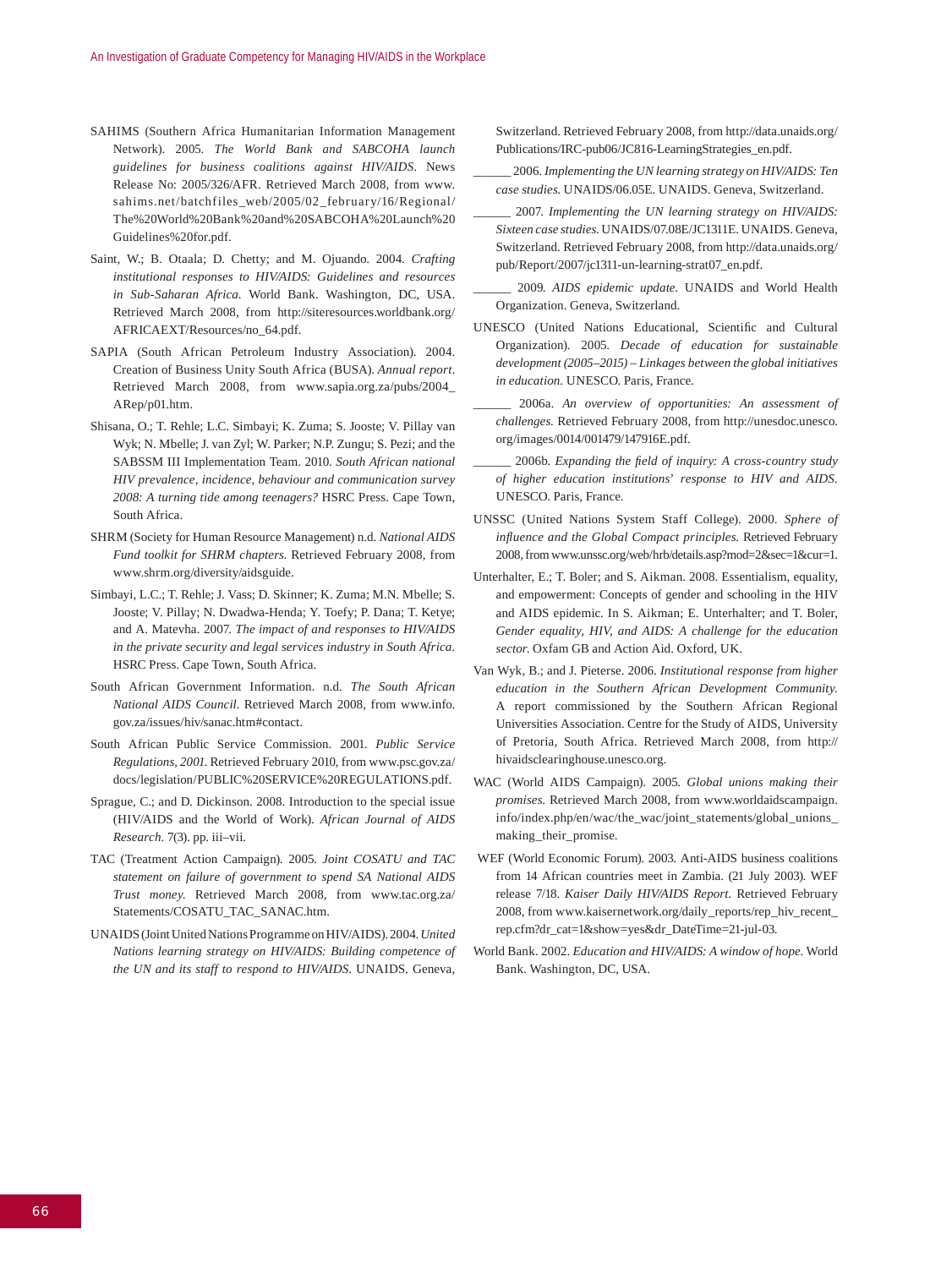## **APPENDIX 1 PPENDIX Examples of the interview schedules**

#### **PROJECT: INVESTIGATION OF GRADUATE COMPETENCY WITH REGARD TO HIV/AIDS IN THE PLACE OF WORK**

**Interview schedule: Deans and academic staff**

#### **TERMS USED IN THIS DOCUMENT:**

**HIV/AIDS-related competencies:** refers to knowledge, skills, attitudes and values relating to the management of HIV/AIDS in the workplace.

- 1. Do any of the programmes you offer have to conform to the curriculum requirements of a professional body?
	- a. If yes, which professional body is this?
	- b. Do they have a say in the curriculum?
	- c. If so, how do they do this?
	- d. Do they have guidelines for addressing HIV/ AIDS?
- 2. Does your faculty/school/department teach HIV/ AIDS in its courses?
- 3. If you answered 'yes', in which courses and at which levels? What is the focus of what is taught? Is there an attempt to infuse HIV/AIDS issues

across the curriculum in the programmes you offer? Please describe as fully as possible.

- 4. If you answered 'no' to Q2, why not?
- 5. Does your institution train your academic staff to help them address HIV/AIDS when developing their curriculum? If yes, how is this done? If no, would you find this helpful?
- 6. Please identify up to 4 areas in which your graduates may be impacted by HIV/AIDS in their future workplace. To what extent do you feel that your graduates are equipped to deal with each of these issues?
- 7. Does your faculty/school/department take into account the graduate competency requirements of employers when designing programmes and curricula? If so, please describe the process. If not, why not?
- 8. When you design your curriculum, do you consider the competencies that students' prospective employers may require regarding HIV/AIDS in the workplace?
- 9. The following have been identified as some of the graduate competencies required for managing HIV/ AIDS in the workplace.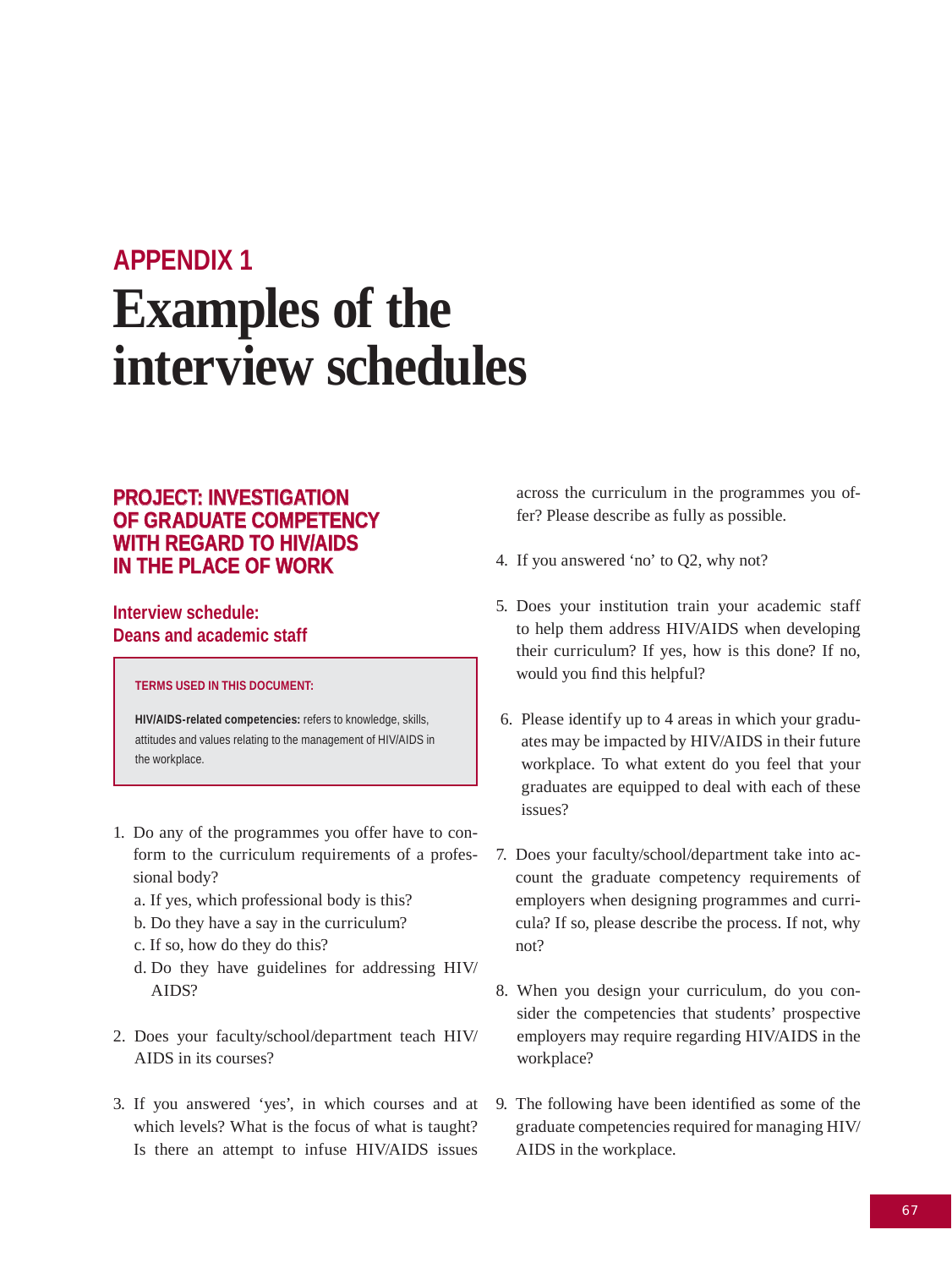(Column 2) Which competencies would you say are relevant to your graduates?

 (Column 3) To what extent do you feel that your graduates are equipped to deal with this? (on a scale of 1–5, where  $1 =$  poorly and  $5 =$  very well).

 *Once self-completion list of competencies is completed, researchers will ask participants to refl ect on their responses.*

- 10. Will having this information (above) impact how you approach thinking about undertaking curriculum changes relating to HIV/AIDS in the workplace? (Explore further in terms of teaching, research and community engagement, including service learning/internships etc.).
- 11. If your faculty/school/department does respond to the needs of the workplace in your curriculum response to HIV/AIDS, please describe the process you undertake in order to review and refine your curriculum.
- 12. In reflecting on the broad issue  $-$  of new graduate competencies for managing HIV/AIDS in the workplace – is there anything you would like to add that we may have missed?

#### **Interview schedule: HR & Wellness managers**

#### **TERMS USED IN THIS DOCUMENT:**

- 'New' graduate: refers to a person who holds a degree or national diploma from a university or university of technology (formerly technikon) who has entered your organisation in the past 3 years.
- **HIV/AIDS-related competencies: refers to knowledge, skills,** attitudes and values relating to the management of HIV/AIDS in the workplace.
- 1. Please describe your organisation's approach to HIV/AIDS in the workplace. For example, what programme do you have in place, what structures and processes exist within the organisation to deal

with HIV/AIDS (e.g. task team, policy, programme elements such as VCT, treatment, training and education, KAP and prevalence studies)?

- 2. What qualifications do your NEW graduates hold?
- 3. Please identify up to 4 areas in which your organisation has experienced the impact of HIV/AIDS in the last 3 years. Describe the extent to which your new graduates are equipped to manage each issue.
- 4. If you have identified any problems, how do you feel they were dealt with by staff – poorly, fairly well or very well? Please describe this in more detail.
- 5. In terms of the previous question:
	- a. How could these situations have been dealt with more effectively?
	- b. What competencies were lacking or enabled people's ability to deal with these situations?
	- c. What would have been useful for the people dealing with these situations?
	- d. Were any **graduates** involved in the problem situations we discussed earlier? If 'yes', please explain which situations and how they were dealt with. How did the graduates perform?
- 6. Considering your organisation overall:
	- a. Which competencies are needed relating to dealing with HIV/AIDS in the workplace?
	- b. Are there generic competencies that all employees should have and are there competencies specific to certain disciplines and/or positions?
	- c. Are these a criterion when selecting graduates for employment?
- 7. There is a tradition of treating these issues as three separate issues: HIV/AIDS, cultural diversity and gender issues. Does your workplace training relate these issues to one another? Please explain your answer.
- 8. Considering your NEW graduates, do you think that the issues on this (self-completion) table are relevant competencies for graduates in your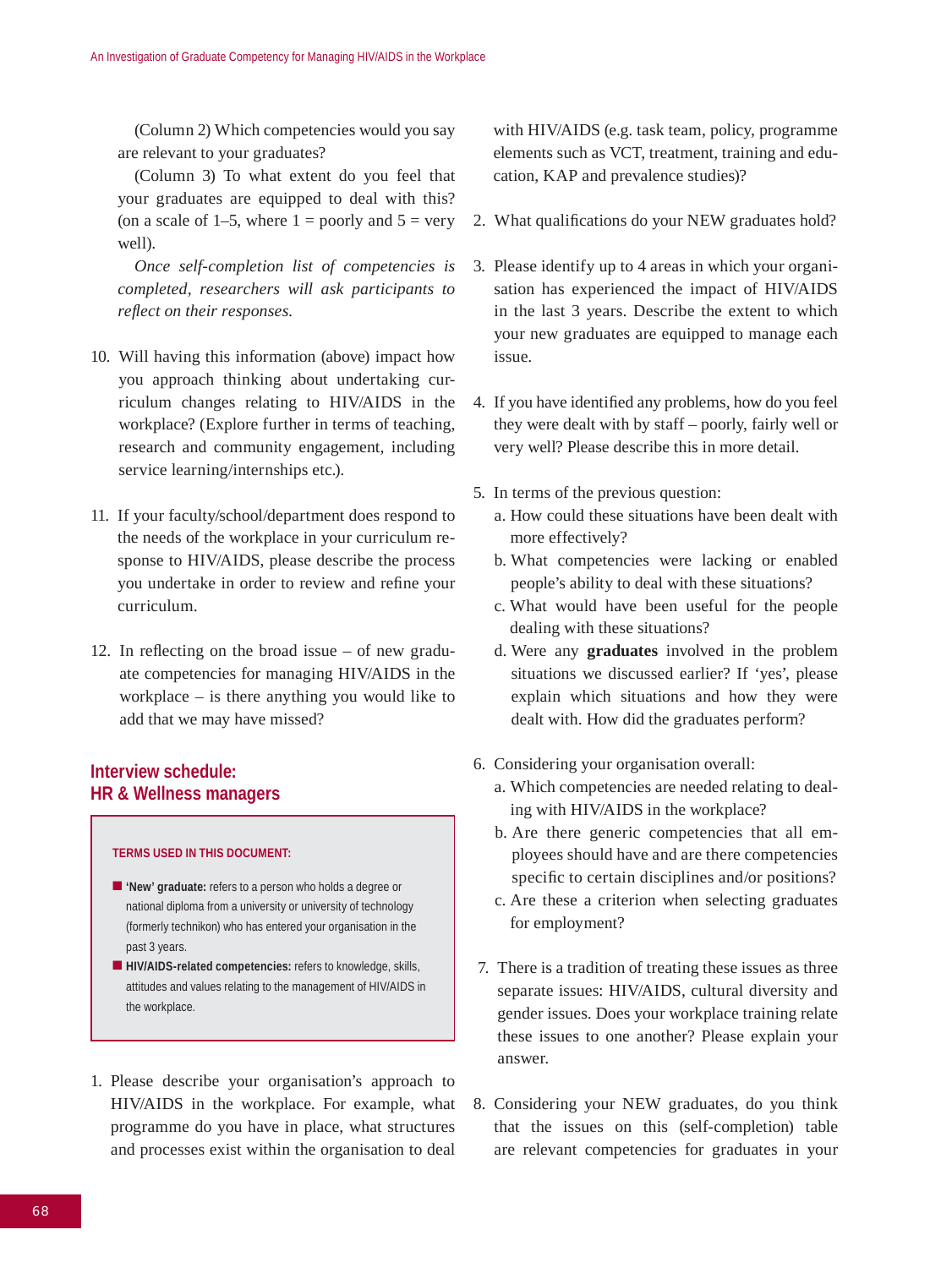organisation? Please respond with 'yes', 'no' or 'not sure' (Column 2).

 (Column 3) Considering each issue on this table, do you feel that the new graduates who have entered your workplace are competent to deal with this? Please respond with 'yes', 'no' or 'not sure'.

 *Once self-completion list of competencies is completed, researchers will ask participants to refl ect on their responses.*

- 9. Would it be advantageous to the workplace for graduates to have HIV/AIDS-related competencies **before** they entered your organisation, or is it not necessary because **the organisation will provide such training anyway**?
- 10. In reflecting on the broad issue  $-$  of new graduate competencies for managing HIV/AIDS in the workplace – is there anything you would like to add that we may have missed?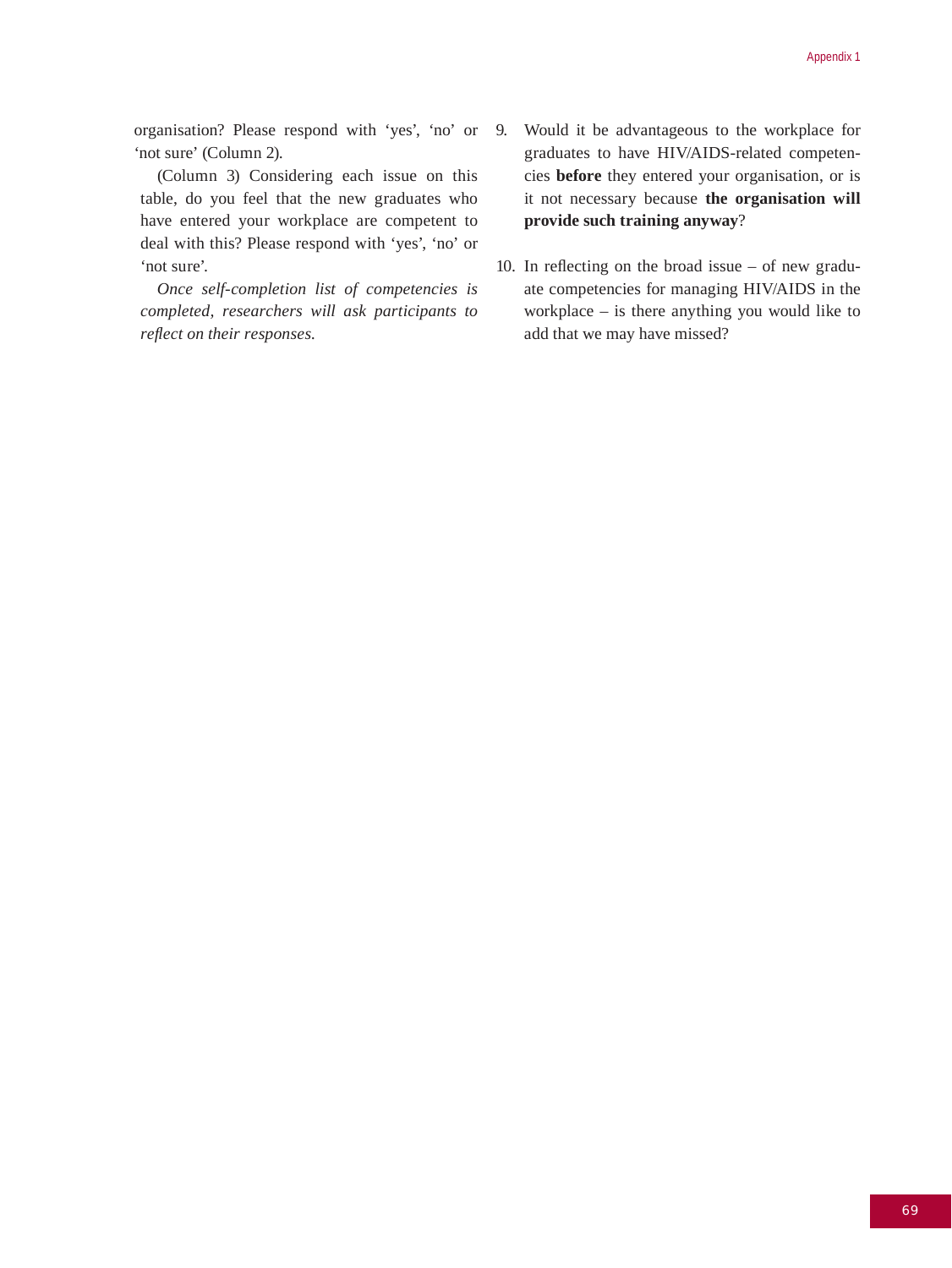## **APPENDIX 2 Self-completion questionnaire**

## **SELF-COMPLETION LIST OF COMPETENCIES**

(Column 2) Considering your NEW graduates, do you think that the issues on this table are relevant competencies for graduates in your organisation? Please respond with 'yes', 'no' or 'not sure'.

(Column 3) Considering each issue on this table, do you feel that your graduates are competent to deal with this? Please respond with 'yes', 'no' or 'not sure'

|                                                                              | Relevance | Extent to which equipped to<br>deal with this (1-5) |
|------------------------------------------------------------------------------|-----------|-----------------------------------------------------|
| Knowledge and understanding of:                                              |           |                                                     |
| General knowledge on HIV/AIDS (prevention, transmission, treatment, support) |           |                                                     |
| Condom use and other preventive methods                                      |           |                                                     |
| Ethical and legal issues                                                     |           |                                                     |
| Impact of HIV on individuals                                                 |           |                                                     |
| Impact of HIV on their families                                              |           |                                                     |
| Social, cultural and environmental context relating to HIV                   |           |                                                     |
| Gender issues in relation to HIV                                             |           |                                                     |
| First aid procedures (e.g. dealing with a blood spill, blood-related injury) |           |                                                     |
| HIV programme planning and implementation                                    |           |                                                     |
| Serving on an HIV/AIDS committee                                             |           |                                                     |
| Assisting with voluntary counselling and testing (VCT) campaigns             |           |                                                     |
| The role of VCT                                                              |           |                                                     |
| The role of antiretroviral treatment                                         |           |                                                     |
| The role of condom promotion                                                 |           |                                                     |
| HIV-related resources and services to which to refer troubled people         |           |                                                     |
| Other HIV programme elements (please list)                                   |           |                                                     |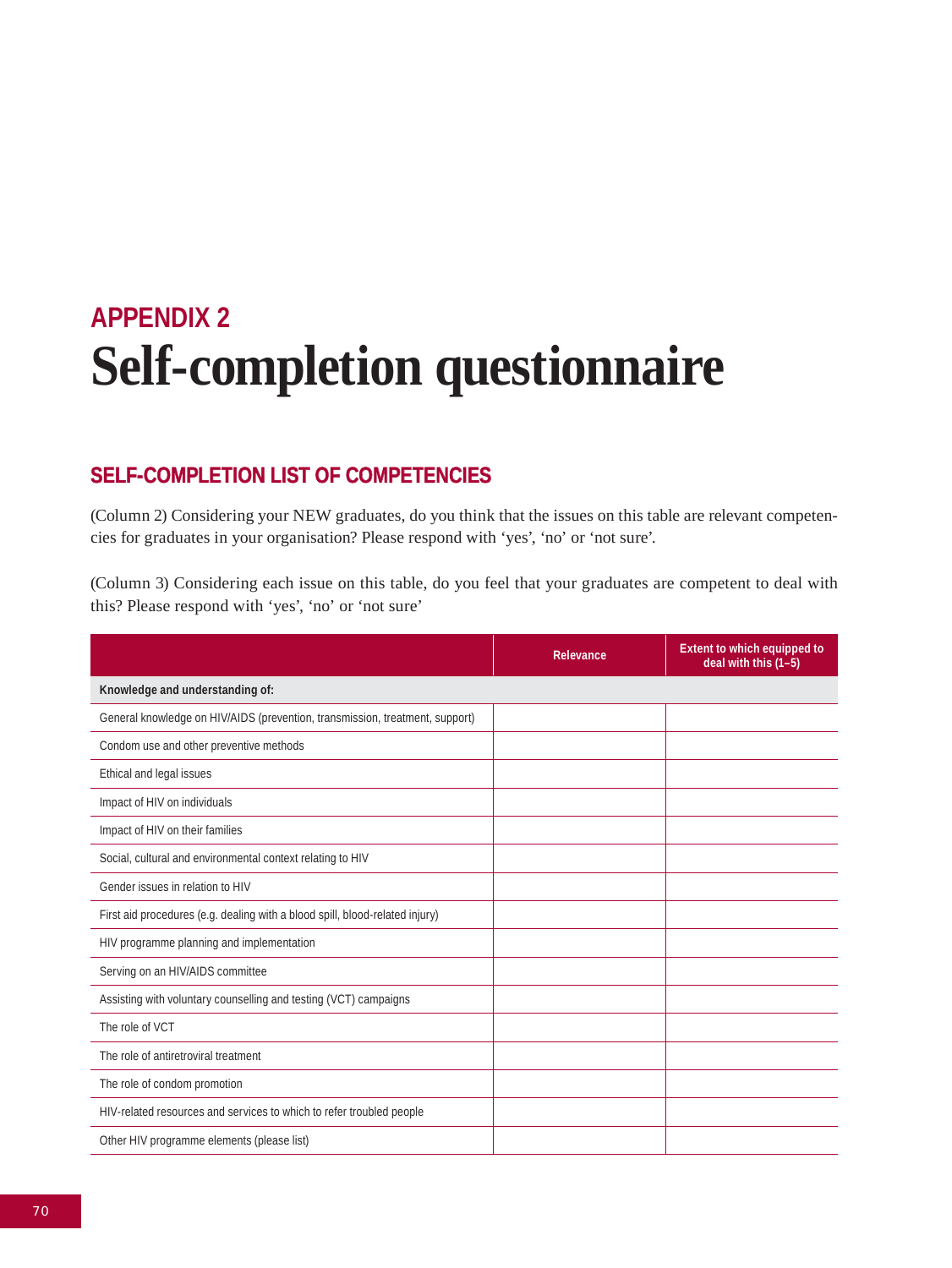|                                                                                                                                                                                                                                                                               | Relevance | Extent to which equipped to<br>deal with this (1-5) |  |
|-------------------------------------------------------------------------------------------------------------------------------------------------------------------------------------------------------------------------------------------------------------------------------|-----------|-----------------------------------------------------|--|
| Attitudes and values:                                                                                                                                                                                                                                                         |           |                                                     |  |
| Empathy towards people with HIV/AIDS and their situation                                                                                                                                                                                                                      |           |                                                     |  |
| Respect for confidentiality of people with actual or suspected HIV/AIDS                                                                                                                                                                                                       |           |                                                     |  |
| Value of VCT                                                                                                                                                                                                                                                                  |           |                                                     |  |
| Value of antiretroviral treatment                                                                                                                                                                                                                                             |           |                                                     |  |
| Value of condom promotion                                                                                                                                                                                                                                                     |           |                                                     |  |
| Interest in and commitment to addressing HIV/AIDS ethically and sensitively                                                                                                                                                                                                   |           |                                                     |  |
| Skills:                                                                                                                                                                                                                                                                       |           |                                                     |  |
| Ability to deal with negative or problematic co-worker reactions                                                                                                                                                                                                              |           |                                                     |  |
| Ability to manage deteriorating performance                                                                                                                                                                                                                                   |           |                                                     |  |
| Ability to manage absenteeism                                                                                                                                                                                                                                                 |           |                                                     |  |
| Ability to perform crisis counselling at a basic level when faced with disclosure or<br>similar personal crises                                                                                                                                                               |           |                                                     |  |
| Ability to counsel staff on HIV/AIDS-related issues                                                                                                                                                                                                                           |           |                                                     |  |
| Interpersonal (life) skills (e.g. effective listening, problem solving)                                                                                                                                                                                                       |           |                                                     |  |
| Ability to respond appropriately to staff questions about HIV/AIDS issues (e.g.<br>factual questions about biomedical and treatment information)                                                                                                                              |           |                                                     |  |
| Ability to make appropriate referral for VCT/medical care/counselling                                                                                                                                                                                                         |           |                                                     |  |
| Ability to explain policy and procedures re. HIV/AIDS-related issues                                                                                                                                                                                                          |           |                                                     |  |
| Ability to deal with skills loss                                                                                                                                                                                                                                              |           |                                                     |  |
| Ability to report on HIV/AIDS-related issues                                                                                                                                                                                                                                  |           |                                                     |  |
| Practices:                                                                                                                                                                                                                                                                    |           |                                                     |  |
| Participation in HIV/AIDS-related programme (e.g. serving on HIV/AIDS<br>committee/task team, attending training workshops, participating in VCT,<br>attending WAD activities, encouraging HIV/AIDS-related employee educational<br>talks, encouraging staff to attend these) |           |                                                     |  |
| Provision of equal opportunity for people with HIV/AIDS                                                                                                                                                                                                                       |           |                                                     |  |
|                                                                                                                                                                                                                                                                               |           |                                                     |  |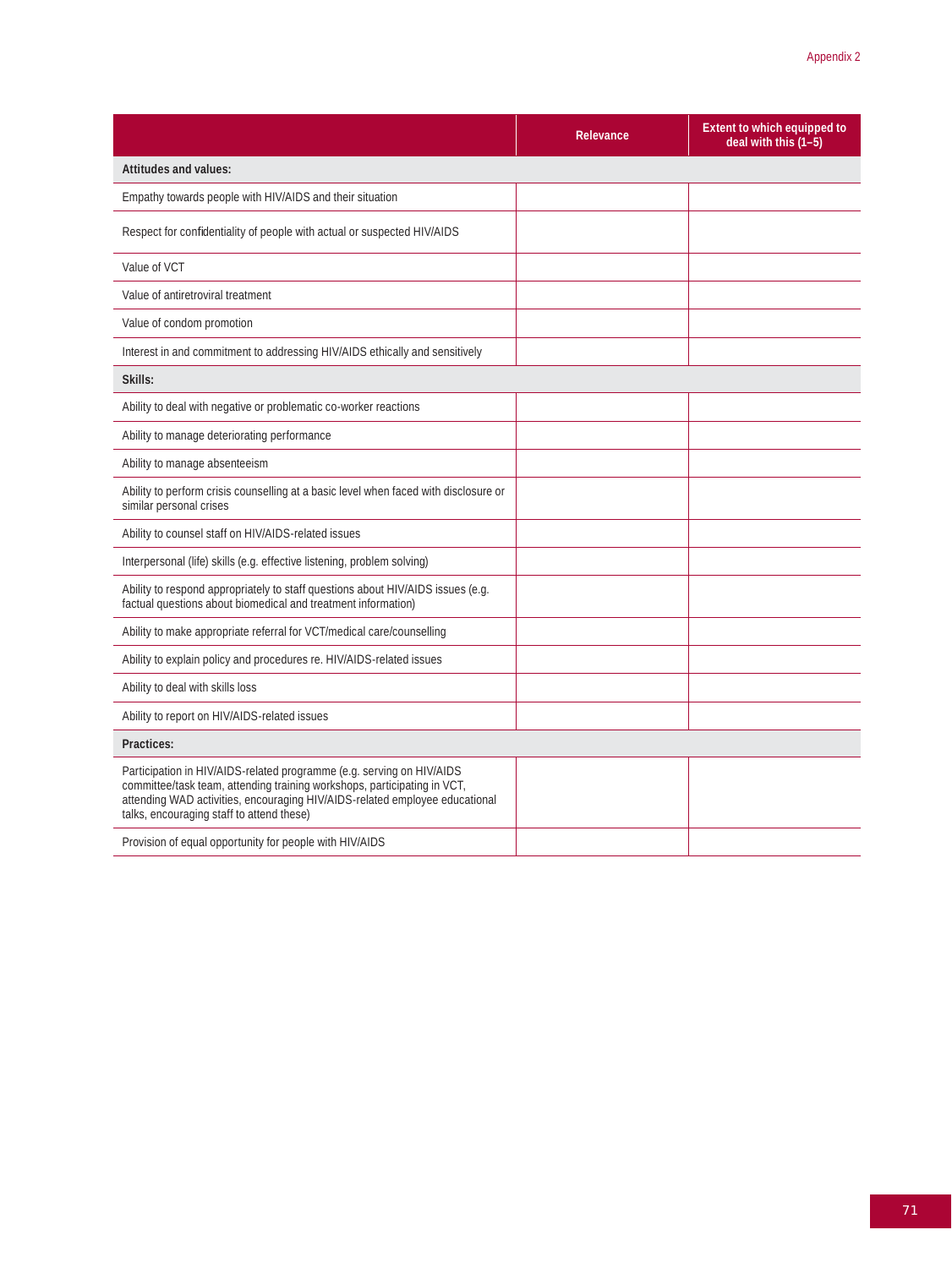# **APPENDIX 3 PPENDIX University courses/disciplinary areas incorporating HIV/AIDS – Summary of reported examples from the campus interviews**

The various university campus interviews highlighted among other things how individual courses or disciplinary areas incorporate aspects of HIV/AIDS specific to that course or area of practice.

The interview findings in this regard are grouped below into cognate areas. It should be noted that the 'snapshot' per course or disciplinary area is based purely on the interview data from this research process; it does not therefore reflect what a whole department or faculty might be doing – although a number of the staff interviewed did provide some commentary on the views and approaches of colleagues.

Furthermore, it is important to remember that the researchers focused only on one to three disciplinary areas at each institution, and that each disciplinary area was only examined at one institution.

## **MEDICAL AND HEALTH SCIENCES**

■ In dentistry, HIV/AIDS is taught in various disciplines such as oral medicine, oral pathology, dental public health, epidemiology of diseases and maxillo facial surgery (where there is invasive surgery and often blood contamination). The management of HIV/AIDS is taught in the *context*  of specific disciplines. The head of school thought that it would be good to consolidate and integrate the various HIV/AIDS components to reduce

fragmentation across different dentistry courses. The School of Public Health has a specialised oral medicine clinic for practical experience. The head of school indicated that one issue that is continually stressed to dental students is that of infection control, especially through contaminated fluids, particularly blood. The head of school also indicated that needle stick injuries are a problem. The higher education institution has a needle stick policy, which the school is trying to implement. There is a protocol that in the event of a needle stick injury graduates have to have prophylactics. If a needle stick injury happens while the dental hospital on campus is closed, patients are taken to the local public hospital where someone will be able to administer a prophylactic dose because 'everyone gets anxious because of this epidemic'. Having considered the list of competencies provided for discussion as part of the interview, the head of school indicated that the faculty would certainly consider additions to the curriculum, and thought that a formalised module that concentrates on the management of HIV/AIDS in the workplace could be introduced.

Applied pharmacology is a final-year course in which students are introduced to the range of ARVs available, and information on how ARVs work in the body, including their chemistry, their biochemistry, their pharmacokinetics, and their pharmacodynamics. In pharmacotherapy students are given case studies involving medication and support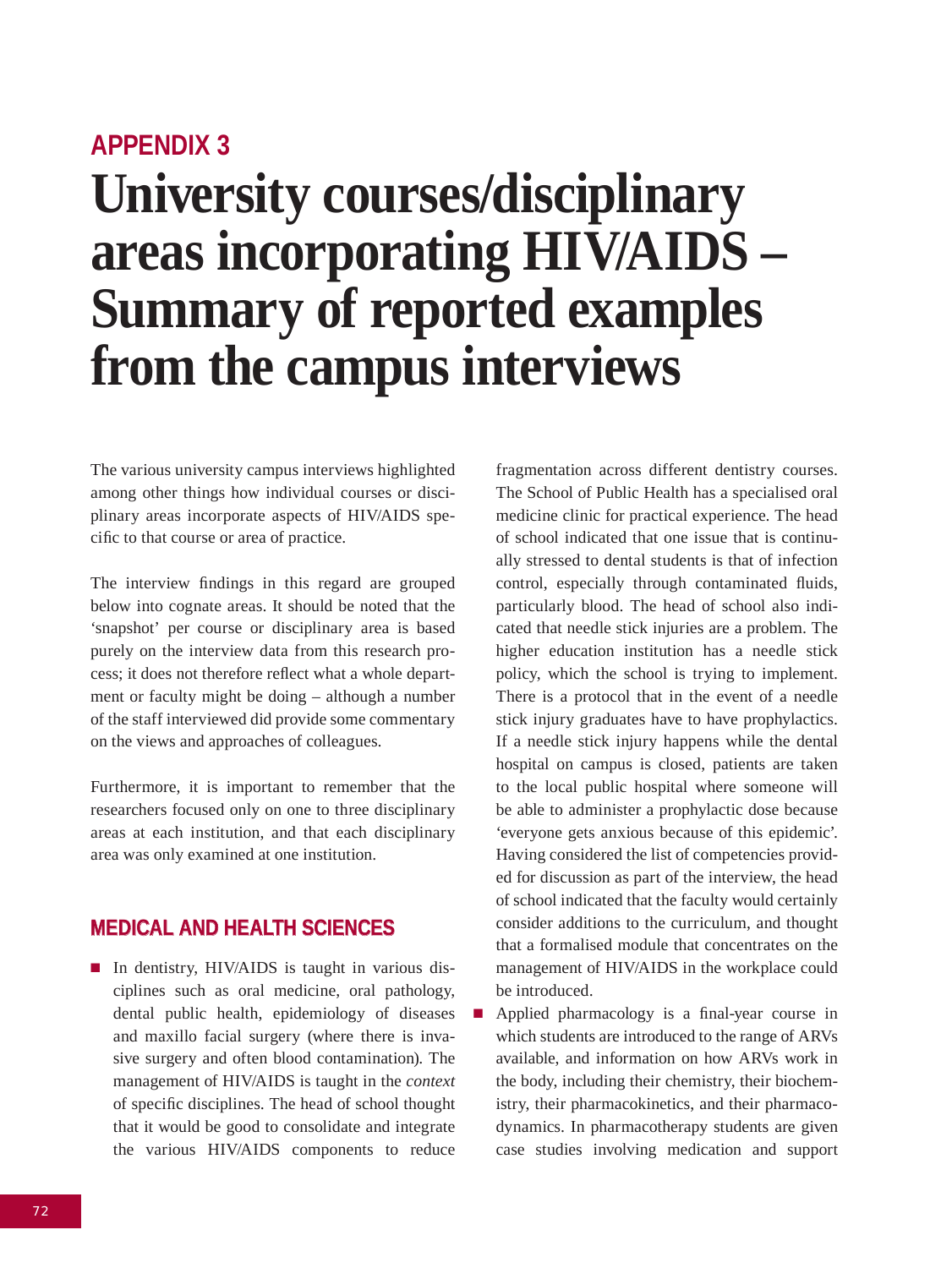issues for PLWHAs. The importance of adherence to treatment is emphasised. A lecturer indicated that most of their students go into the public health sector and need to be able to deal with ARV patients who 'need more personalised interactions' with pharmacists, unlike in the private retail sector. Furthermore, this respondent spoke to the specific context of this higher education institution, which demands that staff need to consider the challenges that rural areas pose when dealing with HIV/AIDS. Rural health care clinics, for instance, face different challenges compared to urban health care facilities. She felt that curriculum and training should be customised to reflect the specific context of the higher education institution.

- A new nursing graduate indicated that during the course of her professional nursing and midwifery qualifications, she had substantial input on HIV/ AIDS in her nursing programme, increasing in each year of study; it was woven into the course rather than being presented as a stand-alone module in each year. She also remembers having a specific HIV/AIDS question in her third-year examination while studying nursing. The same could not be said, however, for her midwifery course; they had only one guest speaker in fourth year for a one-day workshop on HIV/AIDS and workrelated issues, and their own lecturers did the rest. Considering how her professional nursing course could have been improved, this new graduate would have preferred more stand-alone modules on HIV/AIDS, as opposed to the integrated approach they experienced.
- A group of new graduates in physiotherapy indicated that they received quite extensive HIV/ AIDS-related inputs during their studies. They had covered public health and addressed gender and social issues in first year, and every module they had related to HIV/AIDS. Some had both their own lecturers and guest speakers as presenters, while others had only their own lecturers (although these were specialists in their field). In third year they learnt about health promotion and education, including HIV/AIDS. In fourth year they went into rural clinics for a three-week block on health promotion, also hearing a local speaker there. They

found this input to be good, although one student said that 'it gets drilled into you so it gets boring'. HIV was addressed extensively in examinations, from questions about their role as physiotherapists to case studies.

### **SCIENCE, ENGINEERING AND TECHNOLOGY**

- In mathematics, HIV/AIDS is used as a case study for modelling the pandemic from a mathematical perspective.
- Geography students at one institution indicated that one of their lecturers deals with the socio-economic impact of HIV/AIDS in South Africa. HIV/ AIDS is also dealt with in medical geography (a semester course), and students indicated that they had an examination question on how to use geographic information system (GIS) tools to manage HIV/AIDS.
- In mining engineering, the higher education institution previously included HIV/AIDS as part of its environmental management module, which was covered in two semesters at first-year level:

This had a component on HIV based on Clem Sunter's book, which is probably out of date by now. We last offered this HIV component two years ago. At the time I made a really big issue out of it in exams. We are focusing on this less now, because there are many other interventions at the university like the AIDS programme, schools have education programmes – so we don't feel such a desperate need to address HIV. Also, there is a new lecturer [presenting that course] and he hasn't pushed it…In our engineering management course, HIV is mentioned but it is not a separate module. We Google and get statistics.

#### **LAW, BUSINESS AND COMMERCE**

■ In the law faculty visited, an elective course titled 'HIV/AIDS and the Law' has been offered as a finalyear LLB elective. This course has been changed into a health law course at the LLM level. HIV/ AIDS is also covered in the course 'Persons and Family Law', and in criminal law (both of which are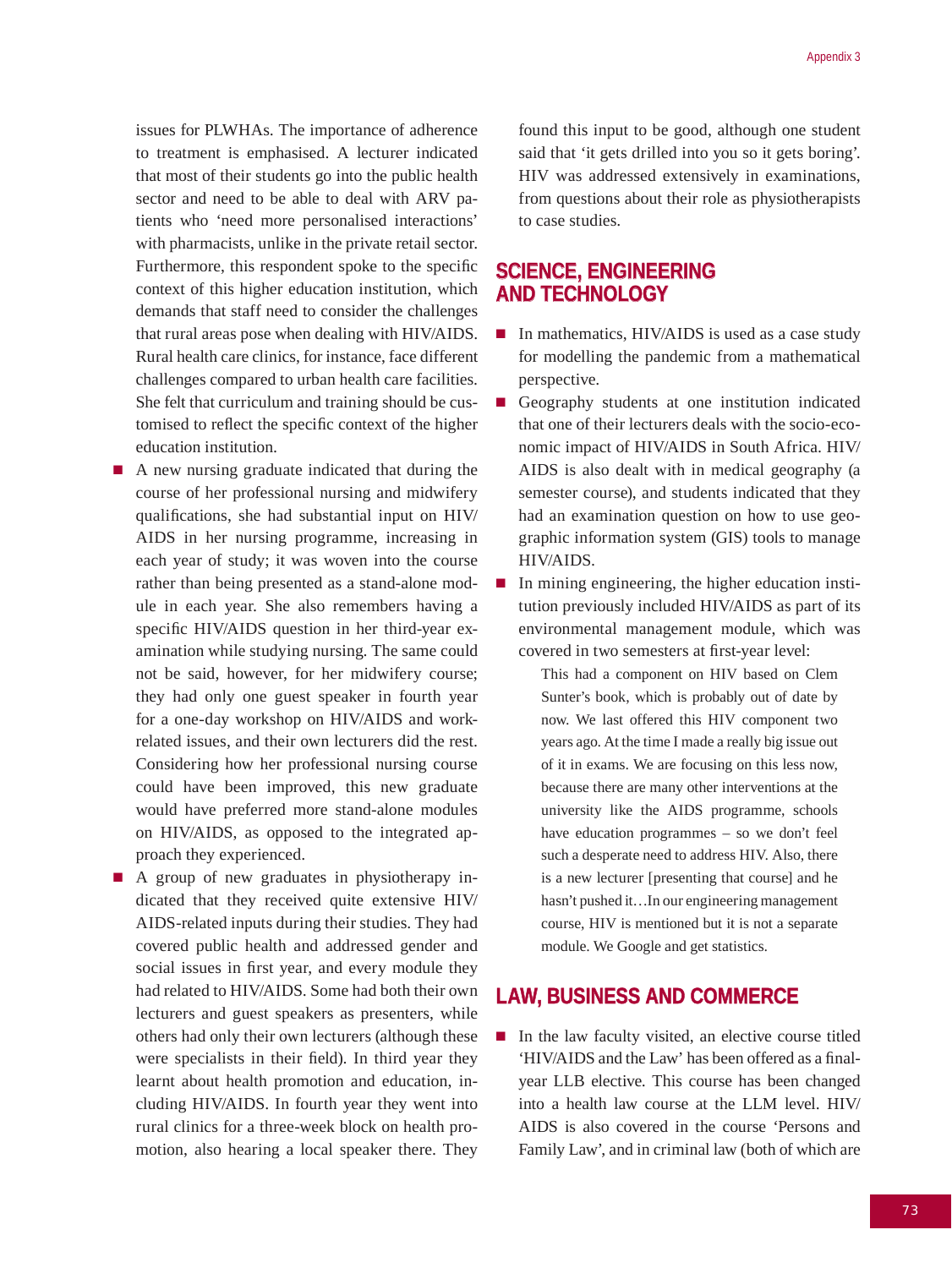compulsory). Furthermore, the faculty covers HIV/ AIDS in labour law, constitutional law and human rights law. One staff member indicated that not all law courses lend themselves to the inclusion of an HIV/AIDS component; for example, the law of evidence, contract law, and civil procedure. However, another lecturer indicated that they do, in fact, incorporate HIV/AIDS into the law of evidence.

■ Two lecturers in a business school conduct a variety of short courses (for example, two days, a week and a month long) in the southern African region. They quite often have a specific module or a couple of hours on HIV/AIDS, especially regarding the policy and HR management implications in the military context:

> Our courses are aimed at the SADC region and we do break ground because these countries are not as liberal as South Africa.

One lecturer said that he uses HIV/AIDS in examples but does not cover the subject in his courses. There are no assignments or examinations on the topic. Students at postgraduate level bring HIV/ AIDS into their assignments for their specialised research. Because a number of their students are in the military, during the interview the respondents reflected on the particular HIV/AIDS issues that might confront their students, and considered ways in which HIV/AIDS could be better integrated into their courses.

 At the same business school, two lecturers who work on courses focusing on public and development management indicated that there is a specialist on the staff who deals with HIV/AIDS, conducting segments of certain courses. They indicated that many of their students are in senior positions in government and companies and many bring HIV/AIDS into their assignments. They felt that as many of their students know more about HIV/ AIDS than they do, it would be 'presumptuous and arrogant' of them to teach and test on HIV/AIDS.

#### **HUMAN AND SOCIAL SCIENCES**

■ A senior academic in an education faculty indicated that there is a great deal of HIV/AIDS content in the BEd degree. This cuts across levels of study and across modules, from dedicated HIV/AIDS modules on basic information and first aid in first year, to modules on policy issues in fourth year. There has been a large-scale programme in the faculty for many years. The faculty has developed capacity and has mainstreamed HIV/AIDS; for example, in mathematics. In languages and media, they have specialists in participative methodology who are dealing with HIV/AIDS.

■ In journalism, HIV/AIDS is touched on in the ethics module, along with issues such as gender and race. In reflecting on the interview, this lecturer thought that their courses could be improved by adding an elective at honours level on science reporting that includes HIV/AIDS. The head of school of communication indicated that they do not have the time in the curriculum to deal more extensively with HIV/AIDS.

- In gender studies, a course titled 'Gender and Health' is taught. HIV/AIDS is quite a large section of the course, covering breastfeeding, mother to child transmission, the HIV–domestic violence interlink, reproductive rights of PLWHAs and so on. The course also has a number of external guest lecturers from NGOs, the Commission for Gender Equality and others. An undergraduate course, 'Gender Sensitivity', includes issues relating to sexual practices, unprotected sex for excitement and how HIV/AIDS has led to the medicalisation of sex and sexuality.
- In tourism, a semester course at first-year level includes one lecture on the social impact of HIV/ AIDS on tourism and sex tourism.
- In anthropology, a second-year course  $-$  'Culture, Health and Illness' – addresses a range of illnesses including HIV/AIDS, while also focusing on indigenous medicine in Africa, mental illness and HIV/AIDS. In anthropology honours there is a 16-credit module – about 13 weeks (160 hours) – 'Understanding AIDS in Africa'. Students from other programmes come into this course as an elective.

 A master's (anthropology) student indicated that she had a lot of HIV/AIDS input in her honours course. In one module, a guest speaker from the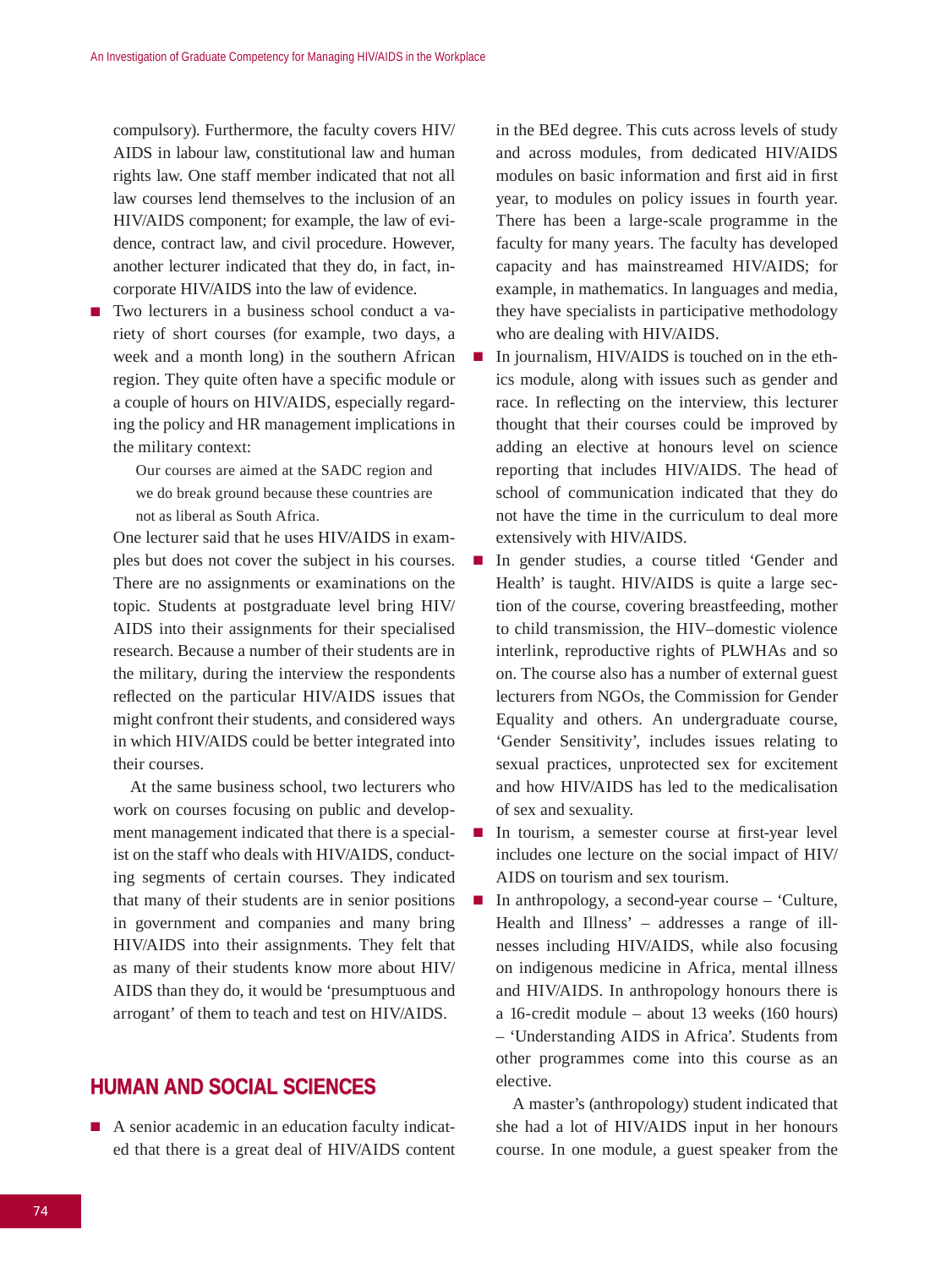Gay and Lesbian Health Centre spoke on sexuality. 'In our health course we discussed virginity testing, circumcision and HIV'. She felt that the course was very good from a research and knowledge point of view: 'we could do basic counselling and could encourage people and provide education on HIV'.

■ In history, a course for third-year students, 'Epidemics and Social Change in Africa', includes HIV/AIDS. There is also a second-year course on the history of the province in which the higher education institution is located that includes themes of HIV/AIDS. There has been a research project on health and HIV/AIDS conducted by two staff who are working at a local public hospital, which is looking at the impact of HIV/AIDS on the history of the hospital. Students are also involved. A respondent said that discussions on HIV/AIDS in tutorials and seminars may arise that are not necessarily part of the course:

> Discussions may be an unexpected eye opener. Even the course in Rock Art discusses HIV/ AIDS because of the lecturer. These are places where people feel they can talk.

■ The head of a sociology department indicated that he personally includes HIV/AIDS in a number of his courses (although he indicated that other lecturers do not), as this is one of his research areas. He indicated that he used to do a course on the sociology of education, focused on HIV/AIDS education in southern Africa; for example, how different pedagogic approaches emerged in the past 10 years. He also teaches 'Contemporary Theory', where he looks at ways of applying theory to make sense of gender and race. Three-quarters of the course focuses on HIV/AIDS education. At honours level, HIV/AIDS comes into 'Young People and Social Identity' (about 2 out of the 12 lectures). In this course, he looks at how HIV/AIDS has made it important to reflect on gender issues. He indicated, however, that HIV/AIDS is included with an academic rather than a practical focus, and therefore does not deal with stigma and practice. He explained that his course does not explicitly set out to encourage counselling skills and empathy, although the theoretical approach is to,

see the world from the point of view of marginalised people, taking their side. The course more indirectly addresses those skills even though they are not a goal of my course. The aim is to break down prejudice and the problem of stigma…Academic courses can indirectly shift attitudes even if you don't set out to teach young people appropriate counselling skills – [we try to] understand the world from different people's perspectives.

■ In psychology, HIV/AIDS is covered in various psychology courses: counselling psychology, educational psychology, clinical psychology, industrial psychology, research psychology and the diploma in HIV/AIDS counselling (which is not active at the moment). In the undergraduate psychology course, one respondent teaches third-year students using HIV/AIDS as a case study. In addition, one assignment per year is done so that students are involved in critical social analysis in South Africa. They have a question in the examination and one applied assignment, which is the analysis of a case study.

 At psychology honours level, a respondent offers a service learning programme in sexuality and HIV/AIDS, looking at a critical analysis of HIV/ AIDS in the context of southern and South Africa and especially in the context of youth, with community engagement by students. Honours students have to develop an eight- or nine-session workshop on HIV/AIDS and sexuality, then implement the workshop and write up a report. Staff decided to take out the formal assessment process and rather have a learning portfolio (writing a critical essay and a reflection paper). The staff interviewed indicated that student evaluations say that students do not feel comfortable dealing with HIV/AIDS. 'Is that because the topic is so value laden, dealing with sexuality taboos?'

 One new graduate indicated that her knowledge of HIV/AIDS was limited to the very general and generic information she got in a class on community psychology.

■ Two new social work graduates thought that their university social work course was not keeping abreast of South Africa's HIV/AIDS situation and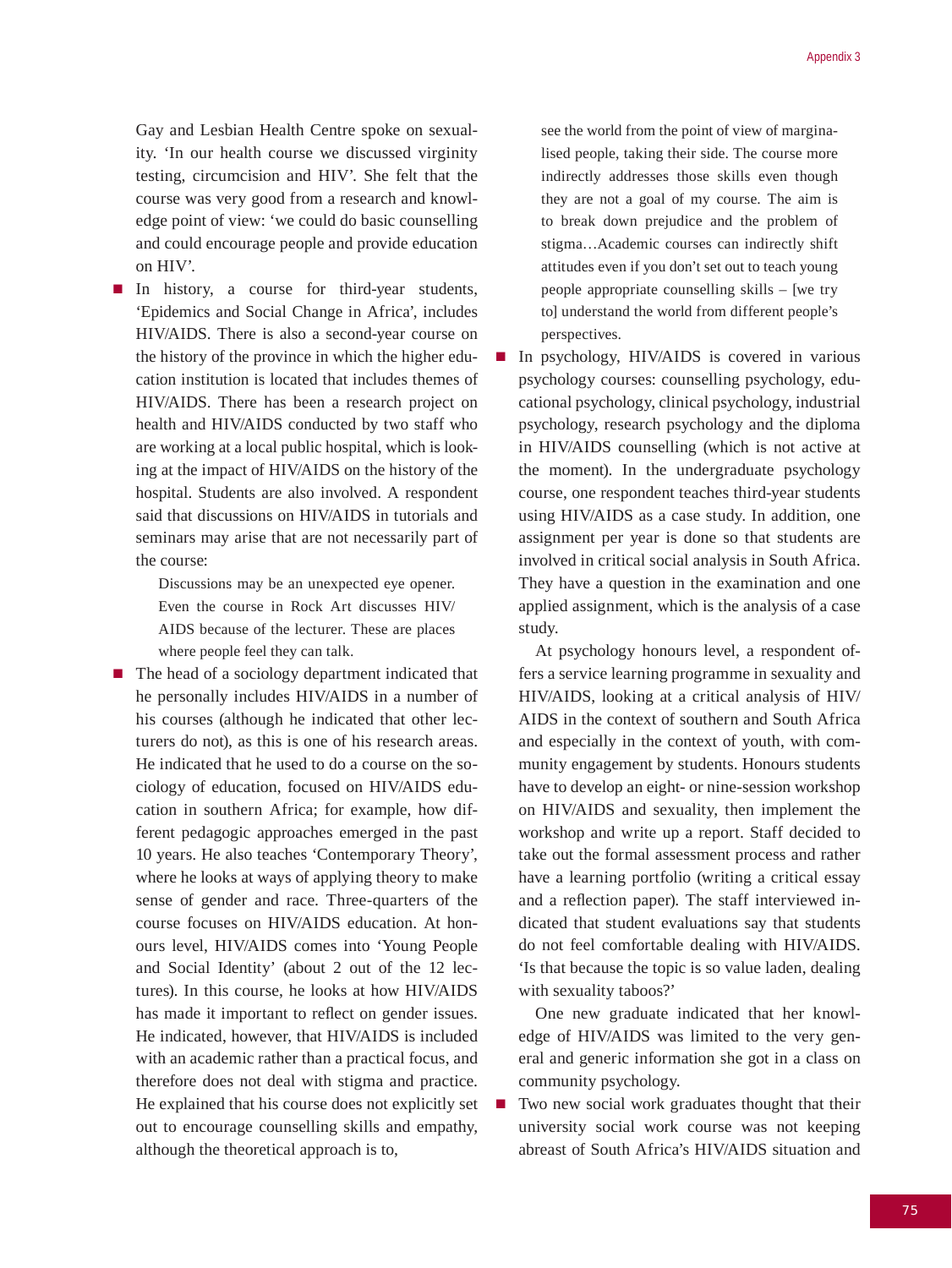that it did not adequately equip graduates to deal with HIV/AIDS in the workplace:

I think our society is rapidly changing and our curriculum is the same as 5 to 10 years ago. There are gradual changes if there are any.

The new social work graduates recommended that the university allocate more time to HIV/AIDS in the curriculum, both in terms of more lectures and more practical work on the subject. These graduates were exposed to the following HIV-related input:

- In third and fourth years, they could select a topic for research then submit a report on it; HIV/AIDS was a compulsory topic.
- In fourth year, they had one or two guest speakers, such as a doctor and a clinic counsellor, talking about HIV/AIDS.
- In third-year examinations, there was an optional question.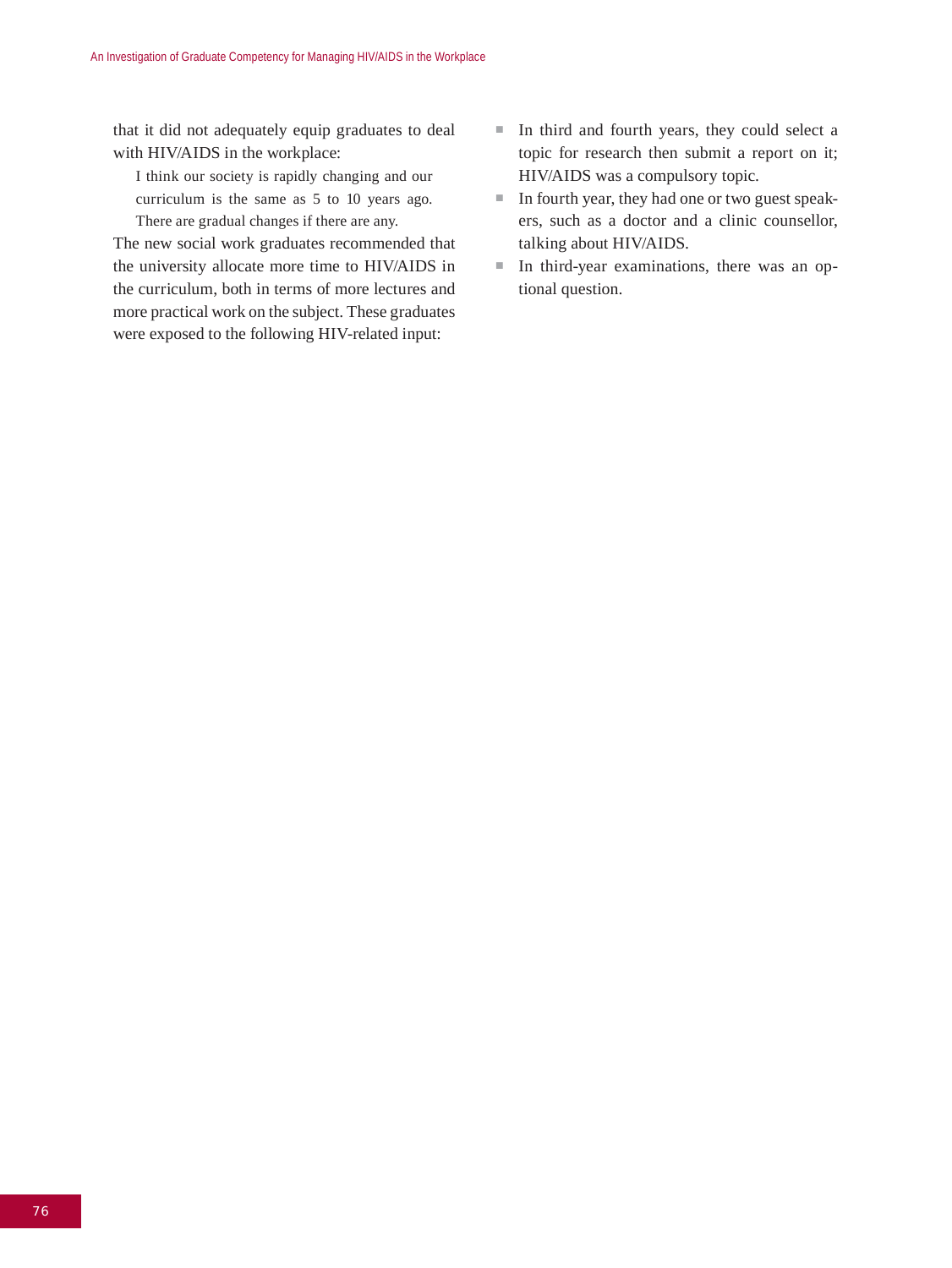<u> 1989 - Andrea Santa Andrea Andrea Andrea Andrea Andrea Andrea Andrea Andrea Andrea Andrea Andrea Andrea Andr</u>